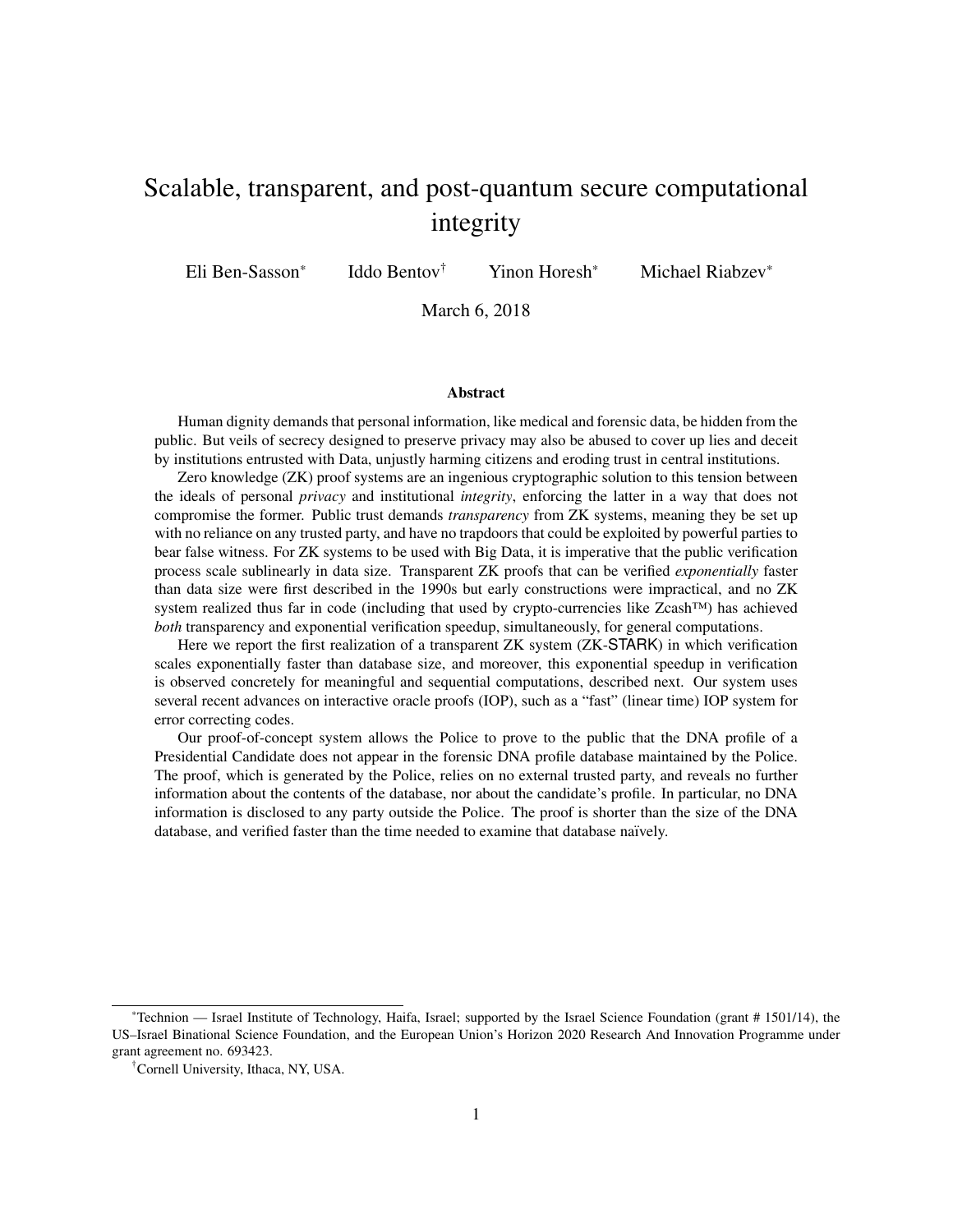# **Contents**

| 1              | <b>Introduction</b>                                                                                                         | $\overline{\mathbf{4}}$ |
|----------------|-----------------------------------------------------------------------------------------------------------------------------|-------------------------|
|                | 1.1                                                                                                                         | 6                       |
|                | Discussion — Applications to decentralized societal functions<br>1.2                                                        | 8                       |
|                | 1.3                                                                                                                         | 9                       |
|                | 1.3.1                                                                                                                       | 9                       |
|                | 1.3.2                                                                                                                       | 11                      |
| $\overline{2}$ | <b>Methods</b>                                                                                                              | 14                      |
|                | Fast Reed-Solomon Interactive Oracle Proof of Proximity (FRI3rd)<br>2.1                                                     | 14                      |
|                | Arithmetization I — Algebraic Intermediate Representation $(AIR)$<br>2.2                                                    | 14                      |
|                | Arithmetization II — Algebraic Linking Interactive Oracle Proof (ALI)<br>2.3                                                | 15                      |
|                | Low degree extension and composition degree $\dots \dots \dots \dots \dots \dots \dots \dots \dots \dots$<br>2.4            | 17                      |
|                | Minimizing Authentication Path Complexity (APC) and Communication Complexity (CC).<br>2.5                                   | 17                      |
|                | Organization of the remaining sections $\dots \dots \dots \dots \dots \dots \dots \dots \dots \dots \dots \dots$<br>2.6     | 18                      |
| $\mathbf{3}$   | On STIKs and STARKs — formal definitions and prior constructions                                                            | 19                      |
|                | 3.1                                                                                                                         |                         |
|                | 3.2                                                                                                                         | 21                      |
|                | Scalable Transparent ARgument of Knowledge (STARK) as a realization of STIK<br>3.3                                          | 22                      |
|                | 3.4                                                                                                                         | 23                      |
|                | A Measurements of the ZK-STARK for the DNA profile match<br>A.0.1<br>A.0.2                                                  | 31<br>32                |
| R.             | From AIR to ZK-STARK                                                                                                        | 33                      |
|                | B.1                                                                                                                         | 34                      |
|                | B.2                                                                                                                         | 35                      |
|                | B.3                                                                                                                         | 39                      |
|                | B.4                                                                                                                         | 40                      |
|                | B.5                                                                                                                         | 42                      |
|                |                                                                                                                             | 44                      |
|                | <b>B.6</b>                                                                                                                  |                         |
|                | Proof of main theorems $\ldots \ldots \ldots \ldots \ldots \ldots \ldots \ldots \ldots \ldots \ldots \ldots \ldots$<br>B.7  | 45                      |
|                | <b>B.7.1</b>                                                                                                                | 46                      |
|                | <b>B.7.2</b>                                                                                                                | 46                      |
|                | <b>B.7.3</b>                                                                                                                | 48                      |
|                | <b>B.7.4</b>                                                                                                                | 50                      |
|                | Realization considerations<br>B.8                                                                                           | 51                      |
|                | C Algebraic placement and routing (APR) reduction                                                                           | 52                      |
|                | C.1                                                                                                                         | 52                      |
|                | C.1.1                                                                                                                       | 52                      |
|                | C.1.2<br>Instance reduction $\ldots \ldots \ldots \ldots \ldots \ldots \ldots \ldots \ldots \ldots \ldots \ldots \ldots 52$ |                         |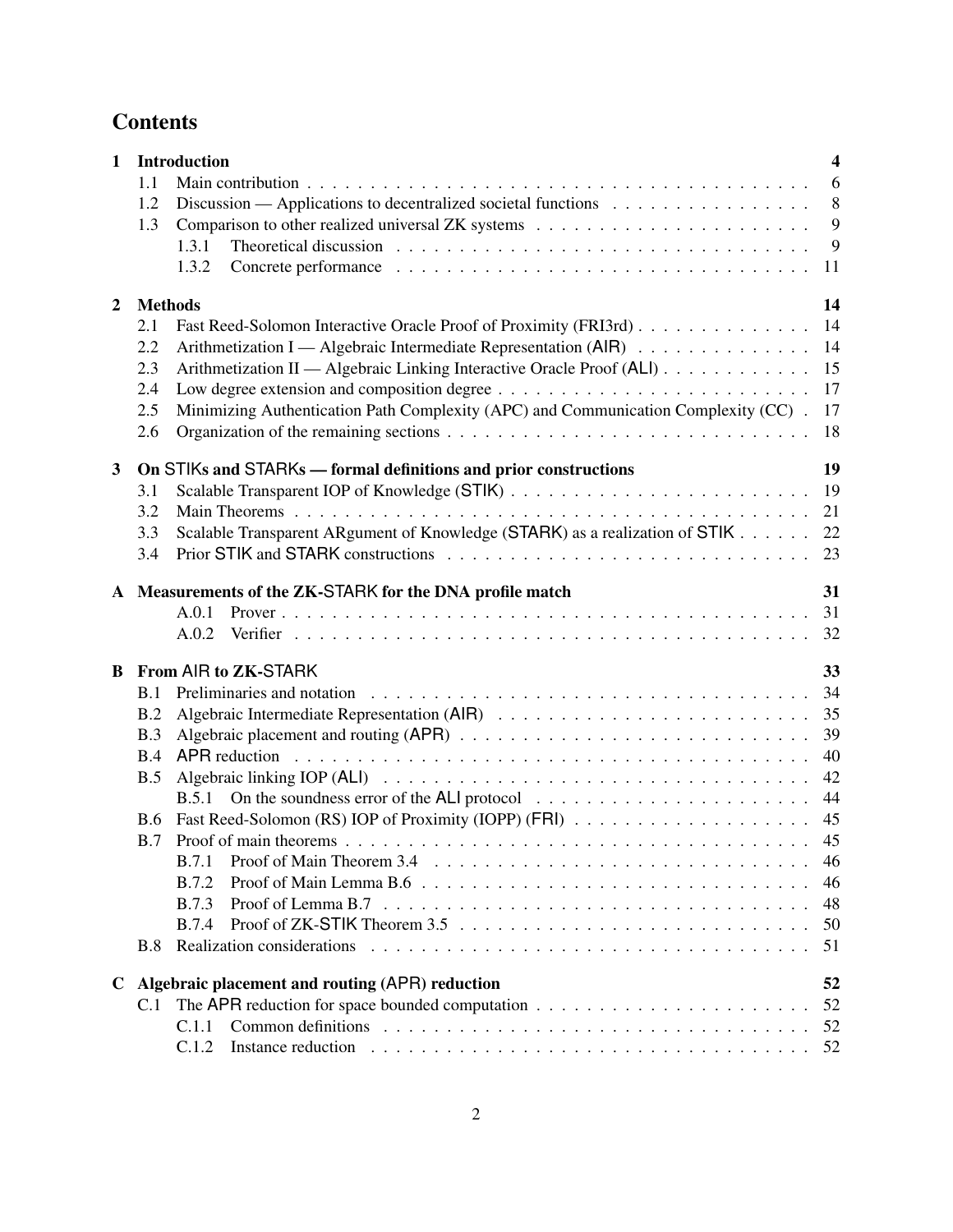|    | C.2 |       |                                                                                                                        |    |  |  |  |  |
|----|-----|-------|------------------------------------------------------------------------------------------------------------------------|----|--|--|--|--|
|    |     | C.2.1 |                                                                                                                        | 53 |  |  |  |  |
|    |     | C.2.2 | Proof of soundness (Item 2) $\ldots \ldots \ldots \ldots \ldots \ldots \ldots \ldots \ldots \ldots$                    | 54 |  |  |  |  |
|    |     | C.2.3 | Knowledge extraction (Item 3) $\dots \dots \dots \dots \dots \dots \dots \dots \dots \dots \dots \dots$                | 55 |  |  |  |  |
|    |     | C.2.4 | Instance properties (Item 4h) $\ldots \ldots \ldots \ldots \ldots \ldots \ldots \ldots \ldots \ldots$                  | 55 |  |  |  |  |
|    | C.3 |       |                                                                                                                        | 56 |  |  |  |  |
|    |     | C.3.1 |                                                                                                                        | 56 |  |  |  |  |
|    |     | C.3.2 |                                                                                                                        | 57 |  |  |  |  |
|    |     | C.3.3 |                                                                                                                        | 59 |  |  |  |  |
|    | C.4 |       |                                                                                                                        | 59 |  |  |  |  |
|    |     | C.4.1 |                                                                                                                        | 59 |  |  |  |  |
|    |     | C.4.2 | Proof of soundness (Item 2) $\ldots \ldots \ldots \ldots \ldots \ldots \ldots \ldots \ldots \ldots$                    | 61 |  |  |  |  |
|    |     | C.4.3 | Knowledge extraction (Item 3) $\dots \dots \dots \dots \dots \dots \dots \dots \dots \dots \dots \dots$                | 62 |  |  |  |  |
|    |     | C.4.4 | Instance properties (Item 4h) $\ldots \ldots \ldots \ldots \ldots \ldots \ldots \ldots \ldots \ldots \ldots \ldots 62$ |    |  |  |  |  |
| D  |     |       | <b>Algebraic linking IOP (ALI)</b>                                                                                     | 63 |  |  |  |  |
|    | D.1 |       |                                                                                                                        | 63 |  |  |  |  |
|    | D.2 |       |                                                                                                                        | 64 |  |  |  |  |
|    |     | D.2.1 | Completeness — Part $2 \ldots \ldots \ldots \ldots \ldots \ldots \ldots \ldots \ldots \ldots \ldots \ldots$            | 64 |  |  |  |  |
|    |     | D.2.2 |                                                                                                                        | 64 |  |  |  |  |
|    |     | D.2.3 |                                                                                                                        | 67 |  |  |  |  |
|    |     | D.2.4 |                                                                                                                        | 68 |  |  |  |  |
|    |     | D.2.5 |                                                                                                                        | 70 |  |  |  |  |
|    | D.3 |       |                                                                                                                        | 70 |  |  |  |  |
|    |     |       |                                                                                                                        |    |  |  |  |  |
| E. |     |       | An algebraic intermediate representation of the DNA profile match                                                      | 71 |  |  |  |  |
|    | E.1 |       |                                                                                                                        | 72 |  |  |  |  |
|    | E.2 |       |                                                                                                                        | 72 |  |  |  |  |
|    | E.3 |       |                                                                                                                        | 73 |  |  |  |  |
|    | E.4 |       |                                                                                                                        | 74 |  |  |  |  |
|    | E.5 |       | DNA profile match (DPM) $\ldots \ldots \ldots \ldots \ldots \ldots \ldots \ldots \ldots \ldots \ldots \ldots \ldots$   | 76 |  |  |  |  |
| F  |     |       | The AIR of the SHA2 hash function                                                                                      | 80 |  |  |  |  |
|    |     |       | G Affine rearrangeable networks                                                                                        | 80 |  |  |  |  |
|    | G.1 |       | Combinatorial representation of back-to-back De Bruijn routing 80                                                      |    |  |  |  |  |
|    | G.2 |       |                                                                                                                        |    |  |  |  |  |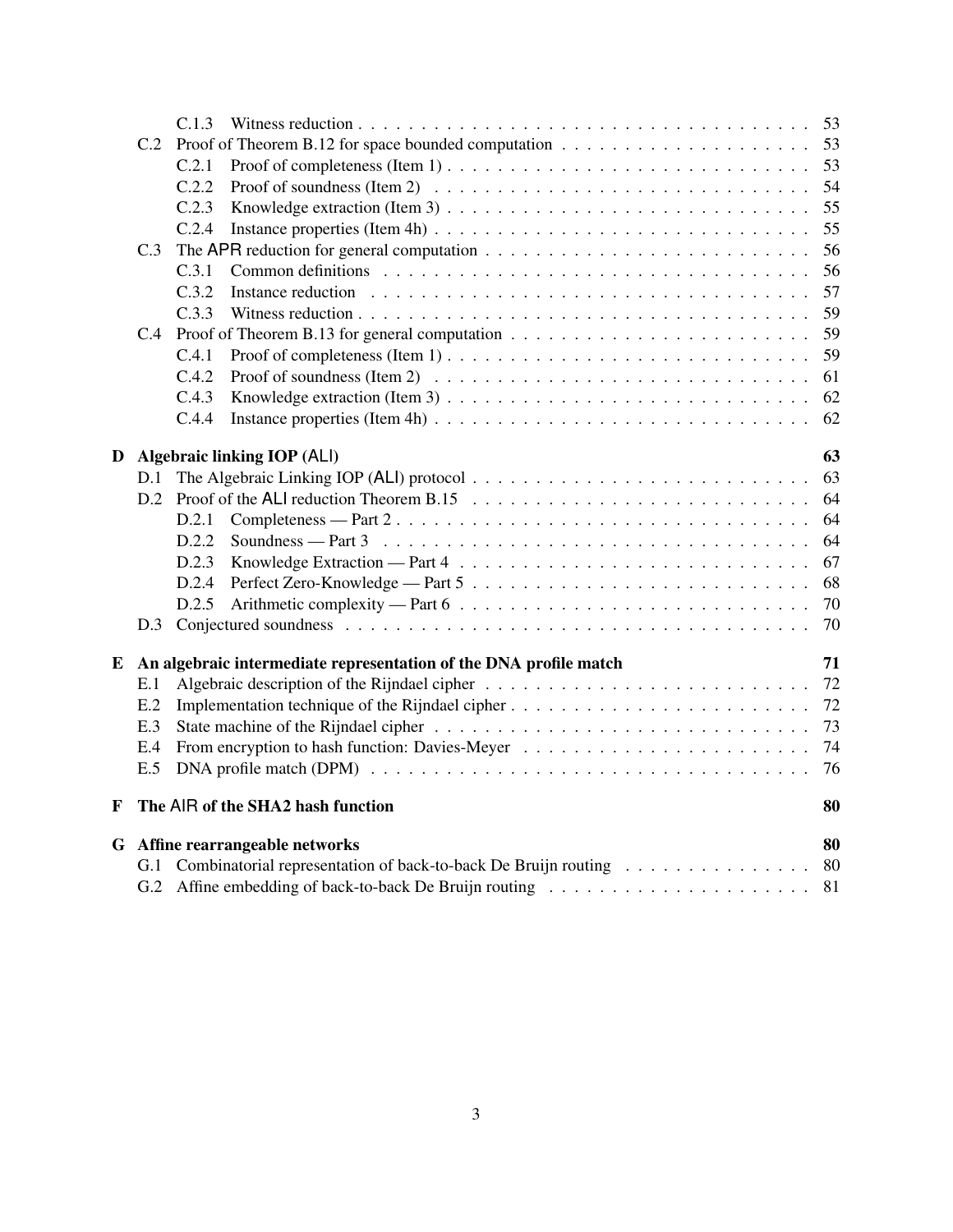# <span id="page-3-0"></span>1 Introduction

Scalable verification of computational integrity over confidential datasets The problem addressed here is best illustrated by a hypothetical example: Suppose the Police (P), that is in charge of the national forensic DNA profile database (D), claims that the DNA profile (p) of a soon-to-be-appointed and alleged-to-becorrupt Presidential Candidate, does not appear in D. Can cryptographic protocols convince the doubtful public to believe this claim, without compromising  $D$  or  $p$ , without relying on any external trusted party (e.g., the Chief Justice), and with "reasonable" computational resources?

The *DNA profile match (DPM)* example is a special case of a more general problem. A party (P) executing a computation (C) on a dataset (D) may have incentive to misreport the correct output  $(C(D))$ , raising the problem of *computational integrity*  $(Cl)^1$  $(Cl)^1$  — ensuring that P indeed reports  $C(D)$  rather than an output more favorable to P. When the dataset D is public, any party (V) interested in *verifying* CI can naïvely re-execute C on D and compare its output to that reported by P, as a customer might inspect a restaurant bill, or as a new Bitcoin node will verify its blockchain [\[86\]](#page-27-0). This naïve solution does not *scale* because the time spent by the verifier  $(T_V)$  is as large as the time required to execute the program  $(T_C)$  and V must read the full dataset D. Commitment schemes based on cryptographic hash functions [\[33\]](#page-25-0) are commonly used to compute a short immutable "fingerprint" cm<sub>t</sub> for the state at time t of a large dataset  $D_t$  [\[33\]](#page-25-0). Typically cm<sub>t</sub> is negligible in length<sup>[2](#page-3-2)</sup> compared to  $D_t$ , and may be easily posted on a block-chain to serve as a public notice<sup>[3](#page-3-3)</sup>. Thus, the CI solution we seek should have *scalable verification*, one in which verification time and communication complexity scale roughly like  $\log T_C$  and  $|cm_t|$  (the bit-length of cm<sub>t</sub>), rather than like T<sub>C</sub> and  $|D_t|$ ; at the very least verification time/communication should be strictly less than  $T_C$  and  $|D_t|$ .

When the dataset D contains confidential data, the naïve solution can no longer be implemented and the party P in charge of D may conceal violations of computational integrity under the veil of secrecy. Prevailing methods for enforcing CI over confidential data rely on a "trusted party", like an auditor or accountant to naïvely verify the computation on behalf of the public. This solution still offers no scaling, much like when the data is public. Worse still, it requires the public to trust a third party, which creates a potential single point of failure in the protocol, as this third party — to the extent it can be agreed upon — can be breached, bribed, or coerced by malicious parties.

Zero knowledge (ZK) proof and argument systems are automated protocols that replace human auditors as a means of guaranteeing computational integrity over confidential data for any efficient computation<sup>[4](#page-3-4)</sup>, eliminating corruptibility and reducing costs [\[59\]](#page-26-0). A ZK system S for a computation C is a pair of randomized algorithms,  $S = (P, V)$ ; the prover P is the algorithm used to prove computational integrity and the verifier V checks such proofs. The completeness and soundness of S imply that P can efficiently prove all truisms but will fail to convince V of any falsities (with all but negligible probability). The very first theoretical constructions of ZK systems with scalable verifiers for general computations<sup>[5](#page-3-5)</sup>, discussed in the early 1990s, were based on *Probabilistically Checkable Proofs* (PCP). (See Section [1.3](#page-8-0) for recent alternative ZK constructions.) The celebrated PCP Theorem [\[7,](#page-23-0) [6,](#page-23-1) [3,](#page-23-2) [2\]](#page-23-3) offered a surprising trade-off between the running time spent by the prover constructing the proof  $(T_P)$ , and the running time consumed by the verifier

<span id="page-3-1"></span><sup>1</sup>This problem is also known as *delegation of computation* [\[58\]](#page-26-1), *certified computation* [\[41\]](#page-25-1) and *verifiable computation* [\[52\]](#page-26-2).

<span id="page-3-3"></span><span id="page-3-2"></span><sup>&</sup>lt;sup>2</sup>Commonly, cm<sub>t</sub> is the SHA2 hash of  $D_t$  which is 256 bits long for any dataset length.

<sup>&</sup>lt;sup>3</sup>A recent report by the World Economic Forum mentions several use cases, among them monitoring blood diamonds and curbing human trafficking [\[68\]](#page-27-1).

<span id="page-3-4"></span><sup>&</sup>lt;sup>4</sup>In the interactive oracle proof model that we consider, as in the model of multi-prover interactive proofs, ZK proof systems exist for any language in nondeterministic exponential time (NEXP) [\[11,](#page-23-4) [15\]](#page-23-5).

<span id="page-3-5"></span> ${}^{5}$ Special cases for ZK, like proving membership/non-membership in a hidden-and-committed set — the "ZK-set" problem are efficiently solved by other cryptographic means [\[84\]](#page-27-2)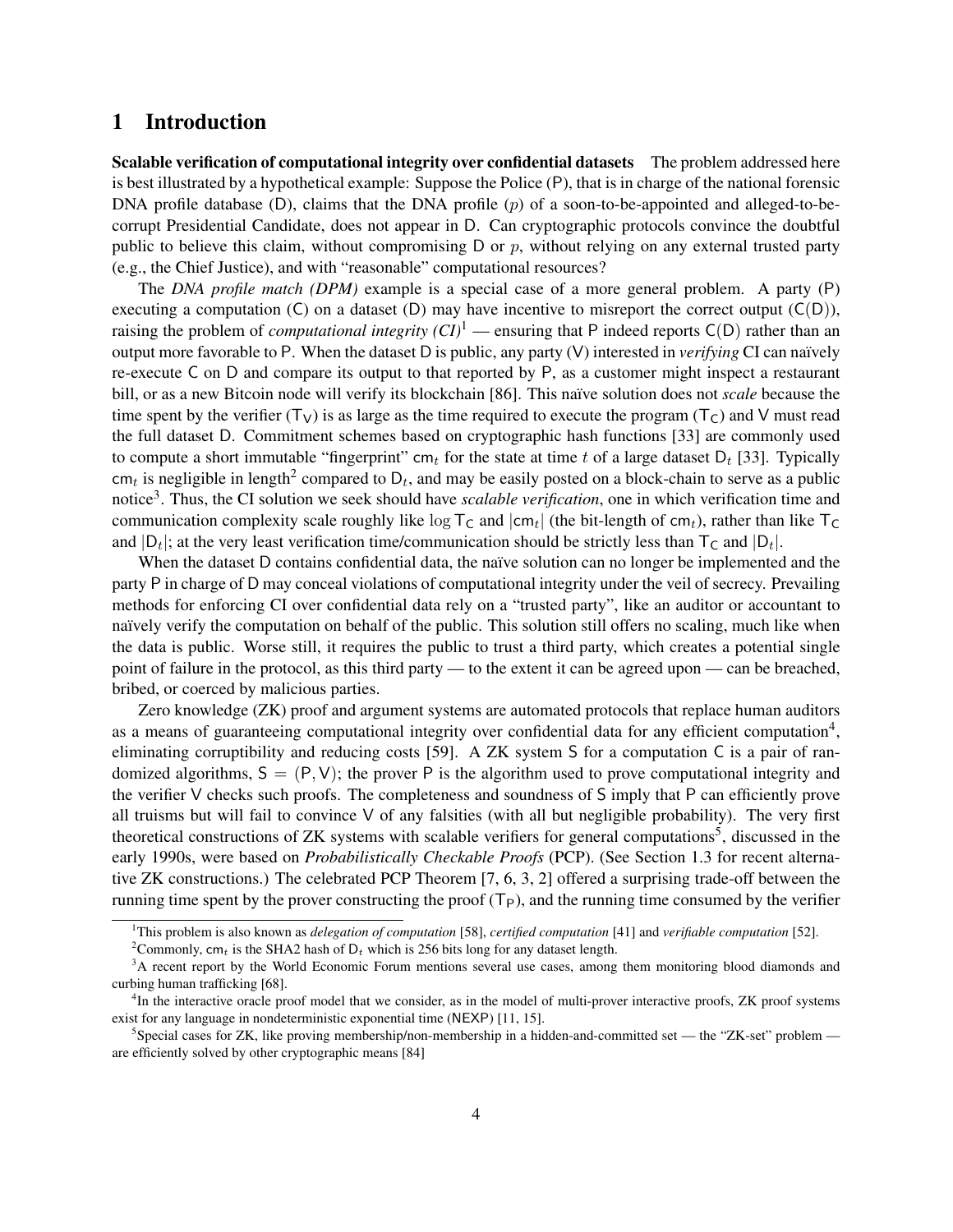checking it  $(T_V)$ ; this trade-off means proving time increases *polynomially* compared to naïve computation time (T<sub>P</sub> =  $T_c^{O(1)}$  $C^{(1)}$ ) whereas verification time decreases *exponentially* with respect to it ( $T_V = \log^{O(1)} T_C$ ).

A ZK system based on the PCP Theorem (ZK-PCP) [\[74,](#page-27-3) [85,](#page-27-4) [49,](#page-25-2) [75,](#page-27-5) [71\]](#page-27-6) has three additional advantages that are essential for ongoing public trust in computational integrity. First, the assumptions on which the security of these constructions is founded — the existence of collision-resistant hash functions [\[74\]](#page-27-3) for interactive solutions, and common access to a random function<sup>[6](#page-4-0)</sup> (the "random oracle model" [\[50\]](#page-25-3)) for noninteractive ones [\[85\]](#page-27-4) — are not known to be susceptible to attacks by large-scale quantum computers; we call such solutions *post-quantum secure*. The anticipated increase in scale of quantum computers [\[43\]](#page-25-4) and the call for post-quantum cryptographic protocols, e.g., by the USA National Institute of Standards and Technology (NIST) [\[37\]](#page-25-5), highlight the importance of a post-quantum secure ZK solution.

Second, ZK-PCPs are *proof of knowledge* (POK) systems, or, when realized as described above, *argument of knowledge* (ARK) systems [\[33,](#page-25-0) [9\]](#page-23-6). Informally, in the context of the DPM example, a ZK-ARK is a proof that convinces the public that the Police has used "the true" dataset  $D_t$  and Presidential Candidate DNA profile  $p$  whose commitments were previously announced (see Definition [3.3\)](#page-19-0).

Third, and most important, ZK-PCPs are *transparent* (or "public randomness"[7](#page-4-1) ), which means that the randomness<sup>[8](#page-4-2)</sup> used by the verifier is *public*; in particular, setting up a ZK-PCP requires no external trusted setup phase, in contrast to newer ZK solutions, including the one used by the Zcash™ cryptocurrency (see Section [1.3\)](#page-8-0). Transparency is essential for ongoing public trust because it severely limits the ability of even the most powerful of parties P to abuse the system, and thus transparent systems are ones which the public may reliantly trust as long as there exists something unpredictable in the observable universe.

Summarizing, ZK-PCPs are an excellent method for ensuring public trust in CI over confidential data, and possess six core virtues: (i) *transparency*, (ii) *universality* — apply to any efficient computation C, even if it requires auxiliary (and possibly confidential) input like  $D_t$  above, (iii) *confidentiality (ZK)* — do not compromise auxiliary inputs like  $D_t$ , (iv) *post-quantum security*, (v) *proof/argument of knowledge* and (vi) *scalable verification*. Although ZK-PCPs have been known since the mid-1990's, none have been realized in code thus far because, in the words of a recent survey [\[110\]](#page-29-0), *"the proofs arising from the PCP theorem (despite asymptotic improvements) were so long and complicated that it would have taken thousands of years to generate and check them, and would have needed more storage bits than there are atoms in the universe."* Consequently, recent realization efforts of ZK systems for general computations (surveyed in Section [1.3\)](#page-8-0) focused on alternative techniques that do not achieve all of (i)–(vi), though some are extremely efficient in practice for concrete circuit sizes and for amortized computations.

Interactive Oracle Proofs (IOP) with scalable proofs To improve prover scalability without sacrificing properties (i)–(vi), a new model was recently suggested [\[22,](#page-24-0) [94\]](#page-28-0), called an *interactive oracle proof (IOP)*[9](#page-4-3) , a common generalization of the IP, PCP, and interactive PCP (IPCP) models [\[72\]](#page-27-7). As in the PCP setting, the IOP verifier need not read prover messages in entirety but rather may query them at random locations; as in the IP setting, prover and verifier interact over several rounds. As was the case for ZK-PCPs, a ZK-IOP system can be converted into an interactive ARK assuming a family of collision-resistant hash functions, and can be turned into a non-interactive argument in the random oracle model [\[22\]](#page-24-0), which is typically realized using a standard hash function. As a strict generalization of IP/PCP/IPCP, the IOP model offers several

<span id="page-4-0"></span> $6$ Even though the random oracle model, per se, is unattainable, it's use is prevalent in cryptography and the theoretical justification for it discussed, e.g., in [\[10\]](#page-23-7) and following works.

<span id="page-4-1"></span><sup>7</sup>Transparent systems are also known as *Arthur-Merlin* protocols [\[4\]](#page-23-8).

<span id="page-4-2"></span><sup>&</sup>lt;sup>8</sup>Randomness is necessary for ZK proof systems for non-trivial computations [\[57,](#page-26-3) Section 3.2].

<span id="page-4-3"></span><sup>&</sup>lt;sup>9</sup>Reingold et al. [\[94\]](#page-28-0) use the name "Probabilistically Checkable Interactive Proofs" (PCIP).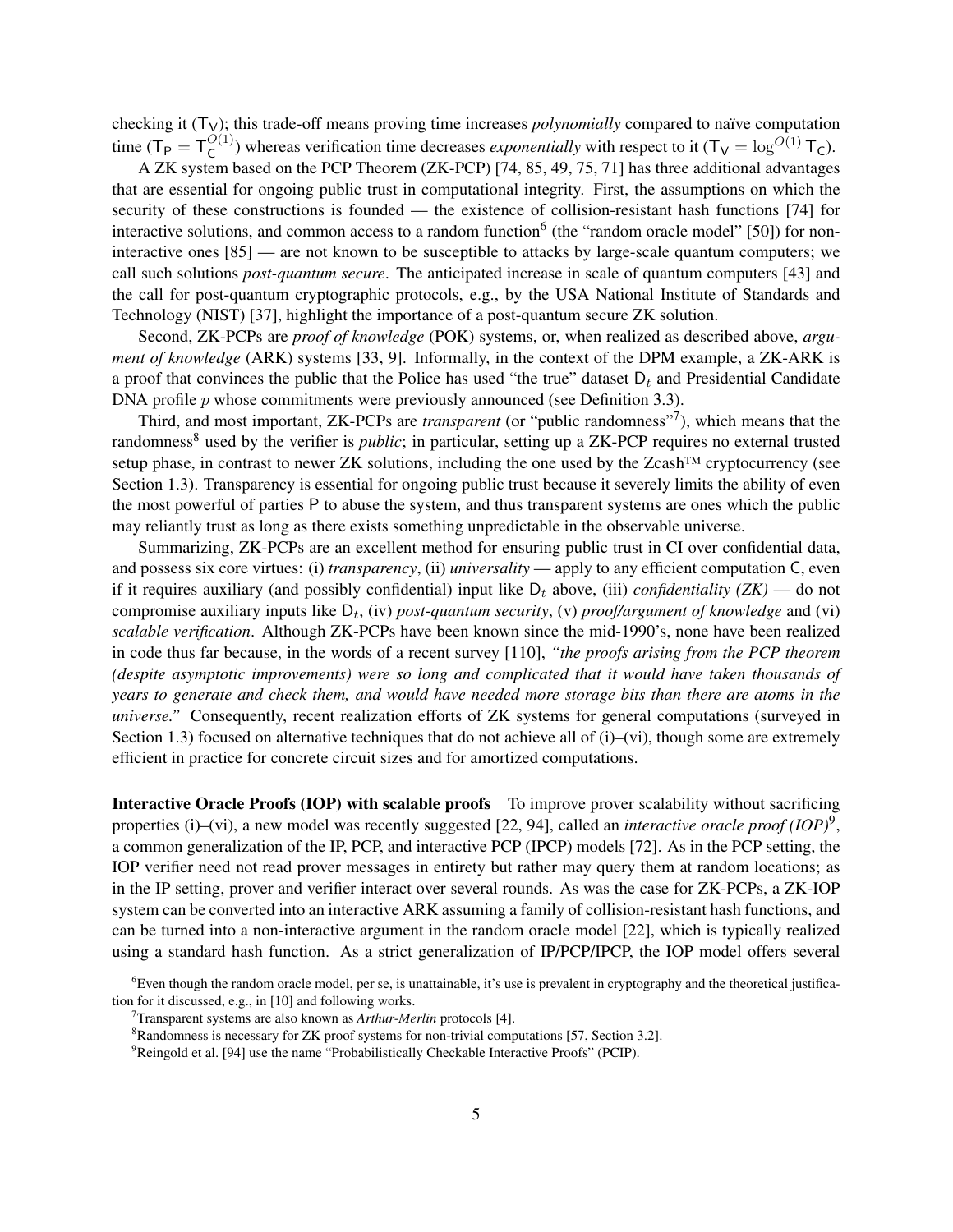advantages. Most relevant to this work is the improved *prover scalability* of IOPs, described below; this advantage holds both asymptotically — as input size  $n \to \infty$  (cf. [\[15,](#page-23-5) [16\]](#page-23-9)) — and for concrete input lengths that arise in practice. Based on this efficiency, a proof-of-concept implementation of an IOP, codenamed SCI, was recently reported<sup>[10](#page-5-1)</sup> [\[13\]](#page-23-10); however, SCI does not have ZK and it's concrete argument length and proving time are still quite large. IOPs with (perfect) ZK and scalable verifiers were recently described, first for NP [\[17\]](#page-24-1), then for NEXP [\[15\]](#page-23-5). In both works, prover running time  $(T_P)$  is bounded by  $T_C \cdot \log^{O(1)} T_C$ ; we refer to this as *scalable proving time* (also known as *quasi-linear* proving time).

Henceforth, we shall call a (universal) ZK system (vi') *fully scalable*, or, simply *scalable*, if both prover and verifier running times are scalable; this is justified because both running times are nearly-optimal, up to poly-logarithmic factors. A ZK-IOP system satisfying properties (i)–(v) *and* full scalability (vi') will be called a *Scalable Transparent IOP of Knowledge* (ZK-STIK); see Section [3](#page-18-0) for formal definitions. Summarizing, *theoretical* constructions of ZK-STIK systems were recently presented, but their concrete efficiency and applicability to "practical" computations have not been demonstrated thus far.

#### <span id="page-5-0"></span>1.1 Main contribution

We present a new construction of a (doubly) scalable and transparent ZK system in the IOP model (a ZK-STIK); see Theorems [3.4](#page-20-1) and [3.5](#page-20-2) for details. We realize this system as a ZK-STARK and apply it to a proofof-concept "meaningful" computation that is highly sequential in nature — the DPM problem presented earlier. Our realization achieves (i) verification time that is strictly smaller than naïve running time ( $T_V$  <  $T<sub>C</sub>$ ) and (ii) communication complexity that is strictly smaller than witness size. The core innovation and main source of improved performance in this system is the extended reliance on the IOP model, including the *Fast Reed-Solomon (RS) IOP of Proximity (IOPP)* (FRI) protocol discussed in Section [2](#page-13-0) (cf. [\[14\]](#page-23-11)) and a new arithmetization procedure (see Section [2.3\)](#page-14-0). We stress that the exponential speedup in verification time and witness-size described next (and displayed in Figure [1\)](#page-7-1) apply to any computation that is defined for arbitrarily large witness size, though the particular point at which this speedup materializes depends on the complexity of the computation (as defined in Section  $2.2$ )<sup>[11](#page-5-2)</sup>.

DNA profile match computation As a proof-of-concept "meaningful" computation we construct a ZK-STARK for the *DNA profile match (DPM)* problem, which we describe informally next (see Appendix [E](#page-70-0) for details). This computation addresses the following hypothetical scenario: Suppose that the Police (acting as the prover P) is in charge of the national forensic DNA profile database (D), and at previous time  $t$  has posted (say, on a block-chain) a hiding commitment cm<sub>t</sub> to the state  $D_t$  of the database at that point in time. The Police now claims that the DNA profile p of the soon-to-be-appointed and alleged-to-be-corrupt Presidential Candidate, does not appear in  $D_t$  and thus wishes to create, in a scalable manner, a proof that will convince the public that the DPM computation was carried out correctly, and the output reported by the Police is correct (with respect to  $p$  and  $D_t$ ).

The prevailing standard for DNA profiles, used in over 50 countries, is the *Combined DNA Index System* (CODIS) format; according to this standard an individual is represented by the Short Tandem Repeat (STR) count of his/her DNA, measured for a set of 20 "core loci" [\[87\]](#page-27-8) (the number of core loci increased from 13 to 20 starting January 2017). The commitment cm<sub>t</sub> to the state  $D_t$  of a CODIS database is assumed to be public information (say, published at time t on a blockchain), as is a commitment cm<sub>p</sub> to the profile

<span id="page-5-2"></span><span id="page-5-1"></span><sup>10</sup><https://github.com/elibensasson/SCI-POC>

 $11$ In particular, a computation with parameters similar to the last row of Figure [4](#page-15-0) will behave similarly to the DPM computation displayed on Figure [1.](#page-7-1)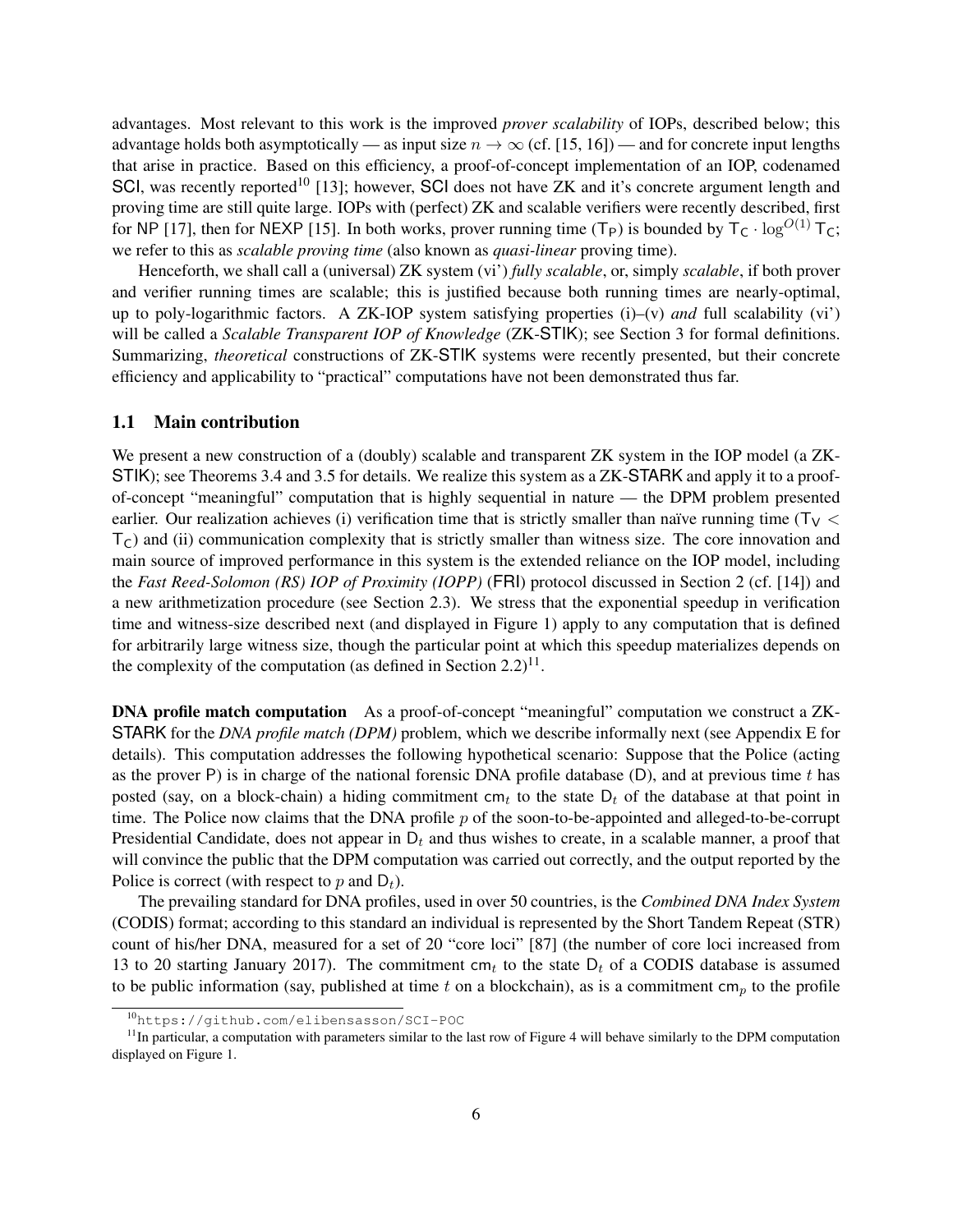<span id="page-6-0"></span> $p$  of the Presidential Candidate; we assume  $p$  was extracted by an independent laboratory that handed it (confidentially) to the Police while publishing  $cm_p$  publicly. Assume that the Police declares

*"The value*  $\alpha$  *is the result of the match search for the profile with commitment*  $cm_p$  *in the database with commitment*  $cm<sub>t</sub>$ " (\*)

The answer  $\alpha$  is one of three possibilities: *"no match"*, "*partial match"*, or "*full match*". The public (open source) computation C is the one that would have been executed by a trusted third party verifying the claim above. This computation requires three public inputs —  $cm_t$ , cm<sub>p</sub> and  $A$  — and two confidential inputs: (i) a DNA profile database D' and individual DNA profile  $p'$ . The computation C terminates successfully if and only if the public inputs  $(\text{cm}_t, \text{cm}_p, A)$  and the confidential ones  $(D', p')$  satisfy three conditions: (i) the commitment cm' of the confidential input D' equals the public input cm<sub>t</sub>; (ii) the commitment cm'<sub>p</sub> of the confidential input  $p'$  equals the public input cm<sub>p</sub>; and (iii) the output of the match search for the confidential input  $p'$  in the confidential dataset D' leads to the publicly announced outcome  $\alpha$ ; see Appendix [E.5](#page-75-0) for details.

Let  $|D(n)|$  denote the bit-length of a dataset  $D(n)$  that contains n profiles (each profile is 40 bytes long); let  $CC(n)$  denote the communication complexity of the ZK-STARK for  $D(n)$ , i.e., the total number of bits communicated between prover and verifier; similarly, let  $T_c(n)$  denote the time needed to naïvely verify C by executing it on D with n entries, and let  $\text{Ty}(n)$  denote the time required by V to verify it, (both measured on a fixed physical computer.)

Realizing time and witness-size compression Consider a computation C which requires auxiliary confidential input D that varies in size, like the DPM example. Any ZK-system  $S = (P, V)$  for C induces a pair of *rate measures* for time and witness-size, respectively:

$$
\rho_{\text{time}}(n) = \frac{\mathsf{T}_{\mathsf{V}}(n)}{\mathsf{T}_{\mathsf{C}}(n)}; \qquad \rho_{\text{size}}(n) = \frac{\mathsf{CC}(n)}{|\mathsf{D}(n)|} \tag{1}
$$

The rate measures (and thresholds defined next) depend on C and the system S, so the notation  $\rho_{time}^{(S;C)}$  would be more precise, but we prefer notational simplicity and assume C and S are known.

A rate value smaller than 1 indicates *compression*, meaning verification in S is more efficient than naïve verification. In fully scalable ZK systems verifier complexity is poly-logarithmic in prover complexity. Therefore eventually, for large enough  $n$ , the system achieves compression. Our main claim here is that we exhibit, for the first time, time and witness-size compression for a ZK-STARK for a large-scale sequential computation. Define the *compression threshold* to be the smallest value  $n_0$  such that for all  $n \geq n_0$  the rate is less than 1,

$$
\theta_{\text{time}} = \min \left\{ n_0 \mid \forall n \ge n_0 \ \rho_{\text{time}}(n) < 1 \right\}; \qquad \theta_{\text{size}} = \min \left\{ n_0 \mid \forall n \ge n_0 \ \rho_{\text{size}}(n) < 1 \right\} \tag{2}
$$

Figure [1](#page-7-1) shows the rate measures for the DPM problem on a double logarithmic scale. The time compression threshold is at  $\theta_{time} = 2.8 \times 10^5$  and the witness-size threshold is  $\theta_{size} = 9 \times 10^3$ . The largest database for which we could generate a proof during our tests is  $n_{\text{max}} = 2^{20} \approx 1.14 \times 10^6$  DNA profiles; larger databases require more disk space and RAM than was available to us. Each profile occupies 40 bytes so  $|D_{n_{\text{max}}}|\approx 43$  megabytes. The time-rate for  $n_{\text{max}}$  is  $\rho_{\text{time}}(n_{\text{max}}) = 1/6$  and the witness-size rate is  $\rho_{\text{size}}(n_{\text{max}}) = 1/100$ . This figure also demonstrates that compression will improve if supported by stronger hardware than that on which our tests were executed. (see Appendix [A](#page-30-0) for more measurements.)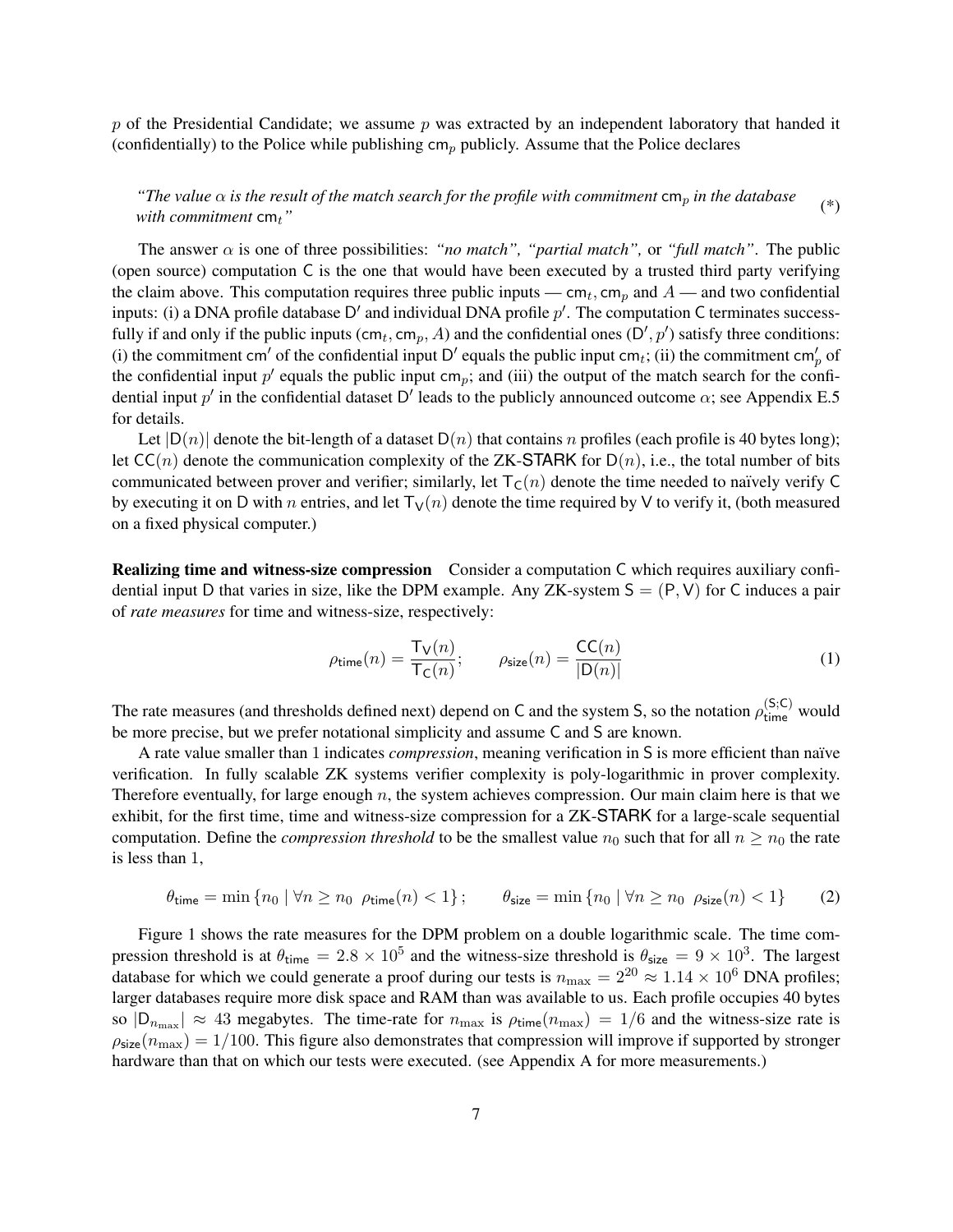<span id="page-7-1"></span>

Figure 1: The time (left) and witness-size (right) rate functions of the DPM benchmark ZK-STARK as a function of (i) number of entries  $(n)$  in the database (upper horizontal axis) and (ii) number of multiplication gates (lower horizontal axis). Database size, in bytes, is 40  $\cdot$  n and processing a single profile corresponds to a circuit with  $\approx 2^{16}$  multiplication gates (bottom right entry of Figure [4,](#page-15-0) explained in Sections [1.3.2](#page-10-0) and [2.2\)](#page-13-2). Verifier complexity is independent of prover complexity, so it was measured (on a "standard" laptop; cf. Appendix [A.0.2](#page-31-1) for machine specifications) even for values of  $n$  that are larger than those for which a proof was generated; the values of  $n$  for which a proof was generated are marked by full circles.

## <span id="page-7-0"></span>1.2 Discussion — Applications to decentralized societal functions

Cryptocurrencies, led by Bitcoin, are disrupting established financial systems by suggesting a fully decentralized monetary system to replace fiat currency. Money is but one of the *societal functions* that could be decentralized, and legal contracts are already being replaced by automated *smart contracts* [\[103\]](#page-28-1) in the Ethereum blockchain. We end this section by discussing the two expected impacts of ZK-STARK systems on decentralized public ledgers.

Scalability A heated discussion is taking place in blockchains today, surrounding the proper way to *scale* the transaction throughput without over-taxing the time and space of nodes participating in the network. As first pointed out by one of the co-authors [\[12\]](#page-23-12) and embraced recently by several crypto-currency initiatives [\[66,](#page-26-4) [34,](#page-25-6) [76\]](#page-27-9), fully scalable proof systems (even without zero-knowledge) could solve the scalability problem by exponentially decreasing verification time. In more detail, a single "prover node" can generate in quasilinear time a proof that will convince all other nodes to accept the validity of the current state of the ledger, without requiring those nodes to naïvely re-execute the computation, nor to store the entire blockchain's state, which would be required for such a naïve verification.

**Privacy** The confidentiality of ZK proofs is already being used to enhance coin fungibility and financial privacy in cryptocurrencies. The Zerocash protocol  $[18]$  — recently implemented in the Zcash<sup>TM</sup> cryptocurrency [\[89,](#page-28-2) [67\]](#page-26-5) — uses a particular kind of ZK proofs called Succinct Non-interactive ARguments of Knowledge (ZK-SNARK) based on cryptographic *knowledge of exponent (KOE)* assumptions [\[53,](#page-26-6) [21\]](#page-24-3) to maintain with integrity a decentralized registry whose entries are hiding commitments of unspent funds. These ZK-SNARKs are non-transparent as they require a "setup phase" which uses non-public randomness that, if compromised, could be used to compromise the system's security (see Section [1.3\)](#page-8-0). Looking forward, ZK-STARKs could replace ZK-SNARKs and achieve the fungibility and confidentiality of Zcash™, transparently. Currently,  $ZK-SNARKs$  are roughly  $1000\times$  shorter than  $ZK-STARK$  proofs so replacing  $ZK-$ SNARKs with STARKs calls for more research to either shorten proof length, or aggregate and compress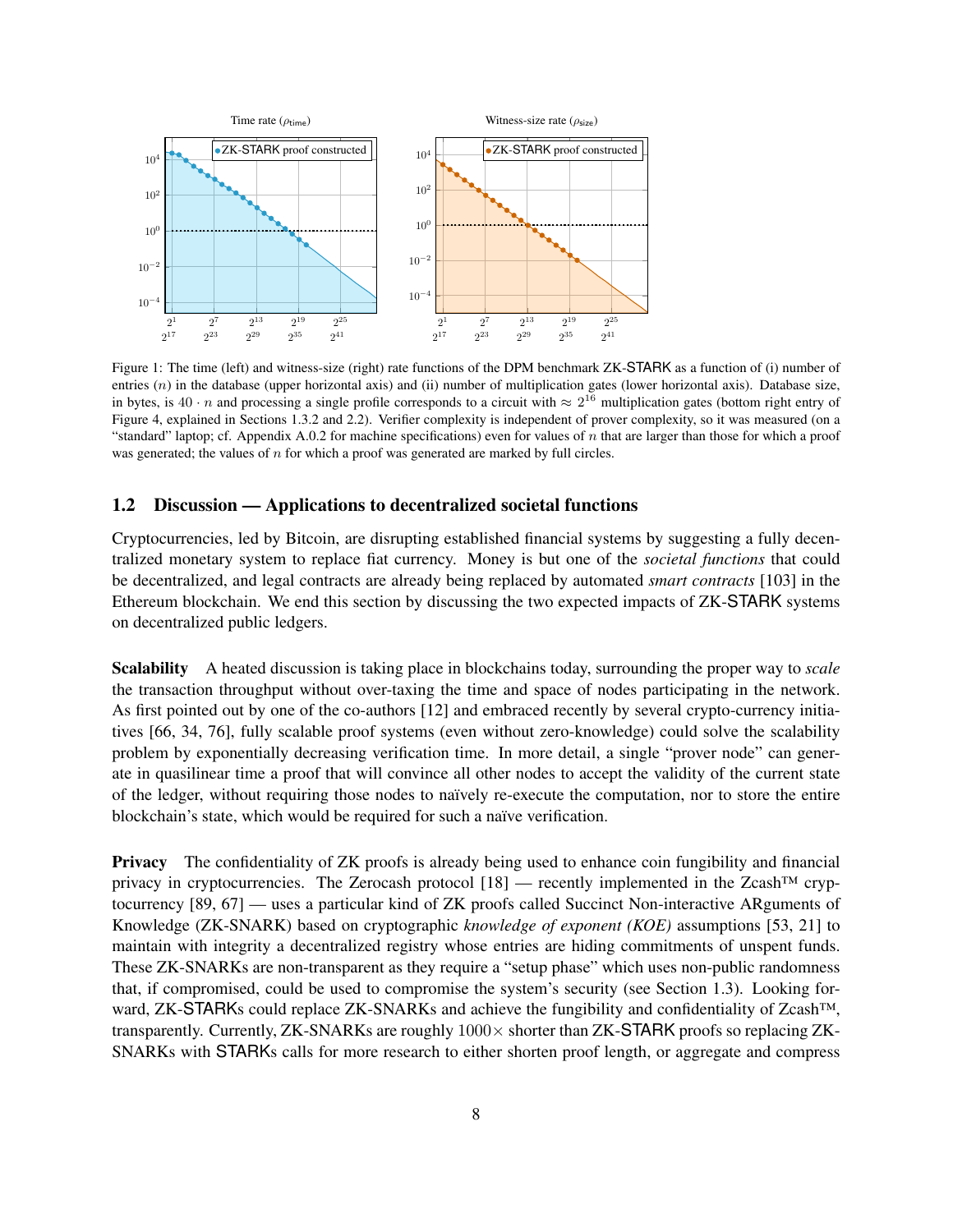several ZK-STARK proofs using incrementally verifiable computation [\[105\]](#page-28-3) (cf. [\[29\]](#page-24-4)).

#### <span id="page-8-0"></span>1.3 Comparison to other realized universal ZK systems

Recent years have seen a dramatic effort to realize in code zero knowledge proof systems using various theoretical approaches that differ from that of our ZK-STARK. Many of these systems outperform our ZK-STARK for sufficiently small-size computations, for low-depth parallel computations, and/or for batched and amortized computations; all of these cases are extremely useful in practice. But for large scale computations, especially *sequential ones*, the improved full scalability of our IOP-based approach is, eventually, noticeable.

Next, we briefly survey the different *implemented* approaches that are *universal*, i.e., apply to general computations and languages in NP; the interested reader is referred to [\[110\]](#page-29-0) and [\[13\]](#page-23-10) for more information on computational integrity solutions, including ones that are non-universal and/or without zero-knowledge. We start by an "asymptotic" discussion in Section [1.3.1](#page-8-1) and continue with a comparison of concrete parameters for published and realized systems (Section [1.3\)](#page-8-0).

#### <span id="page-8-1"></span>1.3.1 Theoretical discussion

Within the vast (and growing) literature on realizations of ZK systems, we must limit the scope of our discussion and do so somewhat arbitrarily, by considering only systems that are ZK, Turing complete, and which have been realized in code. We compare these for the most general class of computational integrity statements (see Definition [3.1](#page-18-2) for a formal definition) and consider four properties: asymptotic (i) prover scalability (quasilinear running time), (ii) asymptotic verifier scalability (poly-logarithmic verification), (iii) transparency, and (iv) post-quantum security. The first three terms are formally defined in Definition [3.3,](#page-19-0) and the last one is informal, but could be replaced with the property of *reliance only on collision resistant hash functions*[12](#page-8-2). Figure [2](#page-9-0) summarizes our discussion, and we provide details next.

• Homomorphic public-key cryptography (hPKC): This approach, initiated by Ishai et al. [\[69\]](#page-27-10) (for the "designated verifier" case) and Groth [\[60\]](#page-26-7) (for the "publicly verifiable" case), uses an efficient information-theoretic model called a "linear PCP" that is then "compiled" into a cryptographic system using hPKC. An extremely efficient instantiation, based on Quadratic Span Programs, was introduced by Gennaro et. al [\[53\]](#page-26-6) (see [\[64,](#page-26-8) [52,](#page-26-2) [81,](#page-27-11) [30,](#page-24-5) [62,](#page-26-9) [63\]](#page-26-10) for related work and further improvements). It serves, e.g., as the proof system behind Zerocash and Zcash™. The first implementation of a QSP based system is called Pinocchio [\[88\]](#page-27-12), with subsequent implementations including lib-SNARK [\[21,](#page-24-3) [96\]](#page-28-4) (discussed in the next section) which is used in the Zerocash and Zcash™ implementations; additional implementations appear in [\[98,](#page-28-5) [101,](#page-28-6) [100,](#page-28-7) [99,](#page-28-8) [24,](#page-24-6) [108,](#page-29-1) [46\]](#page-25-7).

The theoretical differences between hPKC and ZK-STARK are that of transparency and post-quantum security — hPKC lacks both. Verification time in hPKC is scalable (i.e., poly-logarithmic in  $T_c$ ) only for computations that are repeated many times, because the hPKC "setup phase" requires time  $\geq T_{C}$ .

• Discrete logarithm problem (DLP): An approach initiated by Groth [\[61\]](#page-26-11) (cf. [\[97\]](#page-28-9)) and implemented in [\[31\]](#page-24-7), relies on the hardness of the DLP to construct a system that is transparent. Shor's quantum factoring algorithm solves the DLP efficiently, rendering this approach quantum-susceptible. Additionally, verifier complexity in the DLP approach requires time  $\geq T_c$  hence it is non-scalable (according

<span id="page-8-2"></span> $12$ This assumption covers only the interactive setting; see discussion in Section [3.3.](#page-21-0)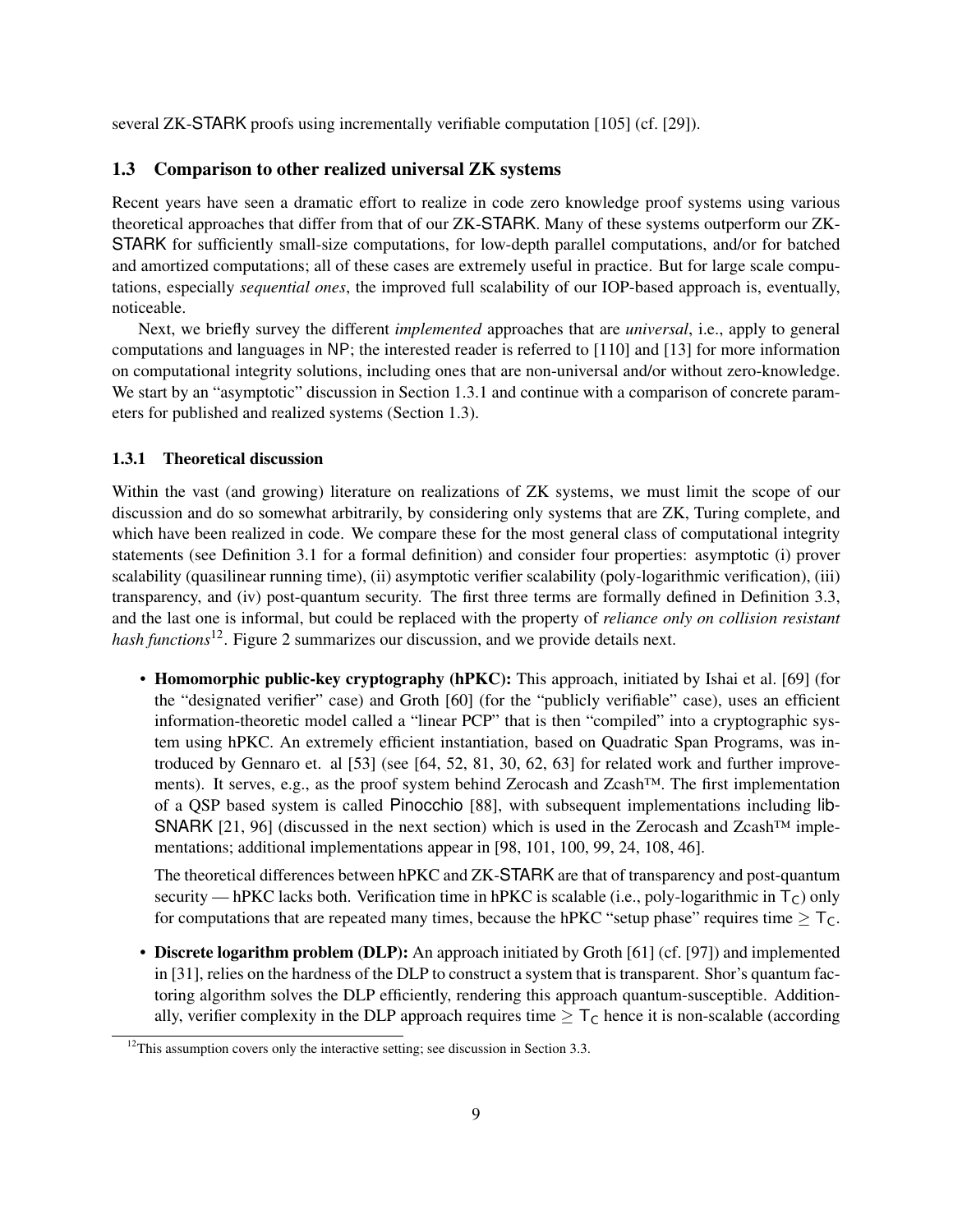to our definition of the term), although communication complexity in the DLP approach is logarithmic. We refer to the initial implementation of this system as BCCGP [\[31\]](#page-24-7), and a recent improved version is called BulletProofs [\[35\]](#page-25-8).

• Interactive Proofs (IP) based: IP protocols can be performed with zero knowledge [\[11\]](#page-23-4) but only recently have IP protocols been efficiently "scaled down" to small depth (non-sequential) computations via so-called "proofs for muggles" of Goldwasser et al. [\[58,](#page-26-1) [94\]](#page-28-0). This led to a line of realizations in code, early works lacked ZK [\[42,](#page-25-9) [41,](#page-25-1) [104,](#page-28-10) [107\]](#page-29-2), but the state-of-the-art ones, like [\[112\]](#page-29-3) and Hyrax [\[109\]](#page-29-4), do have it.

Like ZK-STARK, these recent IP-based proofs are transparent and have a scalable prover, but are quantum-susceptible and their verifier is not scalable, as it scales linearly with computation time for "standard" (i.e., sequential) computations (like other approaches, it is quite efficient for batched and amortized computations and for small circuits).

• Secure multi-party computation (MPC): This approach, suggested by Ishai et al. [\[70\]](#page-27-13) and implemented first in the ZKBoo [\[55\]](#page-26-12) system, and more recently, in Ligero [\[1\]](#page-23-13), "compiles" secure MPC protocols into ZK-PCP systems, by requiring the prover to commit to the transcript of a secure MPC protocol, and then reveal the view of one of the parties.

Like ZK-STARK, the MPC-based proofs are transparent, post-quantum secure and have scalable (quasilinear) proving time. However, MPC based systems have a non-scalable verifier, one that runs in  $t$  time  $\geq T_c$  and communication complexity is non-scalable, it is  $\sqrt{T_c}$  in the state of the art system [\[1\]](#page-23-13); for concrete circuits and amortized computations it is, nevertheless, extremely efficient.

• Incrementally Verifiable Computation (IVC): This approach, suggested by Valiant [\[105\]](#page-28-3) (cf. [\[39,](#page-25-10) [29\]](#page-24-4)) reduces prover space consumption by relying on knowledge extraction assumptions; this approach can be applied on top of other proof systems with succinct (sub-linear) verifiers, including ZK-STARK, but thus far has been realized only for a single hPKC system [\[23\]](#page-24-8).

Compared with ZK-STARK, systems built this way inherit most properties from the underlying proof system. In particular, the hPKC-based IVC is non-transparent and quantum-susceptible; however the verifier is scalable even for a computation executed only once, because the setup phase runs in poly-logarithmic time.

<span id="page-9-0"></span>

|                 | prover scalability<br>(quasilinear time) | verifier scalability<br>(polylogarithmic time) | <b>Transparency</b><br>(public randomness) | Post-quantum<br>security |
|-----------------|------------------------------------------|------------------------------------------------|--------------------------------------------|--------------------------|
| hPKC            | Yes                                      | Only repeated computation                      | No                                         | No                       |
| <b>DLP</b>      | Yes                                      | N <sub>o</sub>                                 | Yes                                        | N <sub>o</sub>           |
| <b>IP</b>       | Yes                                      | N <sub>o</sub>                                 | Yes                                        | N <sub>o</sub>           |
| <b>MPC</b>      | Yes                                      | N <sub>o</sub>                                 | Yes                                        | Yes                      |
| IVC+hPKC        | Yes                                      | Yes                                            | N <sub>0</sub>                             | N <sub>o</sub>           |
| <b>ZK-STARK</b> | Yes                                      | Yes                                            | Yes                                        | Yes                      |

Figure 2: Theoretical comparison of universal (NP complete) realized ZK systems.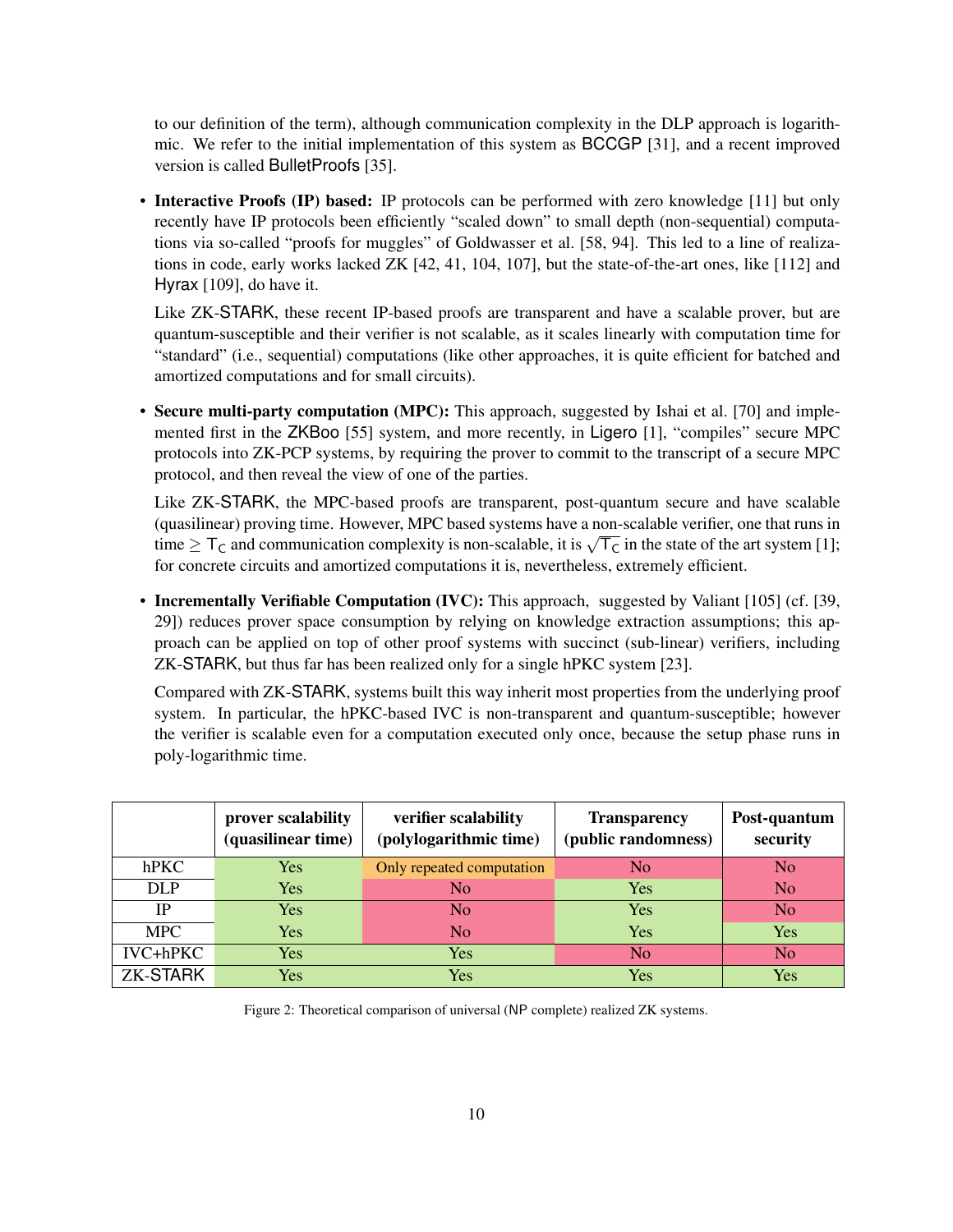#### <span id="page-10-0"></span>1.3.2 Concrete performance

Different ZK proof systems are based on different cryptographic assumptions and are designed for different computational problems. Their realizations are written in different programming languages and tested on varied hardware. Therefore, exact "apples to apples" comparisons are difficult, if not impossible, to perform. Having said that, in this section we *attempt* to qualitatively compare the realized proof systems reported in the previous section in terms of verifier, prover, and communication complexity for computational problems that are similar in nature to the DPM.

Arithmetic circuit complexity as standard measuring yard All realized proof systems surveyed here (including our ZK-STARK) use arithmetization to reduce computational integrity (CI) statements to statements about systems of low-degree polynomials over finite fields (see Section [2\)](#page-13-0). All other surveyed systems use prime fields  $\mathbb{F}_p$ , though some (like MPC- and IP-based) could operate also over binary fields, like ZK-STARK; we stress that ZK-STARK could also operate over prime fields<sup>[13](#page-10-1)</sup> but we have not realized this in code. Most systems (ZK-STARK not included) reduce CI statements to *arithmetic circuits*, i.e., ones that correspond to constraints that are *quadratic* polynomials; ZK-STARK reduces to systems of higher-degree polynomials, e.g., for our DPM benchmark this degree is 8.

Arithmetic circuit complexity is a a reasonable metric to use in order to compare various proof-systems. The main parameters that influence proof-system complexity (and are mentioned in prior works) are *circuit depth*, *circuit width* (number of gates in each "level" of the circuit), *nondeterministic witness size*, and *multiplication complexity*, i.e., the number of multiplication gates. (Addition complexity is also relevant, but most proof systems are less affected by it.)

Our DPM computation corresponds to an arithmetic circuit with the following parameters, when applied to a database with *n* entries (see Figure [4\)](#page-15-0):

- circuit depth is depth $_n = 62 \cdot n;$
- circuit width is  $w = 81$ ;
- witness complexity is wit<sub>n</sub> =  $40 \cdot n$  bytes;
- multiplication complexity is mult<sub>n</sub> =  $1467 \cdot 62 \cdot n = 90954 \cdot n \approx 2^{16.4} \cdot n$ .

As discussed at length in Appendix [A,](#page-30-0) we measured the full ZK-STARK system (prover+verifier) with 60 bits of security for  $n = 2^k, k = 1, ..., 20$ , i.e., for arithmetic circuits with depth up to depth $_n \approx 2^{25.9}$ , and with up to  $\approx 2^{36.4}$  multiplication gates over  $\mathbb{F}_{2^{64}}$ ; the (nonadaptive) verifier alone was measured even for larger inputs, up to  $n = 2^{36}$  (see Appendix [A\)](#page-30-0).

To attempt an "apples to apples" comparison with other systems, we ran several of them on a single machine — one that is different than that used to measure the DPM code<sup>[14](#page-10-2)</sup> — using the same benchmark computation based on the "exhaustive subset-sum" computation measured in prior work [\[13\]](#page-23-10); the results are summarized by Figure [3.](#page-11-0) The systems measured thus far this way are

- libSNARK (commit dc78fd, September 7, 2017) with 80-bit security
- SCI (same measurements used in [\[13\]](#page-23-10)) with 80-bit security

<span id="page-10-1"></span><sup>&</sup>lt;sup>13</sup>the FRI system requires p to contain a sufficiently large multiplicative subgroup of order  $2^{t+O(1)}$ ; such prime fields abound, as implied by Linnik's Theorem [\[80\]](#page-27-14).

<span id="page-10-2"></span> $14$ The machine used to measure the DPM code was kindly offered to us by Intel™ for a limited time, whereas for the "apples-toapple" comparison we needed to provide other teams with access to a machine, for long periods of time.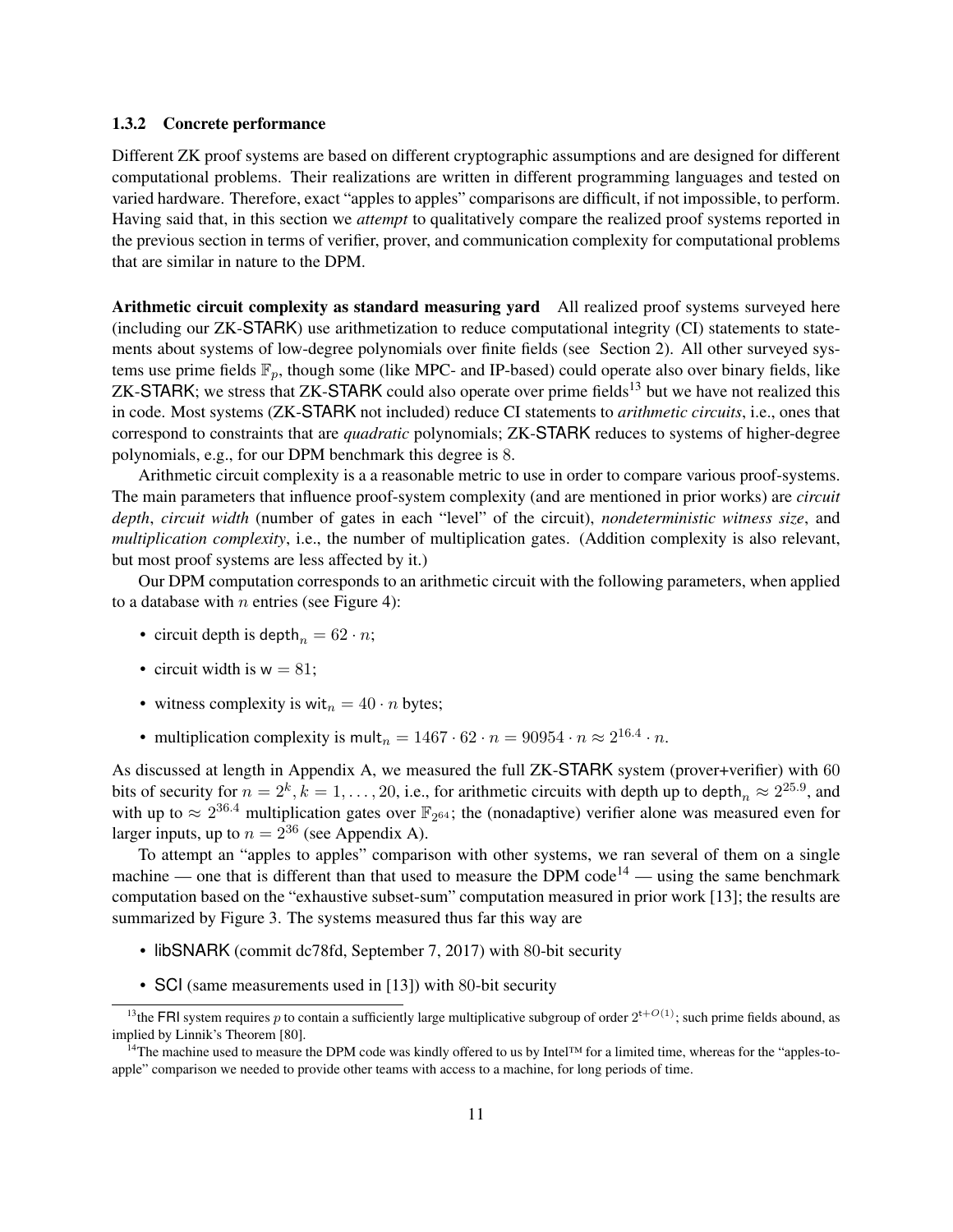- BCCGP with logarithmic communication complexity and 128-bit security, single threaded (same system used in [\[31\]](#page-24-7))
- Ligero with 60 bits of security (same system as reported in [\[1\]](#page-23-13));
- our ZK-STARK, with 60-bit security ZK-STARK; we estimate prover prover time for 80 bits to be at most 5% longer; cf. Appendix [B.5.1.](#page-43-0)

We now briefly discuss the performance of these (and other prior reported works), focusing on the following complexity parameters: prover time, verifier time, and communication complexity.

Prover complexity Nearly all systems surveyed earlier have prover complexity that scales either linearly or nearly-linearly in computation size. As shown in Figure [3,](#page-11-0) our ZK-STARK prover is at least  $10\times$  faster than the other measured systems across the full range of compared computations (all systems were tested up to maximal proving time of 12 hours). We hope to perform similar "apples-to-apples" comparisons (i.e., same machine, circuit depth, width and size) with other systems like Hyrax and BulletProofs in future work.

<span id="page-11-0"></span>

Figure 3: An "apples-to-apples" comparison of different realized proof systems as function of computation size, measured by number of multiplication gates. All systems were tested on the same server (specs below) and executed a computation of size and structure corresponding to the "exhaustive subset-sum" program from [\[13,](#page-23-10) Section 3]. The compared systems are SCI (purple x-marks), which lacks ZK, libSNARK (blue triangles), BCCGP (cyan +-marks), executed in single-thread mode, Ligero (red squares) and ZK-STARK (green circles). From left to right, we measure prover time, verifier time and communication complexity. For libSNARK, the hollow marks in the middle and right plots measure *only post-processing* verification time and CC, respectively; the full marks measure *total* verification time and CC, and this includes the (non-transparent) key-generation phase. Server specification: 32 AMD cores at clock speed of 3.2GHz, with 512GB of DDR3 RAM. (Each pair of cores shares memory; this roughly corresponds to a machine with 16 cores and hyper-threading.)

**Verifier complexity** Different proof systems excel on different circuit topologies. For example, **Ligero** achieves best performance for circuits of size s that are iterated s times (i.e., when depth  $\approx w \approx \sqrt{m}$ ult), and Hyrax works best on small depth, massively parallel, circuits (depth =  $O(1)$  and w, mult  $\gg$  depth). The concrete performance of IOP-based systems on such circuit topologies is an interesting question, left for future work.

For "deep" and "narrow" circuits, like the ones arising from the DPM, verifier arithmetic complexity For deep and narrow circuits, like the ones arising from the DPM, vertuer arithmetic complexity<br>of prior works scales at least like  $\sqrt{mult}$  (and, often, like mult), whereas our ZK-STARK scales like w + log mult (see Theorems [3.4](#page-20-1) and [3.5\)](#page-20-2). Consequently, for medium- and large-scale sequential computations our ZK-STARK verifier time is better than other solutions, as shown by the middle plot of Figure [3.](#page-11-0) We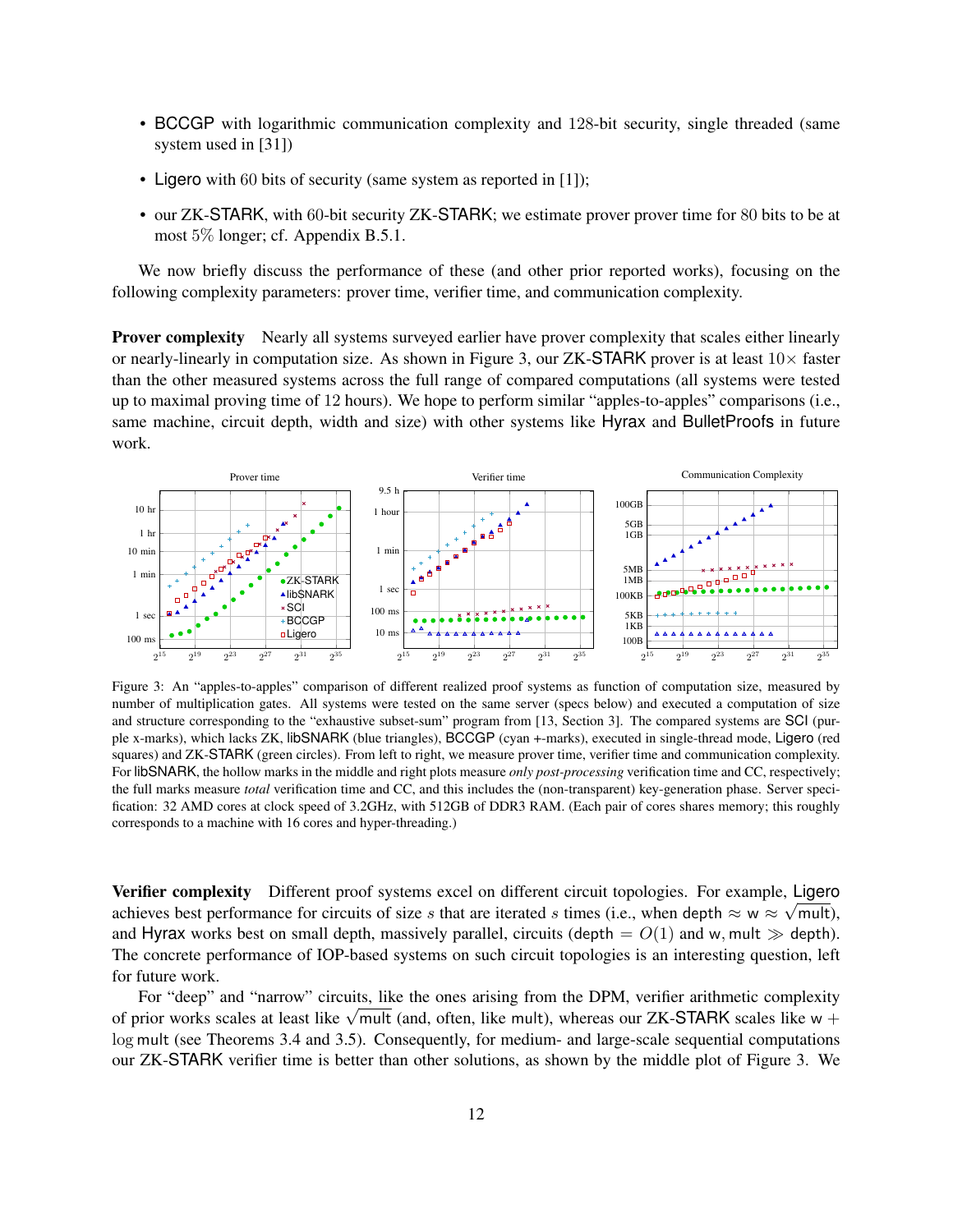expect the comparison with other works, like Hyrax and BulletProofs, to behave similarly; in particular, the Hyrax prover reaches  $\approx 10$  seconds for a circuit with  $\approx 2^{28}$  gates (but measured on a different machine than ours); BCCGP and BulletProofs require even greater running time [\[109,](#page-29-4) Figure 4.(i)]. For comparison, the ZK-STARK verifier for the DPM computation requires less than 50 ms (on a different machine), even for huge circuits<sup>[15](#page-12-0)</sup>, with  $n = 2^{36}$  entries (profiles), wit<sub>n</sub>  $\approx 2.5$ -terabyte size witnesses and arithmetic circuits with mult<sub>n</sub> =  $2^{52}$  multiplication gates and depth  $\approx 2^{40}$  (cf. Figure [7\)](#page-31-2).

The hPKC systems like Pinocchio and libSNARK, and IVC+hPKC systems like that of [\[23\]](#page-24-8), are different in this respect. They have a pre-processing phase that is performed only once per circuit. For Pinocchio and libSNARK pre-processing time grows *linearly* with circuit size. E.g., the libSNARK system requires  $\approx 16$  seconds for a computation with  $2^{20}$  gates. For the IVC+hPKC system, pre-processing time is *constant* and does not depend on circuit size; however, this constant is quite large compared to our verifier time, it is  $\approx$  10 seconds for a computation similar to our DPM.

Communication complexity (CC) The use of a pre-processing phase in the hPKC and IVC+hPKC systems leads to extremely small post-processing CC; the BCCGP system also enjoys extremely short CC and, because its pre-processing is transparent, can be effectively replaced with a short seed to a pseudo-random generator. Concretely, for all computations measured in practice, post-processing CC of Pinocchio, lib-SNARK and the IVC+hPKC system are less than 300 bytes, and that of BCCGP is less than 7KB [\[31\]](#page-24-7) (see also Figure [3\)](#page-11-0). However, pre-processing key length scales linearly with circuit size for hPKC; the IVC+hPKC system is different in this respect, it has succinct pre-processing length even for large computation size, but once again, this length is concretely large — more than 40 MB for a computation like our DPM.

w.<br>For Ligero, communication complexity scales like  $70\sqrt{ \mathsf{mult}_n }$  field elements [\[1,](#page-23-13) Section 5.3], and for Hyrax it scales like wit<sup>1/k</sup>+10·depth·log w field elements for arbitrary integer k [\[109,](#page-29-4) Section 1]; increasing k decreases CC but also increases verification time (which is at least wit/(wit<sup>1/k</sup>)). Using the estimate for Hyrax, a quick calculation shows that for a circuit arising from our DPM computation with, say  $n = 2^{13}$ profiles, the CC of Hyrax would reach several megabytes, compared with ZK-STARK CC that is less than 1 megabyte even for  $n = 2^{36}$  profiles.

Summary Among all ZK systems tested in the "apples-to-apples" manner described above, our ZK-STARK has the fastest prover for all circuit-sizes we were able to measure; in particular, it is  $\approx 10 \times$  faster than the second fastest measured system — libSNARK. Other systems perform better (shorter communication, faster verification) on small circuits (ZKBoo, Ligero), small-depth circuits (Hyrax), and on computations repeated many times with the same fixed circuit (BulletProofs, Pinocchio, libSNARK). However, for general large scale computations our ZK-STARK has verification time and communication complexity outperform all other *transparent* systems published thus far for this range of parameters. In other words, our particular ZK-STARK realization shows that the asymptotic benefits of full scalability and transparency are manifested already for concrete computations that are practically relevant, like the DPM, and suggest that our type of system is potentially useful for constructing scalability solutions, e.g., for decentralized crypto-currencies (as discussed in Section [1.2\)](#page-7-0).

<span id="page-12-0"></span><sup>&</sup>lt;sup>15</sup>We stress that current hardware does not support generating proofs for such large instances, as discussed later.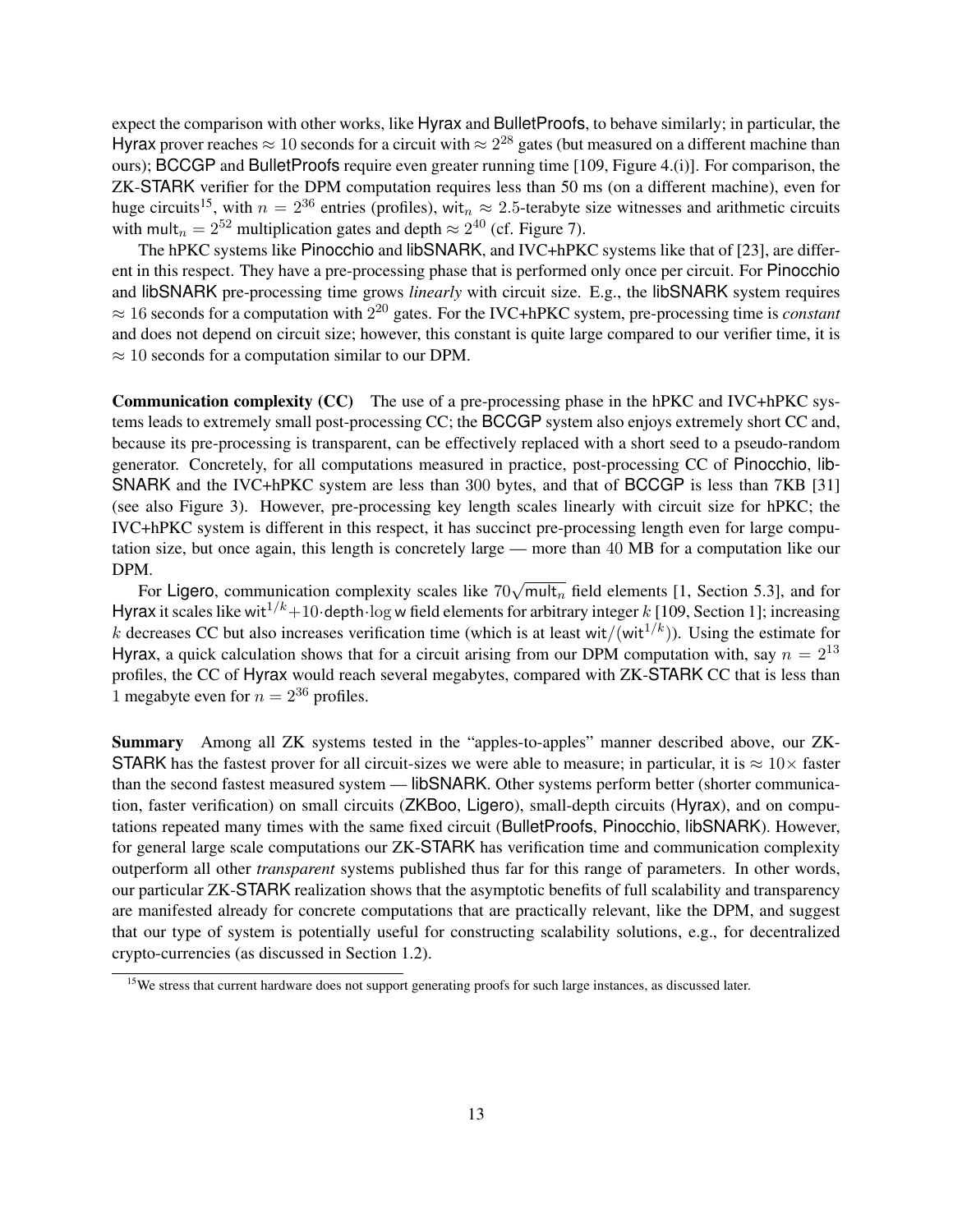# <span id="page-13-0"></span>2 Methods

This section highlights the main innovative components that underlie the (double) scalability and concrete efficiency of our ZK-STARK; the exposition is short and informal. Later, in Section [3](#page-18-0) we shall formally define the theoretical model which our ZK-STARK uses, and state the main theorems for this model (Theorems [3.4](#page-20-1) and [3.5\)](#page-20-2); then, in Appendix [B](#page-32-0) we formally present the steps of the reduction (proved in subsequent sections).

**Overview** Many ZK systems (including ours) use *arithmetization*, a technique first<sup>[16](#page-13-3)</sup> used to prove circuit lower bounds [\[93,](#page-28-11) [102\]](#page-28-12), then adopted to interactive proof systems [\[5,](#page-23-14) [82\]](#page-27-15). Arithmetization is the reduction of *computational* problems to *algebraic* problems, that involve "low degree" polynomials over a finite field  $\mathbb{F}$ ; in this context, "low degree" means degree is significantly smaller than field size.

The start point for arithmetization in all proof systems is a computational integrity statement which the prover wishes to prove, like

<span id="page-13-4"></span>" 
$$
\alpha
$$
 is the result of executing C for T steps on (public) input x"  $(**)$ 

Notice the DPM statement [\(\\*\)](#page-6-0) is a special case of [\(\\*\\*\)](#page-13-4). For our ZK-STARK, and for related prior systems [\[27,](#page-24-9) [25,](#page-24-10) [13\]](#page-23-10), the end point of arithmetization is a pair of *Reed-Solomon (RS) proximity testing (RPT)* problems<sup>[17](#page-13-5)</sup>, and the scalability of our ZK-STARK relies on a new solution to the RPT problem, discussed first; later we explain the arithmetization process in more detail.

### <span id="page-13-1"></span>2.1 Fast Reed-Solomon Interactive Oracle Proof of Proximity (FRI3rd)

For  $S \subset \mathbb{F}$  and rate parameter  $\rho \in (0, 1)$ , the Reed-Solomon code RS[ $\mathbb{F}, S, \rho$ ] is the family of functions  $f : S \to \mathbb{F}$  that are evaluations of polynomials of degree  $\langle \rho |S|$ . The RPT problem assumes a verifier is given oracle access to f, and to auxiliary information like a probabilistically checkable proof of proximity (PCPP) [\[25,](#page-24-10) [48\]](#page-25-11) or an interactive oracle proof of proximity (IOPP) [\[22,](#page-24-0) [94,](#page-28-0) [15\]](#page-23-5); the verifier's task is to distinguish with high probability and with a small number of queries to  $f$  and the auxiliary PCPP/IOPP oracle(s), between the case that  $f \in \mathsf{RS}[\mathbb{F}, S, \rho]$  and the case that f is 0.1-far from (all members of)  $\mathsf{RS}[\mathbb{F}, S, \rho]$ in relative Hamming distance. Finding solutions to the RPT problem (a special case of the "low-degree testing" problem) is a major bottleneck for transparent systems.

Our ZK-STARK uses a new protocol to solve RPT, called the *Fast RS IOPP (*FRI*)*. FRI is the first RPT solution to achieve prover arithmetic complexity that is *strictly linear* —  $6 \cdot |S|$  arithmetic operations in  $\mathbb{F}$  — and verifier arithmetic complexity that is *strictly logarithmic*: 21 · log |S| arithmetic operations; additionally, the proof can be constructed in  $\log |S|$  cycles on a parallel machine, and is structured as to lead to short arguments (see Section [2.5\)](#page-16-1). FRI improves significantly, both asymptotically and concretely, on the previous RPT solutions which required *quasilinear* prover arithmetic complexity  $(\theta(|S| \cdot \log^{O(1)} |S|))$ . See [\[14\]](#page-23-11) for a detailed description.

## <span id="page-13-2"></span>2.2 Arithmetization I — Algebraic Intermediate Representation (AIR)

Having discussed its end point, we return to describe the innovative components of our ZK-STARK within the arithmetization process itself. The arithmetization is comprised of several phases that are similar to other

<span id="page-13-3"></span><sup>&</sup>lt;sup>16</sup>Earlier reductions, such as the one used in Gödel's Incompleteness Theorem, involved *infinite* algebraic domains, in particular the natural numbers [\[56\]](#page-26-13).

<span id="page-13-5"></span> $17$ The other solutions described in Section [1.3](#page-8-0) have different end points.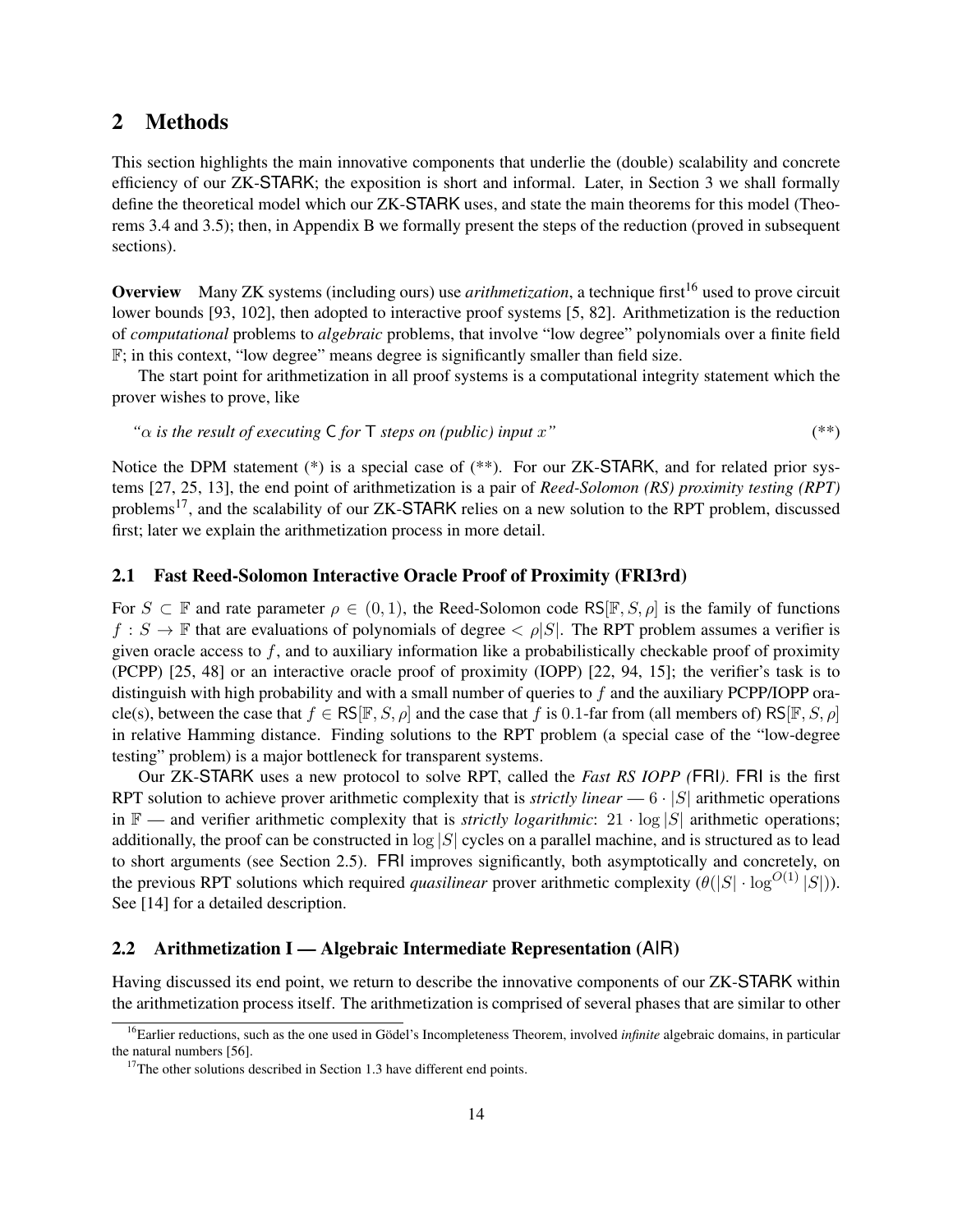program and circuit compilation processes, so we borrow terminology used there and adapt it to our process.

The first phase of arithmetization is that of constructing an *algebraic intermediate representation (*AIR*)* of the program C. Informally, the AIR is a set

$$
\mathcal{P} = \left\{ P_1(\vec{X}, \vec{Y}), \ldots, P_s(\vec{X}, \vec{Y}) \right\}
$$

of low degree polynomials with coefficients in F over a pair of variable sets  $\vec{X} = (X_1, \ldots, X_w)$  and  $\vec{Y} =$  $(Y_1, \ldots, Y_w)$  that represent respectively the current and next state of the computation<sup>[18](#page-14-1)</sup> (see Appendix [C](#page-51-0) and Definition [B.3](#page-34-1) for more details). The AIR defines the *transition relation* of the computation C in the sense that a pair  $(\vec{x}, \vec{y}) \in \mathbb{F}^w \times \mathbb{F}^w$  corresponds to a single valid transition (or "cycle") of C if and only if

$$
P_1(\vec{x},\vec{y})=\ldots=P_{\mathsf{s}}(\vec{x},\vec{y})=0,
$$

i.e., if and only if  $(\vec{x}, \vec{y})$  is a common solution of the AIR system P. The following parameters of P determine prover and verifier complexity, so minimizing them is a major goal of this phase. The *degree* of the AIR is  $deg(P) = max_{i=1}^{s} deg(P_i)$ ; the *(state) width* is the number of variables (w) needed to represent a state; the *(*AIR*) size* is the number of constraints (s), and the *cycle count* is the number of machine cycles needed to execute<sup>[19](#page-14-2)</sup> C; when the program processes a large number  $(n)$  of data elements, as is the case for the DPM benchmark, we are interested in the number of cycles per element, denoted c; the total cycle count for *n* elements is  $c \cdot n$ . If the computation is "expanded" to a circuit (as commonly done in the other solutions described in Section [1.3\)](#page-8-0), the cycle count is a lower bound on circuit depth; for the sake of comparison with those other systems, we compute in the rightmost column of Figure [4](#page-15-0) the total number of multiplication gates for this expanded circuit, as this measure along with circuit depth, are the complexity measures that dictate prover and verifier complexity.

A major contributor to prover complexity in our benchmarks is the cost of proving computational integrity of repeated invocations of a cryptographic hash function; other computations are negligible compared to this cost. Thus, choice of the particular hash function (H) is of great importance, as is its definition in terms of P. Our ZK-STARK uses the binary (characteristic 2) field  $\mathbb{F}_{2^{64}}$  because (i) it has efficient arithmetic operations (e.g., addition is equivalent to exclusive-or) and (ii) its algebraic structure is needed for the FRI3rd protocol. Therefore, the cryptographic hash function we seek is one that is *"binary field friendly"*, meaning, informally, its AIR has small complexity parameters when defined over binary fields. Figure [4](#page-15-0) summarizes the main AIR complexity parameters for the DPM benchmark described in Section [1](#page-3-0) and for three hash functions: the Secure Hash Algorithm 2 (SHA2) family [\[92\]](#page-28-13) and the Davies–Meyer [\[111\]](#page-29-5) hash based on the Rijndael block cipher [\[44\]](#page-25-12) with 128 bits (AES128+DM) and with 160 bits (Rij160+DM). See Appendices [E](#page-70-0) and [F](#page-79-0) for details.

### <span id="page-14-0"></span>2.3 Arithmetization II — Algebraic Linking Interactive Oracle Proof (ALI)

The main bottleneck for prover time and space complexity is the cost of performing *polynomial interpolation* and its inverse operation — multi-point *polynomial evaluation*; we discuss both in Section [2.4.](#page-16-0) The complexity measure that dominates this bottleneck is the *maximal degree* of a polynomial which the prover must interpolate and/or evaluate; for a computation on a dataset of size *n* denote this degree by  $d^{max}(n)$ . Prior state-of-the-art [\[27,](#page-24-9) [20,](#page-24-11) [38,](#page-25-13) [13\]](#page-23-10) gave

$$
\mathsf{d}_{\mathsf{old}}^{\max}(n) = n \cdot \mathsf{c} \cdot \mathsf{w} \cdot \mathsf{d} + n \cdot \mathsf{c} \cdot \mathsf{s}.\tag{3}
$$

<span id="page-14-2"></span><span id="page-14-1"></span><sup>&</sup>lt;sup>18</sup>This informal description omits, for simplicity, the *boundary conditions*, like public inputs and outputs of the computation.

<sup>&</sup>lt;sup>19</sup>In general, this number may depend arbitrarily on the particular input, however, in all our benchmarks it depends linearly on the size  $(n)$  of the input dataset.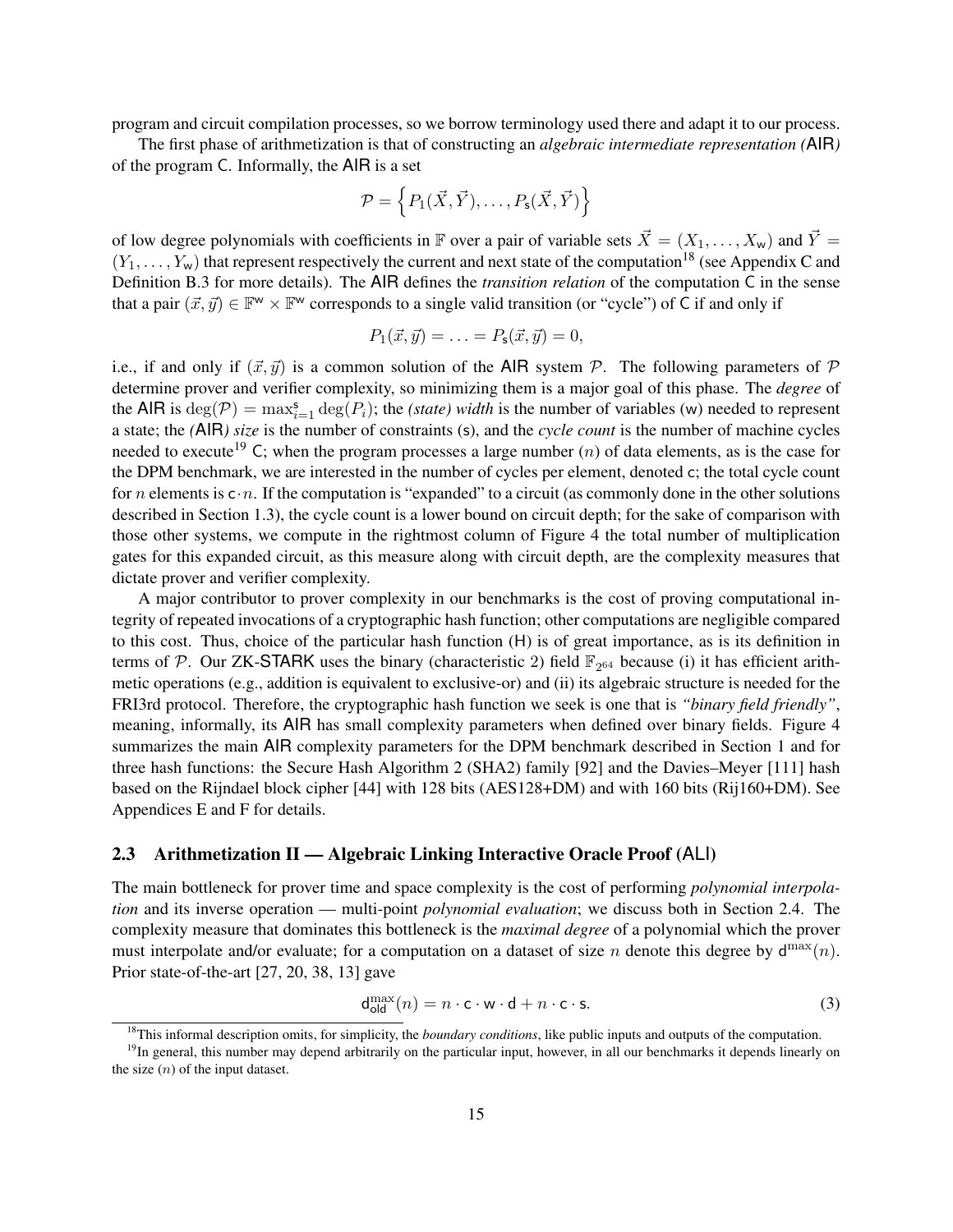<span id="page-15-0"></span>

|                  | <b>State size</b><br>w | <b>Cycles</b> | <b>Degree</b> | <b>System size</b> | #x<br>gates | $#+$<br>gates | total $\#\times$<br>gates             |
|------------------|------------------------|---------------|---------------|--------------------|-------------|---------------|---------------------------------------|
| SHA <sub>2</sub> | 56                     | 3762          | 11            | 1065               | 720         | 3194          | $2708640 \approx \overline{2^{21.3}}$ |
| AES128+DM        | 62                     | 48            |               | 327                | 486         | 1033          | $23328 \approx 2^{14.5}$              |
| $Rij160+DM$      | 68                     | 58            |               | 318                | 891         | 1390          | $51678 \approx 2^{15.7}$              |
| <b>DPM</b>       | 81                     | 62            |               | 626                | 1467        | 1520          | $90954 \approx 2^{16.4}$              |

Figure 4: Main complexity parameters of basic cryptographic primitives and the benchmark DNA profile match search program. The first four measures are explained in Section [2.2.](#page-13-2) The 5th and 6th columns measure total number of multiplication and addition gates in the AIR; the last column measures total number of multiplication gates (product of second and 5th columns) for the sake of comparison with other ZK systems that use this measure (cf. Section [1.3.2\)](#page-10-0).

which leads to concretely large values (see first column of Figure [5\)](#page-16-2). Our ZK-STARK reduces d<sup>max</sup> to

<span id="page-15-2"></span>
$$
d_{\text{ZK-STARK}}^{\text{max}}(n) = n \cdot c \cdot d \tag{4}
$$

which results in a multiplicative savings factor of  $6.5 \times 10^4$ – $1.8 \times 10^5$  over prior works (see the last two columns of Figure [5\)](#page-16-2). The improved efficiency of our ZK-STARK is due to two reasons, explained next. The first one completely removes the second summand of [\(3\)](#page-13-4) and the second one removes w from its first summand.

Algebraic linking IOP (ALI) The second summand of [\(3\)](#page-13-4) arises because our prover needs to apply a "local map" induced by the AIR system  $P$  (see [\[17\]](#page-24-1) for a discussion of "local maps"). Prior state-of-the-art systems, like [\[13\]](#page-23-10), used a local map that checks each constraint of the AIR separately, leading to this second summand. Instead, our ZK-STARK uses a single round of interaction to reduce all s constraints to a *single constraint* that is a *random linear combination* of  $P_1, \ldots, P_s$ . This round of interaction completely removes the second summand of [\(3\)](#page-13-4).

Register-based encoding The naïve computation performed by the prover can be recorded by an *execution trace*, a two-dimensional array with  $c \cdot n$  rows and w columns, in which each row represents the state of the computation at a single point in time[19](#page-14-2) and each column corresponds to an *algebraic register* tracked over all c · n cycles. Prior systems, like [\[13\]](#page-23-10), encoded the *full* execution trace by a *single* Reed-Solomon codeword, leading to degree  $n \cdot c \cdot w$ ; this degree is then multiplied by d to account for application of the afore-mentioned "local map" to the codeword, resulting in the first summand of [\(3\)](#page-13-4). Our ZK-STARK uses a *separate* Reed-Solomon codeword for each register<sup>[20](#page-15-1)</sup>, leading to w many codewords, each of lower degree  $n \cdot c$ . At first glance this tradeoff may seem wasteful, because we now have to solve an RPT problem for each of these w codewords. However, the interaction and use of randomness allowed by the IOP model once again come to our aid: it suffices to solve a *single* RPT problem, applied to a *random* linear combination of all w codewords. The use of a single codeword per register also helps with reducing communication complexity, as explained in Section [2.5](#page-16-1) below.

Figure [5](#page-16-2) compares the d<sup>max</sup> value of our ZK-STARK to that of the prior state of the art [\[27,](#page-24-9) [20,](#page-24-11) [38,](#page-25-13) [13\]](#page-23-10) and shows a multiplicative reduction factor of  $6.5 \times 10^4$ –1.8  $\times 10^5$  for the computations discussed in Section [2.2](#page-13-2) and Figure [4.](#page-15-0)

<span id="page-15-1"></span> $20$ For simplicity, the current description discusses the case of space bounded computations; the case of computations with large space also uses multiple codewords but the reduction is more complicated, see Appendix [C.3.](#page-55-0)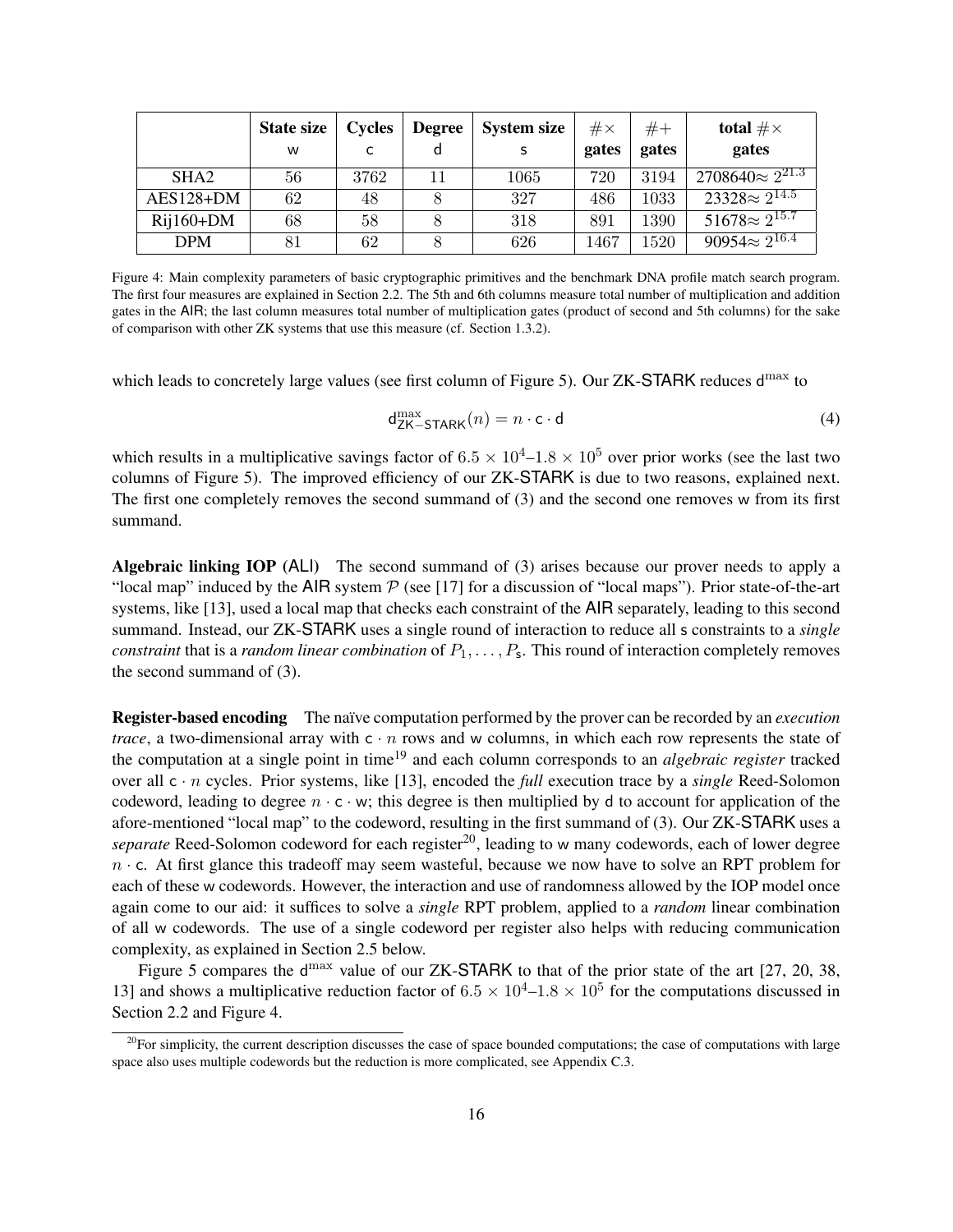<span id="page-16-2"></span>

|                  | $d_{old}^{max}(1)$ | $d_{ZK-STARK}^{max}(1)$ | $d_{old}^{max}/d_{ZK-STATE}^{max}$ |
|------------------|--------------------|-------------------------|------------------------------------|
| SHA <sub>2</sub> | 6323922            | 41382                   | 18491                              |
| $AES128+DM$      | 39504              | 384                     | 6584                               |
| $Rij160+DM$      | 49996              | 464                     | 6896                               |
| <b>DPM</b>       | 78988              | 496                     | 10192                              |

Figure 5: The maximal degree  $(d^{max})$  as given by formulas [\(3\)](#page-13-4) and [\(4\)](#page-15-2), respectively, for the computations discussed in Section [2.2.](#page-13-2) The last column gives the multiplicative improvement factor of  $d_{ZK-STARK}^{max}$  over the prior state of the art.

## <span id="page-16-0"></span>2.4 Low degree extension and composition degree

Decreasing  $d^{max}$  affords our ZK-STARK greater scalability. But, eventually, as the input size n grows, so does d max. The main bottleneck for prover time and space is the computation of the *low degree extension (LDE)* of the execution trace, defined next.

<span id="page-16-4"></span>**Definition 2.1** (Low degree extension (LDE)). *Given finite subsets* S, S' of a field  $\mathbb{F}$  *satisfying*  $|S'| > |S|$ *and a function*  $f : S \to \mathbb{F}$ , the low degree extension (LDE) *of* f to S' is the function  $f' : S' \to \mathbb{F}$  that has *the same interpolating polynomial as that of* f*.*

The LDE is typically computed by polynomial interpolation, followed by a polynomial multi-point evaluation step. State of the art algorithms for interpolating and evaluating polynomials over binary fields are known as *additive FFT* algorithms because they resemble the fast Fourier transform (FFT) [\[40\]](#page-25-14). To improve prover scalability, our ZK-STARK uses the recent and novel additive FFT of Lin et al. [\[79\]](#page-27-16), inspection of this algorithm shows it leads to arithmetic complexity of  $3 \cdot |S'| \log |S'|$  for the sets S' that our system requires (see Theorem [B.2\)](#page-34-2). Prior additive FFTs [\[36,](#page-25-15) [106,](#page-28-14) [51\]](#page-25-16) required  $\theta(N \log N \log \log N)$  operations); moreover, the memory-access pattern of this encoding algorithm leads to favorable running times compared with prior implementations [\[13\]](#page-23-10).

Using this additive FFT, which has *strictly* quasi-linear arithmetic complexity<sup>[21](#page-16-3)</sup>, we also obtain the first ZK-STIK in which prover complexity is *strictly* quasi-linear, *and* verifier complexity is *strictly* logarithmic, in the size of the execution trace  $c \cdot n \cdot w$ ; see Lemma [B.6.](#page-35-0)

# <span id="page-16-1"></span>2.5 Minimizing Authentication Path Complexity (APC) and Communication Complexity  $(CC)$

The largest contributor to communication complexity, and to verifier time and space complexity in ZK-STARK (and prior related works [\[27,](#page-24-9) [20,](#page-24-11) [38,](#page-25-13) [13\]](#page-23-10)) is the cost of *realizing* the IOP model via Merkle trees. We now discuss the way our **ZK-STARK** reduces this cost.

The *commit–reveal* scheme of Kilian [\[74\]](#page-27-3) (which uses the "cut-and-choose" method of Brassard et al. [\[33\]](#page-25-0)) has the prover *commit* to each oracle by sending the root of a Merkle tree whose leaves are labeled by oracle entries. Recall an IOP involves *several* oracles, hence also several Merkle trees and several roots/commitments. After the prover has committed to all oracles, the verifier queries these oracles at randomly chosen positions. When the prover *reveals* the oracle answers to these queries, each answer must be appended with an *authentication path* proving the query answers are consistent with previously committed Merkle tree roots. Let  $\lambda$  denote the number of output bits of the cryptographic hash function used to construct a Merkle tree in our system; let  $AP_{total}$  denote the total number of authentication path nodes in all

<span id="page-16-3"></span><sup>&</sup>lt;sup>21</sup>A function  $g(n)$  is called *strictly* quasi-linear if  $g(n) = O(n \log n)$ , and called *strictly* logarithmic if  $g(n) = O(\log n)$ .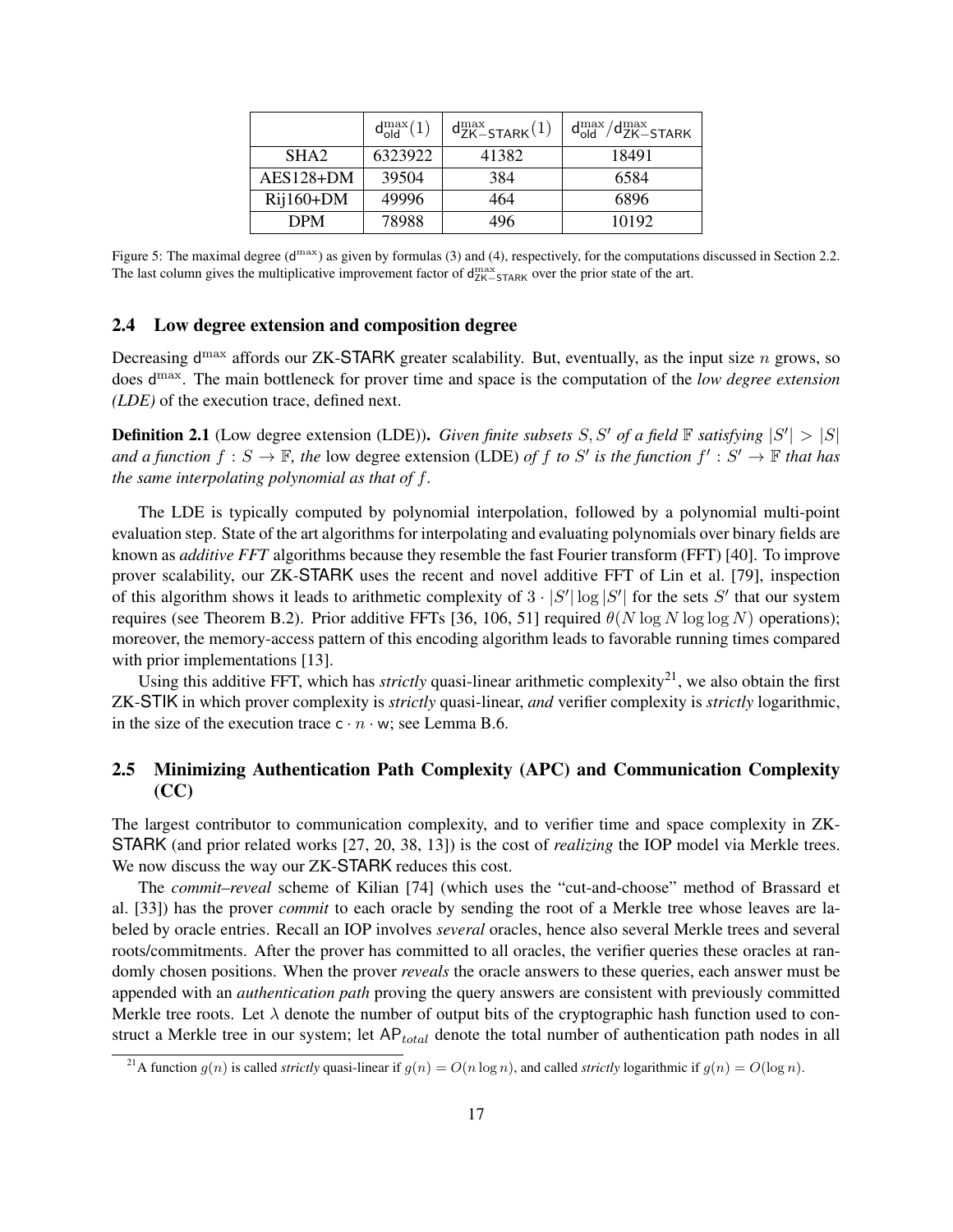subtrees of Merkle trees whose leaves are query answers, and let  $q_{total}$  denote the total number of queries, made to all proof oracles. The total communication complexity (CC) of the proof system is

$$
CC = q_{total} \cdot \log |\mathbb{F}| + AP_{total} \cdot \lambda \tag{5}
$$

In addition to reducing the first summand above by improved soundness analysis, our ZK-STARK also reduces the second summand in two separate ways:

- 1. The ZK-STARK verifier queries *rows* of the (LDE of the) execution trace, each row comprised of w field elements that represent the state at some point in the computation (or its LDE). To reduce communication complexity, the ZK-STARK prover places each such row in a *single* sub-tree of the Merkle tree, and therefore only *one* authentication path is required per row (as opposed to w many paths in prior solutions).
- 2. The QUERY phase of the FRI protocol queries affine cosets of a fixed subspace. Accordingly, the ZK-STARK prover places each such coset in a *single* sub-tree of the Merkle tree, thereby reducing the number of authentication paths to one-per-coset (as opposed to one per field element).

Finally, to improve running time and further reduce communication complexity, we use the Davies– Meyer hash composed with AES as the hash function for our ZK-STARK commit-reveal scheme (recall AES is part of the instruction set of many modern processors).

#### <span id="page-17-0"></span>2.6 Organization of the remaining sections

The following sections give a full and formal description of our construction. Section [3](#page-18-0) formally defines the notion of a ZK-STIK and its realization as a ZK-STARK, and presents the main asymptotic results (Section [3.2\)](#page-20-0); along the way we recall the formal definitions of the IOP model. Appendix [B](#page-32-0) describes the main components used in our construction, and uses these to prove our main results (Appendix [B.7\)](#page-44-1). The compenets are then described in more detail in the remaining sections.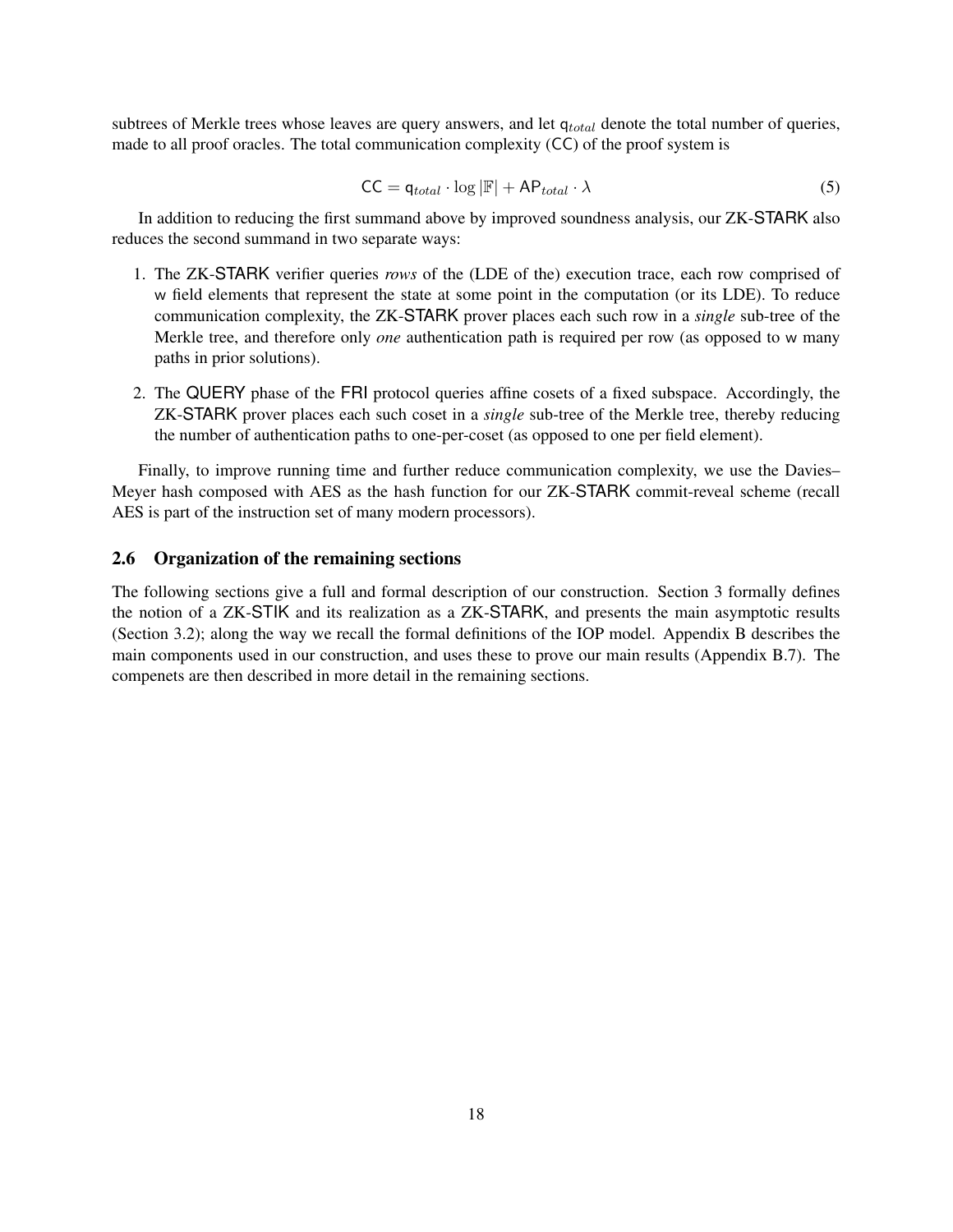# <span id="page-18-0"></span>3 On STIKs and STARKs — formal definitions and prior constructions

In this section we state the main theorems that our ZK-STARK realizes (Section [3.2\)](#page-20-0). Along the way we explain what constitutes a ZK-STARK (Section [3.3\)](#page-21-0) and point to earlier relevant works that are variants of it (Section [3.4\)](#page-22-0). We assume familiarity with standard definitions of zero knowledge (ZK) interactive proof (IP) and argument systems [\[59,](#page-26-0) [33\]](#page-25-0), probabilistically checkable proofs (PCP) [\[2\]](#page-23-3) and PCPs of proximity (PCPP) [\[26,](#page-24-12) [48\]](#page-25-11), as well as interactive oracle proofs (IOP) [\[22,](#page-24-0) [94\]](#page-28-0) and interactive oracle proofs of proximity (IOPP) [\[16\]](#page-23-9).

A nondeterministic machine M that decides a language  $L \in \text{NTIME}(T(n))$  in time  $T(n)$  (*n* denotes instance size) *induces* a binary relation  $R_M$  consisting of all pairs (x, w) where  $x \in L$  and w is a sequence of nondeterministic choices of  $M(x)$  that lead to an accepting state. In this case we say  $R = R_M$  is *induced* by L and implicitly assume  $M$  is fixed and known. The language that we shall be most interested in, is the NEXP-complete *computational integrity* language<sup>[22](#page-18-3)</sup>.

<span id="page-18-2"></span>**Definition 3.1** (Computational Integrity). *The binary relation*  $R<sub>Cl</sub>$  *is the set of pairs* ( $x, w$ ) *where* 

- *•* x = (M, x, y, T, S) *with* M *a nondeterministic Turing Machine,* x *and* y *denote input and output, and*  $T \geq S$  *are integers in binary notation, indicating time and space bounds, respectively*
- *•* w *is a description of the nondeterministic choices of* M *on input* x *that cause it to reach output* y *within* ≤ T *steps, using a memory tape of size at most* S *(not including the read-only input tape on which* x *is written).*

*The* computational integrity (CI) language L<sub>CI</sub> is the projection of the binary relation R<sub>CI</sub> onto its first *coordinate; alternatively,*  $L_{\text{Cl}} \stackrel{\triangle}{=} \{x = (M, x, y, T, S) \mid \exists w \ (x, w) \in R_{\text{Cl}}\}.$ 

The space bound S in the definition above is unneeded, because  $S \leq T$ . However, IOP systems for space bounded computations  $(S = o(T))$  are simpler and, often, concretely more efficient (this holds for our DPM computation). Thus, we treat space-bounded computations separately and dedicate and theorem to it (Theorem [3.4\)](#page-20-1) before treating the more general (and complicated) case of general computational integrity (Theorem [3.5\)](#page-20-2).

#### <span id="page-18-1"></span>3.1 Scalable Transparent IOP of Knowledge (STIK)

A STARK, defined later, is a realization of a *scalable and transparent IOP of knowledge* (STIK), discussed next. We start by recalling the IOP model as defined in [\[22\]](#page-24-0).

Definition 3.2 (Interactive Oracle Proof (IOP)). *Let* R *be a binary relation induced by a nondeterministic language* L *and let* ∈ [0, 1] *denote* soundness error*. An* Interactive Oracle Proof (IOP) *system* S *for* R *with soundness*  $\epsilon$  *is a pair of interactive randomized algorithms*  $S = (P, V)$  *that satisfy the properties below;* P *is the* prover *and* V *is the* verifier*.*

*•* operation: *The input of the verifier is* x*, and the input of the prover is* (x, w) *for some string* w*. The number of interactive rounds, denoted*  $r(x)$ *, is called the* round complexity *of the system. During a single round the prover sends a message (which may depend on* w *and prior messages) to which the verifier is given oracle access, and the verifier responds with a message to the prover. We denote by*  $\langle P(x, w) \leftrightarrow V(x) \rangle$  *the output of* V *after interacting with* P; *this output is either* accept *or* reject.

<span id="page-18-3"></span> $22$ This language is called the "Computationally Sound" language in [\[85\]](#page-27-4) and the "universal language" in [\[8\]](#page-23-15); we choose the name used in [\[13\]](#page-23-10).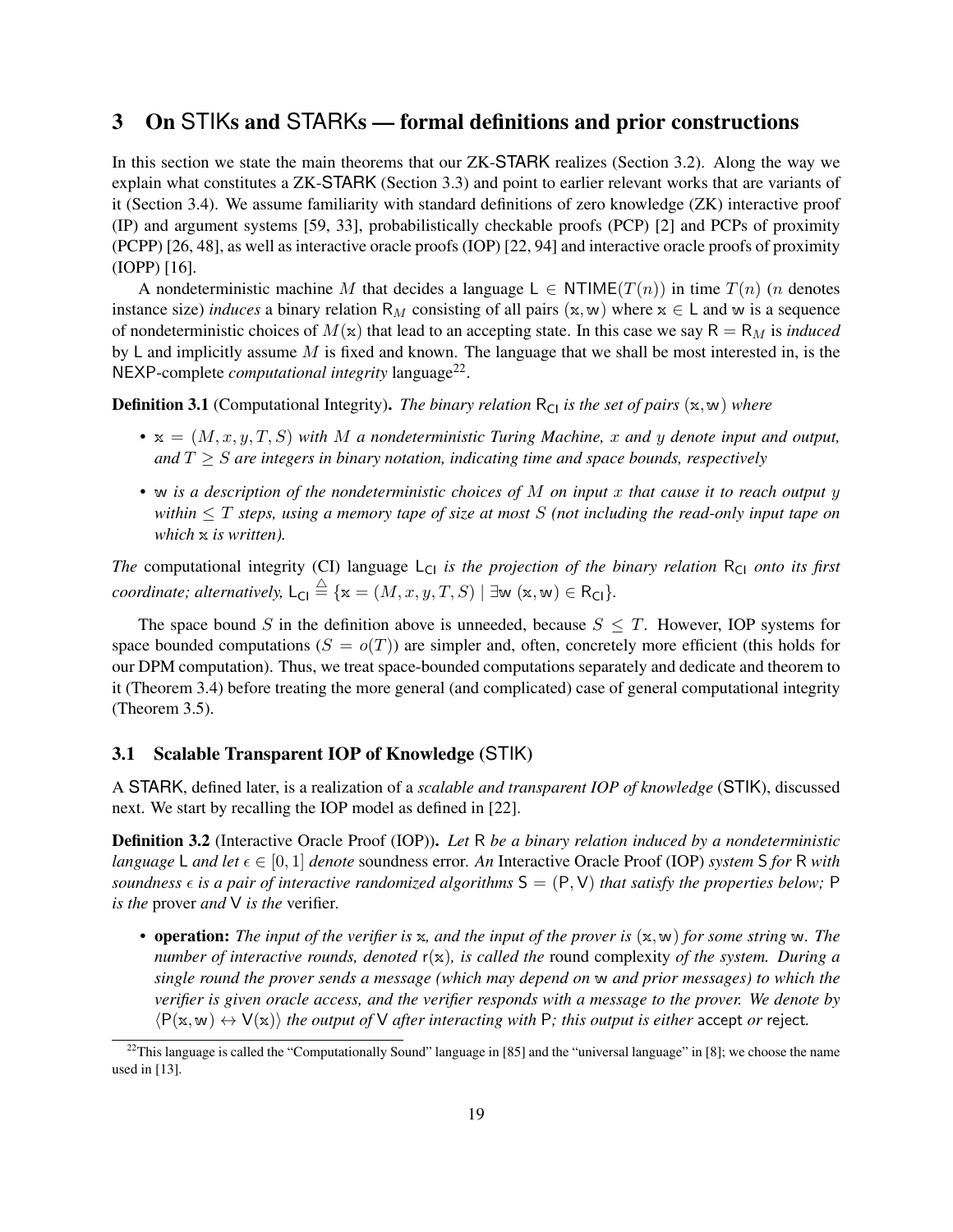- completeness  $If(x, w) \in R$  *then*  $Pr(\langle P(x, w) \leftrightarrow V(x) \rangle) =$  accept $] = 1$
- **soundness**  $If \mathbf{x} \notin \mathsf{L}$  *then for any*  $\mathsf{P}^*$ ,  $\Pr\left[\langle \mathsf{P}^* \leftrightarrow \mathsf{V}(\mathbf{x}) \rangle = \mathsf{accept}\right] \leq \epsilon$

*The* proof length, *denoted*  $\ell(x)$ *, is the sum of lengths of all messages sent by the prover. The* query complexity *of the protocol, denoted* q(x)*, is the number of entries read by* V *from the various prover messages. Given witness* w *such that*  $(x, w) \in R$ , prover complexity, *denoted*  $tp(x, w)$ *, is the complexity required to generate all prover messages, and* verifier complexity*, similarly defined, is denoted* tv(x)*.*

Next, we formally define a ZK-STIK. Most of the work described in later sections is related to constructing a new, and more efficient, ZK-STIK; similarly, Sections [2.1](#page-13-1)[–2.4](#page-16-0) describe a ZK-STIK and only Section [2.5](#page-16-1) discusses a ZK-STARK. A (ZK-)STIK can be *proven* to be unconditionally sound, even against computationally unbounded provers; ZK-STARK systems have only computational soundness, against bounded provers, thus require additional cryptographic assumptions, discussed later.

<span id="page-19-0"></span>Definition 3.3 (Scalable Transparent IOP of Knowledge (STIK)). *Let* R *be a binary relation induced by a* nondeterministic language  $L \in \text{NTIME}(T(n))$  *for*  $T(n) \geq n$  *and let*  $S = (P, V)$  *be an IOP for* L *with soundness error*  $\epsilon(n) < 1$ *. We say* S *is* 

- *•* transparent *if all verifier messages and queries are public random coins.*
- *•* (fully, or doubly) scalable *if for every instance* x *of length* n*, both of the following hold:*
	- *1.* scalable verifier:  $\mathsf{tv}(n) = \mathsf{poly}(n, \log T(n), \log 1/\epsilon(n))$
	- 2. scalable prover:  $tp(n) = T(n) \cdot poly(n, \log T(n), \log 1/\epsilon(n))$
- **proof of knowledge** *if there exists a* knowledge error function  $\epsilon'(n) \in [0,1]$  *and a randomized extractor* E *that, given oracle access to any prover* P ∗ *that causes the verifier to accept* x *with probability*  $p(n) > \epsilon'(n)$ , *outputs in expected time* poly  $\left(\frac{T(n)}{n(n)-\epsilon'}\right)$  $\frac{T(n)}{p(n)-\epsilon'(n)}$  a witness w such that  $(\mathbf{x}, \mathbf{w}) \in \mathsf{R}$ .
- *•* privacy preservation *if there exists a randomized simulator* Sim *that samples (perfectly) the distribution on transcripts of interactions between*  $V$  *and*  $P$ *, and runs in time*  $poly(T(n))$ *.*

*A* (fully) scalable and transparent IOP of knowledge will be denoted by STIK. For  $T(n) = \text{poly}(n)$ , a *privacy-preserving* STIK *has* perfect<sup>[23](#page-19-1)</sup> zero knowledge *(ZK-STIK) but for*  $T(n) = n^{\omega(1)}$  *it implies only the weaker notion of a* witness indistinguishable *proof system (wi-*STIK*).*

A few remarks regarding the definition above:

- *transparency:* Interactive proofs in which the verifier sends only public random coins are known as *Arthur Merlin type* protocols. The term *transparent proof* was introduced in [\[6\]](#page-23-1) and is synonymous to PCP. We choose this term because it adequately reflects the beneficial effect of public randomness on the transparency of the proof system and. Our terminology does not contradict the earlier definition of the term because transparent proofs (and PCPs) are also transparent according to the definition above.
- *scalability:* Scalable provers are called "quasi-linear" in a number of prior works and scalable verifiers are often called "succinct". We identify both terms into a single one that reflects the beneficial effect of quasi-linear and succinct proof systems.

<span id="page-19-1"></span> $^{23}$ We omit the discussion of statistical zero knowledge because all known ZK-STIK systems have perfect zero knowledge.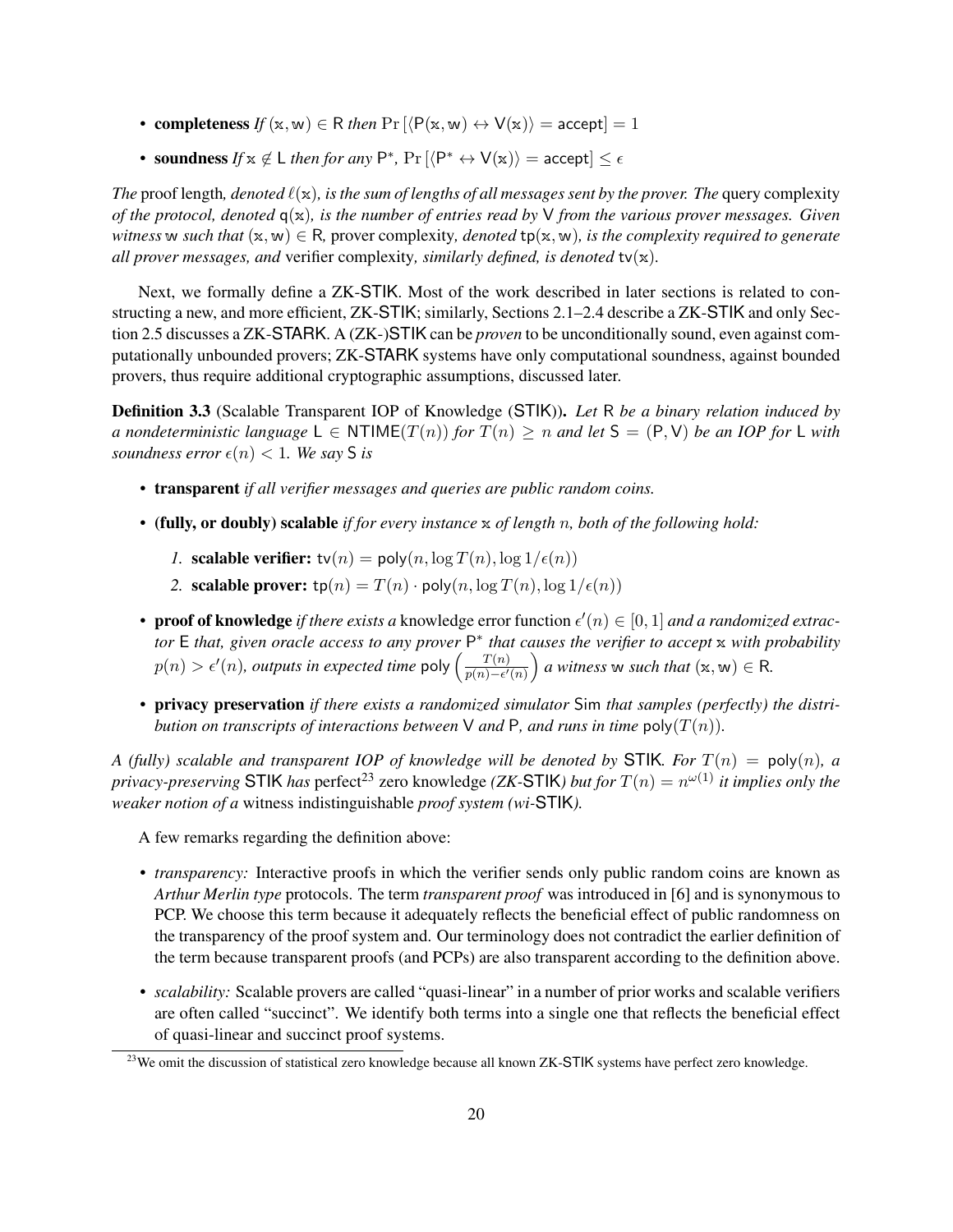#### <span id="page-20-0"></span>3.2 Main Theorems

We now state the two main theorems regarding IOP systems, that our ZK-STARK system realizes; the proof of both theorems appears in Appendix [B.7.](#page-44-1) Since our IOP constructions use finite fields, prover and verifier complexity are most naturally stated using arithmetic complexity over the ambient field, the size of which is derived from the size of the instance x (see Remark [B.1\)](#page-33-1); we use  $tp^F$  and  $tp^F$  to denote arithmetic complexity, assuming the field  $\mathbb F$  is understood from context.

Our first theorem is quite efficient when applied to space bounded computations, like our DPM, and indeed our implementation realizes the IOP described in the theorem (cf. Appendix [B.8\)](#page-50-0). Although we use asymptotic notation below, the algebraic version of this theorem (Lemma [B.6\)](#page-35-0), involves only explicit constants, which may be useful in the future for estimating explicit proof parameters and for asymptotic comparisons with other works.

Recall that NTimeSpace( $T(n)$ ,  $S(n)$ ) is the class of nondeterministic languages that are decidable in simultaneous time  $T(n)$  and space  $S(n)$ .

<span id="page-20-1"></span>**Theorem 3.4** (ZK-STIK for space bounded computations). Let L be a language in NTimeSpace( $T(n)$ ,  $S(n)$ ),  $T(n)$  > n *and let* R *be induced by* L*. Then* R *has a transparent witness indistinguishable IOP of knowledge with the following parameters, stated for soundness error function*  $err(n) = 2^{-\lambda(n)}$ 

- *• perfect completeness and soundness error at most* err(n) *for instances of size* n
- *knowledge error bound*  $err'(n) = O(\text{err}(n))$
- *round complexity*  $r(n) = \frac{\log T(n)}{2} + O(1)$
- *query complexity*  $q(n) = 36(\lambda + 2) \cdot (\log T(n) + S(n) + O(1))$ *, each query is an element of a binary field*  $\mathbb{F}, |\mathbb{F}| = 2^n$  *for*  $n = \lambda + \log T(n) + O(1)$
- *verifier arithmetic complexity*  $\mathsf{tv}^{\mathbb{F}}(n) = 2n^2 + O(\lambda \cdot (S(n) + \log T(n)))$
- *prover arithmetic complexity*  $\mathsf{tp}^{\mathbb{F}}(n) = O(S(n) \cdot T(n) \cdot \log T(n))$
- *proof length*  $O(T(n) \cdot S(n))$ *, measured in field elements.*

In particular, for  $S(n) = \text{poly} \log T(n)$ , this IOP is fully scalable, i.e., the system is a wi-STIK; if, addition*ally,*  $T(n) = \text{poly}(n)$ *, then the system has perfect ZK, i.e., it is a ZK-STIK.* 

For computations with super-poly-logarithmic space the theorem above is not scalable, neither for prover nor for verifier. The following theorem is fully scalable for any nondeterministic language, i.e., it can be said to be a *universal* wi-STIK.

<span id="page-20-2"></span>**Theorem 3.5** (wi-STIK for NEXP). Let L ∈ NTIME $(T(n))$ ,  $T(n) \geq n$  and R be induced by L. Then R has *a witness-indistinguishable, fully scalable, and transparent IOP of knowledge (wi-*STIK*) with the following parameters, stated for soundness error function*  $err(n) = 2^{\lambda(n)}$ 

- *• perfect completeness and soundness error* err(n) ≤ 2 −λ(n) *for instances of size* n
- *knowledge extraction bound*  $err'(n) = O(\text{err}(n))$
- *round complexity*  $r(n) = \frac{\log T(n)}{2} + O(1)$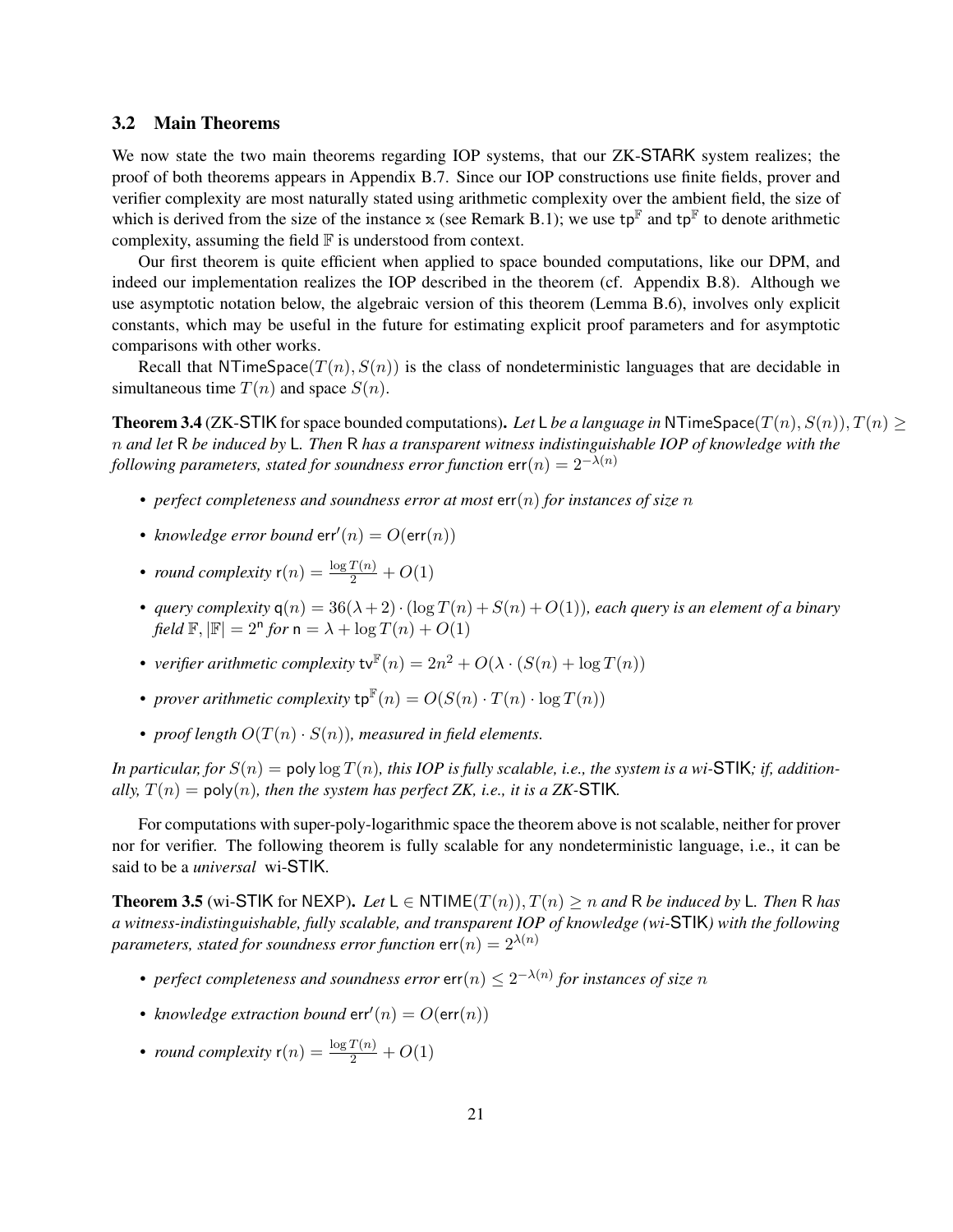- *query complexity*  $O(\lambda(n) \cdot \log T(n))$ , each query is an element of a binary field  $\mathbb{F}, |\mathbb{F}| = 2^n$  for  $n = \lambda(n) + \log T(n) + \log \log T(n) + O(1)$ .
- *verifier arithmetic complexity*  $\mathsf{tv}^{\mathbb{F}}(n) = O(\lambda(n) \cdot \log T(n)),$
- *prover arithmetic complexity*  $\mathsf{tp}^{\mathbb{F}}(n) = O(T(n) \log^2 T(n)),$
- *proof length*  $O(T(n) \log T(n))$ *, measured in field elements.*

*For*  $T(n) = \text{poly}(n)$  *the system has perfect ZK, i.e., it is a ZK-STIK.* 

#### <span id="page-21-0"></span>3.3 Scalable Transparent ARgument of Knowledge (STARK) as a realization of STIK

Definition [3.3](#page-19-0) refers to the IOP model, in which results can be proved with no cryptographic assumptions. Indeed, most of our contributions, described in following sections (like the FRI protocol), are stated and studied in this "clean" IOP model; and a majority of our engineering work was dedicated to implementing IOP-based algorithms of a STIK system. However, we are not aware of any unconditionally secure IOP realization that is scalable, and theoretical works show that such constructions are unlikely to emerge [\[54\]](#page-26-14). A number of fundamental transformations have been suggested in the past to realize PCP systems using various cryptographic assumptions, and these transformations were adapted to the IOP model [\[22\]](#page-24-0). In all such realizations the prover must be computationally bounded, and such systems are commonly called *argument systems*, and, consequently, the realization of a STIK results in a *Scalable Transparent ARgument of Knowledge* (STARK).

The two main transformations of proof systems into realizable argument systems are:

- Interactive STARK (iSTARK) As shown by Kilian [\[74\]](#page-27-3) for the PCP model, a family of collisionresistant hash functions can be used to convert a STIK into an interactive argument of knowledge system; if the STIK has perfect ZK, then the argument system has computational ZK. Any realization of a STIK using this technique will be called an *interactive* STARK (iSTARK); when one wants to emphasize that the STIK is zero knowledge, the term ZK-iSTARK will be used.
- Non-interactive STARK (nSTARK) As shown by Micali [\[85\]](#page-27-4) and Valiant [\[105\]](#page-28-3) for the PCP model, and by Ben-Sasson et al. [\[22\]](#page-24-0) for the IOP model, any STIK can be compiled into a non-interactive argument of knowledge in the random oracle model (called a *non-interactive random-oracle proof (NIROP)* there); if the STIK had perfect zero knowledge then the resulting construction has computational zero knowledge. Any realization of a STIK using this technique will be called an *noninteractive* STARK (nSTARK); when one wants to emphasize that the STIK is zero knowledge, the term ZK-nSTARK will be used.

While non-interactive STARKs have the advantage of being comprised of a single message from the prover, they also rely on stronger assumptions. In certain settings the public may view certain blockchains (like Bitcoin's) as a realization of both (i) an immutable public time-stamping service *and* (ii) a public beacon of randomness. Under this view, the blockchain can be used to emulate the verifier on an iS-TARK system, resulting in smaller communication complexity under better (more standard) cryptographic assumptions. Thus, we leave the choice of which particular realization mode to use for a (ZK)-STIK— (ZK)-iSTARK vs. (ZK)-nSTARK— to be made by system designers based on particular use cases, and refer to both realization modes of a STIK as a STARK; to emphasize the ZK aspect of the STIK we may refer to the realization as a ZK-STARK.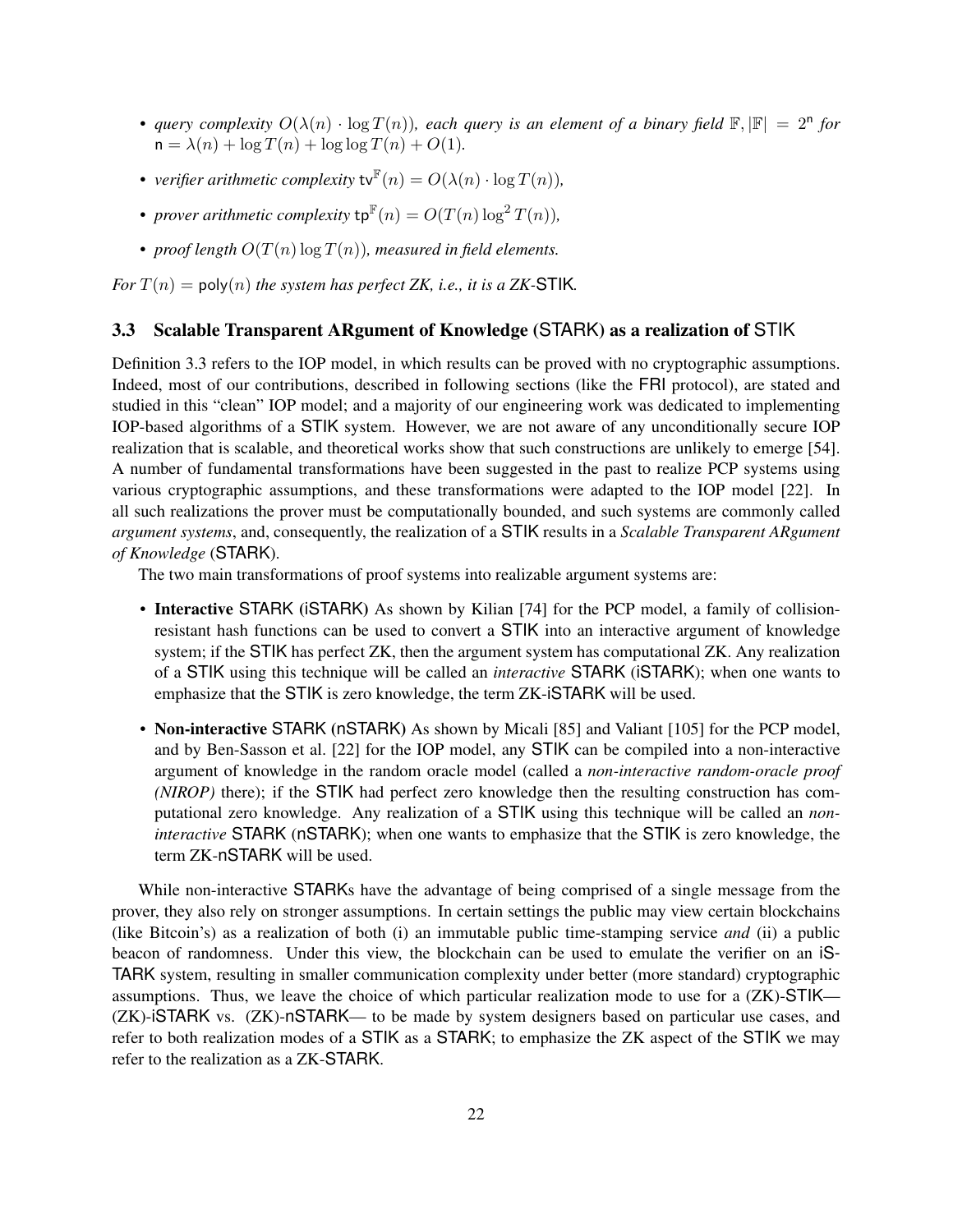# <span id="page-22-0"></span>3.4 Prior STIK and STARK constructions

The acronyms STIK and (ZK-)STARK may be new to this work, but IOP systems obtaining the properties that define them have been described in the past, as discussed next.

STIK PCP systems are, by definition, transparent (1-round) IOP systems. The first such system with a scalable verifier was given in the works<sup>[24](#page-22-1)</sup> of Babai et al. [\[7,](#page-23-0) [6\]](#page-23-1) and the first fully scalable PCP, i.e., the first STIK construction, appears in the works<sup>[25](#page-22-2)</sup> of Ben-Sasson et al. [\[25,](#page-24-10) [20\]](#page-24-11). The first ZK-STIK for NP appears in the work of Ben-Sasson et al. [\[17\]](#page-24-1), later extended to a ZK-STIK for NEXP [\[15\]](#page-23-5).

STARK The first realization of a STIK system, i.e., the first STARK, appears in the recent work of Ben-Sasson et al. [\[13\]](#page-23-10); our current publication describes the *first realization of a ZK-*STIK *and is therefore the first ZK-*STARK *construction*. (See Section [1.3](#page-8-0) for other ZK solutions).

## Acknowledgements

We thank Eli Eliezer and Tal Shoenwald for providing access to the server used to measure prover performance described in Appendix [A.0.1.](#page-30-1) We thank Arie Tal, Yechiel Kimchi and Gala Yadgar for help optimizing code performance. We thank the Andrea Cerulli, Venkitasubramaniam, Muthuramakrishnan, Madars Virza, and the other authors of [\[31,](#page-24-7) [1\]](#page-23-13) for assistance in obtaining the data reported in Figure [3.](#page-11-0) We thank Shmuel (Muli) Ben-Sasson, Yuval Ishai and Uri Kolodny for commenting on an earlier draft.

<span id="page-22-2"></span><span id="page-22-1"></span><sup>&</sup>lt;sup>24</sup>The first work [\[7\]](#page-23-0) shows this for NEXP and the second [\[6\]](#page-23-1) scales it down to NP.

<sup>25</sup>The first work [\[25\]](#page-24-10) presents a PCP with scalable verification and quasi-linear *proof length*, the second work [\[20\]](#page-24-11) bounds the prover running time and also proves the proof of knowledge property.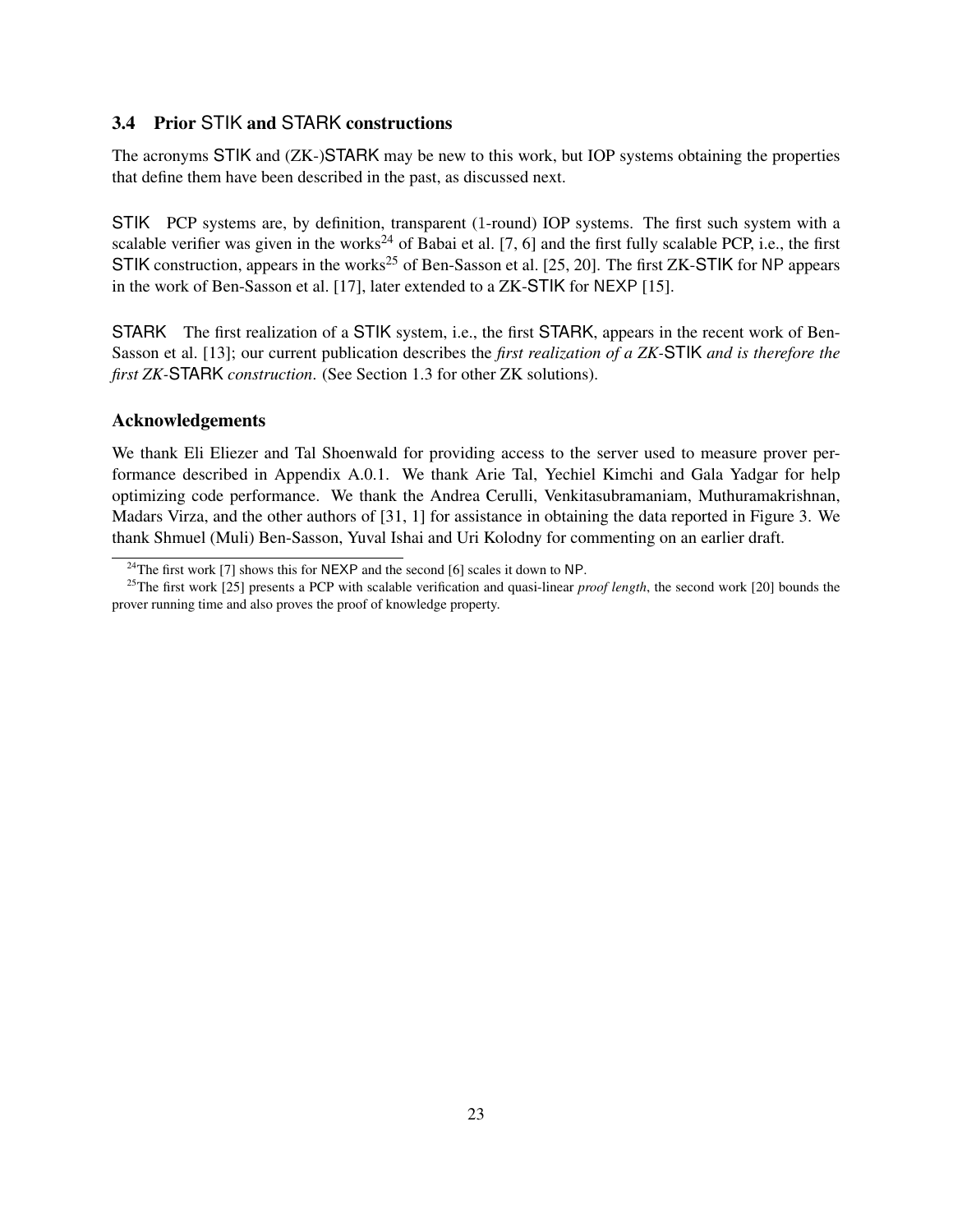# References

- <span id="page-23-13"></span>[1] Scott Ames, Carmit Hazay, Yuval Ishai, and Muthuramakrishnan Venkitasubramaniam. Ligero: Lightweight sublinear arguments without a trusted setup. In *Proceedings of the 24th ACM Conference on Computer and Communications Security*, October 2017.
- <span id="page-23-3"></span>[2] Sanjeev Arora, Carsten Lund, Rajeev Motwani, Madhu Sudan, and Mario Szegedy. Proof verification and the hardness of approximation problems. *Journal of the ACM*, 45(3):501–555, 1998. Preliminary version in FOCS '92.
- <span id="page-23-2"></span>[3] Sanjeev Arora and Shmuel Safra. Probabilistic checking of proofs: a new characterization of NP. *Journal of the ACM*, 45(1):70–122, 1998. Preliminary version in FOCS '92.
- <span id="page-23-8"></span>[4] László Babai. Trading group theory for randomness. In *Proceedings of the 17th Annual ACM Symposium on Theory of Computing*, STOC '85, pages 421–429, 1985.
- <span id="page-23-14"></span>[5] László Babai and Lance Fortnow. Arithmetization: A new method in structural complexity theory. *computational complexity*, 1(1):41–66, 1991.
- <span id="page-23-1"></span>[6] László Babai, Lance Fortnow, Leonid A. Levin, and Mario Szegedy. Checking computations in polylogarithmic time. In *Proceedings of the 23rd Annual ACM Symposium on Theory of Computing*, STOC '91, pages 21–32, 1991.
- <span id="page-23-0"></span>[7] László Babai, Lance Fortnow, and Carsten Lund. Nondeterministic exponential time has two-prover interactive protocols. In *Proceedings of the 31st Annual Symposium on Foundations of Computer Science*, FOCS '90, pages 16–25, 1990.
- <span id="page-23-15"></span>[8] Boaz Barak and Oded Goldreich. Universal arguments and their applications. *SIAM Journal on Computing*, 38(5):1661–1694, 2008. Preliminary version appeared in CCC '02.
- <span id="page-23-6"></span>[9] Mihir Bellare and Oded Goldreich. On defining proofs of knowledge. In *Proceedings of the 12th Annual International Cryptology Conference on Advances in Cryptology*, CRYPTO '92, pages 390–420, 1993.
- <span id="page-23-7"></span>[10] Mihir Bellare and Phillip Rogaway. Random oracles are practical: A paradigm for designing efficient protocols. In *Proceedings of the 1st ACM Conference on Computer and Communications Security*, CCS '93, pages 62–73, New York, NY, USA, 1993. ACM.
- <span id="page-23-4"></span>[11] Michael Ben-Or, Oded Goldreich, Shafi Goldwasser, Johan Hr astad, Joe Kilian, Silvio Micali, and Phillip Rogaway. Everything provable is provable in zero-knowledge. In *Proceedings of the 8th Annual International Cryptology Conference*, CRYPTO '89, pages 37–56, 1988.
- <span id="page-23-12"></span>[12] Eli Ben-Sasson. Universal and affordable computational integrity. [https://www.youtube.com/watch?](https://www.youtube.com/watch?v=Q4nWoEKUtgU&t=32s) [v=Q4nWoEKUtgU&t=32s](https://www.youtube.com/watch?v=Q4nWoEKUtgU&t=32s), May 2013.
- <span id="page-23-10"></span>[13] Eli Ben-Sasson, Iddo Bentov, Alessandro Chiesa, Ariel Gabizon, Daniel Genkin, Matan Hamilis, Evgenya Pergament, Michael Riabzev, Mark Silberstein, Eran Tromer, and Madars Virza. Computational integrity with a public random string from quasi-linear PCPs. *IACR Cryptology ePrint Archive*, 2016:646, 2016.
- <span id="page-23-11"></span>[14] Eli Ben-Sasson, Iddo Bentov, Ynon Horesh, and Michael Riabzev. Fast Reed-Solomon interactive oracle proofs of proximity (2nd revision). *Electronic Colloquium on Computational Complexity (ECCC)*, 24:134, 2017.
- <span id="page-23-5"></span>[15] Eli Ben-Sasson, Alessandro Chiesa, Michael A. Forbes, Ariel Gabizon, Michael Riabzev, and Nicholas Spooner. On probabilistic checking in perfect zero knowledge. *Electronic Colloquium on Computational Complexity (ECCC)*, 23:156, 2016.
- <span id="page-23-9"></span>[16] Eli Ben-Sasson, Alessandro Chiesa, Ariel Gabizon, Michael Riabzev, and Nicholas Spooner. Short interactive oracle proofs with constant query complexity, via composition and sumcheck. *Electronic Colloquium on Computational Complexity (ECCC)*, 23:46, 2016.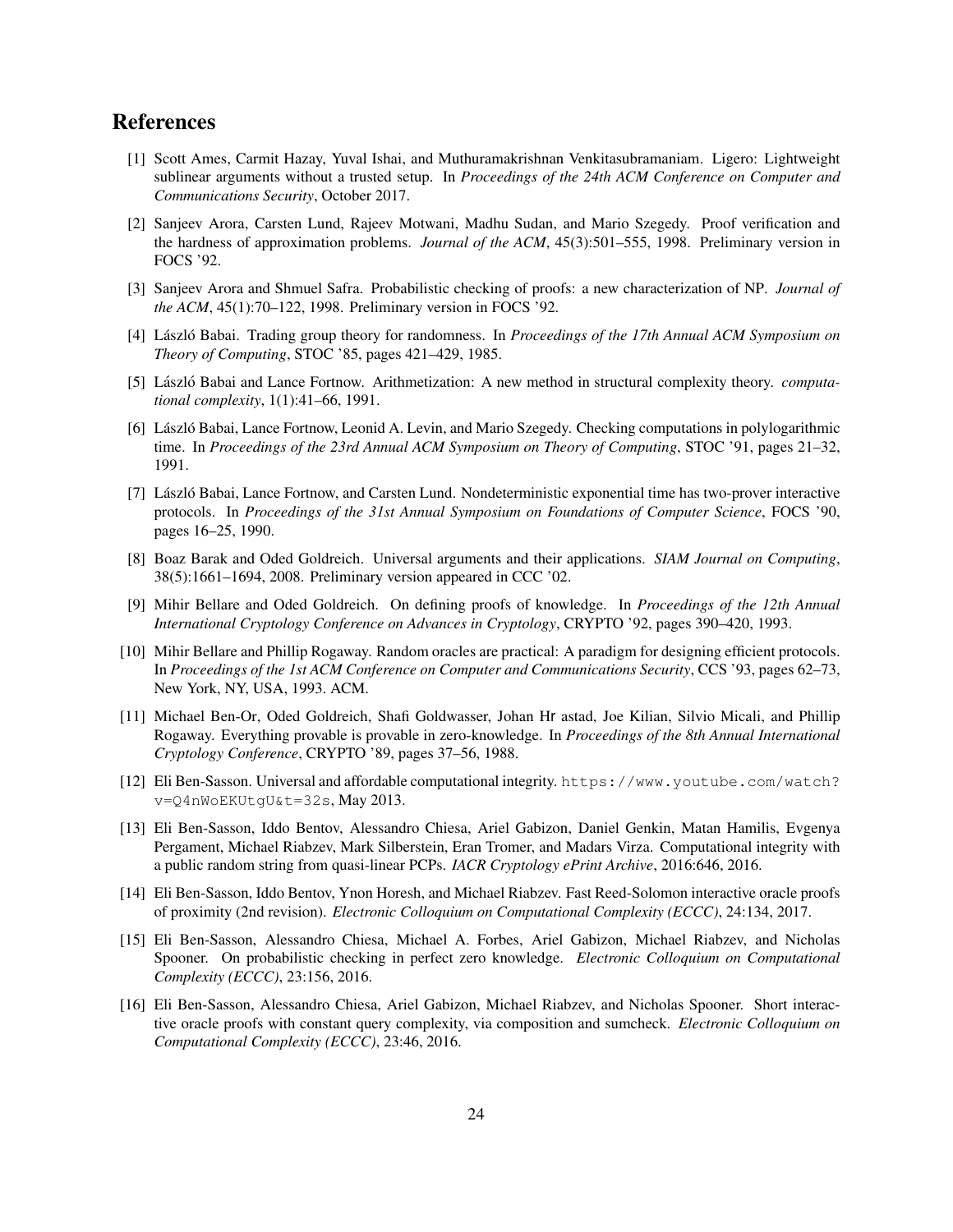- <span id="page-24-1"></span>[17] Eli Ben-Sasson, Alessandro Chiesa, Ariel Gabizon, and Madars Virza. Quasilinear-size zero knowledge from linear-algebraic PCPs. In *Proceedings of the 13th Theory of Cryptography Conference*, TCC '16, pages 33–64, 2016.
- <span id="page-24-2"></span>[18] Eli Ben-Sasson, Alessandro Chiesa, Christina Garman, Matthew Green, Ian Miers, Eran Tromer, and Madars Virza. Zerocash: Decentralized anonymous payments from Bitcoin. In *Proceedings of the 2014 IEEE Symposium on Security and Privacy*, SP '14, 2014.
- [19] Eli Ben-Sasson, Alessandro Chiesa, Daniel Genkin, and Eran Tromer. Fast reductions from RAMs to delegatable succinct constraint satisfaction problems. In *Proceedings of the 4th Innovations in Theoretical Computer Science Conference*, ITCS '13, pages 401–414, 2013.
- <span id="page-24-11"></span>[20] Eli Ben-Sasson, Alessandro Chiesa, Daniel Genkin, and Eran Tromer. On the concrete efficiency of probabilistically-checkable proofs. In *Proceedings of the 45th ACM Symposium on the Theory of Computing*, STOC '13, pages 585–594, 2013.
- <span id="page-24-3"></span>[21] Eli Ben-Sasson, Alessandro Chiesa, Daniel Genkin, Eran Tromer, and Madars Virza. SNARKs for C: Verifying program executions succinctly and in zero knowledge. In *Proceedings of the 33rd Annual International Cryptology Conference*, CRYPTO '13, pages 90–108, 2013.
- <span id="page-24-0"></span>[22] Eli Ben-Sasson, Alessandro Chiesa, and Nicholas Spooner. *Interactive Oracle Proofs*, pages 31–60. Springer Berlin Heidelberg, Berlin, Heidelberg, 2016.
- <span id="page-24-8"></span>[23] Eli Ben-Sasson, Alessandro Chiesa, Eran Tromer, and Madars Virza. Scalable zero knowledge via cycles of elliptic curves. In *Proceedings of the 34th Annual International Cryptology Conference*, CRYPTO '14, pages 276–294, 2014. Extended version at <http://eprint.iacr.org/2014/595>.
- <span id="page-24-6"></span>[24] Eli Ben-Sasson, Alessandro Chiesa, Eran Tromer, and Madars Virza. Succinct non-interactive zero knowledge for a von Neumann architecture. In *Proceedings of the 23rd USENIX Security Symposium*, Security '14, pages 781–796, 2014. Extended version at <http://eprint.iacr.org/2013/879>.
- <span id="page-24-10"></span>[25] Eli Ben-Sasson, Oded Goldreich, Prahladh Harsha, Madhu Sudan, and Salil Vadhan. Short PCPs verifiable in polylogarithmic time. In *Proceedings of the 20th Annual IEEE Conference on Computational Complexity*, CCC '05, pages 120–134, 2005.
- <span id="page-24-12"></span>[26] Eli Ben-Sasson, Oded Goldreich, Prahladh Harsha, Madhu Sudan, and Salil P. Vadhan. Robust PCPs of proximity, shorter PCPs, and applications to coding. *SIAM Journal on Computing*, 36(4):889–974, 2006.
- <span id="page-24-9"></span>[27] Eli Ben-Sasson and Madhu Sudan. Short PCPs with polylog query complexity. *SIAM Journal on Computing*, 38(2):551–607, 2008. Preliminary version appeared in STOC '05.
- [28] Václav E Beneš. *Mathematical theory of connecting networks and telephone traffic*, volume 17. Academic press, 1965.
- <span id="page-24-4"></span>[29] Nir Bitansky, Ran Canetti, Alessandro Chiesa, and Eran Tromer. Recursive composition and bootstrapping for SNARKs and proof-carrying data. In *Proceedings of the 45th ACM Symposium on the Theory of Computing*, STOC '13, pages 111–120, 2013.
- <span id="page-24-5"></span>[30] Nir Bitansky, Alessandro Chiesa, Yuval Ishai, Rafail Ostrovsky, and Omer Paneth. Succinct non-interactive arguments via linear interactive proofs. In *Proceedings of the 10th Theory of Cryptography Conference*, TCC '13, pages 315–333, 2013.
- <span id="page-24-7"></span>[31] Jonathan Bootle, Andrea Cerulli, Pyrros Chaidos, Jens Groth, and Christophe Petit. Efficient zero-knowledge arguments for arithmetic circuits in the discrete log setting. In *Advances in Cryptology - EUROCRYPT 2016 - 35th Annual International Conference on the Theory and Applications of Cryptographic Techniques, Vienna, Austria, May 8-12, 2016, Proceedings, Part II*, pages 327–357, 2016.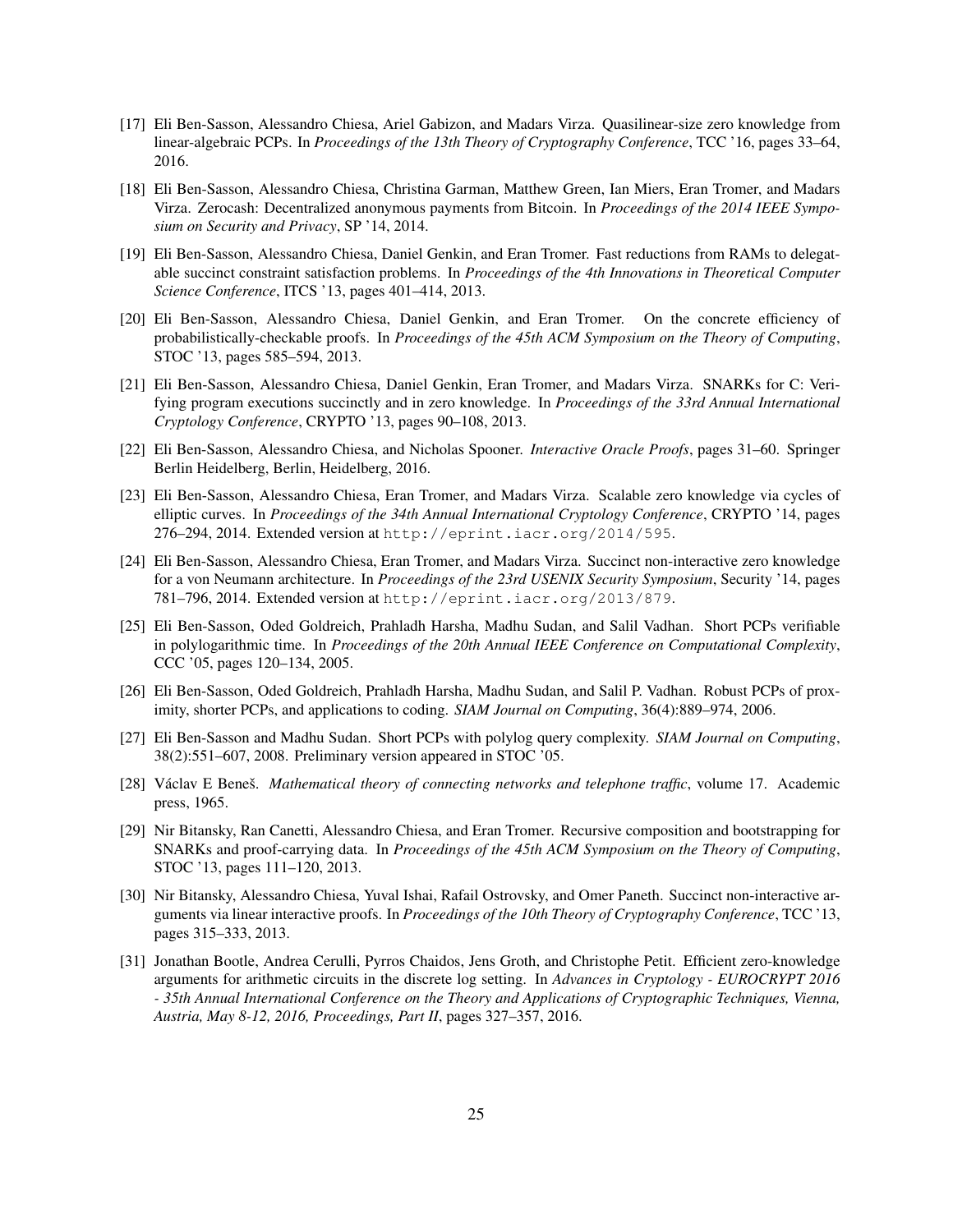- [32] Joppe W. Bos, Onur Özen, and Martijn Stam. Efficient hashing using the aes instruction set. In Bart Preneel and Tsuyoshi Takagi, editors, *Cryptographic Hardware and Embedded Systems - CHES 2011 - 13th International Workshop, Nara, Japan, September 28 - October 1, 2011. Proceedings*, volume 6917 of *Lecture Notes in Computer Science*, pages 507–522. Springer, 2011.
- <span id="page-25-0"></span>[33] Gilles Brassard, David Chaum, and Claude Crépeau. Minimum disclosure proofs of knowledge. *Journal of Computer and System Sciences*, 37(2):156–189, 1988.
- <span id="page-25-6"></span>[34] Arthur Breitman. Scaling tezos. <https://hackernoon.com/scaling-tezo-8de241dd91bd>, 2017.
- <span id="page-25-8"></span>[35] Benedikt Bünz, Jonathan Bootle, Dan Boneh, Andrew Poelstra, Pieter Wuille, and Greg Maxwell. Bulletproofs: Efficient range proofs for confidential transactions. Cryptology ePrint Archive, Report 2017/1066, 2017. <https://eprint.iacr.org/2017/1066>.
- <span id="page-25-15"></span>[36] David G. Cantor. On arithmetical algorithms over finite fields. *J. Comb. Theory, Ser. A*, 50(2):285–300, 1989.
- <span id="page-25-5"></span>[37] Lily Chen, Lily Chen, Stephen Jordan, Yi-Kai Liu, Dustin Moody, Rene Peralta, Ray Perlner, and Daniel Smith-Tone. *Report on post-quantum cryptography*. US Department of Commerce, National Institute of Standards and Technology, 2016.
- <span id="page-25-13"></span>[38] Alessandro Chiesa and Zeyuan Allen Zhu. Shorter arithmetization of nondeterministic computations. *Theor. Comput. Sci.*, 600:107–131, 2015.
- <span id="page-25-10"></span>[39] Alessandro Chiesa and Eran Tromer. Proof-carrying data and hearsay arguments from signature cards. In *Proceedings of the 1st Symposium on Innovations in Computer Science*, ICS '10, pages 310–331, 2010.
- <span id="page-25-14"></span>[40] James W Cooley and John W Tukey. An algorithm for the machine calculation of complex fourier series. *Mathematics of computation*, 19(90):297–301, 1965.
- <span id="page-25-1"></span>[41] Graham Cormode, Michael Mitzenmacher, and Justin Thaler. Practical verified computation with streaming interactive proofs. In *Proceedings of the 4th Symposium on Innovations in Theoretical Computer Science*, ITCS '12, pages 90–112, 2012.
- <span id="page-25-9"></span>[42] Graham Cormode, Justin Thaler, and Ke Yi. Verifying computations with streaming interactive proofs. *Proceedings of the VLDB Endowment*, 5(1):25–36, 2011.
- <span id="page-25-4"></span>[43] R. Courtland. Google aims for quantum computing supremacy [news]. *IEEE Spectrum*, 54(6):9–10, June 2017.
- <span id="page-25-12"></span>[44] Joan Daemen and Vincent Rijmen. Aes proposal: Rijndael, 1999.
- [45] Ivan Bjerre Damgr ard. A design principle for hash functions. In G. Brassard, editor, *Advances in Cryptology— CRYPTO '89*, volume 435 of *Lecture Notes in Computer Science*, pages 416–427. Springer-Verlag, 1989.
- <span id="page-25-7"></span>[46] George Danezis, Cédric Fournet, Jens Groth, and Markulf Kohlweiss. Square Span Programs with Applications *to Succinct NIZK Arguments*, pages 532–550. Springer Berlin Heidelberg, Berlin, Heidelberg, 2014.
- [47] NG de Bruijn. A combinatorial problem. *Proc. Akademe Van Westeschappen*, 49(2):758–764, 1946.
- <span id="page-25-11"></span>[48] Irit Dinur and Omer Reingold. Assignment testers: Towards a combinatorial proof of the PCP theorem. In *Proceedings of the 45th Annual IEEE Symposium on Foundations of Computer Science*, FOCS '04, pages 155– 164, 2004.
- <span id="page-25-2"></span>[49] Cynthia Dwork, Uriel Feige, Joe Kilian, Moni Naor, and Shmuel Safra. Low communication 2-prover zero-knowledge proofs for NP. In *Proceedings of the 11th Annual International Cryptology Conference*, CRYPTO '92, pages 215–227, 1992.
- <span id="page-25-3"></span>[50] Amos Fiat and Adi Shamir. How to prove yourself: practical solutions to identification and signature problems. In *Proceedings of the 6th Annual International Cryptology Conference*, CRYPTO '86, pages 186–194, 1986.
- <span id="page-25-16"></span>[51] Shuhong Gao and Todd D. Mateer. Additive fast fourier transforms over finite fields. *IEEE Trans. Information Theory*, 56(12):6265–6272, 2010.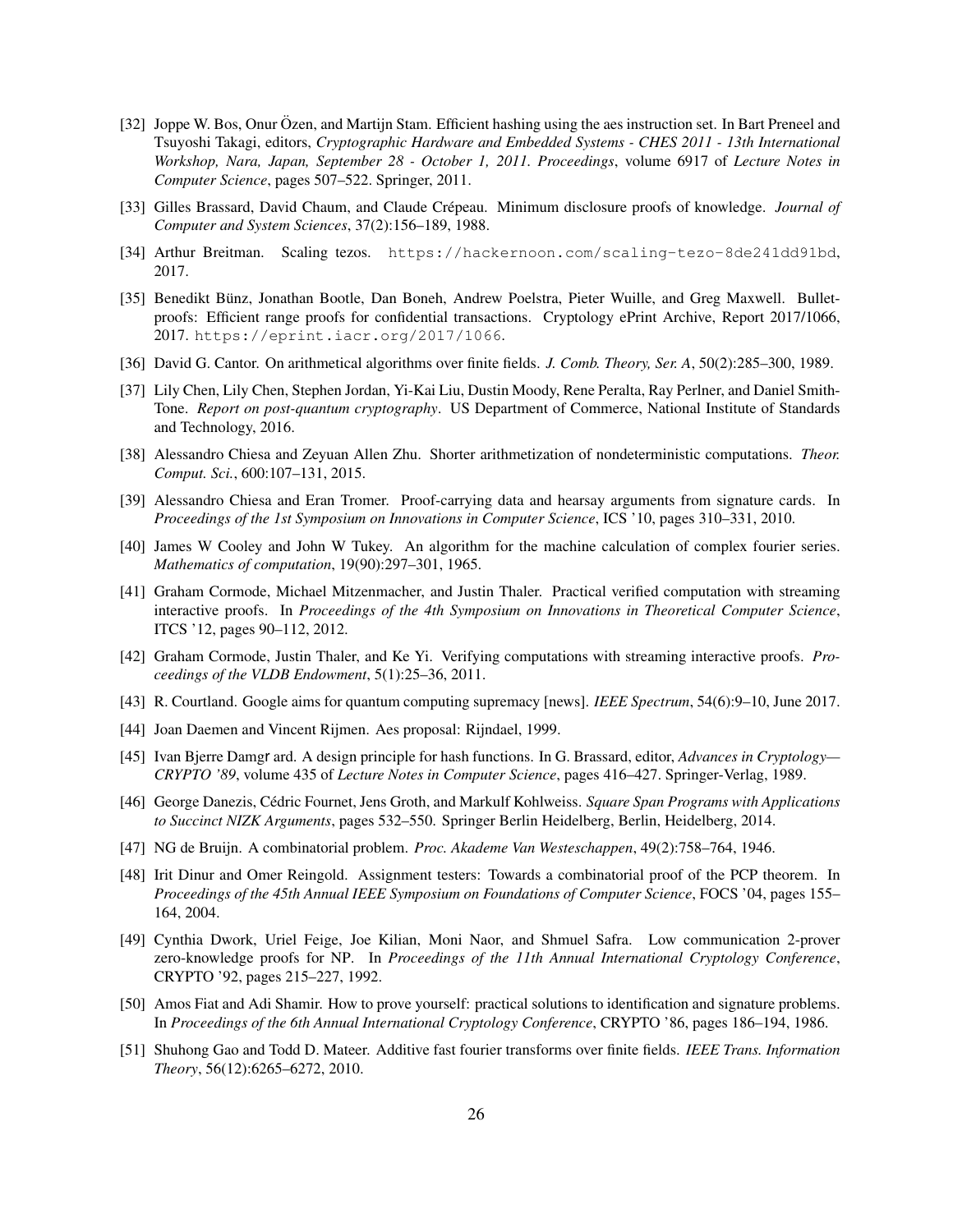- <span id="page-26-2"></span>[52] Rosario Gennaro, Craig Gentry, and Bryan Parno. Non-interactive verifiable computing: Outsourcing computation to untrusted workers. In *Proceedings of the 30th Annual Conference on Advances in Cryptology*, CRYPTO'10, pages 465–482, Berlin, Heidelberg, 2010. Springer-Verlag.
- <span id="page-26-6"></span>[53] Rosario Gennaro, Craig Gentry, Bryan Parno, and Mariana Raykova. Quadratic span programs and succinct NIZKs without PCPs. In *Proceedings of the 32nd Annual International Conference on Theory and Application of Cryptographic Techniques*, EUROCRYPT '13, pages 626–645, 2013.
- <span id="page-26-14"></span>[54] Craig Gentry and Daniel Wichs. Separating succinct non-interactive arguments from all falsifiable assumptions. In *Proceedings of the Forty-third Annual ACM Symposium on Theory of Computing*, STOC '11, pages 99–108, New York, NY, USA, 2011. ACM.
- <span id="page-26-12"></span>[55] Irene Giacomelli, Jesper Madsen, and Claudio Orlandi. Zkboo: Faster zero-knowledge for boolean circuits. In *25th USENIX Security Symposium (USENIX Security 16)*, pages 1069–1083, Austin, TX, 2016. USENIX Association.
- <span id="page-26-13"></span>[56] K. Gödel. Über formal unentscheidbare Sätze der Principia Mathematica und verwandter Systeme I. Monat*shefte fur Mathematik ¨* , 38(1):173–198, 1931.
- <span id="page-26-3"></span>[57] Oded Goldreich. Randomness and computation. In Oded Goldreich, editor, *Studies in Complexity and Cryptography. Miscellanea on the Interplay between Randomness and Computation - In Collaboration with Lidor Avigad, Mihir Bellare, Zvika Brakerski, Shafi Goldwasser, Shai Halevi, Tali Kaufman, Leonid Levin, Noam Nisan, Dana Ron, Madhu Sudan, Luca Trevisan, Salil Vadhan, Avi Wigderson, David Zuckerman*, volume 6650 of *Lecture Notes in Computer Science*, pages 507–539. Springer, 2011.
- <span id="page-26-1"></span>[58] Shafi Goldwasser, Yael Tauman Kalai, and Guy N. Rothblum. Delegating computation: Interactive proofs for Muggles. In *Proceedings of the 40th Annual ACM Symposium on Theory of Computing*, STOC '08, pages 113–122, 2008.
- <span id="page-26-0"></span>[59] Shafi Goldwasser, Silvio Micali, and Charles Rackoff. The knowledge complexity of interactive proof systems. *SIAM Journal on Computing*, 18(1):186–208, 1989. Preliminary version appeared in STOC '85.
- <span id="page-26-7"></span>[60] Jens Groth. Short pairing-based non-interactive zero-knowledge arguments. In *Proceedings of the 16th International Conference on the Theory and Application of Cryptology and Information Security*, ASIACRYPT '10, pages 321–340, 2010.
- <span id="page-26-11"></span>[61] Jens Groth. Efficient zero-knowledge arguments from two-tiered homomorphic commitments. In *Advances in Cryptology - ASIACRYPT 2011 - 17th International Conference on the Theory and Application of Cryptology and Information Security, Seoul, South Korea, December 4-8, 2011. Proceedings*, pages 431–448, 2011.
- <span id="page-26-9"></span>[62] Jens Groth. On the size of pairing-based non-interactive arguments. In *Advances in Cryptology - EUROCRYPT 2016 - 35th Annual International Conference on the Theory and Applications of Cryptographic Techniques, Vienna, Austria, May 8-12, 2016, Proceedings, Part II*, pages 305–326, 2016.
- <span id="page-26-10"></span>[63] Jens Groth and Mary Maller. Snarky signatures: Minimal signatures of knowledge from simulation-extractable snarks. In *Advances in Cryptology - CRYPTO 2017 - 37th Annual International Cryptology Conference, Santa Barbara, CA, USA, August 20-24, 2017, Proceedings, Part II*, pages 581–612, 2017.
- <span id="page-26-8"></span>[64] Jens Groth and Amit Sahai. Efficient non-interactive proof systems for bilinear groups. In *Advances in Cryptology - EUROCRYPT 2008, 27th Annual International Conference on the Theory and Applications of Cryptographic Techniques, Istanbul, Turkey, April 13-17, 2008. Proceedings*, pages 415–432, 2008.
- [65] Venkatesan Guruswami and Madhu Sudan. Improved decoding of reed-solomon and algebraic-geometry codes. *IEEE Trans. Information Theory*, 45(6):1757–1767, 1999.
- <span id="page-26-4"></span>[66] Michael Hearn. Corda and SGX: a privacy update. [https://www.corda.net/2017/06/](https://www.corda.net/2017/06/corda-sgx-privacy-update/) [corda-sgx-privacy-update/](https://www.corda.net/2017/06/corda-sgx-privacy-update/), 2017.
- <span id="page-26-5"></span>[67] Daira Hopwood, Sean Bowe, Taylor Hornby, and Nathan Wilcox, March 2017.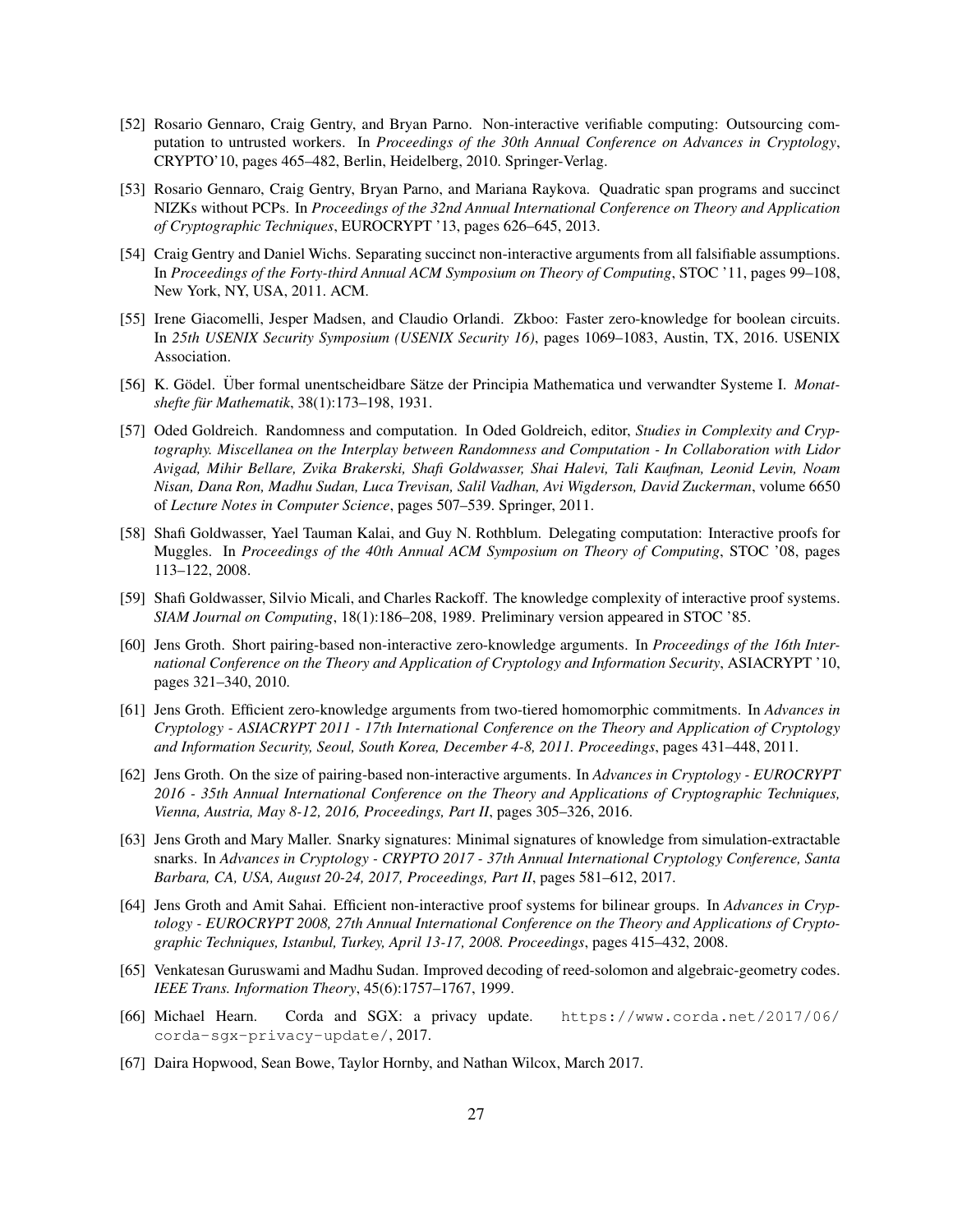- <span id="page-27-1"></span>[68] Rosamond Hutt. Beyond bitcoin: 4 surprising uses for blockchain, Dec 2016.
- <span id="page-27-10"></span>[69] Yuval Ishai, Eyal Kushilevitz, and Rafail Ostrovsky. Efficient arguments without short PCPs. In *Proceedings of the Twenty-Second Annual IEEE Conference on Computational Complexity*, CCC '07, pages 278–291, 2007.
- <span id="page-27-13"></span>[70] Yuval Ishai, Eyal Kushilevitz, Rafail Ostrovsky, and Amit Sahai. Zero-knowledge from secure multiparty computation. In *Proceedings of the thirty-ninth annual ACM symposium on Theory of computing*, pages 21–30. ACM, 2007.
- <span id="page-27-6"></span>[71] Yuval Ishai, Mohammad Mahmoody, Amit Sahai, and David Xiao. On zero-knowledge PCPs: Limitations, simplifications, and applications, 2015. Available at http://www.cs.virginia.edu/~mohammad/ [files/papers/ZKPCPs-Full.pdf](http://www.cs.virginia.edu/~mohammad/files/papers/ZKPCPs-Full.pdf).
- <span id="page-27-7"></span>[72] Yael Kalai and Ran Raz. Interactive PCP. In *Proceedings of the 35th International Colloquium on Automata, Languages and Programming*, ICALP '08, pages 536–547, 2008.
- [73] Jonathan Katz and Yehuda Lindell. *Introduction to Modern Cryptography, Second Edition*. CRC Press, 2014.
- <span id="page-27-3"></span>[74] Joe Kilian. A note on efficient zero-knowledge proofs and arguments. In *Proceedings of the 24th Annual ACM Symposium on Theory of Computing*, STOC '92, pages 723–732, 1992.
- <span id="page-27-5"></span>[75] Joe Kilian, Erez Petrank, and Gábor Tardos. Probabilistically checkable proofs with zero knowledge. In *Proceedings of the 29th Annual ACM Symposium on Theory of Computing*, STOC '97, pages 496–505, 1997.
- <span id="page-27-9"></span>[76] Protocol Labs. Filecoin: A decentralized storage network. <https://filecoin.io/filecoin.pdf>, 2017.
- [77] F. Thomson Leighton. *Introduction to Parallel Algorithms and Architectures: Array, Trees, Hypercubes*. Morgan Kaufmann Publishers Inc., San Francisco, CA, USA, 1992.
- <span id="page-27-17"></span>[78] Rudolf Lidl and Harald Niederreiter. *Finite Fields*. Cambridge University Press, second edition edition, 1997.
- <span id="page-27-16"></span>[79] Sian-Jheng Lin, Wei-Ho Chung, and Yunghsiang S. Han. Novel polynomial basis and its application to reedsolomon erasure codes. In *Proceedings of the 2014 IEEE 55th Annual Symposium on Foundations of Computer Science*, FOCS '14, pages 316–325, Washington, DC, USA, 2014. IEEE Computer Society.
- <span id="page-27-14"></span>[80] UV Linnik. On the least prime in an arithmetic progression. i. the basic theorem. *Matematicheskii Sbornik*, 15(2):139–178, 1944.
- <span id="page-27-11"></span>[81] Helger Lipmaa. Progression-free sets and sublinear pairing-based non-interactive zero-knowledge arguments. In *Proceedings of the 9th Theory of Cryptography Conference on Theory of Cryptography*, TCC '12, pages 169–189, 2012.
- <span id="page-27-15"></span>[82] Carsten Lund, Lance Fortnow, Howard J. Karloff, and Noam Nisan. Algebraic methods for interactive proof systems. *Journal of the ACM*, 39(4):859–868, 1992.
- [83] Ralph C. Merkle. A certified digital signature. In *Advances in Cryptology (CRYPTO '89)*, pages 218–238, Berlin - Heidelberg - New York, 1990. Springer.
- <span id="page-27-2"></span>[84] S. Micali, M. Rabin, and J. Kilian. Zero-knowledge sets. In *44th Annual IEEE Symposium on Foundations of Computer Science, 2003. Proceedings.*, pages 80–91, Oct 2003.
- <span id="page-27-4"></span>[85] Silvio Micali. Computationally sound proofs. *SIAM J. Comput.*, 30(4):1253–1298, 2000.
- <span id="page-27-0"></span>[86] Satoshi Nakamoto. Bitcoin: a peer-to-peer electronic cash system, 2009.
- <span id="page-27-8"></span>[87] Federal Bureau of Investigation. Combined dna index system (CODIS). https://www.fbi.gov/services/laboratory/biometric-analysis/codis. Retrieved September 2017.
- <span id="page-27-12"></span>[88] Brian Parno, Craig Gentry, Jon Howell, and Mariana Raykova. Pinocchio: Nearly practical verifiable computation. In *Proceedings of the 34th IEEE Symposium on Security and Privacy*, Oakland '13, pages 238–252, 2013.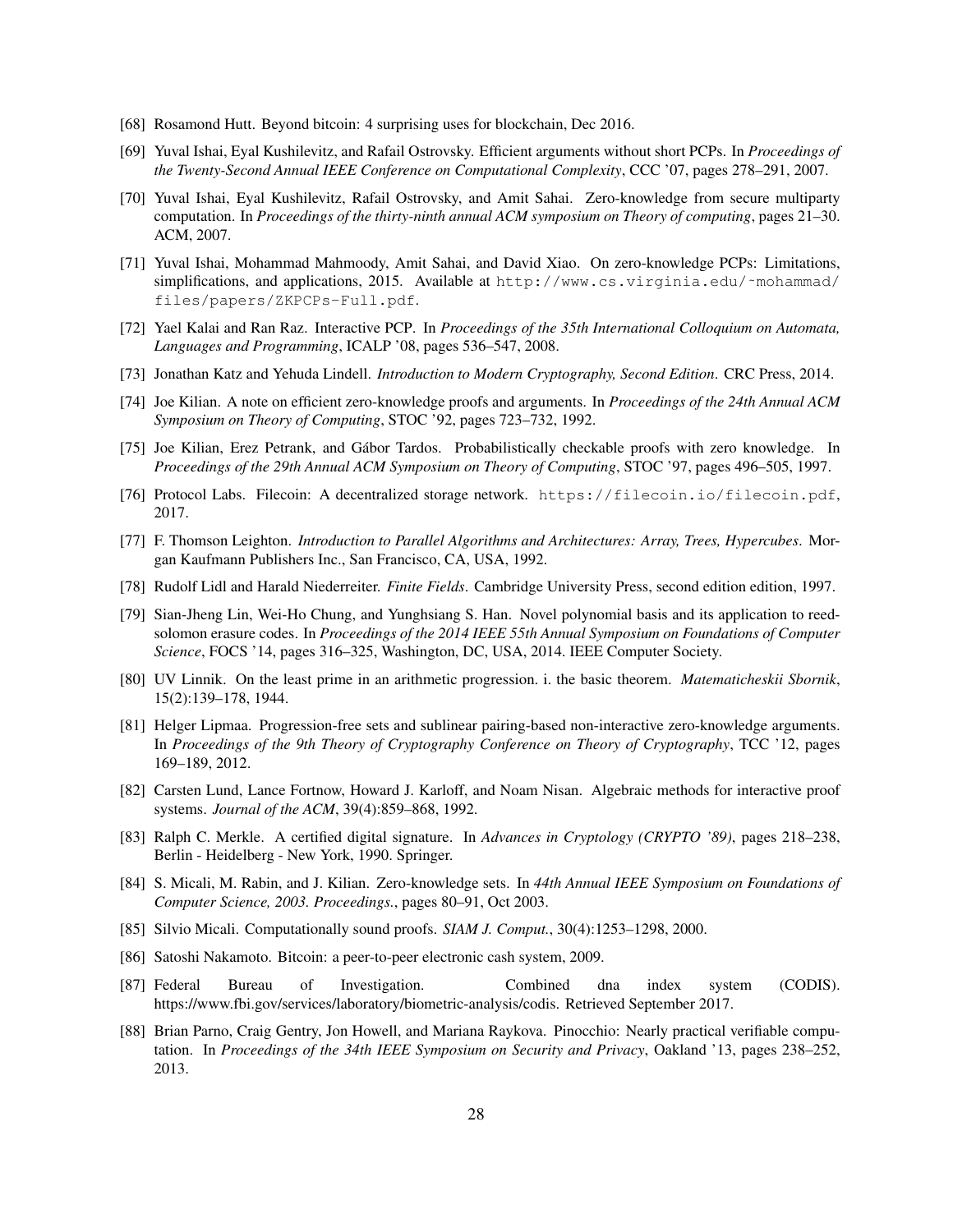- <span id="page-28-2"></span>[89] M. Peck. A blockchain currency that beat s bitcoin on privacy [news]. *IEEE Spectrum*, 53(12):11–13, December 2016.
- <span id="page-28-15"></span>[90] Evgenya Pergament. Algebraic RAM. Master's thesis, Technion — Israel Institute of Technology, 2017.
- [91] Alexander Polishchuk and Daniel A. Spielman. Nearly-linear size holographic proofs. In *Proceedings of the 26th Annual ACM Symposium on Theory of Computing*, STOC '94, pages 194–203, 1994.
- <span id="page-28-13"></span>[92] FIPS PUB. Secure hash standard (shs). *FIPS PUB 180*, 4, 2012.
- <span id="page-28-11"></span>[93] Alexander A Razborov. Lower bounds on the size of bounded depth circuits over a complete basis with logical addition. *Mathematical Notes of the Academy of Sciences of the USSR*, 41(4):333–338, 1987.
- <span id="page-28-0"></span>[94] Omer Reingold, Guy N. Rothblum, and Ron D. Rothblum. Constant-round interactive proofs for delegating computation. In *Proceedings of the 48th Annual ACM SIGACT Symposium on Theory of Computing, STOC 2016, Cambridge, MA, USA, June 18-21, 2016*, pages 49–62, 2016.
- [95] Guy N Rothblum, Salil Vadhan, and Avi Wigderson. Interactive proofs of proximity: delegating computation in sublinear time. In *Proceedings of the forty-fifth annual ACM symposium on Theory of computing*, pages 793–802. ACM, 2013.
- <span id="page-28-4"></span>[96] SCIPR Lab. libsnark: a C++ library for zkSNARK proofs. [https://github.com/scipr-lab/](https://github.com/scipr-lab/libsnark) [libsnark](https://github.com/scipr-lab/libsnark).
- <span id="page-28-9"></span>[97] Jae Hong Seo. Round-efficient sub-linear zero-knowledge arguments for linear algebra. In *Public Key Cryptography - PKC 2011 - 14th International Conference on Practice and Theory in Public Key Cryptography, Taormina, Italy, March 6-9, 2011. Proceedings*, pages 387–402, 2011.
- <span id="page-28-5"></span>[98] Srinath Setty, Andrew J. Blumberg, and Michael Walfish. Toward practical and unconditional verification of remote computations. In *Proceedings of the 13th USENIX Conference on Hot Topics in Operating Systems*, HotOS '11, pages 29–29, 2011.
- <span id="page-28-8"></span>[99] Srinath Setty, Benjamin Braun, Victor Vu, Andrew J. Blumberg, Bryan Parno, and Michael Walfish. Resolving the conflict between generality and plausibility in verified computation. In *Proceedings of the 8th EuoroSys Conference*, EuroSys '13, pages 71–84, 2013.
- <span id="page-28-7"></span>[100] Srinath Setty, Michael McPherson, Andrew J. Blumberg, and Michael Walfish. Making argument systems for outsourced computation practical (sometimes). In *Proceedings of the 2012 Network and Distributed System Security Symposium*, NDSS '12, 2012.
- <span id="page-28-6"></span>[101] Srinath Setty, Victor Vu, Nikhil Panpalia, Benjamin Braun, Andrew J. Blumberg, and Michael Walfish. Taking proof-based verified computation a few steps closer to practicality. In *Proceedings of the 21st USENIX Security Symposium*, Security '12, pages 253–268, 2012.
- <span id="page-28-12"></span>[102] Roman Smolensky. Algebraic methods in the theory of lower bounds for boolean circuit complexity. In *Proceedings of the nineteenth annual ACM symposium on Theory of computing*, pages 77–82. ACM, 1987.
- <span id="page-28-1"></span>[103] Nick Szabo. Formalizing and securing relationships on public networks. *First Monday*, 2(9), September 1997. Retrieved October 2017.
- <span id="page-28-10"></span>[104] Justin Thaler. Time-optimal interactive proofs for circuit evaluation. In *Proceedings of the 33rd Annual International Cryptology Conference*, CRYPTO '13, pages 71–89, 2013.
- <span id="page-28-3"></span>[105] Paul Valiant. Incrementally verifiable computation or proofs of knowledge imply time/space efficiency. In *Proceedings of the 5th Conference on Theory of Cryptography*, TCC'08, pages 1–18, Berlin, Heidelberg, 2008. Springer-Verlag.
- <span id="page-28-14"></span>[106] Joachim von zur Gathen and Jürgen Gerhard. Fast algorithms for taylor shifts and certain difference equations. In *Proceedings of the 1997 International Symposium on Symbolic and Algebraic Computation, ISSAC '97, Maui, Hawaii, USA, July 21-23, 1997*, pages 40–47, 1997.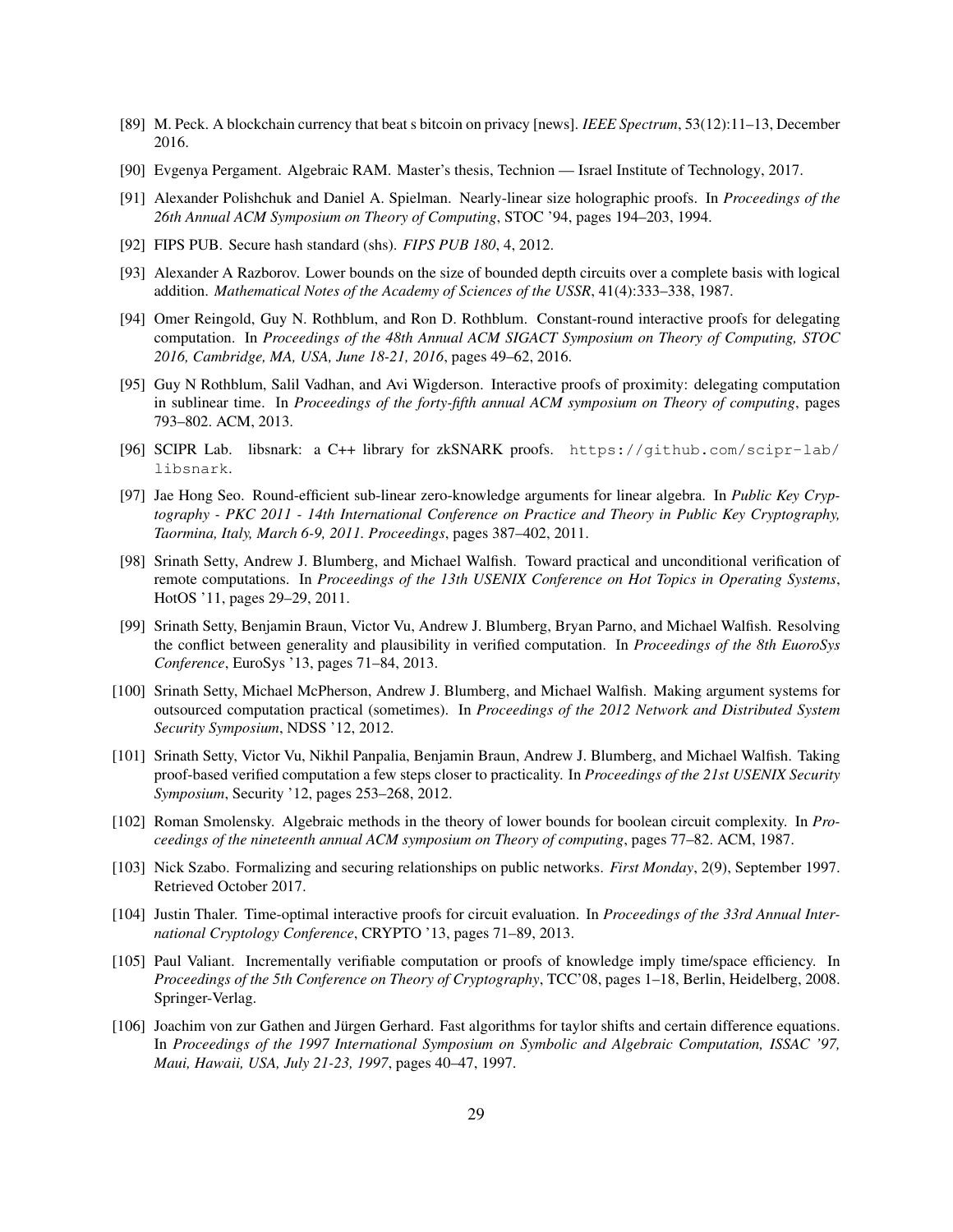- <span id="page-29-2"></span>[107] Victor Vu, Srinath Setty, Andrew J. Blumberg, and Michael Walfish. A hybrid architecture for interactive verifiable computation. In *Proceedings of the 34th IEEE Symposium on Security and Privacy*, Oakland '13, pages 223–237, 2013.
- <span id="page-29-1"></span>[108] Riad S. Wahby, Srinath T. V. Setty, Zuocheng Ren, Andrew J. Blumberg, and Michael Walfish. Efficient RAM and control flow in verifiable outsourced computation. In *22nd Annual Network and Distributed System Security Symposium, NDSS 2015, San Diego, California, USA, February 8-11, 2014*, 2015.
- <span id="page-29-4"></span>[109] Riad S. Wahby, Ioanna Tzialla, abhi shelat, Justin Thaler, and Michael Walfish. Doubly-efficient zksnarks without trusted setup. Cryptology ePrint Archive, Report 2017/1132, 2017. [https://eprint.iacr.](https://eprint.iacr.org/2017/1132) [org/2017/1132](https://eprint.iacr.org/2017/1132).
- <span id="page-29-0"></span>[110] Michael Walfish and Andrew J. Blumberg. Verifying computations without reexecuting them. *Commun. ACM*, 58(2):74–84, 2015.
- <span id="page-29-5"></span>[111] R. S. Winternitz. A secure one-way hash function built from des. In *1984 IEEE Symposium on Security and Privacy*, pages 88–88, April 1984.
- <span id="page-29-3"></span>[112] Yupeng Zhang, Daniel Genkin, Jonathan Katz, Dimitrios Papadopoulos, and Charalampos Papamanthou. A zero-knowledge version of vsql. Cryptology ePrint Archive, Report 2017/1146, 2017. [https://eprint.](https://eprint.iacr.org/2017/1146) [iacr.org/2017/1146](https://eprint.iacr.org/2017/1146).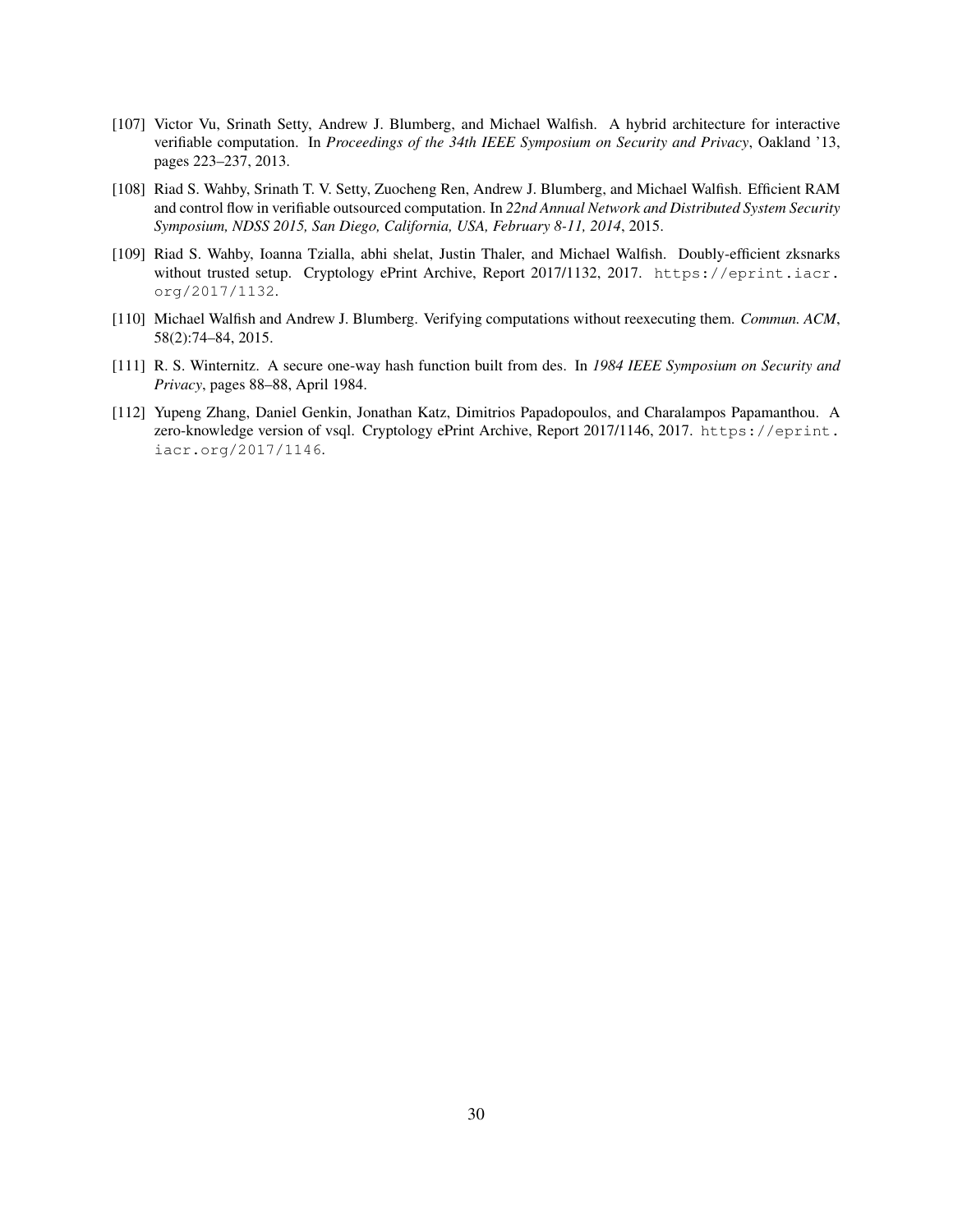# <span id="page-30-0"></span>A Measurements of the ZK-STARK for the DNA profile match

In this section we provide additional raw measurements for proving complexity and verification complexity for the DPM discussed in Section [1.](#page-3-0) We used two separate machines to measure performance: a strong server for the prover, and a "standard" laptop for the verifier.

#### <span id="page-30-1"></span>A.0.1 Prover

Figure [6](#page-30-2) shows the running time required to generate the ZK-STARK proofs, both in absolute terms (left) and as a multiplicative overhead in running time over naïve computation (middle). On the right we plot the size occupied by the all IOP oracles and Merkle trees used by the prover. Due to space limitations (768GB of RAM, henceforth called the "RAM threshold"), the actual space used by the prover was lower than plotted there but saving space required larger running time. Specifically, notice that at  $n = 2^{14} \approx 16,000$  the total space (plotted on right) passes the RAM threshold, corresponding to (and explaining) the jump in proving time which is noticed on the middle plot at the same value of  $n$ . This jump is due to re-computing parts of the proof oracles on demand, which is required to operate within RAM limits.

The code of the prover (written in C++) has been optimized for large instances and running times, hence it uses multi-threading (MT) intensively. Our use of MT seems empirically quite efficient; in particular, disabling MT incurs a slowdown factor close to  $\times$ 2. The relatively large multiplicative overhead noticeable on the middle plot for small instance sizes is likely explained by the overhead that the use of MT introduces. However, since prover execution time is measured in fractions of a second for these short executions we leave further optimizations of it to future work.

<span id="page-30-2"></span>

Figure 6: On the left we plot, on a double-logarithmic scale, prover running time as a function of the number of entries  $(n)$  in the DNA profile database. On the middle we plot the ratio between proving time to naïve execution time; the horizontal axis is logarithmic  $(\log n)$  and the vertical one measures ratio. On the right we plot, on a double-logarithmic scale, the total size of all oracles and their commitment trees (Merkle trees), generated by the prover during execution. See text inline for an explanation for the "phase transitions" seen in the middle plot.

#### Prover machine specifications

- CPU (2 units) : Intel(R) Xeon(R) Platinum 8168 CPU @ 2.70GHz (24 cores, 2 threads per core)
- RAM : 768GB DDR4 (32GB  $\times$  24, Speed: 2666 MHz)
- SWAP : 3.2TB NVMe  $(1.6TB \times 2)$
- Operating System : Red Hat Enterprise Linux 7 (3.10.0-693.5.2.el7.x86.64)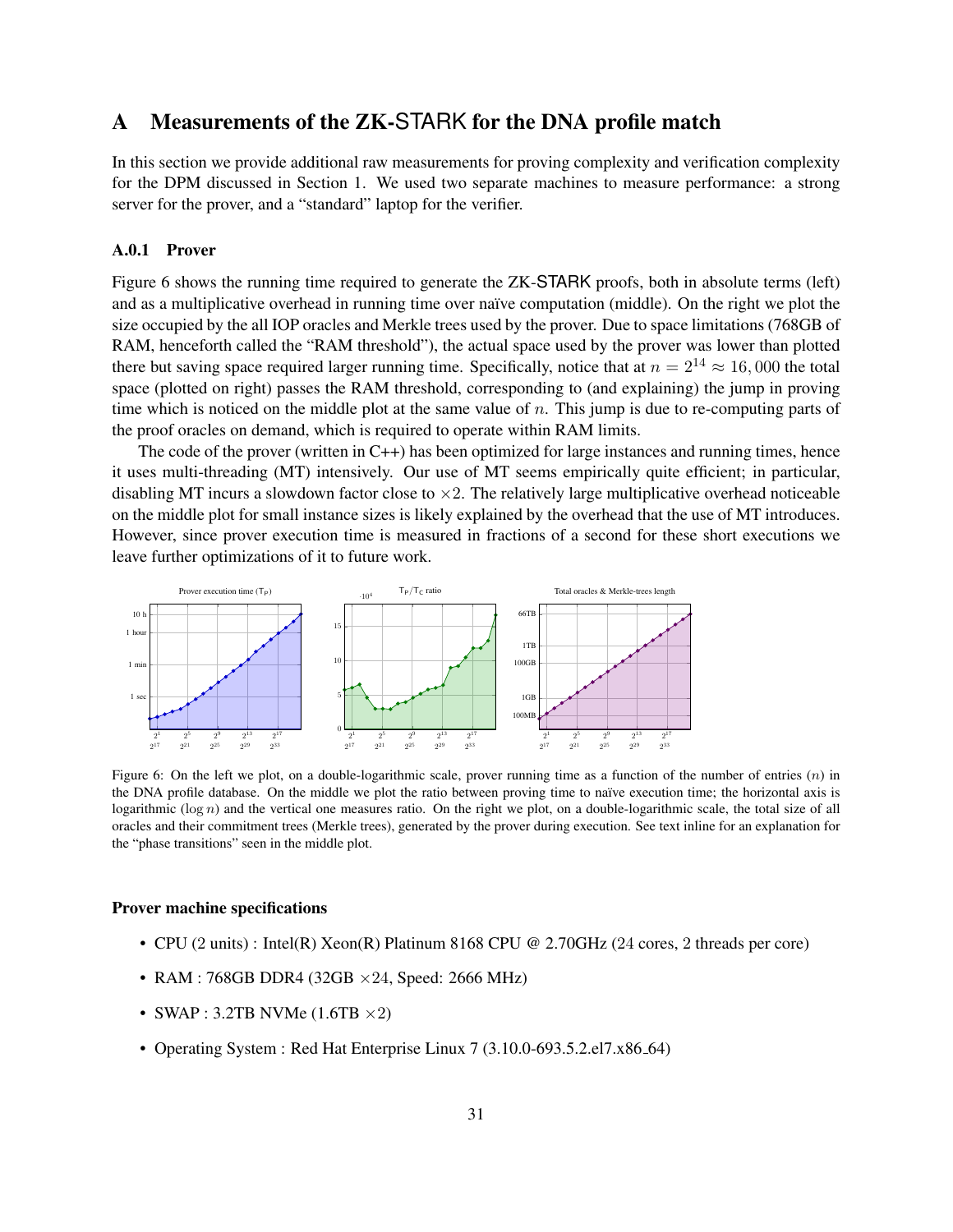#### <span id="page-31-0"></span>A.0.2 Verifier

Figure [7](#page-31-2) gives the ZK-STARK verifier running time  $(T_V)$  on the left, and communication complexity on the right. The verifier is non-adaptive, which means it's complexity can be measured even for databases sizes  $n$ that are too large to generate a proof for. The values for which an actual proof was generated are indicated by full circles in both plots.

The ZK-STARK verifier is comprised of two sub-verifiers. The first is the ZK-STIK verifier that verifies proofs in the "pure" but unrealistic IOP model. The second is the sub-verifier that checks (only) consistency of values residing in various Merkle trees with previously committed Merkle tree roots (see Section [2.5\)](#page-16-1). In both plots of Figure [7](#page-31-2) the bottom line indicates the complexity of the ZK-STIK verifier, both for time (left) and communication complexity (right). As evident from the Figure, the ZK-STIK complexity is small relative to overall complexity. Morevoer, as oracle size increases, the ratio of STIK/STARK complexity grows smaller. This is because as oracles grow larger, the relevant Merkle trees grow deeper and hence there are more authentication paths, and each is of larger length.

We executed the verifier in single thread mode; the tests run by it are amenable to parallelization and faster execution time. However, since verification time is already quite small we leave these further optimizations to future work. Similarly, we point out that the additional memory consumption required by the verifier is negligible, compared to the communication-complexity. In particular, when the verifier is executed on weaker machines than the one reported here (see specificatin below), verification complexity does not increase significantly.

<span id="page-31-2"></span>

Figure 7: Verifier running time (left) and communication complexity (right) as a function of the number of entries  $(n)$  in the DNA database size; for both plots the horizontal axis is logarithmic and the vertical one is linear. In both plots, the lower line measure the complexity of the ZK-STIK verifier, and the upper line measures that of the ZK-STARK verifier. We stress that verifier measurements are performed for values of  $n$  that are (significantly) larger than those for which a proof can be generated; this is possible because our verifier is non-adaptive, thus, we tested it with randomly generated "proofs". Full circles indicate values of n for which proofs were generated.

#### <span id="page-31-1"></span>Verifier machine specifications

- Model : Lenovo ThinkPad W530 Laptop
- CPU : Intel(R) Core(TM) i7-3740QM CPU @ 2.70GHz (4 cores, 2 threads per core)
- RAM : 32GB DDR3 (8GB  $\times$ 4, Speed: 1600 MT/s)
- Operating System : Arch Linux (4.13.12-1-ARCH)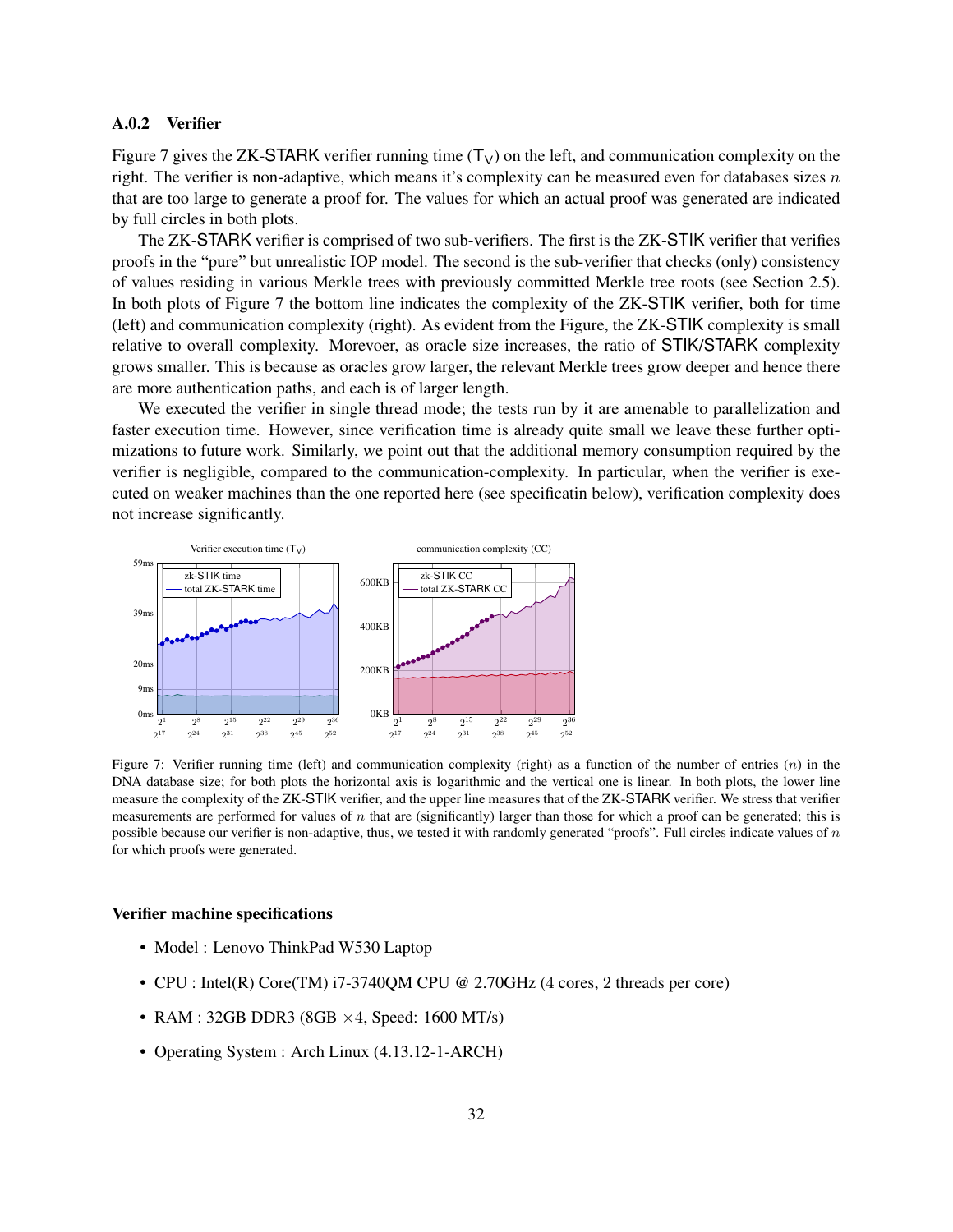# <span id="page-32-0"></span>B From AIR to ZK-STARK

The purpose of this section is to specify in detail our IOP constructions, expanding on Section [2.](#page-13-0) The existence of a ZK-STIK system for NEXP was already established in [\[17,](#page-24-1) [15\]](#page-23-5); thus, our focus is on concrete efficiency and on a detailed description of the construction realized in code.

For the purposes of the current discussion, an *instance* of a computational integrity statement, denoted x, is specified by (i) a *transition relation* over a space of *machines states* and (ii) a set of *boundary constraints* (like inputs and outputs). A *witness* to the integrity of x is a *valid execution* of the computation, given by an *execution trace* — a sequence of machine states that adheres to both boundary and transition constraints of the computation. Casting CI statements like [\(\\*\\*\)](#page-13-4) in this format is a straightforward application of the Cook-Levin Theorem.

<span id="page-32-1"></span>

Figure 8: The reduction from an AIR instance to a pair of RPT problems, solved using the FRI protocol.

#### Overview Our process has 4 parts (see Figure [8\)](#page-32-1):

- 1. The starting point is a natural *algebraic intermediate representation* (AIR) of x and w, denoted  $x_{AIR}$ ,  $w_{AIR}$ . By "algebraic" we mean that states of the execution trace are represented by sequences of elements in a finite field  $\mathbb{F}$ , and the transition relation is specified by a set of polynomials over variables representing the "current" and "next" step of the execution trace.
- 2. We reduce the AIR representation into a different one, in which states of the execution trace are "placed" on nodes of an *affine graph*, so that consecutive states are connected by an edge in that graph. Informally, an affine graph is a "circuit" that has "algebraic" topology (see Appendix [B.3\)](#page-38-0). The process of "placing" machine states on nodes of a circuit resembles the process of *placement and routing* which is commonly used in computer and circuit design, although our design space is constrained by *algebra* rather than by physical reality. We refer to the transformation as the *algebraic placement and routing* (APR) reduction, and the resulting representation is an APR instance/witness pair ( $x_{APR}$ ,  $w_{APR}$ ). This reduction is deterministic on the verifier side, i.e., involves no verifier-side randomness and no interaction; as such, it also has perfect completeness and perfect soundness. (The prover uses randomness to obtain zero-knowledge; however, this use does not affect completeness, nor soundness.)
- 3. The APR representation is used to produce, via a 1-round IOP, a pair of instances of the Reed-Solomon proximity testing (RPT) problem. The instances are defined now by the parameters of the RS code. The two codes resulting from the reduction are over the same field  $\mathbb F$  but have different evaluation domains (L,  $L_{\text{cmp}}$ ) and different code rates ( $\rho$ ,  $\rho_{\text{cmp}}$ ). The witness in this case is a pair of purported codewords  $(f^{(0)}, g^{(0)})$ . The verifier's randomness in the 1-round IOP is used (among other things) to "link" the numerous constraints of the transition relation into a single (random) one. We thus refer to this step as the *algebraic linking IOP (*ALI*)* protocol.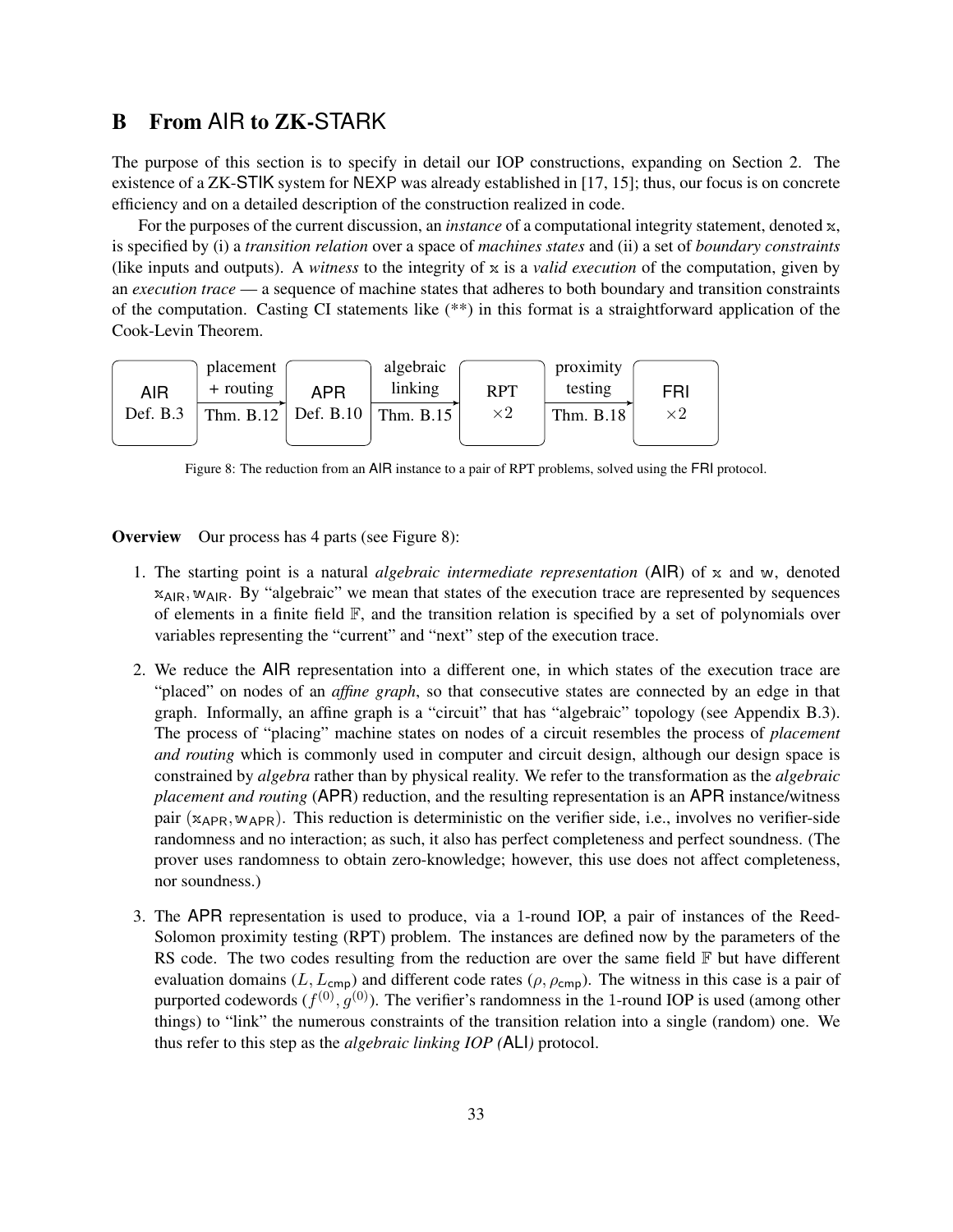4. Finally, for each of the two functions (oracles)  $f^{(0)}$ ,  $g^{(0)}$ , we invoke the *fast RS IOP of proximity* (FRI) protocol from [\[14\]](#page-23-11), and this completes our reduction.

Section organization After setting up notation (Appendix [B.1\)](#page-33-0) we formally define our starting points the algebraic intermediate representation (AIR) of CI statements (Appendix [B.2\)](#page-34-0); this section also includes the main technical lemmas (Lemmas [B.6](#page-35-0) and [B.9\)](#page-37-0) that prove our main Theorems [3.4](#page-20-1) and [3.5,](#page-20-2) as well as the lemma on which our ZK-STARK realization relies (Lemma [B.7\)](#page-36-0). In Appendix [B.3](#page-38-0) we formally define the representation of CI statements that is the output of the algebraic placement and routing (APR) reduction (Definition [B.10\)](#page-38-1) and the APR-reduction (leftmost arrow of Figure [8\)](#page-32-1) appears in Appendix [B.4.](#page-39-0) Appendix [B.5](#page-41-0) describes the next step of the reduction (middle arrow of Figure [8\)](#page-32-1) starting with Definition [B.14](#page-41-3) of the RS proximity testing (RPT) problem and followed by the algebraic linking IOP (ALI) stated in Theorem [B.15](#page-42-0) and discussed later there. Appendix [B.6](#page-44-0) states the main properties of the FRI protocol that solves the RPT problem (rightmost arrow of Figure [8\)](#page-32-1). Appendix [B.7](#page-44-1) uses the components defined earlier — AIR, APR, ALI, and FRI— to prove our main Theorems [3.4](#page-20-1) and [3.5.](#page-20-2) Appendix [B.8](#page-50-0) concludes with a discussion of the particular setting of parameters that our ZK-STARK uses for the DPM computation.

#### <span id="page-33-0"></span>B.1 Preliminaries and notation

**Density** The *density* of a subset S' of a finite set S is  $\mu(S'/S) \stackrel{\triangle}{=} |S'|/|S|$ .

**Sets and functions** We denote by 0 the constant zero function. For S a set and f a function with domain S let  $f(S) = \{f(x) | x \in S\}$  and for F a set of functions with domain S let  $\mathcal{F}(S) = \bigcup_{f \in \mathcal{F}} f(S)$ .

**Binary fields** A finite field is denoted by  $\mathbb{F}$  and  $\mathbb{F}_q$  is the field of size q. A *binary field* is a finite field of characteristic 2; all fields considered in this paper are binary[26](#page-33-2). When we use the term *affine space* for a subset  $H \subset \mathbb{F}$  that is an additive coset of an  $\mathbb{F}_2$ -linear space, meaning  $H = \alpha + V \stackrel{\triangle}{=} \{\alpha + v \mid v \in V\}$  for some fixed  $\alpha \in \mathbb{F}$  and  $V \subseteq \mathbb{F}$  a linear space over the two-element field  $\mathbb{F}_2$ .

<span id="page-33-1"></span>Remark B.1 (Canonical representations of binary fields). *We assume canonical representation for binary fields* F*, given by an irreducible polynomial and a primitive element* g ∈ F *for it (i.e.,* g *generates* F ∗ *). We* use the standard basis  $\{1, g, g^2, \ldots, g^{n-1}\}$  to represent  $\mathbb{F}_{2^n}$  over  $\mathbb{F}_2$ . Similarly, for a fixed  $\mathbb{F}_2$ -subspace of *dimension* k*, the (non-zero) polynomial of degree* 2 k *that vanishes on* S *will assumed to be known to the verifier; recall this polynomial is linearized (see [\[78,](#page-27-17) Section 3.4]) and has at most* k *non-zero coefficients.*

*In particular, when discussing arithmetic complexity of prover and verifier, we assume the representations of all relevant fields, primitive elements and subspace polynomials are known to both parties. As will become evident, these depend only on the parameters of the computation (like degree and running time). This assumption can be made with no significant loss in generality, because the verifier could request the prover to present all such representations, along with a suitable "proof of primitivity" for* g*.*

**Codes** We view codewords in a linear error correcting code C over  $\mathbb F$  of blocklength n as functions with domain  $S, |S| = n$  and range  $\mathbb{F}$ , i.e.,  $C \subseteq \mathbb{F}^S$ ; for  $x \in S$ , the x-entry of a codeword  $w \in C$  is denoted by  $w(x)$ . For  $v \in \mathbb{F}^S$  let  $w_v \in C$  be a codeword that is closest to v in relative hamming distance, breaking

<span id="page-33-2"></span> $^{26}$ Many of the results here apply, with minimal modifications, to arbitrary fields of small characteristic. For the sake of simplicity we avoid dealing with this generalization.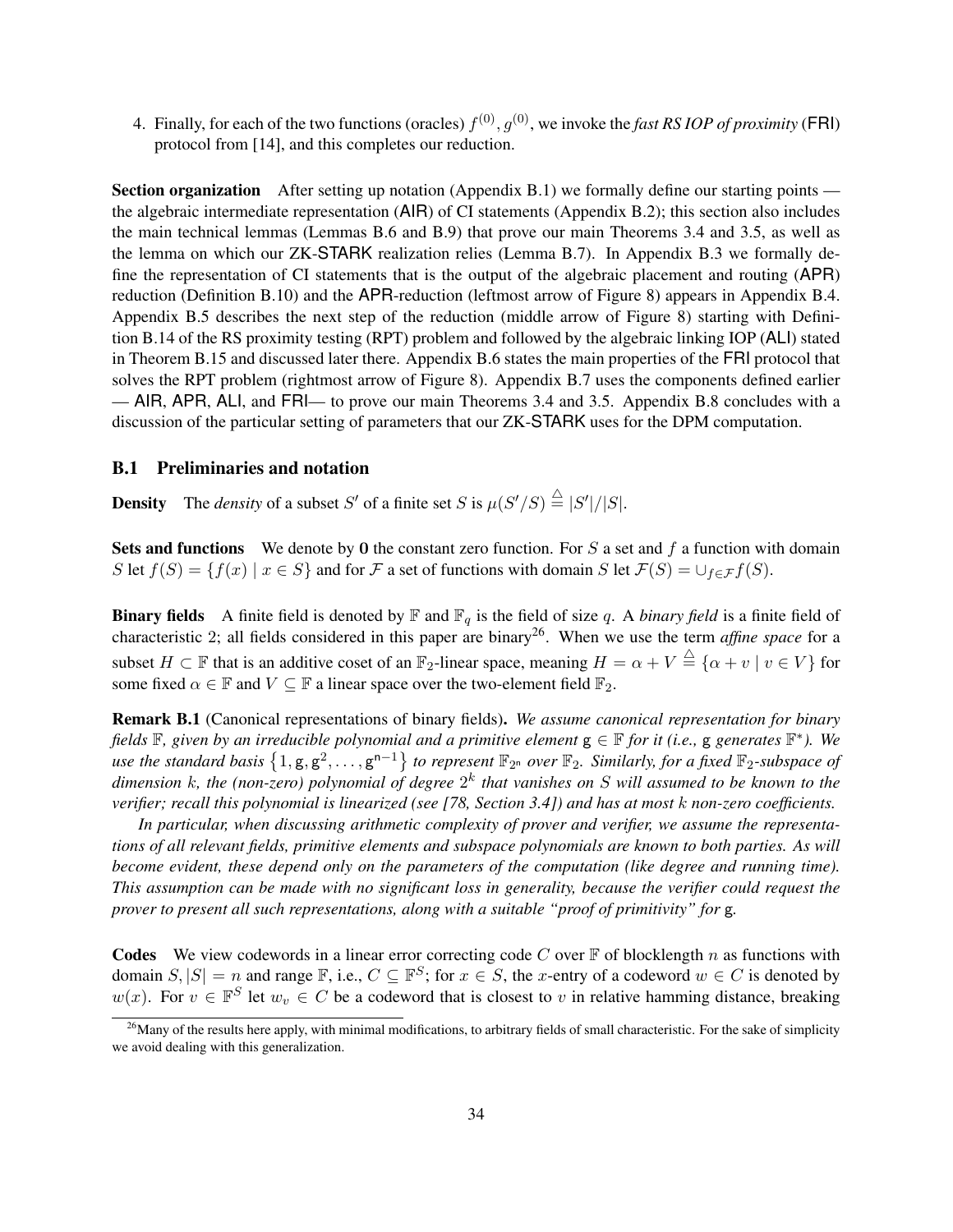ties arbitrarily (say, by ordering the elements of C arbitrarily and setting  $w_v$  to be the smallest  $w \in C$  with minimal distance to  $v$ ).

**Restrictions** For  $S' \subset S$  we denote by  $w|_{S'}$  the restriction of w to sub-domain  $S'$  and similarly define  $C|_{S'} = \{w|_{S'} \mid w \in C\}$ , noticing  $C|_{S'} \subseteq \mathbb{F}^{S'}$ .

**Interpolants, evaluations and low degree extensions** The *interpolant* of  $w \in \mathbb{F}^S$ , denoted interpolant<sup>w</sup>, is the unique polynomial  $P$ ,  $\deg(P)$  < |S| satisfying  $\forall x \in S$ ,  $P(x) = w(x)$ . The *multi-point evaluation* of  $P(X)$  on domain S is the function  $f : S \to \mathbb{F}$  satisfying  $f(x) = P(x)$  for all  $x \in S$ ; when  $|S| > \deg(P)$ , the interpolant of this evaluation is P.

Recall the definition of a low degree extension (LDE) from Definition [2.1.](#page-16-4) We use the following efficient LDE algorithm of Lin et al. [\[79\]](#page-27-16).

<span id="page-34-2"></span>**Theorem B.2** (LDE arithmetic complexity[\[79\]](#page-27-16)). *For*  $\mathbb{F}$  *a binary field,*  $S \subseteq \mathbb{F}$  *an*  $\mathbb{F}_2$ -affine space and  $c_1, \dots, c_n \in \mathbb{F}$  *there exists an arithmetic circuit computing an advice string A that requires*  $(n+1)$ polylog $|S|$ *arithmetic operations in* F*, and another arithmetic circuit that uses the advice* A *and computes the LDE of a*  $f$ unction  $f\colon S\to \mathbb F$  to domain  $\bigcup_{c_i}S+c_i.$  This latter circuit has arithmetic complexity  $3(n+1)(|S|\log |S|)$ *over* F*.*

For simplicity we shall ignore the complexity of advice computation, which in negligible compared to  $3(n+1)(|S|\log|S|).$ 

Arithmetic complexity For an arithmetic circuit C with gates of fan-in  $\leq 2$  over the set of gates  $\{+, \times, \div\}$ , we denote by  $T_{\text{arith}}(C)$  the arithmetic complexity of C, defined as the total number of gates in the arithmetic circuit. The *multiplication complexity* is the number of ×-gates and the *addition complexity* is similarly defined. For a function  $f: \mathbb{F}^n \to \mathbb{F}^m$  whose "canonical circuit"  $C_f$  is implicitly known, we abuse notation and define  $T_{\text{arith}}(f) = T_{\text{arith}}(C_f)$ .

Given a set of functions  $\mathcal{F} = \{f_1, f_2, \dots, f_m\}$  mapping elements of  $\mathbb{F}^n$  to  $\mathbb{F}$ , we denote by  $T_{\text{arith}}(\mathcal{F})$ the (total) arithmetic complexity of F and define it as the the arithmetic of a circuit  $C \colon \mathbb{F}^n \to \mathbb{F}^m$  such that for any  $\vec{v} \in \mathbb{F}^n$  and any  $1 \leq i \leq m$ ,  $C(\vec{v})_i = f_i(\vec{v})$ .

**Functions evaluated on sets of inputs** For  $f : S \to \Sigma$  a function and  $S' \subset S$  let  $f(S') = \{f(x) | x \in S'\};$ when  $f(S')$  is a singleton set  $\{\alpha\}$  we shall simplify notation and write  $\alpha = f(S')$ .

#### <span id="page-34-0"></span>B.2 Algebraic Intermediate Representation (AIR)

An *algebraic execution trace* of a program running for  $\top$  steps is represented by a w  $\times$   $\top$  array in which each entry is an element of a finite field. A single row describes the state of the computation at a certain point in time, and a single column tracks a "register" and its contents over time. It is straightforward to reduce (instance,witness) pairs for a relation that defines a language  $L \in NTimeSpace(T(n), \hat{w}(n))$  to AIR instances with algebraic execution traces of size  $T(n) = O(T(n))$  and width  $w(n) = O(\hat{w}(n))$ , see, e.g., [\[90\]](#page-28-15) for examples of such reductions.

<span id="page-34-1"></span>**Definition B.3** (Algebraic internal representation (AIR)). *The relation* R<sub>AIR</sub> *is the set of pairs* (x, w) = (xAIR, wAIR) *satisfying*

*1.* **Instance Format:** *the instance*  $x$  *is a tuple*  $x = (F, T, w, P, C, B)$  *where*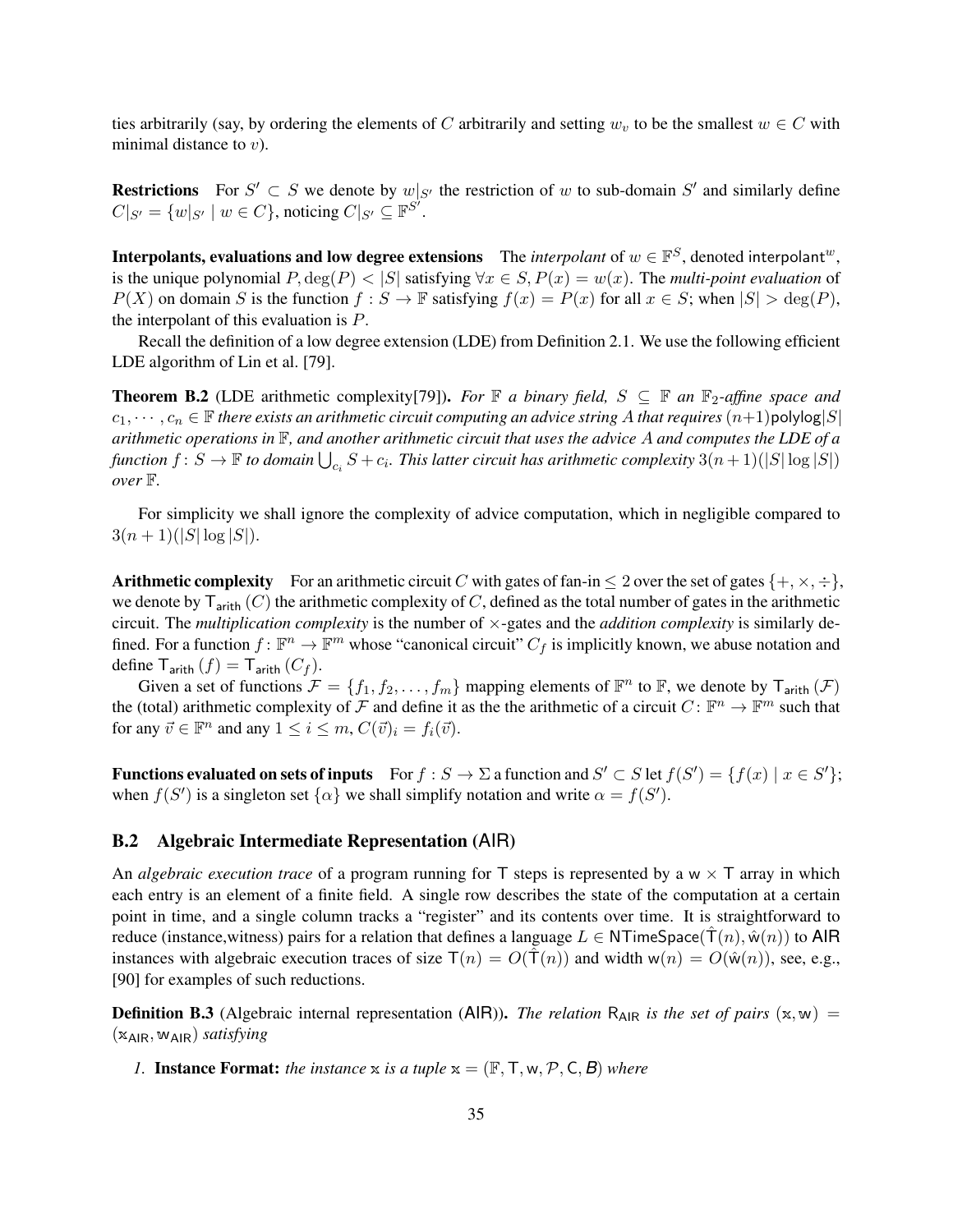- *•* F *is a finite field*
- *•* T *is an integer representing a bound on running time*
- *•* w *is an integer representing state width*
- $\mathcal{P} = \{P_1, \ldots, P_s\} \subset \mathbb{F}[X_1, \ldots, X_w, Y_1, \ldots, Y_w]$  *is a set of* constraints. The degree of  $\mathcal P$  *is*  $\deg(\mathcal{P}) \stackrel{\triangle}{=} \max_{P \in \mathcal{P}} \deg(P)$
- C *is a monotone boolean circuit over variables*  $Z_1, \ldots, Z_s$  *with multi-input AND and OR gates. The* size *of the circuit is the number of gates in it, and its* degree*, denoted* deg(C) *is defined inductively thus:*
	- $−$  the degree of the input variable  $Z_i$  is  $deg(Z_i) = deg(P_i)$ , where  $P_i ∈ P$  is defined above;
	- $-$  the degree of an AND gate  $g_j$  with input gates  $g_1,\ldots,g_t$  is  $\deg(g_j)=\max{\{\deg(g_1,),\ldots,\deg(g_t)\}}$
	- $-$  *the degree of an OR gate*  $g_j$  *with input gates*  $g_1, \ldots, g_t$  *is*  $\deg(g_j) = \deg(g_1) + \ldots + \deg(g_t)$
	- *finally,* deg(C) *is the degree of its (single) output gate.*
- *B is a set of boundary constraints, where each boundary constraint is a tuple*  $(i, j, \alpha)$  *for*  $i \in$  $[T], j \in [w], \alpha \in \mathbb{F}$
- 2. **Witness Format:** The witness w is a set of functions  $w_1, \ldots, w_w : [T] \rightarrow \mathbb{F}$ ; we say w satisfies the *instance if and only if*
	- *(a) For all boundary constraints*  $(i, j, \alpha)$  *we have*  $w_j(i) = \alpha$
	- *(b) For all*  $t \in [T 1]$  *and we have*  $C(\text{lsZero}_s(\mathcal{P}(w[t], w[t + 1])) = \text{TRUE}$  *where* 
		- $w[t] = (w_1(t), \ldots, w_w(t))$
		- IsZero :  $\mathbb{F} \to \{TRUE, FALSE\}$  *is the mapping that sends*  $0 \in \mathbb{F}$  to TRUE *and all non* $z$ ero elements to <code>FALSE</code>, and <code>lsZero</code><sub>k</sub> :  $\mathbb{F}^k \to \{\mathsf{TRUE},\mathsf{FALSE}\}^k$  is the natural extension of IsZero *to multiple inputs and outputs, namely,* IsZero $_k(\alpha_1, \ldots, \alpha_k) := (IsZero(\alpha_1), \ldots, IsZero(\alpha_k))$

*Finally,*  $R_{AIR}$  *is the set of all pairs* (x, w) *such that* w *satisfies* x, and  $L_{AIR} \stackrel{\triangle}{=} \{x \mid \exists w, (x, w) \in R_{AIR}\}.$ 

Remark B.4 (Generalization to non-monotone circuits). *The reason that we restrict the definition above to monotone circuits, as opposed to general circuit which are more expressive, is that adding negation gates to the boolean circuit may destroy perfect completeness, reduce efficiency, or require more rounds of interaction (depending on the way negation gates are arithmetized). Often (as is the case with our benchmarks here), it suffices to use De Morgan's laws to effectively push negation gates to the inputs of* C *and incorporate them into the system of polynomials* P*.*

Our reductions will use AIRs in which  $\mathbb F$  is invariably a binary field, and we shall further assume the witness size and degree are "binary friendly" according to the following definition.

**Definition B.5** (BAIR). *A* binary AIR *(BAIR) instance is an AIR instance*  $x = (F, T, w, P, C, B)$  *satisfying for some*  $n, t, d \in \mathbb{N}^+$  *(i)*  $|\mathbb{F}| = 2^n$ ; *(ii)*  $T = 2^t - 1$ ; *and (iii)* deg(C)  $\leq 2^d$ . We call  $\propto$  *an*  $(n, t, d)$ -BAIR *instance. The relations* R<sub>BAIR</sub> *and language* L<sub>BAIR</sub> *are the natural restriction of* R<sub>AIR</sub> *and* L<sub>AIR</sub> *to binary* AIR *instances.*

<span id="page-35-0"></span>The following lemma implies Theorem [3.4,](#page-20-1) as shown in Appendix [B.7.](#page-44-1) Its statement is "information theoretic", i.e., relies on no unproven cryptographic assumptions and holds against computationally unbounded provers. In contrast to prior ZK-IOP protocols [\[22,](#page-24-0) [15\]](#page-23-5), it fully specifies all constants and uses no asymptotic notation.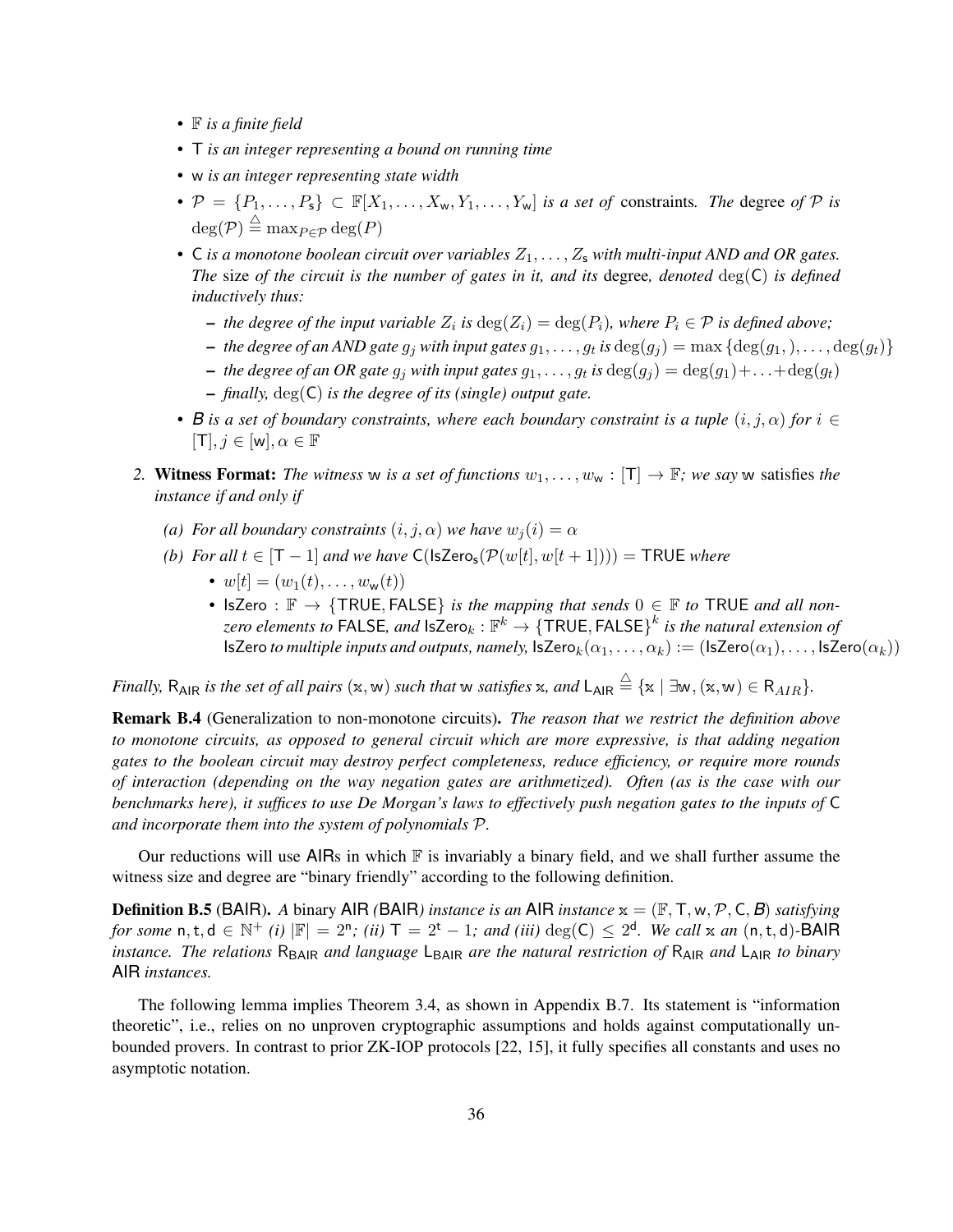**Lemma B.6** (wi-IOP of knowledge for R<sub>BAIR</sub>). *For soundness error parameter*  $\lambda : \mathbb{N}^+ \to \mathbb{N}^+$ , *rate integer*  $R\geq 2$ , and ZK parameter  $k\geq 1$ , let  $\delta=(1-2^{-\mathcal{R}}\left(1+2^{-\mathsf{d}}\right))$ . Let relation  $\mathsf{R}_{\mathsf{AIR}}^{(\lambda,\mathcal{R},k)}$  denote the restriction *of* R<sub>AIR</sub> *to* (n, t, d)-BAIR *instances that satisfy (i)*  $n > \lambda + t + d + \lambda + 2$  *and (ii)*  $k + t \ge 6 + \log \lambda +$  $\log \log \frac{1}{1-\frac{\delta}{10}}$ . Then  $R_{\text{AIR}}^{(\lambda,\mathcal{R})}$  has a ZK-IOP of knowledge with the following parameters for  $(n,t,d)$ -BAIR *instances:*

- *• soundness error at most* err = 2−<sup>λ</sup>
- *knowledge error bound at most*  $\epsilon' = 4 \cdot$  err
- *• prover arithmetic complexity*

$$
\mathsf{tp}^\mathbb{F} \leq \left( 9 \mathsf{w}(t + \mathsf{d} + \mathcal{R} + 3) + |\mathcal{P}| + \mathsf{w} + \mathsf{T}_{\mathsf{arith}}\left(\mathcal{P}\right) + 12 \right) \cdot 2^{\mathsf{t} + \mathsf{d} + \mathcal{R} + 3},
$$

*• verifier arithmetic complexity*

$$
tv^{\mathbb{F}}\leq 2\left(\left|\mathcal{B}\right|^{2}+\lceil \frac{\lambda+2}{\log\frac{1}{1-\delta/10}}\rceil \cdot \left(8(w+\left|\Phi\right|+T_{\mathsf{arith}}\left(\mathcal{P}\right)+\left|\mathcal{B}\right|\right)+21(k+\mathcal{R}+t+d+2))\right),
$$

- *round complexity*  $r = \frac{t+d}{2} + 2$ *,*
- *query complexity*  $q \le 8 \lceil \frac{\lambda+2}{\log \frac{1}{1-\delta/10}} \rceil \cdot (2w + k + t + d + 2)$

We conjecture that the soundness (of two separate components) in the IOP above is not tight. Consequently, we conjecture that the same soundness as above can be obtained with fewer queries, as stated next.

<span id="page-36-0"></span>**Lemma B.7** (wi-IOP for  $R_{\text{BAIR}}^{\lambda}$  with improved conjectured soundness). Assuming Conjectures [B.17](#page-43-0) and [B.19,](#page-44-0) the following holds. For soundness error parameter  $\lambda : \mathbb{N}^+ \to \mathbb{N}^+$ , rate integer  $\mathcal{R} \geq 3$ , and ZK param*eter*  $k \geq 1$ , let relation  $R_{AIR}^{/(\lambda,\mathcal{R},k)}$  denote the restriction of  $R_{AIR}$  to  $(n,t,d)$ -BAIR instances that satisfy  $(i)$  n > max  $\{58, \lambda, t+d+R+k\}$  + 2 *and (ii)* k + t > 5 + log  $\lceil \frac{\lambda+2}{R} \rceil$ . Then  $R_{AR}^{\prime(\lambda,R)}$  has a ZK-IOP of *knowledge with the following parameters for*  $(n, t, d)$ -BAIR *instances*:

- *• soundness error and round complexity as stated in Lemma [B.6,](#page-35-0)*
- *• verifier arithmetic complexity*

$$
\mathsf{tv}^{\mathbb{F}} \leq 2|\mathcal{B}|^2 + \lceil \frac{\lambda+2}{\mathcal{R}} \rceil \cdot (16(\mathsf{w} + |\Phi| + \mathsf{T}_{\mathsf{arith}}(\mathcal{P}) + 42 \cdot (\mathsf{k} + \mathcal{R} + \mathsf{t} + \mathsf{d} + 2)))
$$

• *query complexity*  $q \leq 4 \cdot (\lceil \frac{\lambda+2}{\mathcal{R}+d} \rceil \cdot (w+3+k+t+d) + \lceil \frac{\lambda+2}{\mathcal{R}} \rceil \cdot (3w+3+k+t+d) \Big)$ 

*• prover arithmetic complexity*

$$
\mathsf{tp}^\mathbb{F} \leq \left(9 \mathsf{w}(t + \mathsf{d} + \mathcal{R} + 3) + |\mathcal{P}| + \mathsf{w} + \mathsf{T}_{\mathsf{arith}}\left(\mathcal{P}\right) + 12 \lceil \frac{\lambda + 2}{\mathsf{n} - (10 + 2\log \mathsf{n})} \rceil\right) \cdot 2^{\mathsf{t} + \mathsf{d} + \mathcal{R} + 3}
$$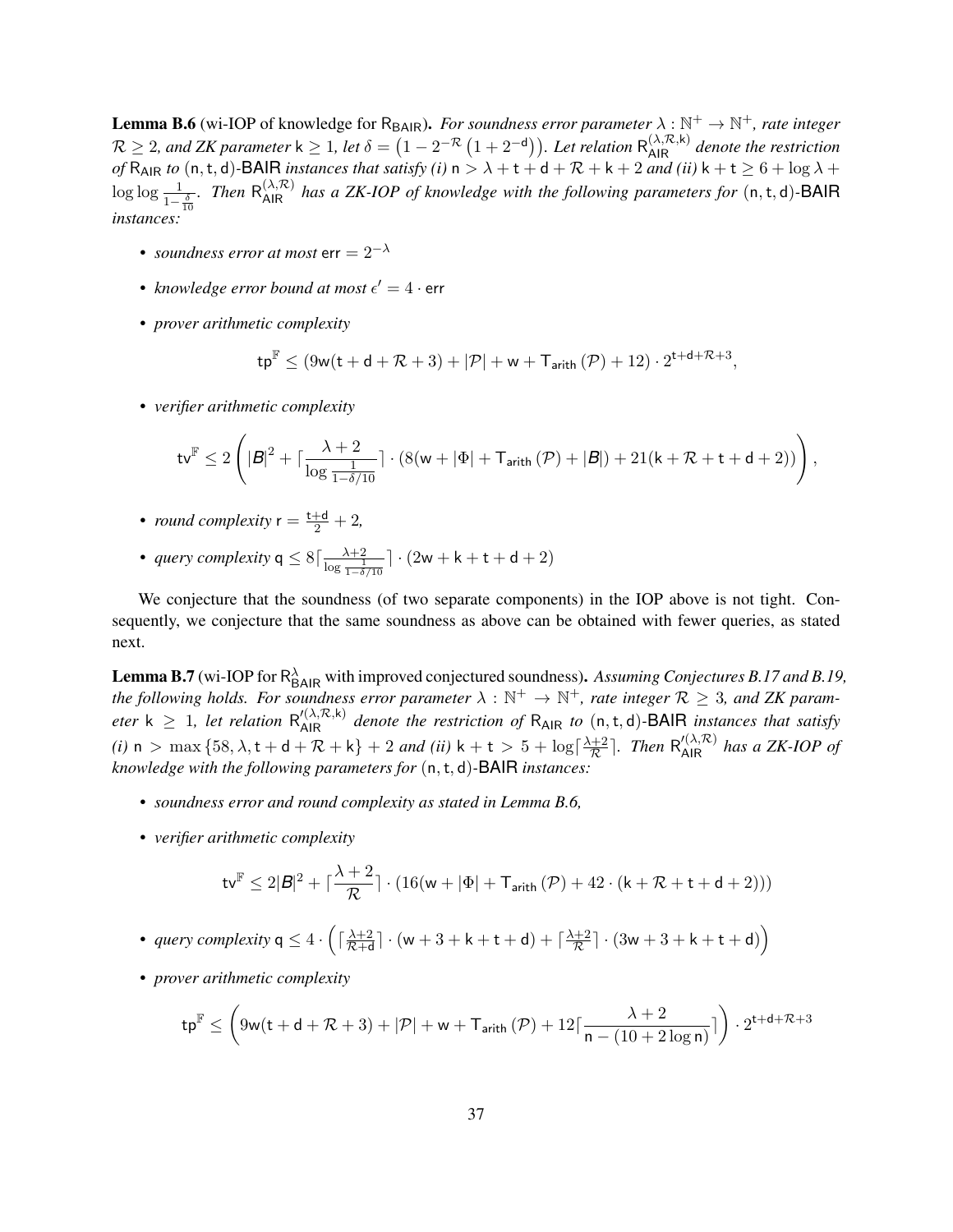Definition [B.3](#page-34-0) assumes that the full machine state is captured by w field elements. Certain computations require as much space complexity as time complexity ( $w = \Omega(T)$ ), leading to AIR witnesses of total size  $\Omega(w \cdot T) = \Omega(T^2)$ . To reach witnesses of size  $O(T \log T)$ , irrespective of memory consumption, we require the following definition. It follows the approach of [\[19,](#page-24-0) [20\]](#page-24-1) and uses a *pair* of AIR constraints — one for verifying the validity of consecutive time steps and another for verifying memory consistency; the latter set of constraints is applied to a permutation of the steps of the execution trace, and part of the witness is a specification of this permutation. We call this relation the *permuted algebraic intermediate representation*  $(R<sub>PAIR</sub>)$ .

Definition B.8 (Permuted algebraic intermediate representation (PAIR)). *The relation* R<sub>PAIR</sub> is the set of  $pairs(x, w) = (x_{PAIR}, w_{PAIR})$  *satisfying* 

- *1.* **Instance Format:** *the instance*  $\times$  *is a tuple*  $\times = (\mathbb{F}, \mathsf{T}, \mathsf{w}, \mathcal{P}_{\mathsf{T}}, \mathcal{P}_{\pi}, \mathsf{B})$  *where* 
	- *•* F *is a finite field*
	- *•* T *is an integer representing a bound on running time*
	- *•* w *is an integer representing state width*
	- $\mathcal{P}_{\mathsf{T}}, \mathcal{P}_{\pi} \subset \mathbb{F}[X_1, \ldots, X_{\mathsf{w}}, Y_1, \ldots, Y_{\mathsf{w}}]$  *are two sets of constraints.*
	- *B is a set of boundary constraints, where each boundary constraint is a tuple*  $(i, j, \alpha)$  *for*  $i \in$  $[T], j \in [w], \alpha \in \mathbb{F}$
- 2. **Witness Format:** *The witness* w *is a pair*  $(\hat{w}, \pi)$  *where*  $\hat{w}$  *is a sequence of* **w** *functions*  $w_1, \ldots, w_w$ :  $[T] \rightarrow$  $\mathbb{F}$ , and  $\pi$ :  $[T] \rightarrow [T]$  *is a permutation; we say* w satisfies *the instance if and only if* 
	- *(a) For all boundary constraints*  $(i, j, \alpha)$  *we have*  $w_i(i) = \alpha$
	- *(b)* For all  $t \in [T 1]$  and for all  $P \in \mathcal{P}_T$  we have  $P(w[t], w[t + 1]) = 0$
	- *(c) For all*  $t \in [T 1]$  *and for all*  $P \in \mathcal{P}_{\pi}$  *we have*  $P(w[t], w[\pi(t)]) = 0$

 $\emph{Finally, R}_{\text{PAIR}}$  is the set of all pairs  $(\mathsf{x},\mathsf{w})$  such that  $\mathsf{w}$  satisfies  $\mathsf{x},$  and  $\textsf{PAIR} \triangleq \{\mathsf{x} \mid \exists \mathsf{w}, (\mathsf{x},\mathsf{w}) \in R_{AIRwRAM}\}.$ 

*We define the sub-relation of* binary PAIR *(*BPAIR*) analogously to the definition of binary* AIR *in Definition [B.5.](#page-35-1)*

 $L_{PAIR}$  is NEXP-complete, as stated next. We omit the proof, which appears, e.g., in [\[90\]](#page-28-0).

<span id="page-37-0"></span>**Lemma B.9** (wi-STIK for BPAIR). *For every language*  $L \in NTIME(T(n)), T(n) \geq n$  *there exists a deterministic polynomial time reduction from* L *to* L<sub>PAIR</sub>, mapping an instance x of L *to an instance*  $x =$  $(\mathbb{F}, \mathsf{T}, \mathsf{w}, \mathcal{P}_{\mathsf{T}}, \mathcal{P}_{\pi}, \mathsf{B})$  of  $\mathsf{L}_{\mathsf{PAIR}}$  *that satisfies* 

- $T = O(T(n))$ ,
- $w = O(\log T(n))$ ,
- deg( $\mathcal{P}_{\mathsf{T}} \cup \mathcal{P}_{\pi}$ ) =  $O(1)$ *,*  $|\mathcal{P}_{\mathsf{T}} \cup \mathcal{P}_{\pi}| = O(\log T(n))$ *, and*  $\mathsf{T}_{\mathsf{arith}}(\mathcal{P}) = O(\log T(n))$ *,*
- $|B| = O(n)$ .

*Furthermore, a nondeterministic witness* w *for* x *can be computed in time*  $O(T(n) \log T(n)) + n^{O(1)}$ , given x *and a nondeterministic witness* w *for the membership of* x *in* L*.*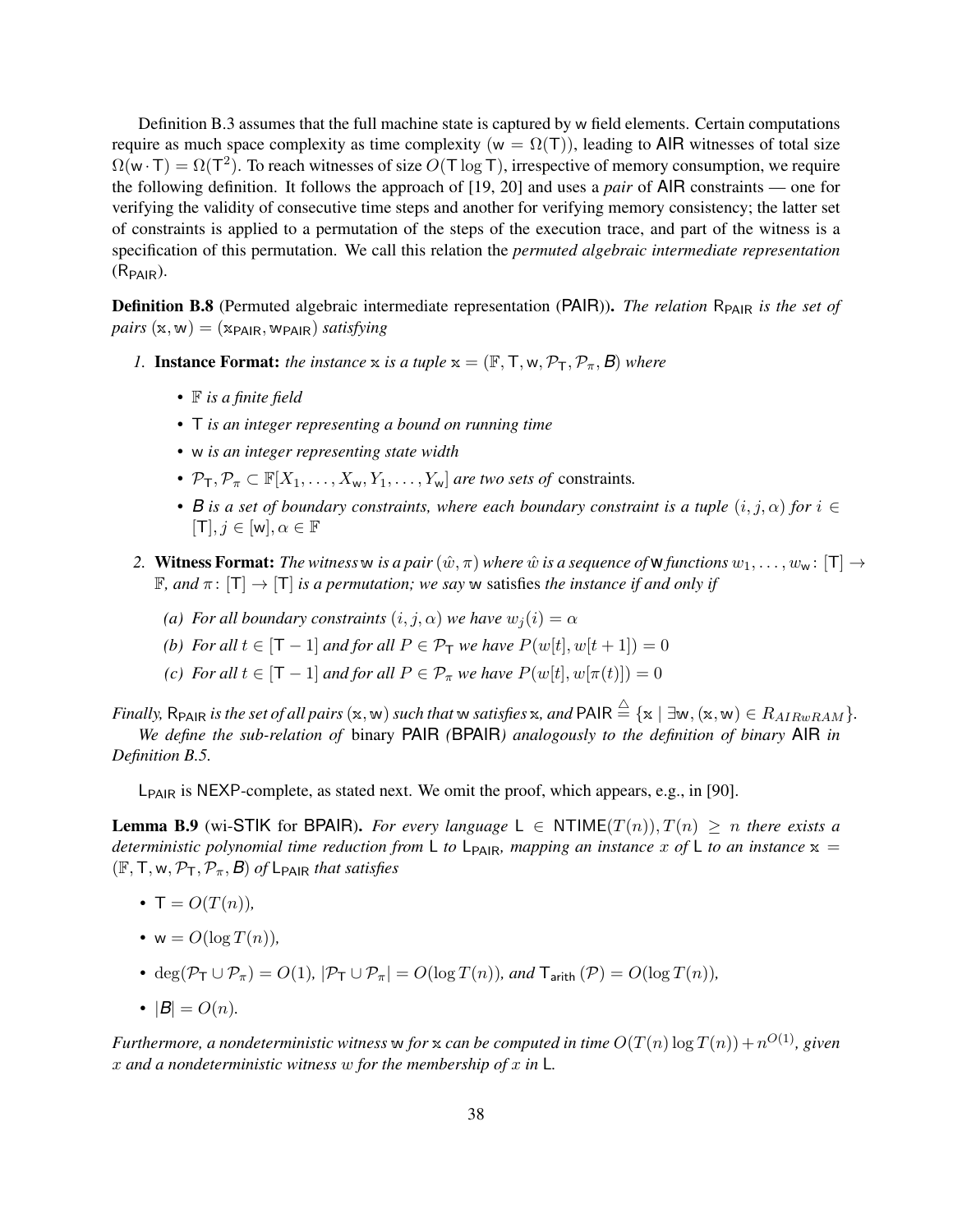# <span id="page-38-0"></span>B.3 Algebraic placement and routing (APR)

The phase in circuit design known as *placement and routing* deals with laying out states of a computation as to optimize certain physical constraints. Our next phase does something similar, placing and routing information about the states of a computation in a way that optimizes *algebraic*, rather than physical, constraints; hence we call it the *algebraic placement and routing (*APR*)* binary relation.

Recall that  $Aff_1(\mathbb{F})$  denotes the 1-dimensional affine group over  $\mathbb{F}$ , its set of elements is isomorphic to  ${aX + b \mid a \in \mathbb{F}^*, b \in \mathbb{F}}$ . An *affine graph* generated by a set  $\mathcal{N} = \{N_1, \ldots, N_s\} \subset \text{Aff}_1(\mathbb{F})$  is the directed graph with vertex set  $\mathbb F$  and edge set  $\{(x, N(x)) \mid x \in \mathbb F, N \in \mathcal N\}$ .

In the following definition, the set  $\Phi$  captures both boundary, and transition, constraints of the computation. The affine graph is added to the instance description via its generating set  $N$ . Due to the algebraic topology, each column of the algebraic execution trace (corresponding to a register, tracked over time) is now a Reed Solomon codeword of rate  $\rho$  and the sequence of rates (one rate per register/column) is also part of the instance description. As explained in Section [2.3,](#page-14-0) our construction differs from prior works [\[27,](#page-24-2) [20,](#page-24-1) [38,](#page-25-0) [13\]](#page-23-0) by using a separate codeword for each algebraic register.

<span id="page-38-1"></span>**Definition B.10** (Algebraic placement and routing (APR) problem). *The relation* R<sub>APR</sub> contains all pairs (x, w) *satisfying the following requirements:*

- *1.* **Instance Format:** *the* instance x *is a tuple*  $x = (\mathbb{F}, \mathcal{T}, \mathcal{N}, \Phi, L, L_{cmn}, \vec{\rho}, \rho_{cmn})$  *where* 
	- *•* F *is a finite field of characteristic* 2*.*
	- *•* T *is a set of indices called the* algebraic-register indices*.*
	- $\mathcal{N} \subseteq \mathcal{T} \times \mathsf{Aff}_1(\mathbb{F})$  *is a set of pairs called* neighbors, each pair contains an algebraic-register *index, and a member of the affine group over*  $\mathbb{F}$  *(a polynomial of degree exactly 1). Given a set*  $S \subset \mathbb{F}$  *we denote by*  $\mathcal{N}(S)$  *the set*  $\mathcal{N}(S) := \{ N(x) \mid x \in S, (\tau, N) \in \mathcal{N} \}$  *for some*  $\tau \in \mathcal{T} \}.$
	- $\Phi$   $\subseteq$   $(\mathbb{F} \times \mathbb{F}^{\mathcal{N}})$   $\rightarrow$   $\mathbb{F}$  *is a set of mappings over the variables*  $\mathcal{V}$  :=  $\{X_{\text{loc}}\}$  ∪  $\{X_N\}_{N \in \mathcal{N}}$ *. Assignments to any*  $\phi \in \Phi$  *expressed by mappings*  $\alpha: V \to \mathbb{F}$ *. Given a set*  $S \subset \mathbb{F}$  *and a sequence of functions indexed by elements of*  $\mathcal{T}$ *,*  $\vec{f}$   $\in$   $(\mathbb{F}^{N(S)})^{\mathcal{T}}$ *, denote by*  $\alpha_{\vec{f},\mathcal{N}}$ :  $S \to \mathbb{F}^{\mathcal{V}}$  the mapping *defined by*  $\left[\alpha_{\vec{f},\mathcal{N}}(x)\right]$  $X_{loc} := x$ , and for every  $(\tau, N) \in \mathcal{N}$ ,  $\left[\alpha_{\vec{f}, \mathcal{N}}(x)\right]$  $\mathfrak{f}_{\tau}(x) := f_{\tau}(N(x))$ *. Given*  $\phi \in \Phi$  we denote by  $\phi_{\mathcal{N}}\left[\vec{f}\right]\in\mathbb{F}^S$  the vector defined by  $\left[\phi_{\mathcal{N}}\left[\vec{f}\right]\right]$  $\mathcal{L}_x := \phi\left(\alpha_{\vec{f},\mathcal{N}}(x)\right)$  for every  $x \in S$ .
	- L and  $L_{\text{cmp}}$  are two  $\mathbb{F}_2$ -affine subspaces of  $\mathbb{F}$  called the witness evaluation space and the com*position evaluation space respectively;*
	- $\vec{\rho} \in (0,1)^T$  is a sequence of rates called the witness rates, and  $\rho_{\text{cmp}} \in (0,1)$ , called the *composition rate.*
- 2. **Witness format and satisfiability:** *Awitness ŵ is a sequence of functions indexed by elements from*  $\mathcal{T}$ *; formally,*  $\hat{w} \in (L^{\mathbb{F}})^{\mathcal{T}}$ . We say  $\hat{w}$  satisfies x *if both of the following hold:* 
	- assignment code membership:  $\forall \tau \in \mathcal{T} : w_{\tau} \in \mathsf{RS}[\mathbb{F}, L, \rho_{\tau}]$
	- constraint code membership:  $\forall \phi \in \Phi$ ,  $\phi_{\mathcal{N}}[\hat{\mathbf{w}}] \in \mathsf{RS}[\mathbb{F}, L_{\mathsf{cmp}}, \rho_{\mathsf{cmp}}]$

*Let*  $R_{APR}$  *be the binary relation containing all pairs*  $(x, \hat{w})$  *such that* x *is an instance as defined above and* wˆ *satisfies* x*, and let* APR *be the nondeterministic language induced by* RAPR*,*

$$
APR = \{x \mid \exists \hat{w}, (x, \hat{w}) \in R_{APR} \}.
$$
\n
$$
(6)
$$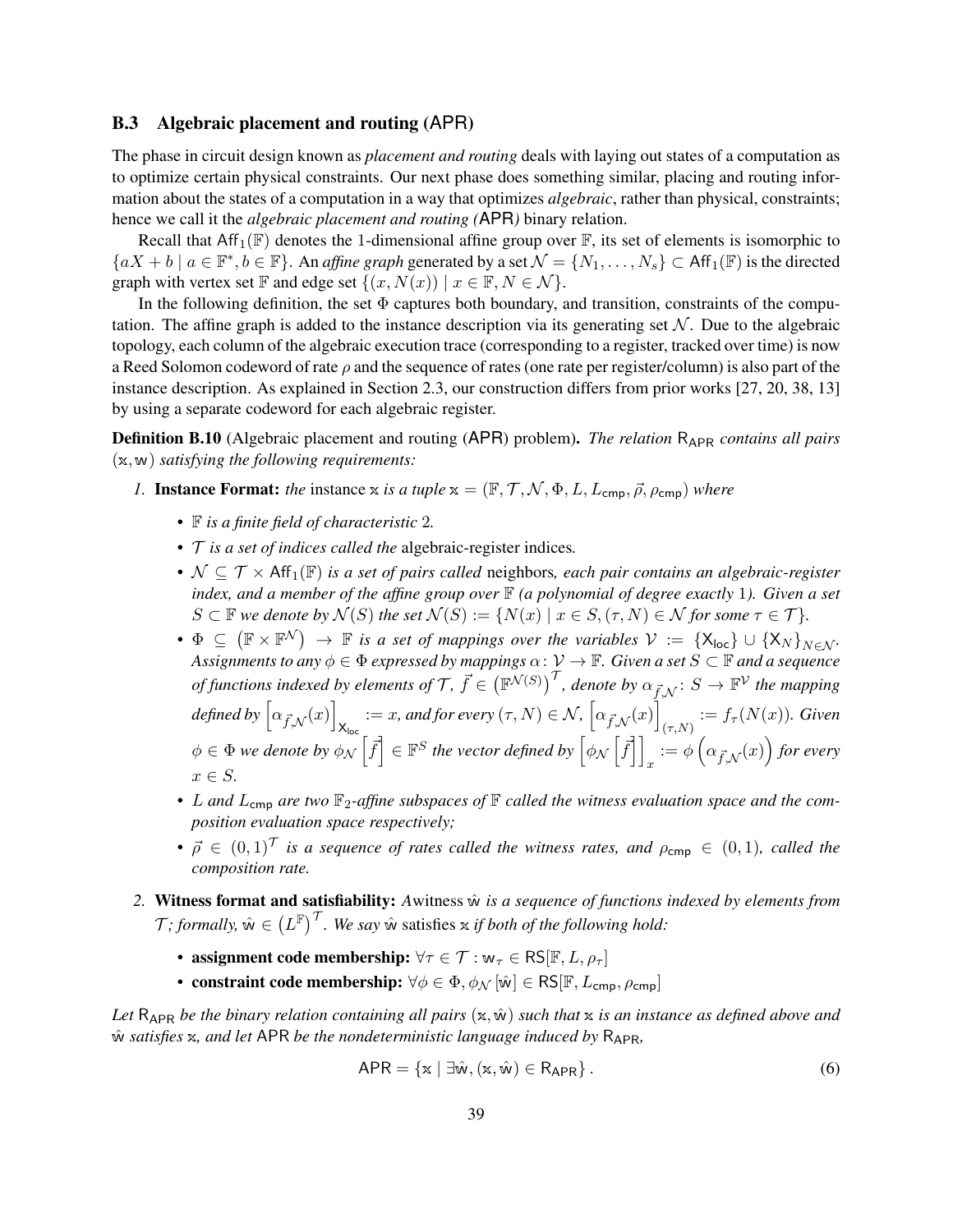The three properties defined next are used later to prove zero knowledge and to provide better soundness bounds.

<span id="page-39-2"></span>**Definition B.11** (APR properties). *We say an instance*  $x := (\mathbb{F}, \mathcal{T}, \mathcal{N}, \Phi, L, L_{\text{cmn}}, \vec{\rho}, \rho_{\text{cmn}}) \in APR$ 

- *1. is*  $\kappa$ -independent *if there is a sequence of sets*  $\{V_\tau\}_{\tau \in \mathcal{T}}$  *such that each*  $V_\tau \subset \mathbb{F}^L$  *is*  $\kappa |L|$ -*independent*, *and for any*  $\hat{w}$  *such that*  $w_{\tau} \in V_{\tau}$ , *it holds that*  $\hat{w}$  *satisfies* x. Let  $T_{\text{Sampling}}(\cdot)$  *denote the arithmetic complexity of the circuit, that on input*  $w_\tau \in V_\tau$  *(and random field elements), samples a uniformly random*  $w \in \{V_\tau\}_{\tau \in \mathcal{T}}$ *.*
- <span id="page-39-1"></span>*2. has* δ-distance *if:*
	- $\delta \leq 1 \rho_{\text{cmp}}$ .
	- $\delta$  < 1  $\rho_{\tau}$  *for any*  $\tau \in \mathcal{T}$ *.*
	- **•** *There exists some linear code*  $C \subset \mathbb{F}^{L_{\text{cmp}}}$  *of relative distance at least* δ, containing the code  $RS[\mathbb{F}, L_{\text{cmp}}, \rho_{\text{cmp}}]$ , such that for any sequence of mappings  $\vec{f} \in (\mathbb{F}^L)^{\mathcal{T}}$  where  $f_\tau \in RS[\mathbb{F}, L, \rho_\tau]$ *for all*  $\tau \in \mathcal{T}$ *, it holds*  $\forall \phi \in \Phi$ *,*  $\phi_{\mathcal{N}}[\hat{\mathbf{w}}] \in C$ *.*
- *3. is* Θ-overlapping *if for any*  $y \in L$  *the size of the set*  $S_y := \{x \in L_{\text{cmp}} \mid y \in \mathcal{N}(\{x\})\}$  *is at most*  $\Theta$ *.*

# B.4 APR reduction

The following pair of theorems describe the first step of our reduction, in which a BAIR, or BPAIR, instancewitness pair, is reduced to an APR instance-witness pair. The reductions are deterministic and have no error associated with them. Since the instance-side reduction is carried out by the verifier, and the witness-side reduction by the prover, we denote the two reductions of Theorem [B.12](#page-39-0) by  $V^{BAIR \rightarrow APR}$ ,  $P^{BAIR \rightarrow APR}$ , respectively, and those of Theorem [B.13](#page-40-0) are denoted  $\vee^{\text{BPAIR}\rightarrow\text{APR}}$ ,  $\mathsf{P}^{\text{BPAIR}\rightarrow\text{APR}}$ .

The ideas used in both reduction are based on ideas from [\[91,](#page-28-1) [25,](#page-24-3) [27,](#page-24-2) [19,](#page-24-0) [38\]](#page-25-0) where affine graphs are used to encode and verify program traces. The current construction is most similar to the one used in [\[13\]](#page-23-0), where a cyclic graph is used to embed known to verifier order of the trace, usually used to verify two consecutive configurations are consistent, and a back-to-back De Bruijn graph to verify a permutation not known to the verifier, usually used to verify the memory consistency. The novelty in the construction in [\[13\]](#page-23-0) in apposed to previous construction is (i) the usage of a cyclic graph for consecutive configurations consistency testing, (ii) using back-to-back butterfly De Bruijn of to represent permutations instead of a 'straight De Bruijn graph which is  $\times$  2.5 bigger, and (iii) selectively routing on the De Bruijn graph only a small part of the configuration. All those reduce the size of the witness, effectively reducing the degrees of polynomials handled by the proof system, and the concrete efficiency of the prover. The novel technique in this work uses the techniques in [\[13\]](#page-23-0), and additionally splits the witness to several polynomials, each of degree much smaller then what needed to represent the whole witness, effectively reducing further more the degree of polynomials handled by the proof system. As described in Appendix [D.1,](#page-62-0) the proof-system protocol uses interactivity to eliminate the need to provide separate proof of RS-proximity to each witness polynomial. The reductions use the ZK-IOP construction introduced [\[17\]](#page-24-4), preparing the APR instance and witness for the zero-knowledge protocol described in Appendix [D.1.](#page-62-0)

<span id="page-39-0"></span>Theorem B.12 (Algebraic placement and routing). *There are two algorithms* V BAIR→APR, P BAIR→APR *such that for any* k,  $\mathcal{R}, t, d \in \mathbb{N}^+$  *and* BAIR *instance*  $x = (\mathbb{F}, T, w, \mathcal{P}, C, B)$  *with*  $T = 2^t - 1 > 4$ ,  $\deg \mathcal{P} \leq 2^d$ , *and*  $|\mathbb{F}| = 2^n$  *with*  $n > 2 + k + \mathcal{R} + t + d$ *:*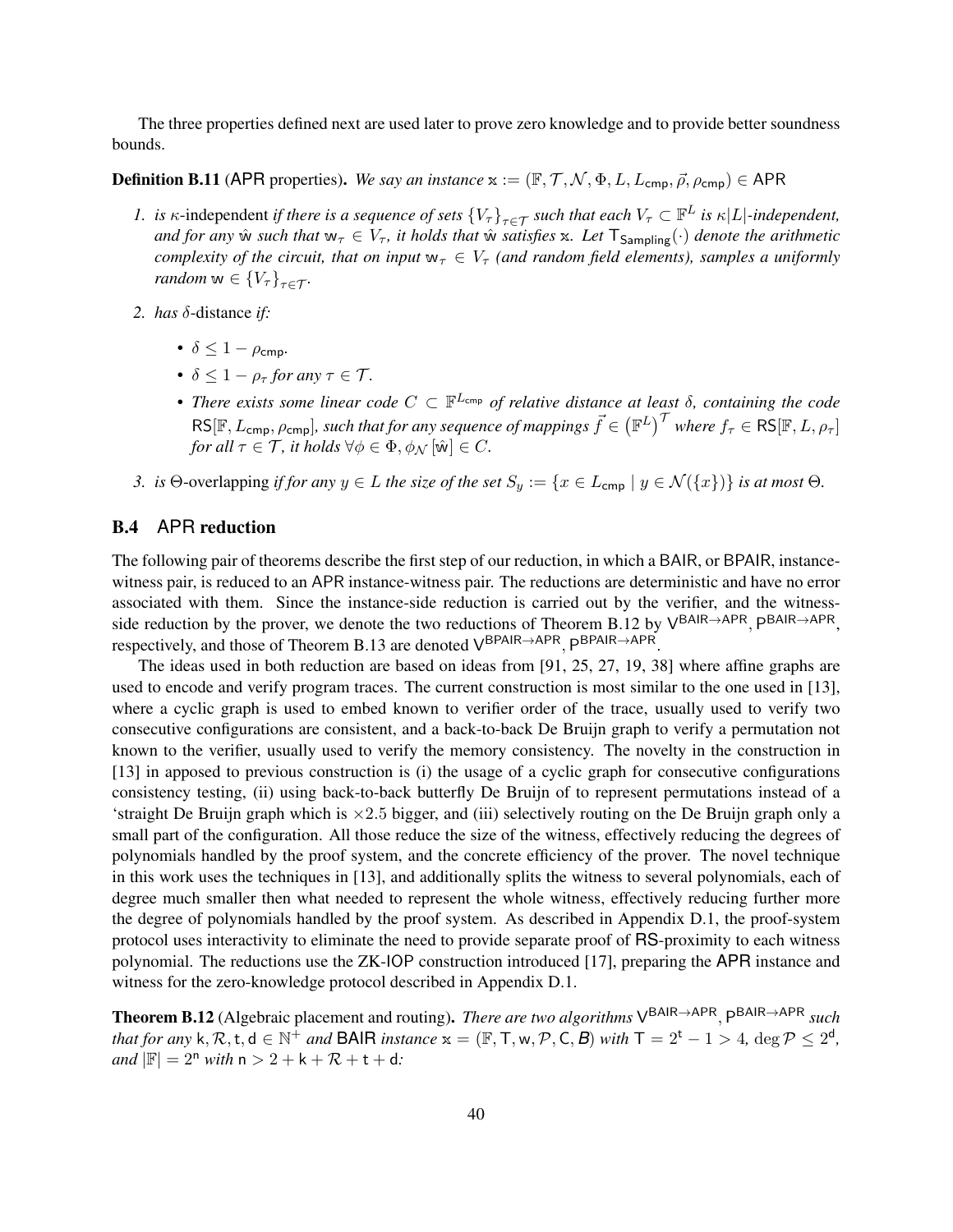- <span id="page-40-5"></span>1. Perfect completeness:  $(x, w) \in R_{\mathsf{AIR}} \Rightarrow (\mathsf{V}^{\mathsf{BAIR} \rightarrow \mathsf{APR}}(x, k, \mathcal{R}), \mathsf{P}^{\mathsf{BAIR} \rightarrow \mathsf{APR}}(x, w, k, \mathcal{R})) \in R_{\mathsf{APR}}$
- <span id="page-40-6"></span>2. *Perfect soundness:*  $x \in AIR \leftarrow V^{BAIR \rightarrow APR}(x, k, R) \in APR$
- <span id="page-40-3"></span>*3. Knowledge extraction: There is an efficient knowledge extractor* E BAIR→APR*, such that for every*  $(V^{BAIR\rightarrow APR}(x, k, R), w_{APR}) \in R_{APR}$ , the extractor outputs a witness  $w \leftarrow E^{BAIR\rightarrow APR}(x, k, R, w_{APR})$ *such that*  $(x, w) \in R_{\text{AIR}}$
- <span id="page-40-7"></span><span id="page-40-2"></span> $4. Let x_{APR} = (\mathbb{F}, \mathcal{T}, \mathcal{N}, \Phi, L, L_{cmp}, \vec{\rho}, \rho_{cmp}) = V^{BAIR \rightarrow APR}(x, k, \mathcal{R}).$ 
	- $(a) |T| = w$
	- *(b)*  $|N| = 3$ w, with same 3 neighbor polynomials for each witness index  $\tau \in \mathcal{T}$
	- *(c)*  $|\Phi| \leq 2|\mathcal{P}|$  *and*  $T_{\text{arith}}(\Phi) \leq 2T_{\text{arith}}(\mathcal{P}) + 3t + O(w \cdot |\mathcal{P}| \cdot |\mathcal{B}|)$
	- (*d*)  $\log_2 |L| = 2 + k + \mathcal{R} + t + d$
	- $(e) \log_2 |L_{\text{cmp}}| = k + \mathcal{R} + t + d$
	- *(f)* The maximal rate  $\rho_{\text{max}}$  in  $\vec{\rho}$  satisfies  $\rho_{\text{max}} \leq 2^{-(2+\mathcal{R}+\mathsf{d})}$
	- $(g)$   $\rho_{\textsf{cmp}} \leq 2^{-\mathcal{R}}$
	- *(h)*  $\propto$ <sub>APR</sub> is  $(1 2^{-R} (1 + 2^{-d}))$ -distance, 1-overlapping, and  $(2^{-(2+R+d)}(1 2^{-k}))$ -independent *with*  $T_{\text{Sampling}}$  ( $x_{\text{APR}}$ )  $\leq O(|L|)$
- <span id="page-40-4"></span>*5.* Arithmetic complexity over  $\mathbb{F}$  (cf. Remark [B.1\)](#page-33-0):
	- *(a)* Verifier: *The arithmetic complexity of* V BAIR→APR(x, k, R) *is that which is required to compute the polynomials*  $Z_{\mathcal{B},i}, \mathcal{E}_{\mathcal{B},j} \in \mathbb{F}[x]$  *for all*  $1 \leq j \leq w$  *(Appendix [C.1.1\)](#page-51-0), and in particular, it is at most*  $2 |B|^2$  *arithmetic operations*<sup>[27](#page-40-1)</sup>.
	- (b) **Prover:** The arithmetic complexity of  $P^{BAIR\rightarrow APR}(x, w, k, R)$  is at most the accumulated arith*metic complexity of (i) the arithmetic complexity of* V BAIR→APR(x, k, R)*, (ii)* 2 <sup>t</sup> *multiplications and additions over* F*, (iii)* 3w *low degree extension (LDE) computations (cf. Definition [2.1\)](#page-16-0), each over an affine space of dimension at most* k + t*, with evaluation over at most* 2 <sup>R</sup>+d+2 *shifts; in* particular, each LDE can be computed in arithmetic complexity at most  $3\cdot$   $({\sf k}+{\sf t})\cdot2^{{\sf k}+{\sf t}+\mathcal{R}+{\sf d}+2}$ *(see Theorem [B.2\)](#page-34-1).*

The following theorem is the analog of the previous one, stated for the  $R_{\text{BPAR}}$  rather than for  $R_{\text{BAIR}}$ .

<span id="page-40-0"></span>Theorem B.13 (Algebraic placement and routing – permuted version). *There are two algorithms, de-* $A_{\text{model}}$   $\vee$ <sup>BPAIR→APR</sup>,  $\overline{P}$ BPAIR→APR, such that for any k,  $\mathcal{R} \in \mathbb{N}$ , with  $\mathcal{R} \geq 1$ , and **BPAIR** instance  $x =$  $(\mathbb{F}, \mathsf{T}, \mathsf{w}, \mathcal{P}_\mathsf{T}, \mathcal{P}_\pi, \mathsf{B})$  *with*  $\mathsf{T} = 2^t - 1 > 4$ ,  $\max \{ \deg \mathcal{P}_\mathsf{T}, \deg \mathcal{P}_\pi, 2 \} \leq 2^d$ , and  $[\mathbb{F} : \mathbb{F}_2] > 2 + k + \mathcal{R} + t + \mathbb{F}_\mathsf{A}$  $\lceil \log (t + 1) \rceil + d$ :

- <span id="page-40-8"></span>1. Perfect completeness:  $(x, w) \in R_{\sf{BPAIR}} \Rightarrow (V^{\sf{BPAIR}\rightarrow{APR}}(x, k, R), P^{\sf{BPAIR}\rightarrow{APR}}(x, w, k, R)) \in$  $R_{\sf APR}$
- <span id="page-40-9"></span>2. *Perfect soundness:*  $x \in \text{BPAIR} \leftarrow \text{V}^{\text{BPAIR} \rightarrow \text{APR}}(x, k, \mathcal{R}) \in \text{APR}$

<span id="page-40-1"></span><sup>&</sup>lt;sup>27</sup>For large sets of boundary constraints, one may modify the construction so that  $Z_{B,j}$  is a linearized polynomial, in which case the arithmetic complexity decreases to  $O(|B| \log |B|)$ ; details omitted because typically  $|B|$  is small.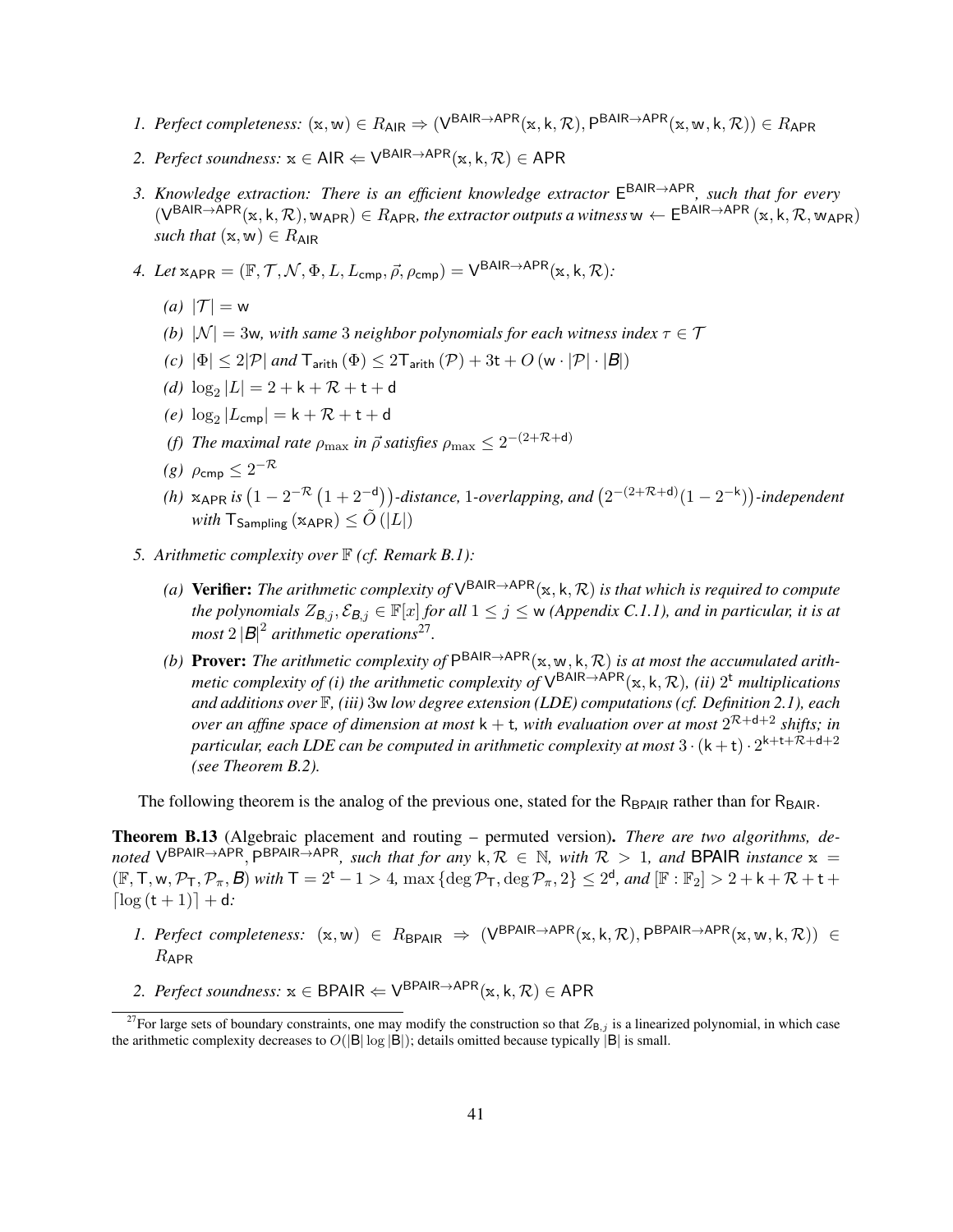- <span id="page-41-0"></span>*3. Knowledge extraction: There is an efficient knowledge extractor* E BPAIR→APR*, such that for every*  $(V^{BPAIR\rightarrow APR}(x, k, R), w_{APR}) \in R_{APR}$ , the extractor outputs a witness  $w \leftarrow E^{BPAIR\rightarrow APR}(x, k, R, w_{APR})$ *such that*  $(x, w) \in R_{\text{BPAIR}}$
- $4. Let x_{APR} = (\mathbb{F}, \mathcal{T}, \mathcal{N}, \Phi, L, L_{cmp}, \vec{\rho}, \rho_{cmp}) = V^{BPAIR \rightarrow APR}(x, k, \mathcal{R})$ :
	- *(a)*  $|\mathcal{T}| = 2(w + 1)$
	- *(b)*  $|N| \leq 11|\mathcal{T}|$ , with same 11 *neighbor polynomials for each witness index*  $\tau \in \mathcal{T}$
	- *(c)*  $|\Phi| \leq 2|\mathcal{P}_T| + |\mathcal{P}_\pi| + 8w + 11$  *and*  $T_{\text{arith}}(\Phi) \leq 2T_{\text{arith}}(\mathcal{P}_T) + T_{\text{arith}}(\mathcal{P}_\pi) + O(w(|\mathcal{P}_T| + |\mathcal{P}_\pi|) + t)$
	- (d)  $\log_2 |L| = 2 + k + \mathcal{R} + t + \lfloor \log(t + 1) \rfloor + d$
	- $(e) \log_2 |L_{\text{cmp}}| = k + \mathcal{R} + t + \lceil \log(t + 1) \rceil + d$
	- *(f)* The maximal rate  $\rho_{\text{max}}$  in  $\vec{\rho}$  satisfies  $\rho_{\text{max}} \leq 2^{-(2+\mathcal{R}+\mathsf{d})}$
	- $(g)$   $\rho_{\textsf{cmp}} \leq 2^{-\mathcal{R}}$
	- *(h)*  $\propto$ <sub>APR</sub> is  $(1 2^{-R} (1 + 2^{-d}))$ -distance, 5-overlapping, and  $(2^{-(2+R+d)}(1 2^{-k}))$ -independent *with*  $T_{\text{Sampling}}$  ( $x_{\text{APR}}$ )  $\leq \tilde{O}$  ( $|L|$ )
- <span id="page-41-1"></span>*5. Arithmetic complexity over* F *(cf. Remark [B.1\)](#page-33-0):*
	- *(a)* Verifier: *The arithmetic complexity of* V BPAIR→APR(x, k, R)*is that which is required to compute the polynomials*  $Z_{\mathcal{B},j}, \mathcal{E}_{\mathcal{B},j} \in \mathbb{F}[x]$  *for all*  $1 \leq j \leq w$  *(Appendix [C.1.1\)](#page-51-0), and in particular, it is at most*  $2 |B|^2$  *arithmetic operations.*
	- (b) **Prover:** The arithmetic complexity of  $P^{BPAIR\rightarrow APR}(x, w, k, R)$  is at most the accumulated arith*metic complexity of (i) the arithmetic complexity of* V BPAIR→APR(x, k, R)*, (ii) the complexity of routing a back-to-back De Bruijn butterfly network of dimension*  $t$  (*Theorem G.3*) (iii)  $2^t$  +  $2^{\lceil \log(t+1) \rceil}$  multiplications and additions over  $\mathbb{F}$ , (iv)  $5(w+1)$  low degree extension (LDE) com*putations (cf. Definition* [2.1\)](#page-16-0), each over an affine space of dimension at most  $k+t+[\log(t+1)]$ , with evaluation over at most  $2^{\mathcal{R}+d+2}$  shifts; in particular, each LDE can be computed in arith*metic complexity at most*  $3 \cdot (k + t + \lceil \log(t + 1) \rceil) \cdot 2^{k+t+\lceil \log(t+1) \rceil + \mathcal{R} + d + 2}$  *(see Theorem [B.2\)](#page-34-1).*

## B.5 Algebraic linking IOP (ALI)

The output of the reductions described in the previous section are pairs in the relation  $R_{APR}$ . The next phase in our reduction uses a 1-round IOP, called the *algebraic linking IOP* (ALI), to reduce the problem to a pair of *binary RS proximity testing* (BRPT) problems. The following definition formally defines the relation underlying the problem, adding to the informal discussion in Section [2.1\)](#page-13-0).

<span id="page-41-2"></span>Definition B.14 (Binary RS proximity testing (RPT)). *Instances of the RS proximity testing problem (*RPT*) are triples*  $x_{RS} = (\mathbb{F}, S, \rho)$  *where*  $S \subseteq \mathbb{F}$  *and*  $\rho \in [0, 1]$ *. A witness* w<sub>RS</sub> *for*  $x_{RS}$  *is a function* w<sub>RS</sub> :  $S \to \mathbb{F}$ *, and we say it* satisfies  $x_{RS}$  *iff and only if*  $w_{RS} \in RS[\mathbb{F}, S, \rho]$ *. The relation*  $R_{RPT}$  *is the set of pairs* ( $x_{RS}$ ,  $w_{RS}$ ) *such that*  $w_{RS}$  *satisfies*  $x_{RS}$ *.* 

*The* binary RPT *relation* ( $R_{BRFT}$ *) is one in which the instance satisfies:* 

*•* F *is a binary field*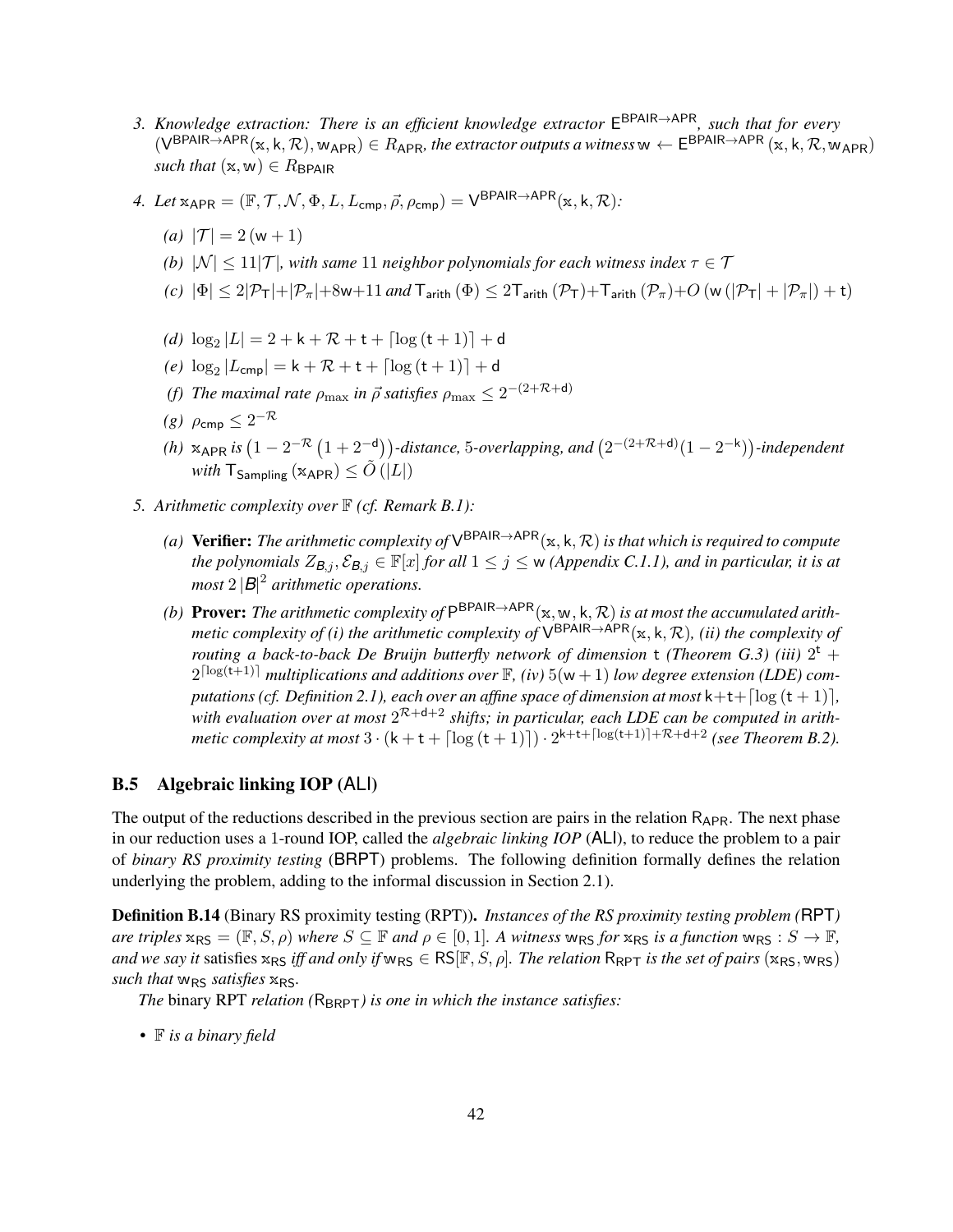- *S* is an affine coset of an  $\mathbb{F}_2$ -linear subspace of  $\mathbb{F}$ , defined by a coset shift  $a_0$  and a basis  $(a_1, \ldots, a_k)$ such that  $S = \left\{a_0 + \sum_{i=1}^k \alpha_i a_i \mid \alpha_1, \ldots, \alpha_k \in \mathbb{F}_2\right\}$
- $\rho = 2^{-\mathcal{R}}$  *for*  $\mathcal{R} \in \mathbb{N}+$ .

The following theorem describes the main properties of the ALI protocol. This protocol, described in Appendix [D.1,](#page-62-0) takes an instance-witness pair of  $R_{APR}$  and uses one round of interaction to reduce it to two instance-witness pairs of the  $R_{BRPT}$  relation.

<span id="page-42-7"></span>**Theorem B.15** (Algebraic linking IOP (ALI) properties). Let  $x := (\mathbb{F}, \mathcal{T}, \mathcal{N}, \Phi, L, L_{\text{cmp}}, \vec{\rho}, \rho_{\text{cmp}})$  be a  $\Theta$ *overlapping and* δ*-distance* APR *instance with* δ > 0*. The* ALI *protocol, applied to* x*, satisfies the following properties:*

- <span id="page-42-3"></span><span id="page-42-2"></span>*1.* Protocol Schedule
	- (a) **Prover:** On input  $(x, w')$ , the output of  $P^{ALL}(x, w')$  is a single oracle  $\mathbb{O}_{\text{assignment}}$  comprised of  $|{\cal T}| + 1$  *functions in*  $\mathbb{F}^L$  *and a single function in*  $\mathbb{F}^{L_{\text{cmp}}}$ *;*
	- *(b)* **Verifier:** On input x the output of  $V^{ALI}(x)$  is a single message R comprised of  $2|\mathcal{T}|+|\Phi|$  random *field elements and a pair*  $x_{RS} = (\mathbb{F}, L, \rho_{\text{max}}), x'_{RS} = (\mathbb{F}, L_{\text{cmp}}, \rho_{\text{cmp}})$  *of instances of the* BRPT *relation.*
	- *(c)* Induced output: *The oracle* Oassignment *and verifier randomness define a pair of functions*  $f^{(0)}: L \to \mathbb{F}$  and  $g^{(0)}: L_{\textsf{cmp}} \to \mathbb{F}$ , such that each entry of  $f^{(0)}$  depends on  $|\mathcal{T}|+1$  entries of  $\mathbb{O}_{\mathsf{assignment}}$  and each entry of  $g^{(0)}$  depends on  $|\mathcal{N}|+1$  entries of  $\mathbb{O}_{\mathsf{assignment}}$ .
- <span id="page-42-9"></span>2. **Completeness** If x is satisfied by w' then for any randomness R we have  $f^{(0)} \in \text{RS}[\mathbb{F}, L, \rho_{\max}]$  and  $g^{(0)} \in \mathsf{RS}\left[\mathbb{F}, L_{\mathsf{cmp}}, \rho_{\mathsf{cmp}}\right]$ .
- <span id="page-42-6"></span><span id="page-42-5"></span>*3.* Soundness *Let*

$$
\zeta \stackrel{\triangle}{=} \max\left\{4, 1 + \Theta \frac{|L|}{|L_{\text{cmp}}|}\right\}.
$$
\n(7)

<span id="page-42-0"></span>*If*  $x \notin$  APR *then for every*  $\mathbb{O}_{\text{assignment}}$  *at least one of the following holds,* 

- *(a)*  $\Pr_R\left[\Delta_{\sf H}\left(f^{(0)}, {\sf RS}\left[\mathbb{F}, L, \rho_{\text{max}}\right]\right) < \frac{\delta}{2\ell} \right]$  $\frac{\delta}{2\zeta}\Big]\leq \frac{1}{|\mathbb{F}|}$ (b)  $\Pr_R\left[\Delta_{\sf H}\left(g^{(0)},\textsf{RS}\left[\mathbb{F},L_{\textsf{cmp}},\rho_{\textsf{cmp}}\right]\right)<\frac{\delta}{2d}\right]$  $\frac{\delta}{2\zeta}\Big]\leq \frac{1}{|\mathbb{F}|}$
- <span id="page-42-10"></span><span id="page-42-1"></span>4. **Knowledge extraction** *Assume*  $\rho_{\text{max}} \leq \frac{1}{4}$ 4 *. Then there exists a Las Vegas (randomized) polynomial time algorithm* E *for which the following holds. If* w<sup>∗</sup> *does not satisfy both conditions claimed in Items [3a](#page-42-0) and [3b](#page-42-1) above, then the output of*  $E$  *on input*  $(x, w^*)$  *is a witness* w' *that satisfies*  $x$ *.*
- <span id="page-42-8"></span>*5.* Perfect Zero Knowledge *If the instance* x *is* κ*-independent, then the* ALI *protocol has perfect zero knowledge against any verifier that makes at most*  $\kappa |L|$  *queries to each*  $w_{\tau}$ *. This holds for any choice of RS-IOPP sub-protocols used in step [2c](#page-63-0) of the protocol (cf. Appendix [D.1\)](#page-62-0).*
- <span id="page-42-11"></span>*6.* Arithmetic complexity
	- (a) Prover: Assuming prover has w' satisfying x, prover arithmetic complexity is at most

<span id="page-42-4"></span> $|\mathcal{T}| \cdot |L| \cdot (3 \log |L| + 5) + 2 |L_{\text{cmp}}| \cdot (\text{T}_{\text{arith}} (\Phi) + |\Phi| + 1)$  (8)

*where*  $T_{\text{arith}}(\Phi)$  *denotes the sum of the arithmetic complexities of the constraint set*  $\Phi$ *.*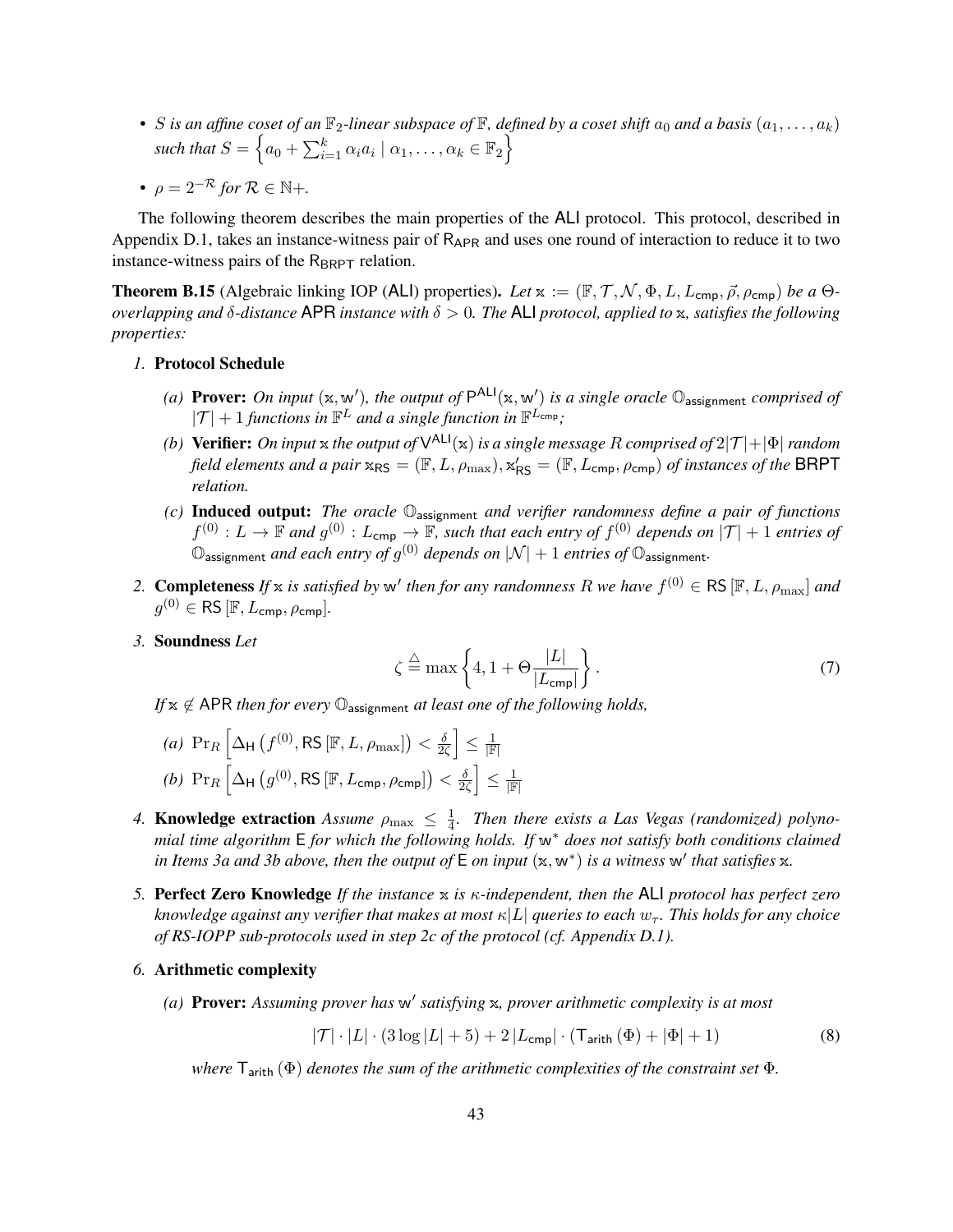(b) **Verifier:**  $V^{AL}$  *requires no arithmetic complexity, and involves only sampling*  $2|\mathcal{T}| + |\Phi|$  *uniformly random field elements from* F*.*

## B.5.1 On the soundness error of the ALI protocol

The probability that the "bad event" in which neither of Items [3a](#page-42-0) and [3b](#page-42-1) holds, is  $\frac{1}{\mathbb{F}}$ , translating to a lower bound on soundness error of at least  $1/|\mathbb{F}|$ . Repeating Step [1b](#page-42-2) for a number k of times, each with independent randomness  $R_1,\ldots,R_k,$  reduces soundness error to  $\frac{1}{\mathbb{F}^k}.$  We stress that for constant  $k,$  the increase in prover arithmetic complexity is negligible. Prover complexity is dominated by the computation of Item [1a](#page-42-3) which is executed only once, and requires  $O(|L| \cdot \log |L|)$  operations (first summand of Equation [\(8\)](#page-42-4)); subsequent steps are linear in  $|L|$  (second summand of Equation [\(8\)](#page-42-4)).

We conjecture the soundness error of the ALI protocol is lower than stated Item [3](#page-42-5) above. In particular, we believe the denominator  $2\zeta$  on the left hand side of Items [3a](#page-42-0) and [3b](#page-42-1) is not tight. Our ZK-STARK uses the FRI protocol as the RS-IOPP in the ALI protocol, thus, we state our next conjecture regarding ALI soundness in a manner that will be amenable to the soundness analysis of the FRI protocol.

Blockwise distance — notation Recall the notion of the blockwise distance measure used by FRI; cf. [\[14,](#page-23-1) Section 3]. In particular, for  $L \subset \mathbb{F}$  an affine space and  $L_0 \subset L$  a subspace of size  $|L_0| = 2^{\eta}$ , we define the  $L_0$ -blockwise distance between  $f, g: L \to \mathbb{F}$  be the fraction of cosets S of  $L_0$  in L on which  $f|_S \neq g|_S$ , and let  $S(L_0, L)$  denote the set of cosets of  $L_0$  that are contained in L.

With this notation in mind, we say that  $L_0$  and  $L'_0$  are *good* for an instance  $x = (\mathbb{F}, \mathcal{T}, \mathcal{N}, \Phi, L, L_{\text{cmp}}, \vec{\rho}, \rho_{\text{cmp}})$ , if (i)  $L_0 \subset L$  and  $L'_0 \subset L_{\text{cmp}}$ , and (ii) for every neighbor  $N \in \mathcal{N}$  and subset  $\hat{\mathcal{S}} \subseteq \mathcal{S}(L'_0, L_{\text{cmp}})$ , it holds that

<span id="page-43-2"></span>
$$
\left| \left\{ S \in \mathcal{S}(L_0, L) \mid S \cap N \left( \bigcup_{\hat{S} \in \hat{\mathcal{S}}} \hat{S} \right) \right\} \right| \geq \left| \bigcup_{\hat{S} \in \hat{\mathcal{S}}} \hat{S} \right|.
$$

Informally, this condition means that attempting to change the all entries of the union of cosets in  $\hat{S}$  by changing entries of w\* in the set  $N\left(\bigcup_{\hat{S}\in\hat{\mathcal{S}}}\hat{S}\right)$  will modify at least as many cosets of  $\mathcal{S}(L_0,L)$  as there are *elements* in  $\bigcup_{\hat{S}\in\hat{\mathcal{S}}}\hat{S}$ .

<span id="page-43-1"></span>**Conjecture B.16.** *Suppose*  $x = (\mathbb{F}, \mathcal{T}, \mathcal{N}, \Phi, L, L_{\text{cmp}}, \vec{\rho}, \rho_{\text{cmp}})$  *is an unsatisfiable instance of* ALI *with*  $\delta$ distance, and let  $L_0$ ,  $L'_0$  be good for x and satisfy  $|L_0| = |L'_0| = 2<sup>\eta</sup>$ . Let  $\delta^{(0)}(f^{(0)})$  denote the distance of  $f^{(0)}$  from RS[F, L,  $\rho_{\max}$ ] using the blockwise distance measure induced by L<sub>0</sub>. Similarly, let  $\delta^{(0)}(g^{(0)})$ denote the distance of  $g^{(0)}$  from  $RS[\mathbb{F}, L_{cmp}, \rho_{cmp}]$  using the blockwise distance measure induced by  $L'_0$ . *Notice*  $\delta^{(0)}(f^{(0)})$  and  $\delta^{(0)}(g^{(0)})$  are random variables that depend on the verifier randomness R. Then

$$
\Pr_{R}\left[\delta^{(0)}(f^{(0)}) < \min\left\{1-\rho_{\max}, \frac{2^{\eta}|L_{\text{cmp}}|}{|L|} \cdot \left(\delta - \delta^{(0)}(g^{(0)})\right)\right\}\right] \le \frac{1}{|\mathbb{F}|} \tag{9}
$$

For practical security purposes, weaker conjecture like the one below may suffice. In what follows, a *pseudo-prover* P<sup>\*</sup> is a polynomially-bounded randomized machine that acts as a prover in the ALI protocol above.

<span id="page-43-0"></span>**Conjecture B.17.** For every pseudo-prover  $P^*$  and sufficiently large instance  $x = (F, \mathcal{T}, \mathcal{N}, \Phi, L, L_{cmp}, \vec{\rho}, \rho_{cmp})$ , *we have*

$$
\Pr\left[\delta^{(0)}\left(f^{(0)}\right) < 1 - \rho_{\max} \wedge \delta^{(0)}\left(g^{(0)}\right) < 1 - \rho_{\text{cmp}}\right] \le \frac{1}{|\mathbb{F}|}.\tag{10}
$$

*The probability above is over the randomness of both* P <sup>∗</sup> *and* V*.*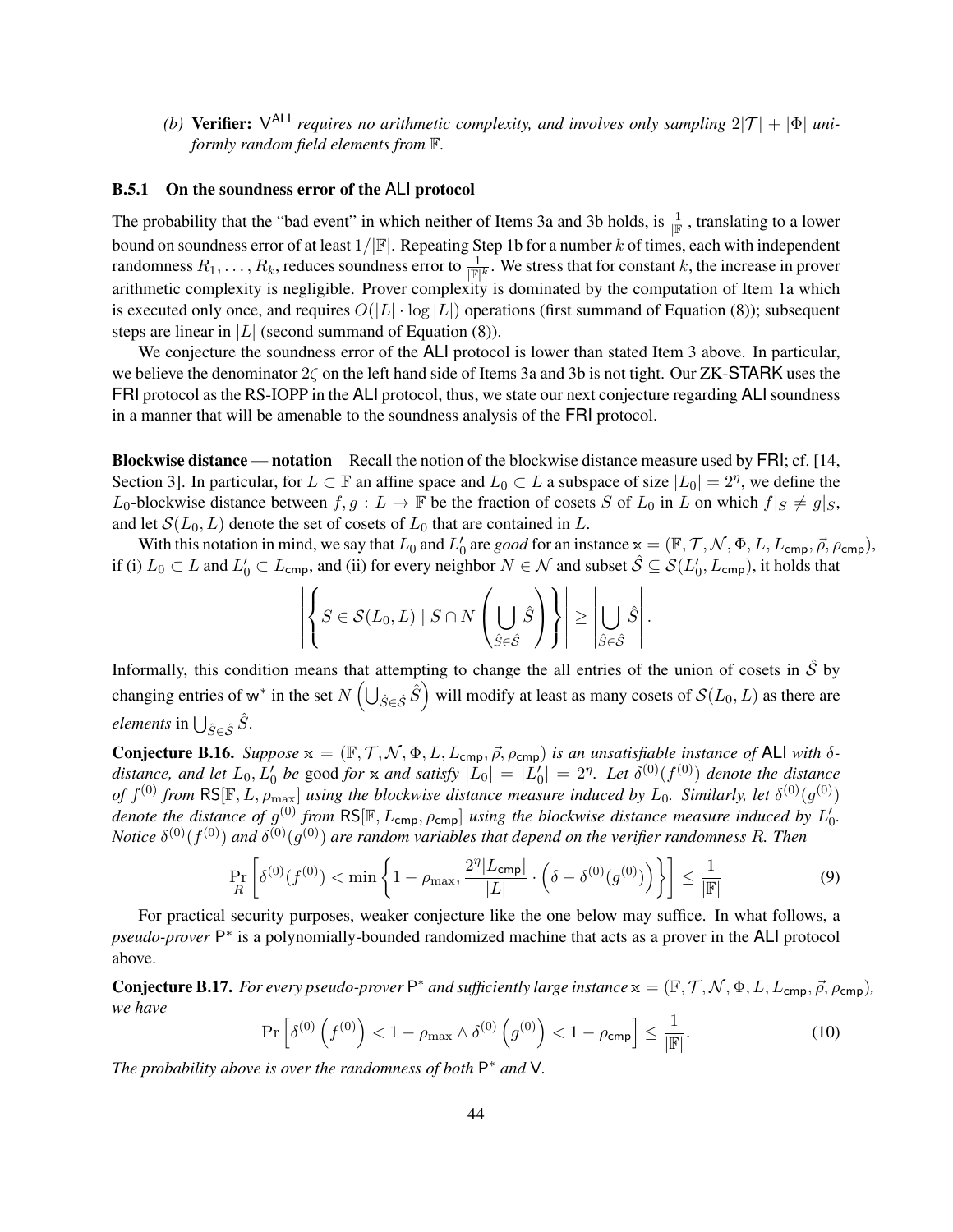See Appendix [D.3](#page-69-0) for a discussion of these conjectures.

## B.6 Fast Reed-Solomon (RS) IOP of Proximity (IOPP) (FRI)

We now recall the main results of the FRI interactive oracle proof of proximity (IOPP) protocol, as stated in [\[14\]](#page-23-1). We assume familiarity with the definition of IOPP (see, e.g., [\[14,](#page-23-1) Definition 1.1]).

<span id="page-44-1"></span>**Theorem B.18** (FRI properties). *The* RS *code family of rate*  $\rho = 2^{-\mathcal{R}}$ ,  $\mathcal{R} > 2$ ,  $\mathcal{R} \in \mathbb{N}$  *has an IOPP* (FRI) *with the following properties, where*  $N = |L|$  *denotes blocklength (which equals Prover's input length for a fixed*  $RS[F, L, \rho] code$ :

- *•* Schedule and rounds: *The protocol has two phases; during the first phase (*COMMIT*), verifier sends public randomness and prover sends oracles; round complexity is*  $\lceil \frac{(\log N)-\mathcal{R}}{2} \rceil$  $\frac{\sqrt{y}-\kappa}{2}$ . During the second *phase (*QUERY*), verifier queries the oracles and reaches a decision (prover does not participate in this phase).*
- *•* Prover: *prover complexity is less than* 6N *arithmetic operations in* F*; proof length is less than* N/3 field elements and round complexity is at most  $\frac{\log N}{2}$ ;
- **Verifier:** for query-repetition parameter  $\ell \in \mathbb{N}^+$ , query complexity is  $2\ell \log N$ ; the verifier decision *is computed using at most*  $\ell \cdot 21 \log N$  *arithmetic operations over*  $\mathbb F$
- **Soundness:** *There exists*  $\delta_0 \geq \frac{1}{4}$  $\frac{1}{4}\left(1-3\rho\right)-\frac{1}{\sqrt{2}}$  $\frac{1}{N}$  such that every  $f$  that is  $\delta$ -far in relative Hamming *distance from the code, is accepted with probability at most*

$$
\text{err}_{\text{FRI}}\left(\delta\right) \stackrel{\triangle}{=} \frac{3N}{\left|\mathbb{F}\right|} + \left(1 - \min\left\{\delta, \delta_0\right\}\right)^{\ell}.\tag{11}
$$

where  $\ell \in \mathbb{N}^+$  is the repetition parameter defined above.

*•* Parallelization: *Each prover-message can be computed in* O(1) *time on a Parallel Random Access Machine (PRAM) with common read and exclusive write (CREW), assuming a single* F *arithmetic operation takes unit time.*

We conjecture that soundness is nearly equal to the blockwise distance measure  $\delta^{(0)}$ , for any distance value  $\delta^{(0)}$ , even when  $\delta^{(0)} \approx 1 - \rho$ . The following conjecture formalizes this; see [\[14\]](#page-23-1) for a discussion of it.

<span id="page-44-0"></span>**Conjecture B.19.** *Using the notation of Theorem [B.18,](#page-44-1) for any*  $f: L \to \mathbb{F}$  *of blockwise distance*  $\delta^{(0)}$  *from*  $RS[\mathbb{F}, L, \rho], |L| = 2^k$  *and*  $\epsilon \in [0, \delta^{(0)}]$ *, with probability at least* 

$$
1 - \frac{(k)^2 \cdot 2^{\eta}}{\epsilon \cdot \eta^2 \cdot |\mathbb{F}|} \tag{12}
$$

*over the randomness of the verifier during the* COMMIT *phase, the probability of rejection during the* QUERY *phase is at least*  $1 - \delta^{(0)} (1 - \epsilon)$ *.* 

# B.7 Proof of main theorems

In this section we prove Theorems [3.4](#page-20-0) and [3.5](#page-20-1) and Lemma [B.6.](#page-35-0)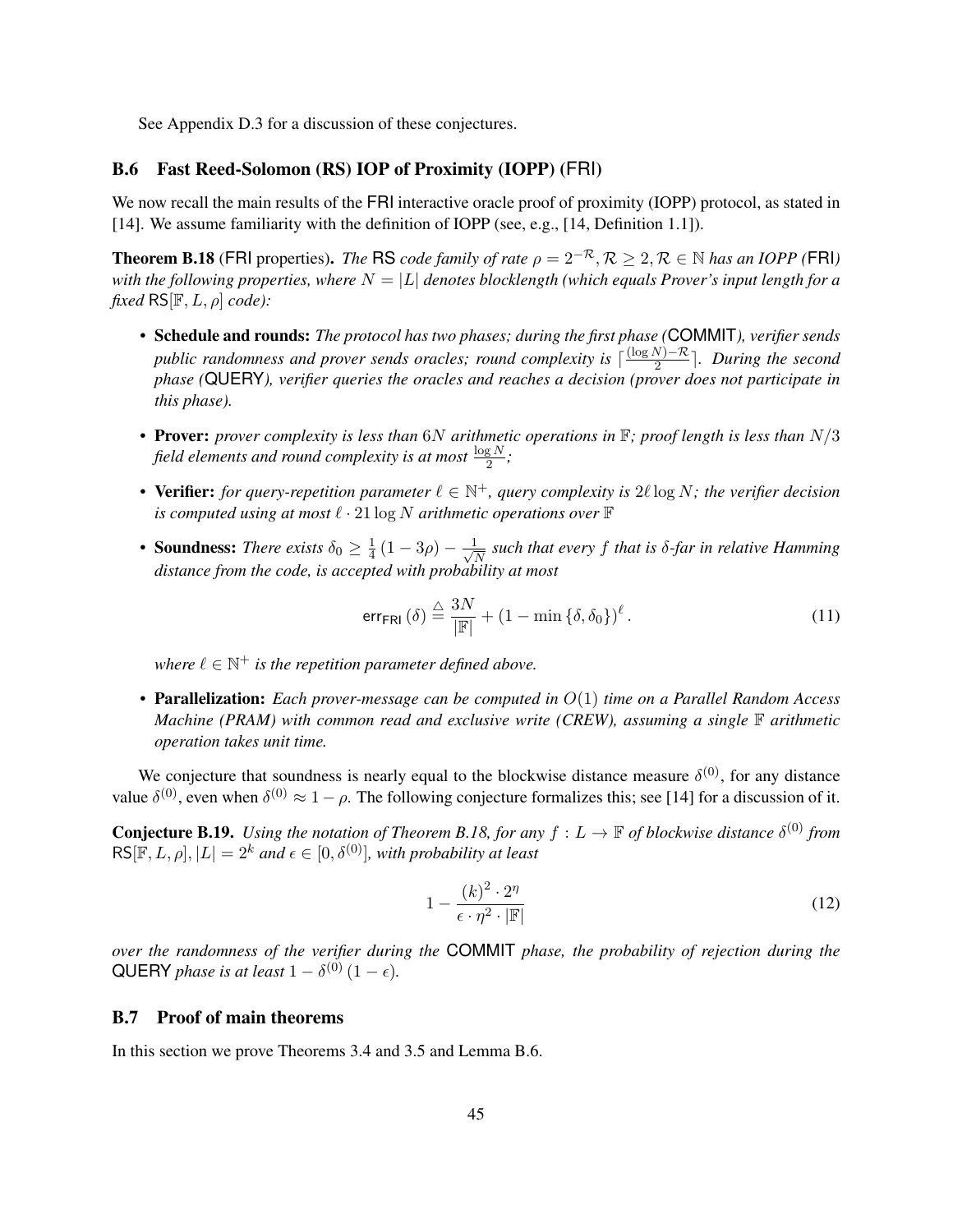#### B.7.1 Proof of Main Theorem [3.4](#page-20-0)

We start with the following lemma. Its proof follows immediately from the proof of Cook–Levin Theorem, hence we omit it. Often the reduction from a general computations to the relevant BAIR instance may benefit from the ambient field structure, and lead to reductions that are concretely more efficient than a general-purpose reduction. Indeed the BAIR that corresponds to our DPM example is constructed in this way (cf. Appendix [E\)](#page-70-0).

<span id="page-45-0"></span>**Lemma B.20** (Reduction to BAIR). *Given*  $L \in NTimeSpace(T(n), S(n))$ *, there exists a reduction mapping an instance*  $x$  *of* L *of size n to an* (n,t,d)-BAIR *instance*  $x_{\text{BAIR}} = (\mathbb{F}, \mathsf{T}, w, \mathcal{P}, \mathsf{C}, B)$  *in time in time*  $poly(n, n)$  *(see Remark [B.1\)](#page-33-0). The resulting*  $x_{\text{BAIR}}$  *satisfies the conditions of Lemma [B.6,](#page-35-0) and furthermore* 

<span id="page-45-1"></span> $w = S(n) + O(1)$ ,  $t = \log T(n) + O(1)$ ,  $|B| = n$ ,  $T_{\text{arith}}(\mathcal{P}) = O(S(n))$  and  $d = O(1)$ . (13)

*The asymptotic constants above are independent of* n*.*

*Given* x,  $x_{BAIR}$  *as above, and a witness* w *such that*  $(x, w) \in R_L$ , a BAIR *witness* w<sub>BAIR</sub> ( $x_{BAIR}$ , w<sub>BAIR</sub>) ∈  $R_{\text{BAIR}}$  can be computed in time poly( $T(n) \cdot S(n)$ , n). Vice versa, given x, x<sub>BAIR</sub>, w<sub>BAIR</sub> *such that* (x<sub>BAIR</sub>, w<sub>BAIR</sub>) ∈  $R_{\text{BAIR}}$ *, a witness* w *such that*  $(x, w) \in R_L$  *can be computed (or extracted) in time* poly $(T(n) \cdot S(n), n)$ *.* 

*Proof of Theorem* [3.4.](#page-20-0) Given instance x of L of size n, denote  $T = T(n)$ ,  $S = S(n)$  and  $\lambda = \lambda(n)$ . Set  $\mathcal{R} = 3$  and let  $\delta = (1 - 2^{-\mathcal{R}}(1 + 2^{-d}))$ , for d given by Lemma [B.20;](#page-45-0) notice  $\delta$  is independent of n (which we have yet to specify). Let k be the smallest positive integer such that  $t + k > 6 + \log \lambda + \log \log \frac{1}{1-\frac{\delta}{10}}$ , noticing  $k \leq \lambda + O(1)$ . Now let  $n = \lambda + t + d + \mathcal{R} + k + 3$ , noticing  $n \leq 2\lambda + t + O(1)$ . Apply Lemma [B.20](#page-45-0) and let  $x<sub>BAIR</sub>$  be the resulting  $(n, t, d)$  instance. By construction, this instance satisfies the assumptions of Lemma [B.6,](#page-35-0) so we apply the ZK-IOP of knowledge specified there to  $x_{BAIR}$ . Soundness, knowledge extraction and round complexity follow directly from Lemmas [B.6](#page-35-0) and [B.20.](#page-45-0) Query, verifier, and arithmetic complexity also follow directly from these two lemmas, by using the bounds stated in Equation [\(13\)](#page-45-1) above. This completes the proof.  $\Box$ 

#### B.7.2 Proof of Main Lemma [B.6](#page-35-0)

*Proof of Lemma [B.6.](#page-35-0)* We are given an instance-witness pair  $(x_{BAIR}, w_{BAIR})$  for R<sub>BAIR</sub> where  $x_{BAIR}$  =  $(F, T, w, P, C, B)$  satisfies the assumptions of the the lemma.

<span id="page-45-2"></span>**Protocol description** Prover and verifier apply the following reductions:

- 1. the deterministic reduction of Theorem [B.12:](#page-39-0) the prover executes  $P<sup>BAIR\rightarrow APR</sup>(x<sub>BAIR</sub>, w<sub>BAIR</sub>)$ , leading to the witness w<sub>APR</sub>; the verifier executes  $V^{BAIR\rightarrow APR}(\mathbf{x}_{BAIR})$ . By Theorem [B.12](#page-39-0) the resulting instance  $x_{APR} = (\mathbb{F}, \mathcal{T}, \mathcal{N}, \Phi, L, L_{cmp}, \vec{\rho}, \rho_{cmp})$  has parameters as stated in Item [4](#page-40-2) there; additionally,  $x_{APR}$  is 1-overlapping,  $2^{-(2+\mathcal{R}+d)}(1-2^{-k})$ -independent and has  $\delta$ -distance for  $\delta =$  $(1-2^{\mathcal{R}}(1+2^{-d}))$ ;
- 2. the 1-round ALI protocol on  $(x_{APR}, w_{APR})$ : Prover sends the oracle  $\mathbb{O}_{\text{assignment}}$ , then verifier sends public randomness that, with  $\mathbb{O}_{\sf assignment}$ , induces a a pair of functions  $f^{(0)}: L \to \mathbb{F}, g^{(0)}: L_{\sf comp} \to \mathbb{F}$ that we denote by  $w_{RS}$ ,  $w'_{RS}$ , respectively. Notice that the parameter  $\zeta$  defined in Equation [\(7\)](#page-42-6) equals 5 because  $x_{APR}$  is 1-overlapping and  $\frac{|L|}{|L_{cmp}|} = 4$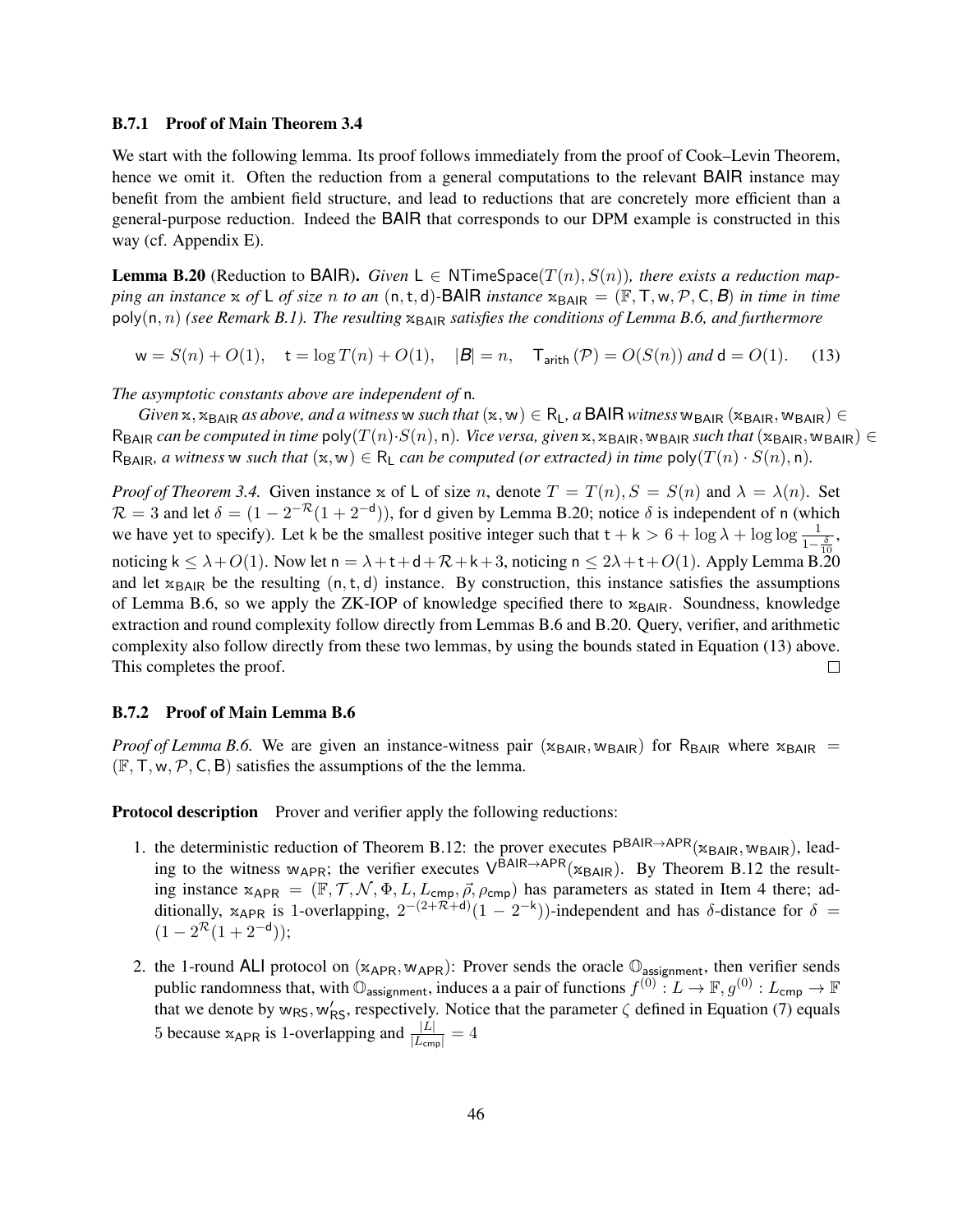<span id="page-46-0"></span>3. the FRI protocol is now applied to each the two witnesses; Verifier uses instances (i)  $x_{RS} = (F, L, \rho_{max})$ for w<sub>RS</sub>, and (ii)  $x'_{RS} = (\mathbb{F}, L_{cmp}, \rho_{cmp})$  for w<sub>RS</sub>. The repetition parameter in both cases is set to

<span id="page-46-1"></span>
$$
\ell = \lceil \frac{\lambda + 2}{\log \frac{1}{1 - \delta / 10}} \rceil. \tag{14}
$$

Completeness Perfect completeness follows directly from the perfect completeness of the various reductions: If ( $x_{BAIR}$ ,  $w_{BAIR}$ ) ∈ R<sub>BAIR</sub> then by the completeness part of Theorem [B.12](#page-39-0) the pair ( $x_{APR}$ ,  $w_{APR}$ ) ∈  $R_{APR}$ ; so, by the completeness of Theorem [B.15](#page-42-7) ( $x_{RS}$ ,  $w_{RS}$ ) and ( $x'_{RS}$ ,  $w'_{RS}$ ) belong to BRPT, hence, by the completeness of Theorem [B.18](#page-44-1) the verifier accepts both with probability 1.

**Soundness** Suppose  $x_{\text{BAIR}} \notin L_{\text{BAIR}}$ . Then by the soundness of Theorem [B.12](#page-39-0) we also have  $x_{\text{APR}} \notin L_{\text{APR}}$ . Hence, by the soundness of Theorem [B.15](#page-42-7) we have with all but probability  $\epsilon_{ALI} = 1/|\mathbb{F}| \leq 2^{-(\lambda+3)}$  have that at least one of  $f^{(0)}, g^{(0)}$  is  $\delta^{(0)}$ -far from the relevant RS code, where  $\delta^{(0)} = \frac{\delta}{2\zeta} = \frac{\delta}{10}$ ; assume  $f^{(0)}$  is it (the analysis for  $g^{(0)}$  is identical). Notice that  $\delta^{(0)} < \delta_0$  for  $\delta_0$  as defined in Theorem [B.18](#page-44-1) because  $\mathcal{R} \geq 2$ . Therefore, by Theorem [B.18,](#page-44-1) but for probability  $err_{COMMIT} = \frac{3|L|}{|F|} < 2^{-\lambda+3}$  over the randomness of the COMMIT phase, the probability of accepting  $f^{(0)}$  during the QUERY phase, conducted with repetition parameter  $\ell$ , is at most

<span id="page-46-2"></span>
$$
\text{err}_{\text{QUERY}} = \left(1 - \frac{\delta}{10}\right)^{\ell} \le 2^{-(\lambda + 2)}.
$$
\n(15)

Summing up, the total probability of error is at most  $err_{ALL}$  +  $err_{COMMIT}$  +  $err_{QUERV}$   $\le$  err, as claimed.

Knowledge extraction Let  $P^*$  be a (not necessarily honest) prover that interacts with the verifier specified by the protocol above, and which leads that verifier to accept with probability  $p > 4 \cdot$  err. Therefore, with probability at least  $O(1/(p - err))$ , the oracle  $\mathbb{O}^*_{\text{assignment}}$  provided by the Prover at the end of step 1 above, leads the verifier to accept with probability  $>$  2err. Fix such an  $\mathbb{O}^*_{\text{assignment}}$ . By the soundness of the FRI protocol as stated in Theorem [B.18](#page-44-1) and our setting of parameters, we conclude that that with probability strictly greater than  $1/|\mathbb{F}|$  both  $\Delta_H(f^{(0)}, \mathsf{RS}[\mathbb{F}, L, \rho]) < \frac{\delta}{2d}$  $\frac{\delta}{2\zeta}$  and  $\Delta_{\mathsf{H}}\left(g^{(0)},\mathsf{RS}[\mathbb{F},L_{\mathsf{cmp}},\rho_{\mathsf{cmp}}]\right)<$ δ  $\frac{\delta}{2\zeta}$ . Noticing  $\rho_{\text{max}} = 2^{-\mathcal{R}} \le 1/4$ , the knowledge extractor of Theorem [B.15](#page-42-7) outputs with high probability a witness w<sub>APR</sub> that satisfies  $x_{APR}$ . Hence, by the knowledge extraction property of Theorem [B.12,](#page-39-0) Item [3,](#page-40-3) we conclude that a witness w<sub>AIR</sub> can be extracted from P<sup>\*</sup> in time poly  $\left(\frac{T}{p-err}\right)$  as claimed.

**Query complexity** The query complexity of the verifier is the sum of queries to the FRI oracles; we use the protocol and set  $\eta = 2$  in [\[14,](#page-23-1) Theorem 3.3]), leading to round complexity  $r = \frac{\log |L| - \mathcal{R}}{2}$  $\frac{L|-R}{2}$  and  $2^{\eta} = 4$ queries to each oracle per test (there are  $\ell$  many tests). Each query to  $f^{(0)}$  is simulated by making a single query to each of the w members of w<sub>APR</sub> and a single query to  $f_{\sf{mask}}$ , and each query to  $g^{(0)}$  is simulated by making 3 queries to each member of  $w_{APR}$  and a single query to  $g_{mask}$ . Using the value of  $\ell$  above, and the equalities  $\dim(L) = 2 + \dim(L_{\text{cmp}}) = k + \mathcal{R} + t + d + 2$  from Theorem [B.12,](#page-39-0) total query complexity is thus

<span id="page-46-3"></span>
$$
q = 2n \cdot \ell \cdot (4w + 2 + \dim(L) - \mathcal{R} + \dim(L_{cmp}) - \mathcal{R})
$$
  
= 2<sup>n+1</sup> \cdot \ell \cdot (2w + k + t + d + 2)  
= 8\lceil \frac{\lambda + 2}{\log \frac{1}{1 - \delta/10}} \rceil \cdot (2w + k + t + d + 2) (16)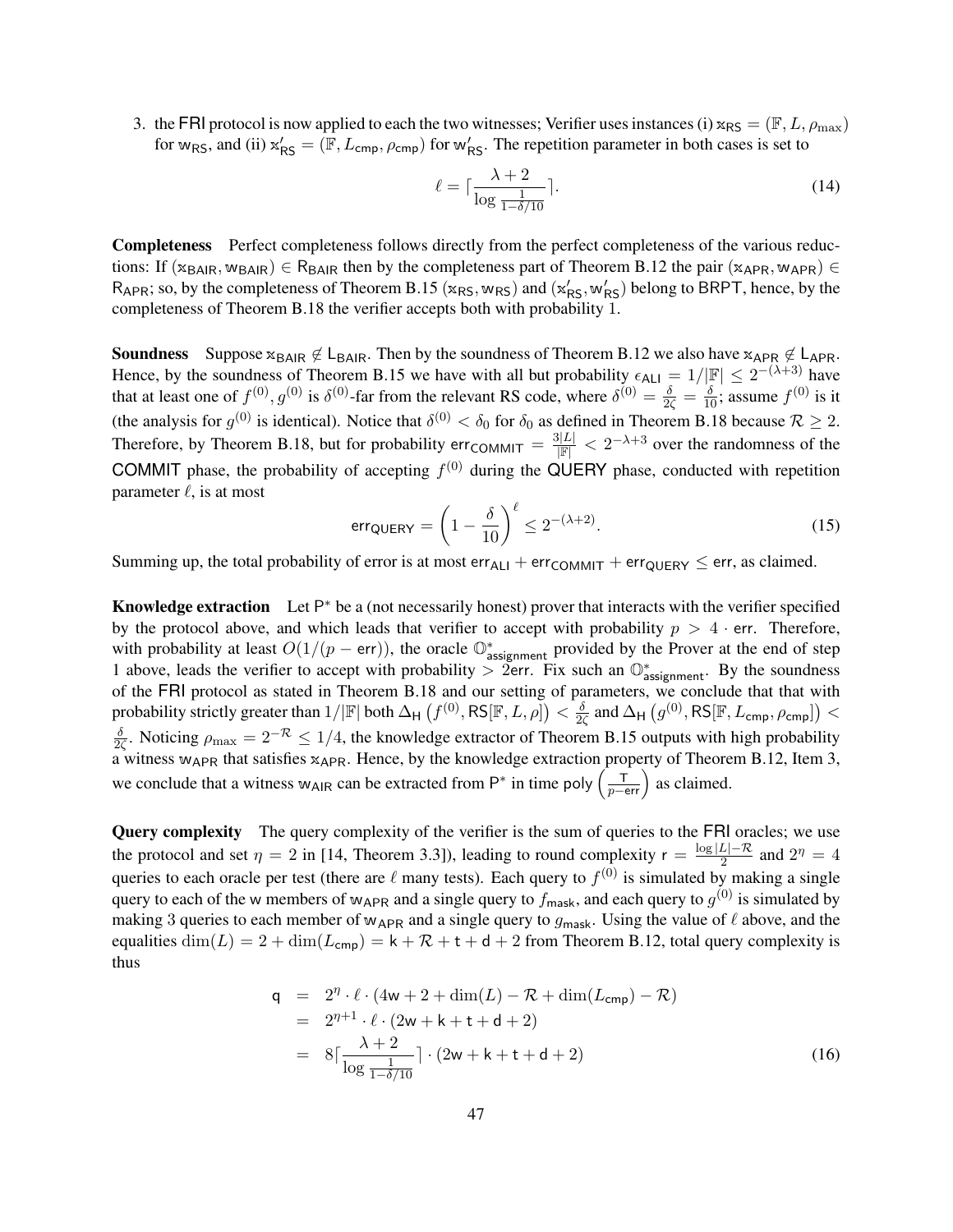Verifier arithmetic complexity The arithmetic complexity of the verifier is the sum of four sub-components: (i) the computation of the polynomials arising from the boundary constraints described in Item [4h,](#page-40-4) at a cost of at most  $2 |B|^2$  arithmetic operations (see Footnote [27\)](#page-40-1); (ii) the arithmetic complexity of the FRI verifier, at a cost of  $21 \cdot \ell \cdot \log |L|$ , (iii) the cost of computing an entry of  $f^{(0)}$  from w, which costs  $4(w + 1)$  operations per query (each test makes  $2^{n} = 4$  such queries), and (vi) the computation of  $g^{(0)}$ , which costs  $4(|\Phi|+T_{\text{arith}}(\Phi)+1)$ , where  $T_{\text{arith}}(\Phi)=T_{\text{arith}}(\mathcal{P})+|\mathsf{B}|$ ; recall that here we also make 4 queries per test. Summing up, total verifier arithmetic complexity is

$$
tv \leq 2 |\mathbf{B}|^2 + \ell \cdot (16(w + |\Phi| + T_{\text{arith}}(\Phi)) + 2 \cdot 21(k + \mathcal{R} + t + d + 2))
$$
  
= 
$$
2 \left( |\mathbf{B}|^2 + \left[ \frac{\lambda + 2}{\log \frac{1}{1 - \delta/10}} \right] \cdot (8(w + |\Phi| + T_{\text{arith}}(\mathcal{P}) + |\mathbf{B}|) + 21(k + \mathcal{R} + t + d + 2)) \right)
$$
(17)

Prover arithmetic complexity Inspection of the prover arithmetic complexity shows that the components that dominate it are the 3 · w low degree extension computations, each over a space of size at most  $2^{k+t+\mathcal{R}+d+2}$ . In fact, this is the only phase of the prover that requires arithmetic complexity that is superlinear in |L|. The computation of  $f^{(0)}$  and  $g^{(0)}$  require  $|L| \cdot (4|\Phi| + 4w + \mathsf{T}_{\mathsf{arith}}(\mathcal{P}) + |\mathsf{B}|)$  arithmetic operations and the two invocations of the FRI prover cost  $2 \cdot 6 \cdot |L|$  operations. This completes the analysis of prover complexity.

**Zero knowledge** By Theorem [B.12,](#page-39-0) Item [4h,](#page-40-4) the instance  $x_{APR}$  is  $\kappa$ -independent for  $\kappa = 2^{-(2+\mathcal{R}+d)}(1-\mathcal{R})$  $2^{-k}$ ) and  $|L| = 2^{2+k+\mathcal{R}+t+d}$ . By Item [5](#page-42-8) of Theorem [B.15,](#page-42-7) if  $\kappa |L|$  is greater than the number of queries made into each member  $w_{\tau}$  of  $\mathbb{O}_{\text{assignment}}$  then the protocol has perfect zero knowledge. We have

$$
\kappa |L| = 2^{2+k+\mathcal{R}+\mathsf{t}+\mathsf{d}-(2+\mathcal{R}+\mathsf{d})}(1-2^{-k}) = 2^{k+\mathsf{t}}(1-2^{-k}) \ge 2^{k+\mathsf{t}-1}.\tag{18}
$$

The last equality holds because  $k > 1$ .

A single query to  $f^{(0)}$  requires a single query to  $f^{(0)}_{\tau}$  and a single query to  $g^{(0)}$  requires 3 queries to each  $f^{(0)}_{\tau}$ . Each test of the FRI verifier makes  $2^{\eta} = 4$  queries to either  $f^{(0)}$  or  $g^{(0)}$  and we use the repetition parameter  $\ell$  defined above. Therefore, the total number of queries into each  $w_\tau$  is bounded 16 $\cdot \ell$ . Combining this number with Equation [\(18\)](#page-47-0) shows that for  $t \geq 4 + \log \ell$  the protocol has perfect zero knowledge, thus, it holds for

<span id="page-47-0"></span>
$$
k + t \ge 6 + \log \lambda + \log \log \frac{1}{1 - \frac{\delta}{10}}.
$$

#### B.7.3 Proof of Lemma [B.7](#page-36-0)

*Proof of Lemma [B.7.](#page-36-0)* The proof is essentially the same as that of Lemma [B.6,](#page-35-0) with the following changes to the protocol description. We use a smaller field, as specified in the statement of Lemma [B.7.](#page-36-0) In Step [3](#page-46-0) of the protocol above, we repeat the FRI-COMMIT phase more than once on  $f^{(0)}, g^{(0)}$ , leading to several sets of oracles; let s denote the number of COMMIT repetitions (to be specified below). Additionally, we use different repetition parameters for  $f^{(0)}$  and  $g^{(0)}$ , and both are smaller than specified above. Finally, each QUERY invocation is applied to a randomly selected COMMIT oracle-set, out of s.

Denoting by  $\ell_{f^{(0)}}, \ell_{g^{(0)}}$  the repetition parameters for the FRI-QUERY phase for  $f^{(0)}, g^{(0)}$ , respectively, we set them (and  $s$ ) thus

<span id="page-47-1"></span>
$$
s = \lceil \frac{\lambda + 2}{\mathsf{n} - (10 + 2\log \mathsf{n})} \rceil; \quad \ell_{f^{(0)}} = \lceil \frac{\lambda + 2}{\mathcal{R} + \mathsf{d}} \rceil; \quad \ell_{g^{(0)}} = \lceil \frac{\lambda + 2}{\mathcal{R}} \rceil
$$
 (19)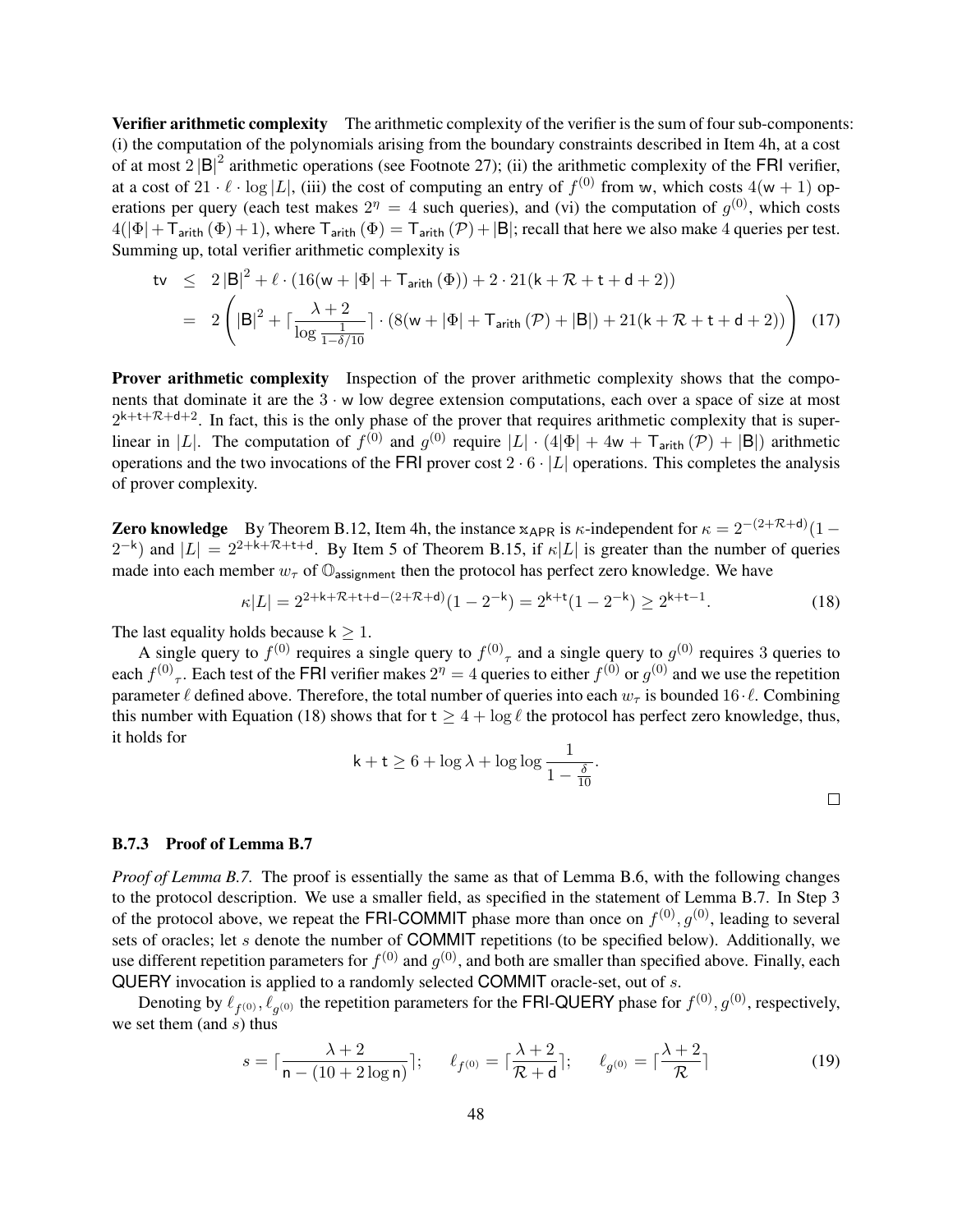Since the modified protocol follows that of Lemma [B.6,](#page-35-0) completeness and round complexity do not change. The reduced query complexity allows for a smaller (i.e., better) bound on the knowledge parameter k. Recalling the analysis in the proof of Lemma [B.6,](#page-35-0) to achieve zero knowledge it suffices to ensure  $2^{k+t-1}$ is greater than the number of queries to an individual member of w, i.e., greater than

$$
2^{\eta} \cdot \left(\ell_{f^{(0)}} + 3\ell_{g^{(0)}}\right) = 4 \cdot \left(\lceil \frac{\lambda + 2}{\mathcal{R} + d} \rceil + 3\lceil \frac{\lambda + 2}{\mathcal{R}} \rceil\right) \le 16 \cdot \lceil \frac{\lambda + 2}{\mathcal{R}} \rceil.
$$

Thus, this inequality holds when  $k + t > 5 + \log \lceil \frac{\lambda + 2}{\mathcal{R}} \rceil$ .

The computation of query and verifier follow directly from the definition of  $\ell_{f^{(0)}}, \ell_{g^{(0)}}$  above, and gives

$$
q = 2\eta \left( \ell_{f^{(0)}} \cdot (w+3+k+t+d) + \ell_{g^{(0)}} \cdot (3w+3+k+t+d) \right)
$$
  
=  $4 \cdot \left( \lceil \frac{\lambda+2}{\mathcal{R}+d} \rceil \cdot (w+3+k+t+d) + \lceil \frac{\lambda+2}{\mathcal{R}} \rceil \cdot (3w+3+k+t+d) \right)$   
 $\leq 8 \lceil \frac{\lambda+2}{\mathcal{R}} \rceil (2w+3+k+t+d)$ 

$$
\mathsf{tv}^{\mathbb{F}} \leq 2|\mathsf{B}|^2 + \lceil \frac{\lambda+2}{\mathcal{R}} \rceil \cdot (16(\mathsf{w} + |\Phi| + \mathsf{T}_{\mathsf{arith}}(\mathcal{P}) + 42 \cdot (\mathsf{k} + \mathcal{R} + \mathsf{t} + \mathsf{d} + 2)))
$$

Prover complexity accounts for the s repetitions of the FRI-COMMIT phase, and is

$$
\mathsf{tp}^\mathbb{F} \leq \left(9 \mathsf{w}(\mathsf{t}+\mathsf{d}+\mathcal{R}+3) + |\mathcal{P}| + \mathsf{w} + \mathsf{T}_{\mathsf{arith}}\left(\mathcal{P}\right) + 12 \lceil \frac{\lambda + 2}{\mathsf{n} - (10 + 2\log \mathsf{n})} \rceil\right) \cdot 2^{\mathsf{t} + \mathsf{d} + \mathcal{R} + 3}
$$

**Soundness error** Under Conjecture [B.17,](#page-43-0) with all but probability  $err_{ALL} = 1/|\mathbb{F}| < 2^{-(\lambda+2)}$  we have that either  $f^{(0)}$  has distance at least  $\delta_{f^{(0)}} = 1 - 2^{-(\mathcal{R} + d)}$  from the code RS[F, L,  $\rho_{\text{max}}$ ], or  $g^{(0)}$  has distance at least  $\delta_{g^{(0)}} = 1 - 2^{-\mathcal{R}}$  from RS[F,  $L_{\text{cmp}}, \rho_{\text{cmp}}$ ]; both  $\delta_{f^{(0)}}, \delta_{g^{(0)}}$  are block-wise distances. Assume  $\delta_{g^{(0)}} =$  $1 - 2^{-\mathcal{R}}$  (the case of  $\delta_{f^{(0)}} \geq 1 - \rho_{\text{max}}$  is argued similarly). Fixing  $\epsilon = 2^{-10}$  (somewhat arbitrarily) and recalling  $\eta = 2$ , Conjecture [B.19](#page-44-0) implies that with all but probability err<sub>COMMIT</sub> =  $\frac{2^{10} \cdot k^2}{\sqrt{\pi}}$  over the randomness of the verifier during the COMMIT phases, the ensuing QUERY phase, repeated  $\ell_{g^{(0)}}$  times, accepts with probability at most  $\delta_{t(0)}^{\ell_{f(0)}}$  $\frac{\ell_{f^{(0)}}}{f^{(0)}} \cdot \delta_{g^{(0)}}^{\ell_{g^{(0)}}}$  $g_{g^{(0)}}^{(0)}$ . Assuming  $\delta_{g^{(0)}} \geq 1 - 2^{-\mathcal{R}}$  and simplifying notation to  $p = \text{err}_{\text{COMMIT}}, \delta = \delta_{g^{(0)}}$  and  $\ell = \ell_{g^{(0)}},$  by the law of conditional probability the error probability is at most

$$
\sum_{i=0}^{s} \binom{s}{i} p^i (1)(1-p)^i \cdot \left(\frac{i}{s} + \frac{\delta(s-i)}{s}\right)^{\ell} \le \sum_{i=0}^{s} (sp)^i \cdot \left(\frac{i+\delta(s-i)}{s}\right)^{\ell} \tag{20}
$$

<span id="page-48-0"></span>We claim that each of the s terms on the right hand side above is bounded by  $\delta^{\ell}/s$ , which is equivalent to claiming

$$
s \cdot (s \cdot p)^i \le \left(\frac{\delta s}{i + (s - i)\delta}\right)^{\ell}.
$$

By the assumption  $\delta \in [1/2, 1]$ , the base of the exponent on the right hand side is at least  $1/2$ , so it suffices to show

$$
s \cdot (s \cdot p)^i \le 2^{-\ell}
$$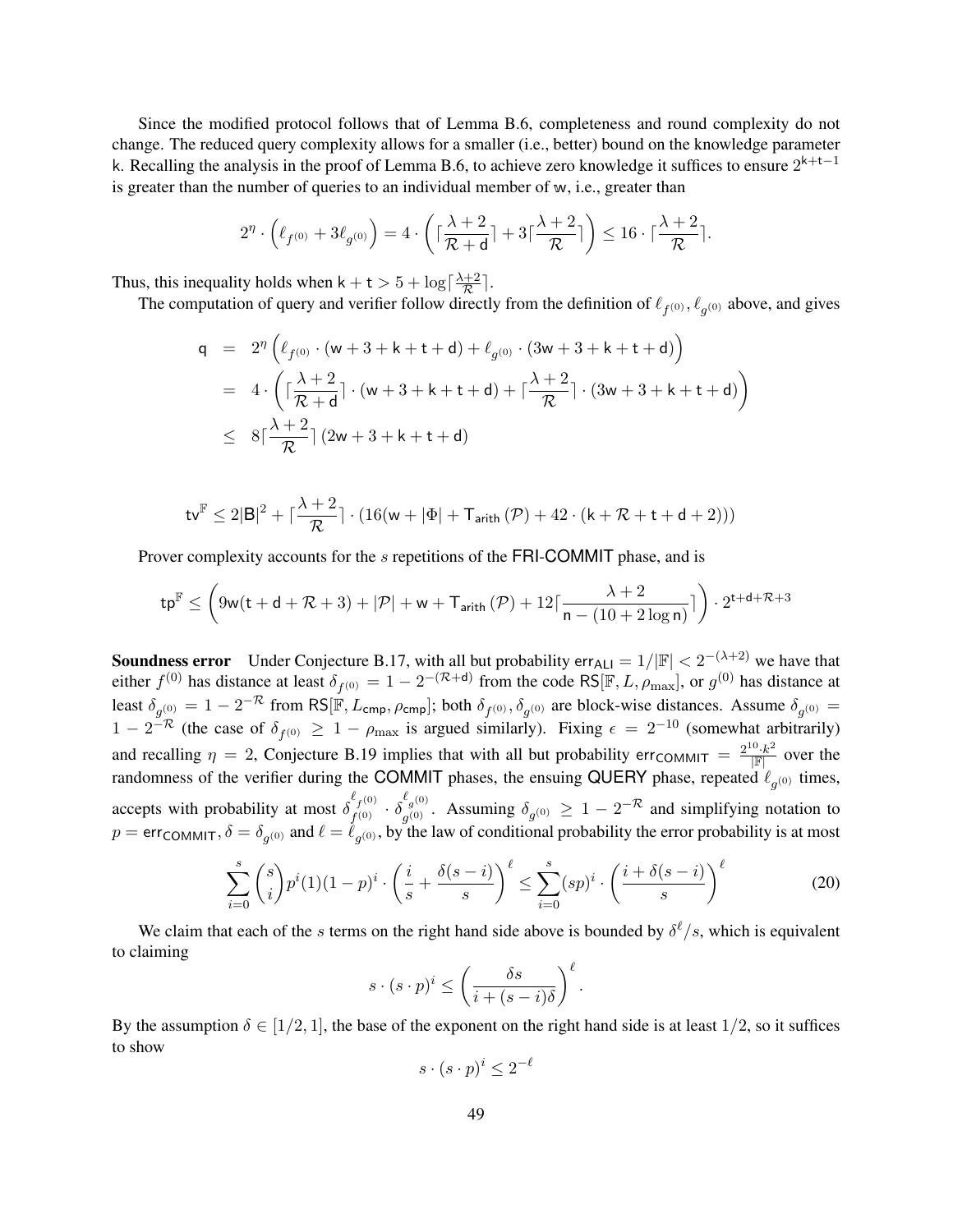taking logarithms, it suffices to show  $i\log\frac{1}{p} - (i+1)\log s \ge \ell$ , which we shall do even for  $i = 1$ . We have  $\log \frac{1}{p} \ge n - (10 + 2 \log n)$  because  $k \le n$ , and  $\log s \le 1 + \log \lambda \le \log n$  thus, assuming

$$
\mathsf{n} - (12 + 4\log \mathsf{n}) \ge \lceil \frac{\lambda + 2}{\mathcal{R}} \rceil
$$

which holds for all  $n \ge 60$  because  $n > \lambda$ , we conclude that indeed each summand of Equation [\(20\)](#page-48-0) is bounded by  $\delta^{\ell}/s$ , hence err<sub>FRI</sub>  $\leq \delta^{\ell} \leq 2^{-(\lambda+2)}$ . The total error probability of the protocol is thus at most err<sub>ALI</sub> + err<sub>FRI</sub> <  $2^{-\lambda}$ , as claimed. This completes the proof.  $\Box$ 

# B.7.4 Proof of ZK-STIK Theorem [3.5](#page-20-1)

The proof below follows that of Theorem [B.13,](#page-40-0) with minor modifications in parameters; all are due to the different starting point — a pair  $(x_{BPAIR}, w_{BPAIR})$  — and the slightly different parameters of the end point of that particular reduction. We thus point out the parameter settings that differ from those appearing in the proof of Lemma [B.6.](#page-35-0) Then we argue that asymptotic verifier complexity is strictly logarithmic, and prover complexity is strictly  $O(T(n) \log^2 T(n))$ .

*Proof of Theorem [3.5.](#page-20-1)* The proof follows that of Lemma [B.6](#page-35-0) with the following different parameter choices:

- In Item [1](#page-45-2) of the protocol description in the proof of Lemma [B.6,](#page-35-0) both parties apply the deterministic reduction of Theorem [B.13:](#page-40-0) Prover executes  $P^{BPAIR \to APR}(x_{BPAIR}, w_{BPAIR})$  leading to the witness w<sub>APR</sub> and verifier executes V<sup>BPAIR→APR</sup>(x<sub>BPAIR</sub>), leading to x<sub>APR</sub>.
- The repetition parameter is set differently than in the proof of Lemma [B.6,](#page-35-0) to account for the fact that  $x_{APR}$  is 5-overlapping (not 1-overlapping, as above) and thus  $\zeta = 21$  (cf. Equation [\(7\)](#page-42-6)) so  $\delta^{(0)} = \frac{\delta}{42}$ . This increases the repetition parameter  $\ell$  defined in Equation [\(14\)](#page-46-1) to

$$
\ell = \lceil \frac{\lambda + 2}{\log \frac{1}{1 - \frac{\delta}{42}}} \rceil
$$

so that err<sub>FRI</sub>( $\delta^{(0)}$ ) will be bounded by err/4 as stated in Equation [\(15\)](#page-46-2).

- We also have  $\dim(L) = 2 + k + \mathcal{R} + t + \lceil \log(t + 1) \rceil + d$ , i.e., the dimension of L is greater than that used in the proof of Lemma [B.6](#page-35-0) by an additive factor of  $\lceil \log{(t + 1)} \rceil$ .
- Each query to  $f^{(0)}$  requires now  $|\mathcal{T}| = 2(w+1) + 1$  queries to  $\mathbb{O}_{\text{assignment}}$  (compared with w + 1) in the proof above) and each query to  $g^{(0)}$  requires  $11|\mathcal{T}| = 22(w+1) + 11$  queries to  $\mathbb{O}_{\text{assignment}}$ rather than  $3|\mathcal{T}|$  as before.

Query complexity Using these parameters in the computation of query complexity requires increasing the outer most factor from 36 to 156, to account for the factor  $4\frac{1}{3} = \frac{39}{9}$  $\frac{39}{9}$  increase in repetition parameter, and replacing w with  $25w + 36$  in [\(16\)](#page-46-3). This give

$$
q = 156 \cdot (\lambda + 2) \cdot (25w + t + d + \lceil \log(t + 1) \rceil + 38) = O(\lambda \cdot t).
$$

The last equality uses  $w = O(t)$  as stated in Lemma [B.9.](#page-37-0)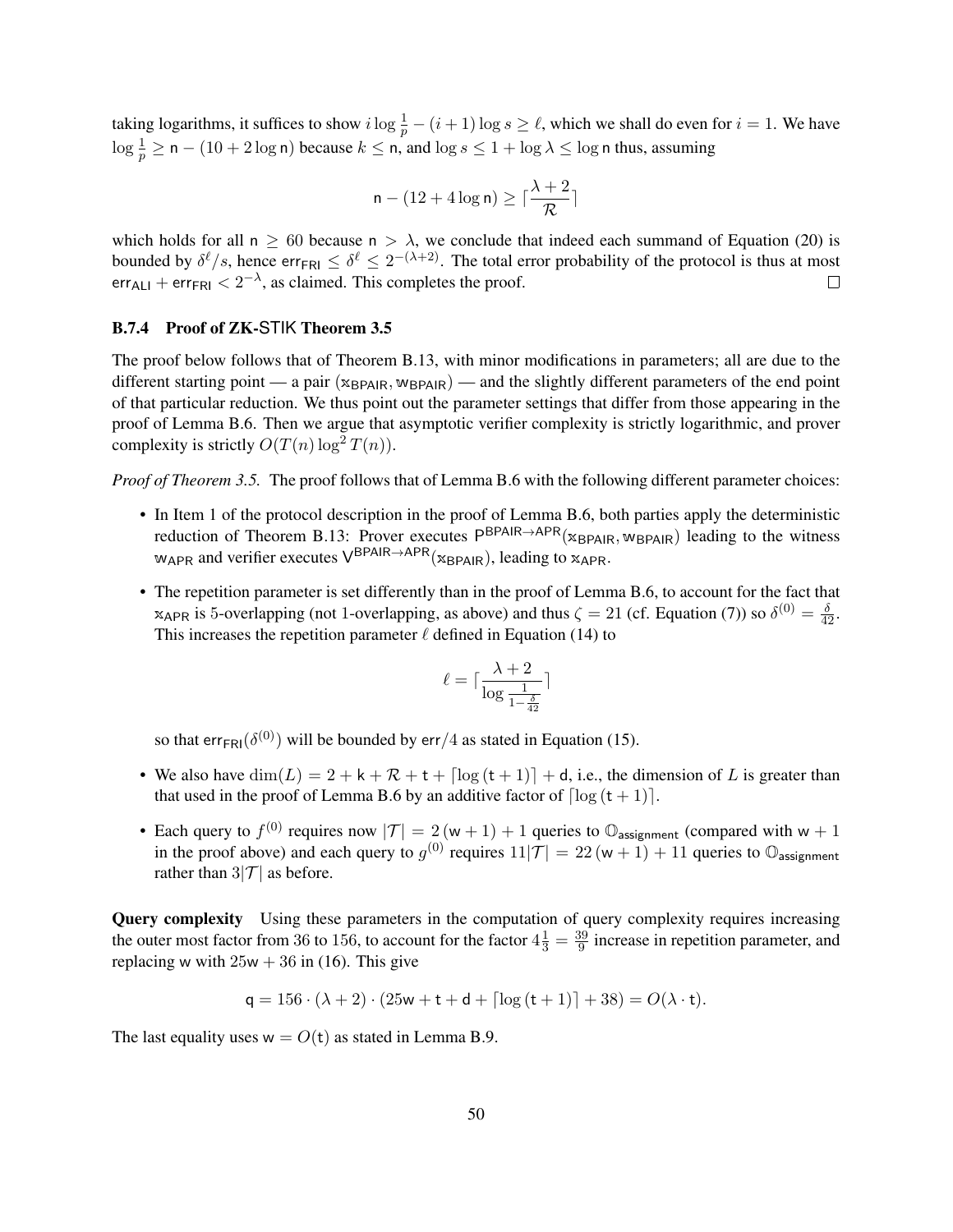**Verifier complexity** The arithmetic complexity of the verifier is dominated by the arithmetic complexity of the FRI verifier and the computation of entries of  $f^{(0)}$  and  $g^{(0)}$ , which should be repeated  $O(\ell) = O(\lambda)$ many times. Consequently, and using the bounds on t,  $d = O(1)$ ,  $|\mathcal{P}_T \cup \mathcal{P}_T|$ ,  $T_{\text{arith}}(\mathcal{P}) = O(\log T(n))$ , and  $|B| = O(n)|B|$ , we conclude verifier arithmetic complexity is  $O(\lambda \cdot t)$  as well.

Prover complexity Asymptotic prover complexity is similar to that discussed in the proof of Lemma [B.6,](#page-35-0) with two important differences. First, our prover needs to compute a routing on a back-to-back De Bruijn network, costing  $O(T(n) \log T(n)$  operations (see Theorem [G.3\)](#page-80-0); second, the dimension of L (and of  $L_{\text{cmp}}$ ) is larger by an additive factor of  $\lceil \log{(t + 1)} \rceil$ . Therefore, the LDE computations are now over spaces of size  $O(T(n) \log T(n))$  and total arithmetic complexity of the prover is  $O(T(n) \log^2 T(n))$ .  $\Box$ 

# B.8 Realization considerations

Our code realization for the DPM described in Figure [1](#page-7-0) (cf. Appendix [A\)](#page-30-0) uses the verifier-side parameter settings of Lemma [B.7.](#page-36-0) The IOP is converted to a transparent argument system with computational zero knowledge, via the Kilian/Micali cryptographic compiler (cf. Section [2.5\)](#page-16-1). Our code for the prover realizes *both reductions* described in Theorems [3.4](#page-20-0) and [3.5.](#page-20-1) Our focus here is on the DPM program that requires small space, hence the former system is more efficient in this case.

For the hash function used to construct Merkle trees as commitments to oracles, we use the Davies– Meyer construction instantiated with AES128. This gives an estimated collision resistance parameter of 64 bits.

Using the notation in the proof of Lemma [B.7,](#page-36-0) we set  $\mathcal{R} = 3$  and  $\lambda = 60$ , leading to security error of at most err  $\leq 2^{-60}$ . The binary field we use has  $|\mathbb{F}| = 2^{64}$ , i.e., n = 64. The degree of our constraint system is 8 thus d = 3. We fix the ZK parameter to  $k = 1$ ; this ensures zero knowledge for  $t \ge 8$ , and this is obtained for dataset sizes  $n \geq 2^3$  because  $t = \lceil n \cdot 62 \rceil$ . For all smaller datasets, setting  $k = 3$  would suffice for ZK but since our focus is on large datasets we did not implement this.

The repetition parameter for the number of FRI-COMMIT is  $s = 2$ , and for the FRI – QUERY we have  $\ell_{f^{(0)}} = 9$  and  $\ell_{g^{(0)}} = 22$ , as follows from Equation [\(19\)](#page-47-1).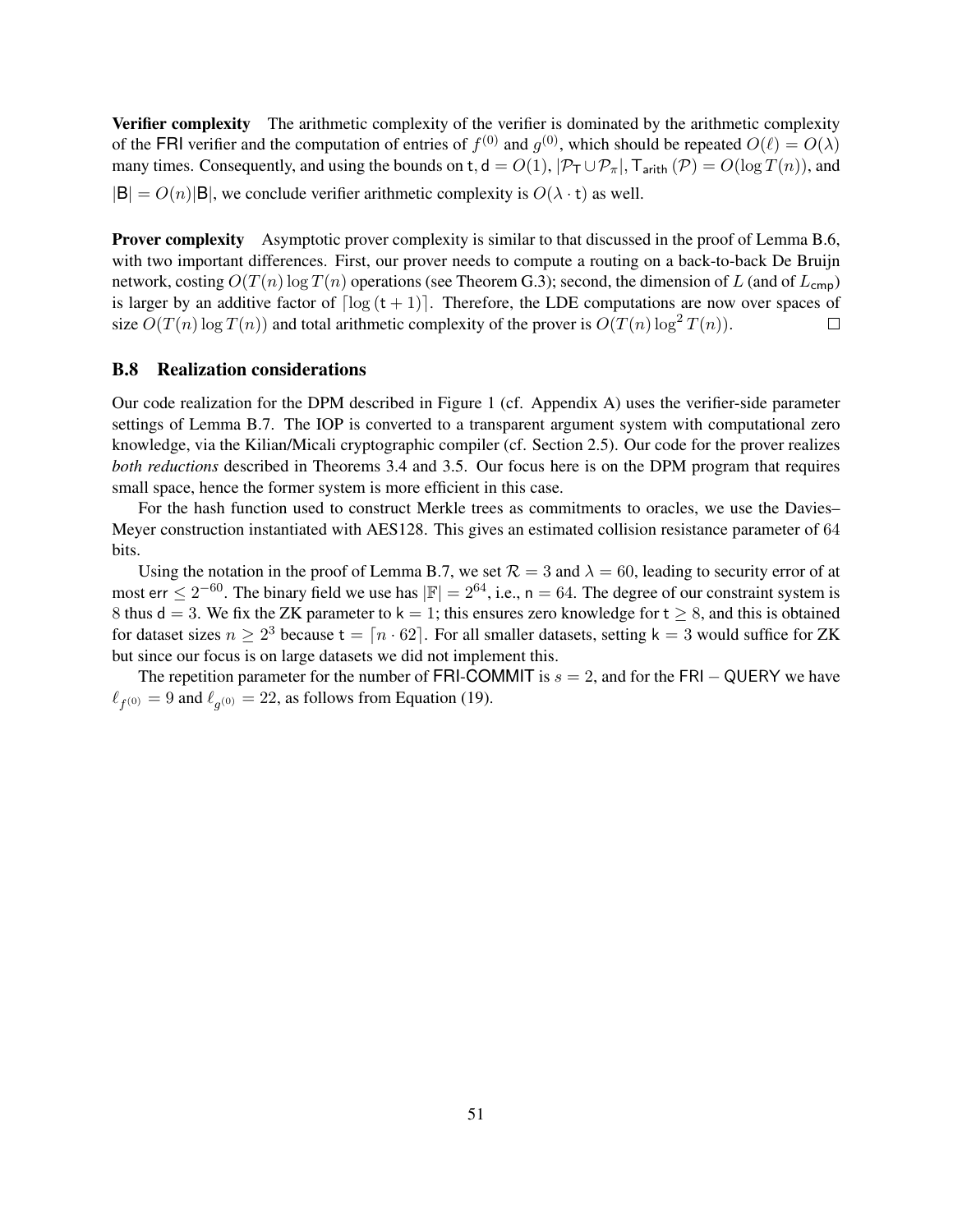# <span id="page-51-2"></span>C Algebraic placement and routing (APR) reduction

In this section we prove Theorems [B.12](#page-39-0) and [B.13,](#page-40-0) sequentially. The proof of Theorem [B.12](#page-39-0) starts with a description of the reduction in Appendix [C.1,](#page-51-1) followed by a proof that it satisfies the conditions and parameters of Theorem [B.12,](#page-39-0) given in Appendix [C.2.](#page-52-0) Similarly, the proof of Theorem [B.13](#page-40-0) starts with a description of the reduction in Appendix [C.3,](#page-55-0) followed by the proof of Theorem [B.13](#page-40-0) in Appendix [C.4.](#page-58-0)

**Notation** In this section we view  $\mathbb{F}$  as  $\mathbb{F}_2[g]/h(g)$  for a primitive polynomial h (see Remark [B.1\)](#page-33-0). For  $a, b \in \mathbb{F}$  viewed as polynomials over  $\mathbb{F}_2$ , the notation  $a\%b$  represents the remainder of a divided by b in the ring of polynomials  $\mathbb{F}_2[g]$ .

# <span id="page-51-1"></span>C.1 The APR reduction for space bounded computation

## <span id="page-51-0"></span>C.1.1 Common definitions

We first start by defining a few objects used in the construction:

- $\zeta \in \mathbb{F}_2[g]$  is a primitive polynomial of degree t, notice  $\zeta$  is a member of  $\mathbb F$  because  $t < n$
- $H \subset \mathbb{F}$  is the space spanned by  $\{ g^k \mid 0 \le k < t \}$
- $H_0 \subset H$  is the subspace spanned by  $\{g^k \mid 0 \le k < t-1\}$
- $H_1 \subset H$  is the affine space  $H_1 \stackrel{\triangle}{=} H_0 + g^{t-1}$
- Given an affine space  $S \subset \mathbb{F}$  we define the vanishing polynomial  $Z_S \in \mathbb{F}[x]$  to be the monic polynomial of degree |S| such that  $\forall s \in S$ ,  $Z_S(s) = 0$
- For every  $j \in [w]$  we define  $Z_{\mathsf{B},j}, \mathcal{E}_{\mathsf{B},j} \in \mathbb{F}[x]$  by  $Z_{\mathsf{B},j}(x) \stackrel{\triangle}{=} \prod_{(i,j,\alpha) \in \mathsf{B}} (x (\mathsf{g}^i \mathcal{A})(\mathsf{g})))$  and  $\mathcal{E}_{\mathsf{B},j}$  is the polynomial of minimal degree such that for every  $(i, j, \alpha) \in B$ ,  $\mathcal{E}_{B,j} (g^{i\phi}\phi\zeta(g)) = \alpha$
- Given a neighbor  $(\tau, N) \in \mathcal{N}$  we denote by  $\widetilde{(\tau, N)}$  the expression  $\widetilde{(\tau, N)} \stackrel{\triangle}{=} X_{(\tau, N)} \cdot Z_{\mathsf{B}, \tau}$   $(N(\mathsf{X}_{\mathsf{loc}}))$  +  $\mathcal{E}_{\mathsf{B},\tau}$  (N (X<sub>loc</sub>)). We extend this notation further more, and denote by  $(\tau_1, \tau_2, \ldots, \tau_k, N)$  the sequence  $(\tau_1, N), (\tau_2, N), \ldots, (\tau_k, N).$

## C.1.2 Instance reduction

We now describe the (deterministic) verifier-side reduction  $V^{BAIR \rightarrow APR}$ :

- 1.  $\mathcal{T} \stackrel{\triangle}{=} [w]$
- 2.  $\mathcal{N} \stackrel{\triangle}{=} \{(\tau, \mathsf{n}^{\mathsf{id}}), (\tau, \mathsf{n}^{\mathsf{cyc}}_0)$  $\binom{cyc}{0}$  ,  $(\tau, \textsf{n}_1^{\textsf{cyc}})$  $\binom{cyc}{1}$  |  $\tau \in \mathcal{T}$ } where (i)  $n^{id}(x) \triangleq x$ , (ii)  $n_b^{cyc}$  $\int_b^{\mathsf{cyc}} (x) \stackrel{\triangle}{=} \mathsf{g} x + b\zeta$  for  $b \in \{0, 1\}.$
- 3. For every  $j \in [w]$  denote by  $q_j(x, y) \stackrel{\triangle}{=} xZ_{\mathsf{B},j}(y) + \mathcal{E}_{\mathsf{B},j}(y)$ . Define for each  $P \in \mathcal{P}$  the set  $\Phi_P$  by:

$$
\Phi_P \stackrel{\triangle}{=} \left\{\begin{array}{l} \frac{\mathsf{X}_{\mathsf{loc}}(\mathsf{X}_{\mathsf{loc}}-1)}{Z_{H_0}(\mathsf{X}_{\mathsf{loc}})} \cdot P\left((1,\ldots,\mathsf{w},\mathsf{n}^{\mathsf{id}}), (1,\ldots,\mathsf{w},\mathsf{n}_0^{\mathsf{cyc}})\right), \\ \frac{1}{Z_{H_1}(\mathsf{X}_{\mathsf{loc}})} \cdot P\left((1,\ldots,\mathsf{w},\mathsf{n}^{\mathsf{id}}), (1,\ldots,\mathsf{w},\mathsf{n}_1^{\mathsf{cyc}})\right) \end{array}\right\}
$$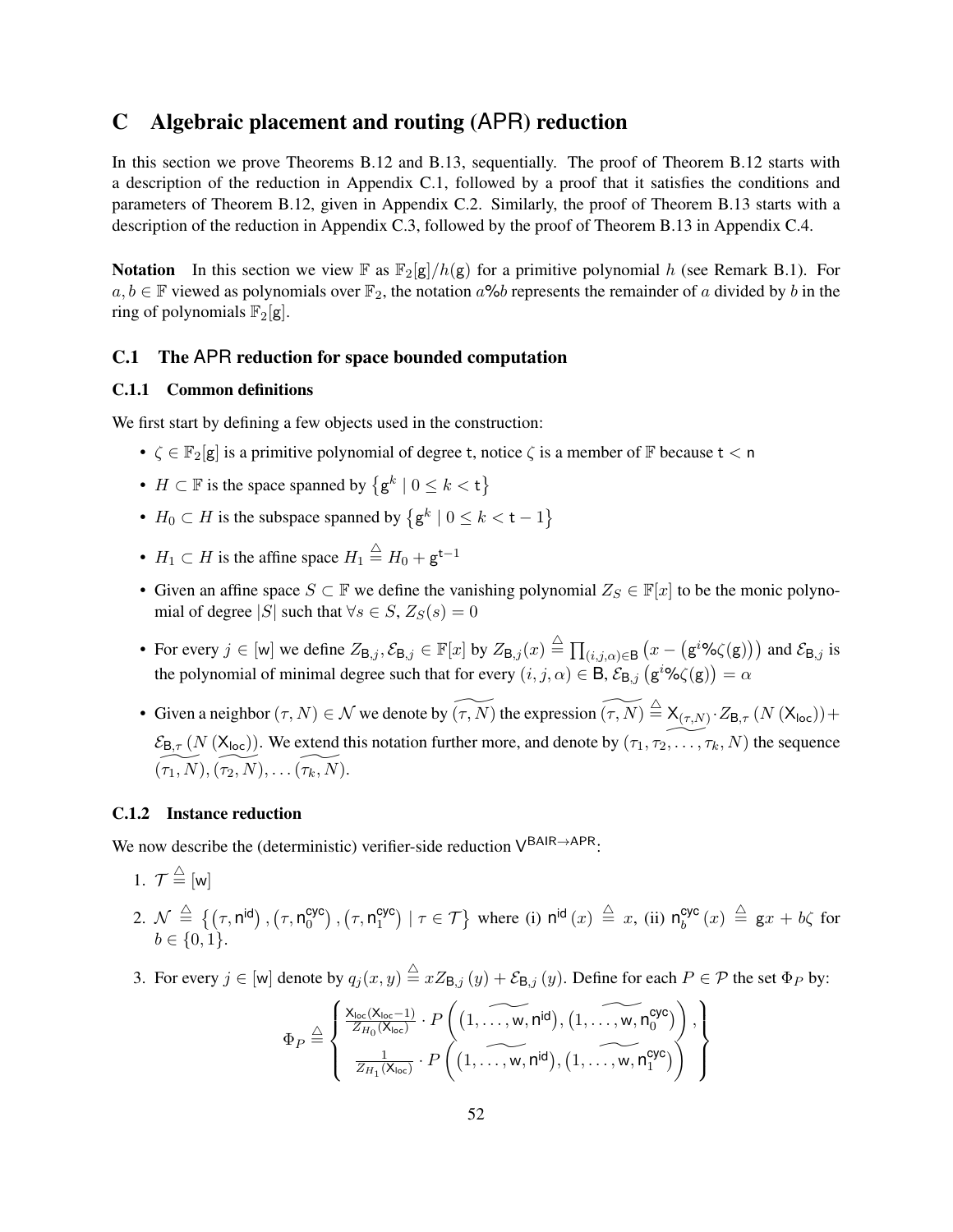Finally, we define  $\Phi \stackrel{\triangle}{=} \bigcup_{P \in \mathcal{P}} \Phi_P$ 

- 4. Define L to be the affine space  $L \stackrel{\triangle}{=}$  span  $(\{g^{1+k+R+t+d} \cdot (1+g)\} \cup \{g^i \mid 0 \le i < 1+k+R+t+d\})+$  $g^{1+k+\mathcal{R}+t+d}$
- 5. Define  $L_{\text{cmp}}$  to be the affine space  $L_{\text{cmp}} \stackrel{\triangle}{=}$  span  $\{g^i \mid 0 \le i \le k + \mathcal{R} + t + d\} + g^{1+k+\mathcal{R}+t+d}$
- 6. For every  $j \in [w]$  define  $\rho_j$  to be  $\rho_j \stackrel{\triangle}{=} \frac{2^{k+t}-\deg(Z_{\mathsf{B},j})}{|L|}$  $|L|$
- 7. Define  $\rho_{\text{cmp}} \stackrel{\triangle}{=} \frac{1+2^{k+t+d}}{|l_{\text{c}}|}$  $|L_{\mathsf{cmp}}|$

# C.1.3 Witness reduction

Finally, we describe the prover-side (randomized) reduction P<sup>BAIR→APR</sup>, denoting the (input) AIR witness members by  $\left\{w_j^{\text{AIR}}\right\}$ and the (output) APR members by  $\left\{ w_j^{APR} \right\}$ . We show the construction of  $w_j^{APR}$ for every  $j \in [w]$  independently. Draw uniformly random a polynomial  $Q_j: \mathbb{F} \to \mathbb{F}$  of degree less than  $2^{k+t}$ such that for every  $i \in [T]$  it satisfies  $Q_j(g^{i\%}\zeta) = w_j^{AIR}[i]$ . We define the APR witness by  $w_j^{APR}(x) \stackrel{\triangle}{=}$  $Q_j(x)-\mathcal{E}_{\mathsf{B},j}(x)$  $\frac{x_1-x_1}{Z_{\text{B},j}(x)}$ , for every  $x \in L$ . Notice this division is well defined, as all the roots of  $Z_{\text{B},j}$  are in H by definition, and  $H \cap L = \emptyset$  by construction.

## <span id="page-52-0"></span>C.2 Proof of Theorem [B.12](#page-39-0) for space bounded computation

#### C.2.1 Proof of completeness (Item [1\)](#page-40-5)

*Proof.* We show that: (i) for all  $j \in [w]$ ,  $w_j^{APR} \in RS[\mathbb{F}, L, \rho_j]$ , and (ii)  $\forall \phi \in \Phi$ ,  $\phi_{\mathcal{N}} [\hat{w}^{APR}] \in RS[\mathbb{F}, L_{cmp}, \rho_{cmp}]$ .

**Assignment code membership:** For every  $j \in [w]$ ,  $\deg (Q_j - \mathcal{E}_{B,j}) < 2^{k+t}$ , and by definition of satisfaction of AIR  $Z_{\text{B},j}$  |  $(Q_j - \mathcal{E}_{\text{B},j})$ , thus  $\frac{Q_j - \mathcal{E}_{\text{B},j}}{Z_{\text{B},j}}$  is a polynomial of degree less then  $2^{k+t} - \text{deg}(Z_{\text{B},j})$ , showing  $w_j^{APR} \in \text{RS}[\mathbb{F}, L, \rho_j]$  as required.

**Constraint code membership:** We notice first that for any  $j \in [w]$  and any neighbor  $(j, N) \in \mathcal{N}$ ,  $\widetilde{(j, N)} = Q_j \circ N$  (denoting by  $f \circ g$  the function  $(f \circ g)(x) \stackrel{\triangle}{=} f(g(x))$ ) thus it is sufficient to show that for any  $P \in \mathcal{P}$  both rational functions:

<span id="page-52-2"></span><span id="page-52-1"></span>
$$
\frac{x\left(x-1\right)}{Z_{H_0}(x)} \cdot P\left(Q_1\left(x\right),\ldots,Q_w\left(x\right),Q_1\left(\mathbf{g}x\right),\ldots,Q_w\left(\mathbf{g}x\right)\right) \tag{21}
$$

$$
\frac{1}{Z_{H_1}(x)} \cdot P\left(Q_1\left(x\right),\ldots,Q_w\left(x\right),Q_1\left(\mathbf{g}x-\zeta\right),\ldots,Q_w\left(\mathbf{g}x-\zeta\right)\right) \tag{22}
$$

are polynomials of degree less than  $2^{k+t+d}$ . We notice it is sufficient to show the denominator indeed divides the enumerator in each of those rational functions. For that we use the observations: (i)  $H =$  $\{g^{i\phi}\phi\zeta \mid 0 < i < T-1\} \cup \{0,1\}$ , and (ii)  $0, 1 \in H_0$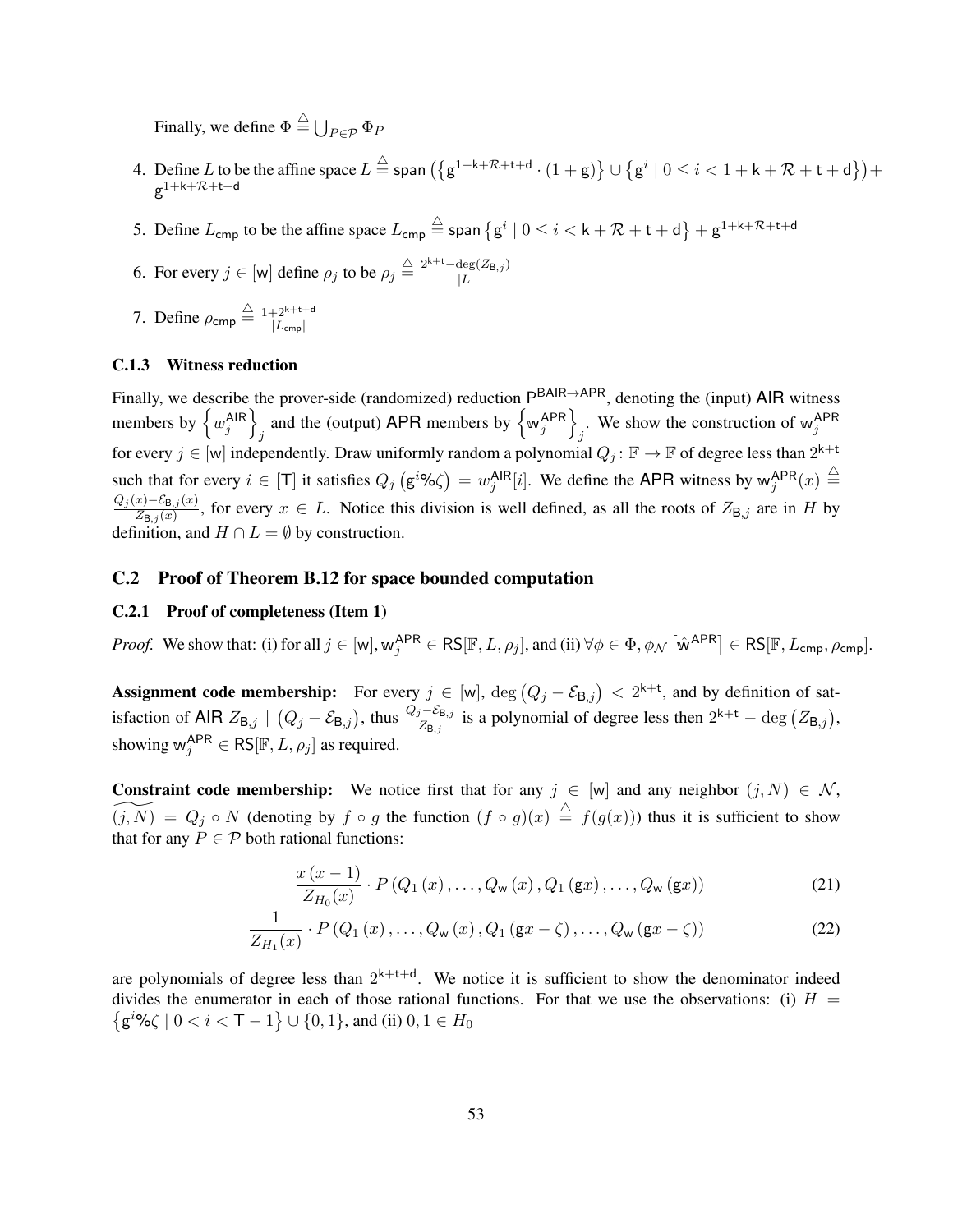For Equation [\(21\)](#page-52-1) it is sufficient to show that  $P$  (elQ<sub>1</sub> (x), ...,  $Q_w(x)$ ,  $Q_1(gx)$ , ...,  $Q_w(gx)$ ) = 0 for every  $g^i \in H_0 \setminus \{0, 1\}$ . The claim follows by the fact that for any  $g^i \in H_0$ , we have  $g^{i+1}$ % $\zeta = g^{i+1}$ , thus by construction

$$
P(Q_1(gi),...,Q_w(gi),Q_1(gi+1),...,Q_w(gi+1))
$$
\n(23)

$$
= P\left(w_1^{\text{AIR}}[i], \dots, w_w^{\text{AIR}}[i], w_1^{\text{AIR}}[i+1], \dots, w_w^{\text{AIR}}[i+1]\right) = 0 \tag{24}
$$

Where the last equation follows by definition of satisfaction in AIR.

For Equation [\(22\)](#page-52-2) the claim follows similarly, by noticing  $gx - \zeta = gx\%$  for all  $x \in H_1$ .  $\Box$ 

#### <span id="page-53-2"></span>C.2.2 Proof of soundness (Item [2\)](#page-40-6)

*Proof.* Assume  $V^{\text{BAIR}\rightarrow\text{APR}}(x, k, \mathcal{R}) \in \text{APR}$  for  $x = (\mathbb{F}, \mathsf{T}, w, \mathcal{P}, \mathsf{C}, \mathsf{B})$ , and let  $\hat{w}^{\text{APR}}$  be a witness for it. We show  $x \in BAIR$  by constructing a witness w<sup>BAIR</sup> for it. We define for every  $j \in [w]$  the mapping  $w_j^{\mathsf{BAIR}}\colon [\mathsf{T}]\to \mathbb{F}$  by

<span id="page-53-1"></span>
$$
w_j^{\text{BAIR}}[i] \stackrel{\triangle}{=} \mathsf{w}_j^{\text{APR}}\left(\mathsf{g}^i\% \zeta\right) \cdot Z_{\mathsf{B},j}\left(\mathsf{g}^i\% \zeta\right) + \mathcal{E}_{\mathsf{B},j}\left(\mathsf{g}^i\% \zeta\right) \tag{25}
$$

denoting by  $w_j^{APR}$  as the low degree extension of the actual witness. We show w<sup>BAIR</sup> satisfies x. Denote by  $q_j(x, y) \stackrel{\triangle}{=} x \cdot Z_{\mathsf{B},j}(x) + \mathcal{E}_{\mathsf{B},j}(x).$ 

**Boundary constraints:** w<sup>BAIR</sup> satisfies the boundary constraints B by construction, as having  $(i, j, \alpha) \in B$ implies  $Z_{\text{B},j}\left(\text{g}^{i\phi}\!\phi\zeta\right) = 0$  and  $\mathcal{E}_{\text{B},j}\left(\text{g}^{i\phi}\!\phi\zeta\right) = \alpha$ , thus  $w_j^{\text{BAIR}}[i] = \alpha$  as required.

**Consistency with P:** We show that for any  $i \in [T - 1]$  and for any  $P \in \mathcal{P}$ :

$$
P\left(w_1^{\mathsf{BAIR}}[i], \ldots, w_{\mathsf{w}}^{\mathsf{BAIR}}[i], w_1^{\mathsf{BAIR}}[i+1], \ldots, w_{\mathsf{w}}^{\mathsf{BAIR}}[i+1]\right) = 0
$$

Assume this is not the case, thus there is some i and some  $P \in \mathcal{P}$  for which the above does not hold, we show in such case w<sup>APR</sup> can not be a witness of V<sup>BAIR→APR</sup> (x, k, R). Denote by ( $\mathbb{F}, \mathcal{T}, \mathcal{N}, \Phi, L, L_{\text{cmp}}, \vec{\rho}, \rho_{\text{cmp}})$  =  $V^{\text{BAIR}\rightarrow \text{APR}}$  (x, k, R). Assume  $w_j^{\text{APR}} \in \text{RS}[\mathbb{F}, L, \rho_j]$ , and we show  $\exists \phi \in \Phi$  such that  $\phi_{\mathcal{N}}\left[\hat{w}^{\text{APR}}\right] \notin$ RS[F,  $L_{\text{cmp}}, \rho_{\text{cmp}}$ ]. Without loss of generality assume  $g^{i\%}\zeta \in H_0 \setminus \{0, 1\}$ , we show the following constraint is not a member of RS[ $\mathbb{F}, L_{\text{cmp}}, \rho_{\text{cmp}}$ ]:

$$
\phi(x) = \frac{x(x-1)}{Z_{H_0}(x)} \cdot P\left(\begin{matrix} q_1\left(\mathbf{w}_1^{\mathsf{APR}}(x), x\right), \dots, q_{\mathsf{w}}\left(\mathbf{w}_{\mathsf{w}}^{\mathsf{APR}}(x), x\right), \\ q_1\left(\mathbf{w}_1^{\mathsf{APR}}(g x), g x\right), \dots, q_{\mathsf{w}}\left(\mathbf{w}_{\mathsf{w}}^{\mathsf{APR}}(g x), g x\right)\right)\end{matrix}\right)
$$

**Otherwise** 

$$
\phi(x) \cdot Z_{H_0}(x) = x(x-1) \cdot P\left(\begin{array}{c} q_1\left(\mathbf{w}_1^{\mathsf{APR}}(x), x\right), \dots, q_\mathsf{w}\left(\mathbf{w}_\mathsf{w}^{\mathsf{APR}}(x), x\right), \\ q_1\left(\mathbf{w}_1^{\mathsf{APR}}(\mathbf{g}x), \mathbf{g}x\right), \dots, q_\mathsf{w}\left(\mathbf{w}_\mathsf{w}^{\mathsf{APR}}(\mathbf{g}x), \mathbf{g}x\right)\end{array}\right) \tag{26}
$$

for every  $x \in L_{\text{cmp}}$ , where both sides, as codewords over  $L_{\text{cmp}}$ , are of rate at most

<span id="page-53-0"></span>
$$
\rho_{\textsf{cmp}} + \frac{|H_0|}{|L_{\textsf{cmp}}|} \le \frac{2^{k+t+d} + 2^t}{2^{k+\mathcal{R}+t+d}} \le 2^{-\mathcal{R}} \left( 1 + 2^{-k-d} \right) < 1
$$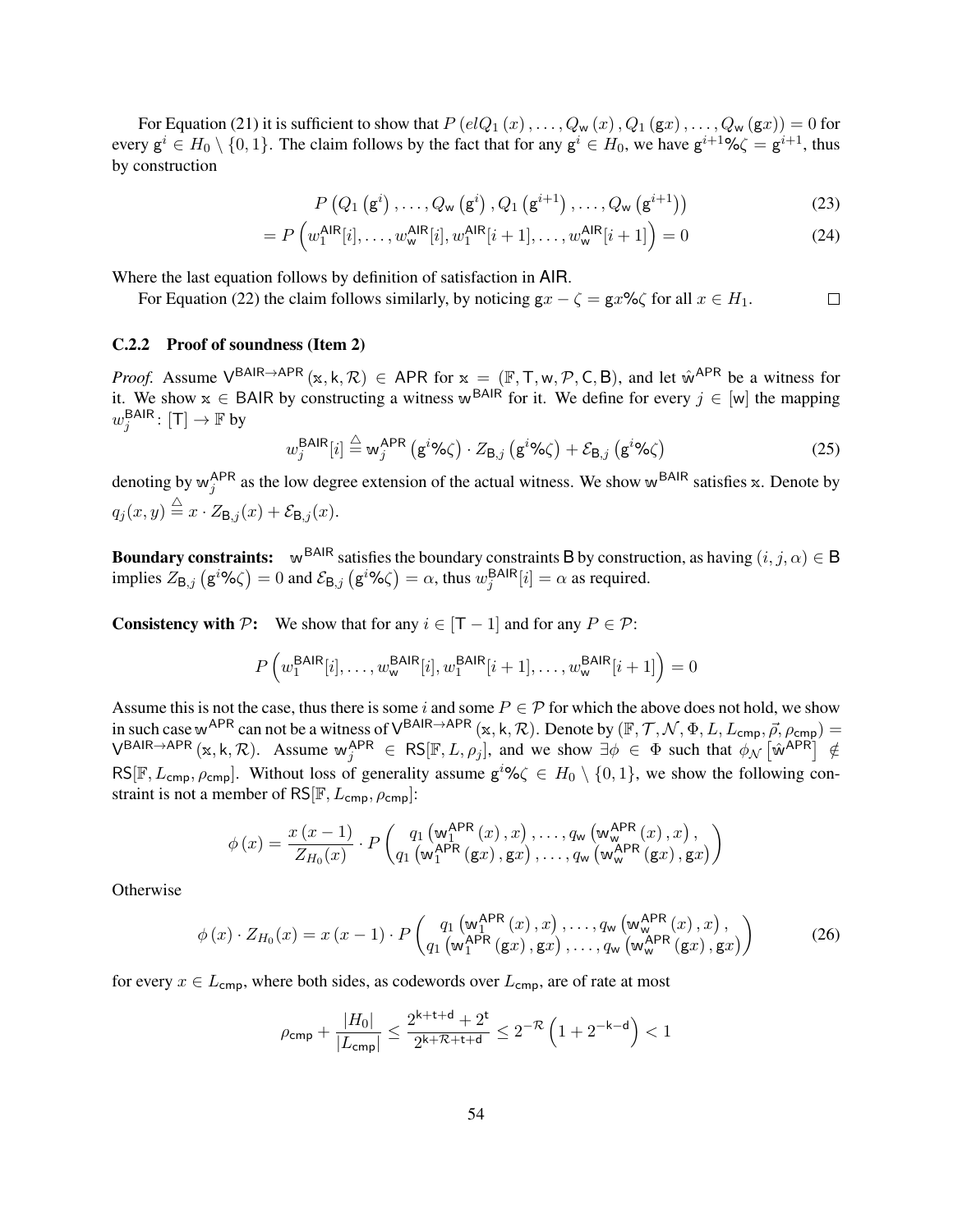But they don't agree over the entire field  $\mathbb F$ , as for  $g^{i\%}\zeta$  the left hand of the equation vanishes as  $Z_{H_0}(g^{i\%}\zeta) =$ 0, while the right hand does not vanish as

$$
P\begin{pmatrix} q_1 \left(\mathbf{w}_1^{\mathsf{APR}}(\mathbf{g}^i), \mathbf{g}^i\right), \dots, q_{\mathsf{w}} \left(\mathbf{w}_{\mathsf{w}}^{\mathsf{APR}}(\mathbf{g}^i), \mathbf{g}^i\right), \\ q_1 \left(\mathbf{w}_1^{\mathsf{APR}}(\mathbf{g}^{i+1}), \mathbf{g}^{i+1}\right), \dots, q_{\mathsf{w}} \left(\mathbf{w}_{\mathsf{w}}^{\mathsf{APR}}(\mathbf{g}^{i+1}), \mathbf{g}^{i+1}\right)\end{pmatrix} = (27)
$$

$$
P\left(w_1^{\mathsf{BAIR}}[i], \dots, w_\mathsf{w}^{\mathsf{BAIR}}[i], w_1^{\mathsf{BAIR}}[i+1], \dots, w_\mathsf{w}^{\mathsf{BAIR}}[i+1]\right) \neq 0\tag{28}
$$

The contradiction follows by showing both sides are polynomials of degree less then  $\rho_{\text{cmp}}|L_{\text{cmp}}| + |H_0|$ .  $deg(\phi \cdot Z_{H_0})$  is low enough by assumption. We assumed  $w_j^{APR} \in RS[\mathbb{F}, L, \rho_j]$ , thus

$$
\deg\left(q_j\left(\mathsf{w}_j^{\mathsf{APR}}\left(x\right),x\right)\right) < 2^{\mathsf{k}+\mathsf{t}}
$$

thus the right hand of Equation [\(26\)](#page-53-0) is of degree at most

$$
\deg < 2^{k+t+d} + 2 < 2^{k+t+d} + |H_0| = \rho_{\text{cmp}} |L_{\text{cmp}}| + |H_0|
$$

concluding the proof.

#### C.2.3 Knowledge extraction (Item [3\)](#page-40-3)

*Proof.* The knowledge extractor is described in Equation [\(25\)](#page-53-1), and the soundness proof in Appendix [C.2.2](#page-53-2) shows it is indeed an extractor.  $\Box$ 

## <span id="page-54-0"></span>C.2.4 Instance properties (Item [4h\)](#page-40-4)

Arithmetic complexity of Φ: While most of the summands in Item [4c](#page-40-7) are straightforward, the only non trivial dependency is the dependency in t. It is a known fact that for every linear space  $V$ , the polynomial  $Z_V$  vanishing over V is constructible in time poly (dim V), and has exactly dim V nonzero coefficients, although its degree is |V|. Moreover, for every constant  $c \in \mathbb{F}$ , the vanishing polynomial over  $V + c$  is exactly  $Z_{V+c} = Z_V + Z_V(c)$ . Given all this, we conclude that the values of  $Z_{H_0}(\mathsf{X}_{loc})$ ,  $Z_{H_1}(\mathsf{X}_{loc})$  can be all computed using a single evaluation of  $Z_{H_0}(\mathsf{X}_{\text{loc}})$  and addition of a single constant value to compute  $Z_{H_1}$  ( $X_{loc}$ ). In total, this single computation requires 3t multiplications and additions in the field. Additional optimization is possible when representing  $Z_{H_0}$  by a binary matrix, eliminating completely multiplications over the field from the evaluation process.

 $\propto_{\sf APR}$  is  $\left(2^{-(2+\mathcal{R}+{\sf d})}(1-2^{-{\sf k}})\right)$ -independent:

*Proof.* The witness reduction samples each  $Q_j$  from a  $(2^{k+t} - 2^t)$  independent space, so by construction we notice  $w_j^{APR}$  is sampled from a  $(2^{k+t} - 2^t)$  independent space as well. The claim follows by noticing  $(2^{-(2+\mathcal{R}+\mathsf{d})}(1-2^{-\mathsf{k}}))|L| = (2^{\mathsf{k}+\mathsf{t}}-2^{\mathsf{t}}).$  $\Box$ 

 $\propto_{\sf APR}$  has  $\left(1-2^{-\mathcal{R}}\left(1+2^{-\sf d}\right)\right)$ -distance:

*Proof.*  $\rho_{\text{cmp}} \leq 2^{-\mathcal{R}} < 2^{-\mathcal{R}} (1 + 2^{-d})$ , and  $\rho_{\text{max}} \leq 2^{-(2+\mathcal{R}+d)} < 2^{-\mathcal{R}} (1 + 2^{-d})$ . It is sufficient to show the existence of the code C from Item [2.](#page-39-1) We define C to be the set of mappings  $w: L \to \mathbb{F}$  which are rational functions of the form  $w(x) = \frac{p(x)}{q(x)}$  where  $p(x)$  is a polynomial of degree less than  $2^{t+d}$  and  $q(x) \stackrel{\triangle}{=}$  $\prod_{\alpha \in H\setminus\{0,1\}} (x-\alpha)$ . w is well defined over L, as none of the zeros of  $q(x)$  are in L, and the distance of the

 $\Box$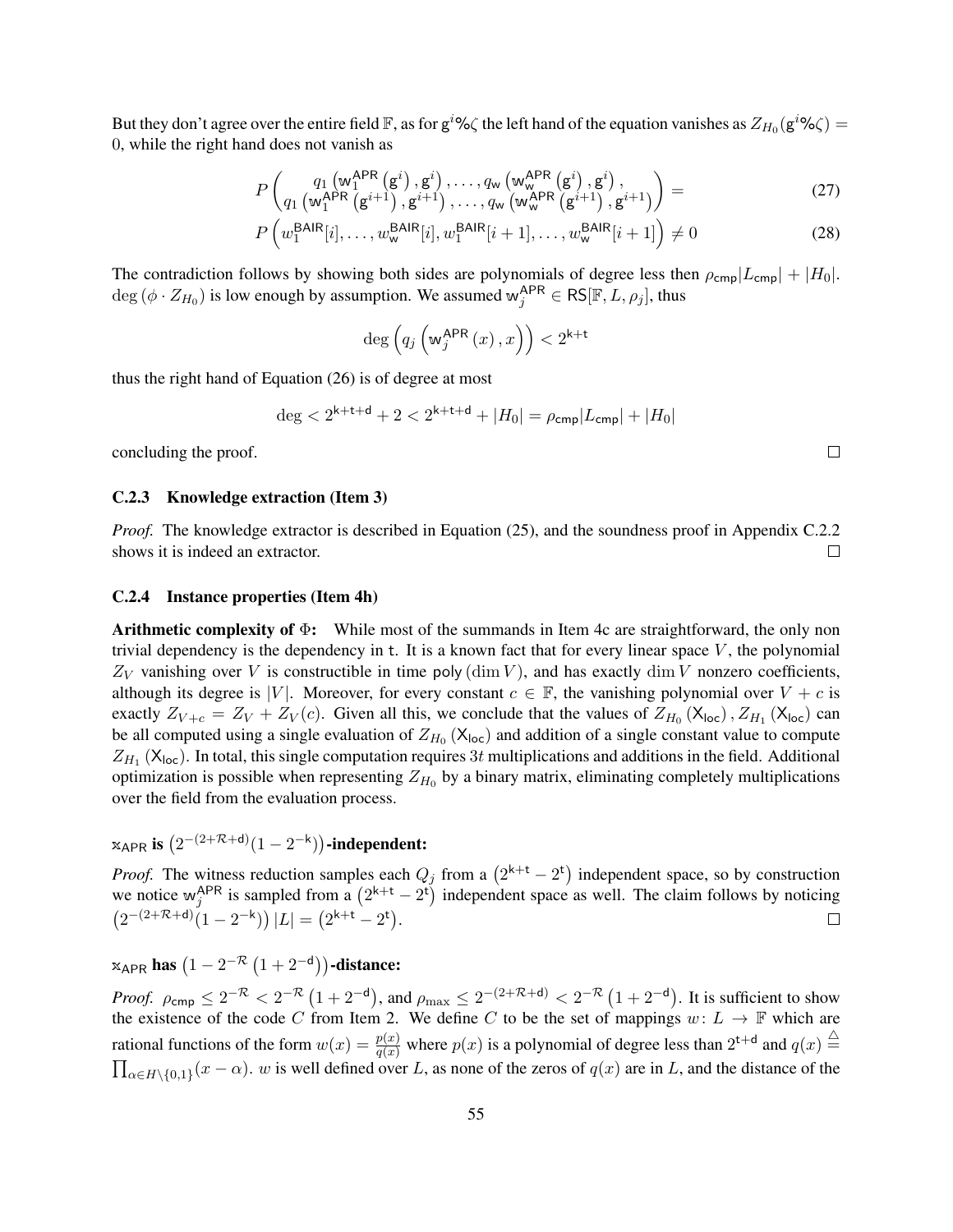code C is the same as the distance of RS  $\left[\mathbb{F}, L, \frac{2^{t+d}}{\left|L\right|}\right]$  $\left[ \frac{E^{t+d}}{|L|} \right] = \mathsf{RS} \left[ \mathbb{F}, L, 2^{-(2+k+\mathcal{R})} \right]$ , which is  $1 - 2^{-(2+k+\mathcal{R})}$ , and in particular grater than  $1 - 2^{-\mathcal{R}} (1 + 2^{-d})$ . We conclude the proof by showing RS  $[\mathbb{F}, L, \rho_{\max}] \subset C$ by noticing it is exactly the sub-code where  $p(x)$  is restricted to be of the form  $p(x) = q(x) \cdot v(x)$ , where v is a polynomial of degree less than  $2^{k+t}$ .  $\Box$ 

## $x<sub>APR</sub>$  is 1-overlapping:

*Proof.* Define the following 3 disjoint affine subspaces of L:

- $\bullet \ \ S_x \stackrel{\triangle}{=} L_{\mathsf{cmp}} = {\mathsf{span}}\left\{{\mathsf{g}}^i\mid 0 \leq i < \mathsf{k} + \mathcal{R} + \mathsf{t} + \mathsf{d}\right\} + {\mathsf{g}}^{1+\mathsf{k}+\mathcal{R}+\mathsf{t}+\mathsf{d}}$
- $S_{\mathbf{g}x} \stackrel{\triangle}{=}$  span  $\{ \mathsf{g}^{i+1} \mid 0 \leq i < \mathsf{k} + \mathcal{R} + \mathsf{t} + \mathsf{d} \} + \mathsf{g}^{2+\mathsf{k}+\mathcal{R}+\mathsf{t}+\mathsf{d}}$
- $S_{\mathbf{g}x-\zeta} \stackrel{\triangle}{=}$  span  $\left\{ \mathsf{g}^{i+1} \mid 0 \leq i < \mathsf{k} + \mathcal{R} + \mathsf{t} + \mathsf{d} \right\} + \left( 1 + \mathsf{g}^{2+\mathsf{k}+\mathcal{R}+\mathsf{t}+\mathsf{d}} \right)$

The claims follows by the observation that for any  $N(x) \in \{x, gx, gx - \zeta\}$ , and for any  $z \in L_{\text{cmp}}, N(z) \in L_{\text{trap}}$  $S_{N(x)}$ .  $\Box$ 

# <span id="page-55-0"></span>C.3 The APR reduction for general computation

# C.3.1 Common definitions

We expand the definition in Appendix [C.1.1](#page-51-0) ( $\zeta$ , H). For the sake of completeness we provide those definitions again, after providing the definitions introduced first in this section. The definitions of  $Z_{\text{B}}_{\tau}$ ,  $\mathcal{E}_{\text{B}}_{\tau}$ similar to those defined in Appendix [C.1.1,](#page-51-0) providing the same semantic purpose, but syntactically differ, fitting the construction described in this section. We first start by defining a few objects used in the construction:

- $\xi \in \mathbb{F}_2[\mathbf{g}]$  is a primitive polynomial of degree  $\lceil \log{(t+1)} \rceil$ , notice  $\xi$  is a member of  $\mathbb F$
- $W \subset \mathbb{F}$  is the space spanned by  $\{g^{t+k} \mid 0 \leq k < \lceil \log{(t+1)} \rceil \}$ 
	- $W_0 \subset W$  is the subspace spanned by  $\{g^{t+k} \mid 0 \le k < \lceil \log(t+1) \rceil 1\}$
	- $W_1 \subset W$  is the affine space  $W_1 \stackrel{\triangle}{=} W_0 + g^{t + \lceil \log(t+1) \rceil 1}$
	- we denote by s the element  $\mathsf{s} \stackrel{\triangle}{=} \mathsf{g}^{\mathsf{t}+1} \in W$
- Given a neighbor  $(\tau, N) \in \mathcal{N}$  we denote by  $\widetilde{(\tau, N)}$  the expression  $\widetilde{(\tau, N)} \stackrel{\triangle}{=} X_{(\tau, N)} \cdot Z_{\mathsf{B}, \tau}$   $(N(\mathsf{X}_{\mathsf{loc}}))$  +  $\mathcal{E}_{\mathsf{B},\tau}$  (N (X<sub>loc</sub>)). We extend this notation further more, and denote by  $(\tau_1, \tau_2, \ldots, \tau_k, N)$  the sequence  $(\tau_1, N), (\tau_2, N), \ldots(\tau_k, N).$

Definition identical or similar to Appendix [C.1.1:](#page-51-0)

- $\zeta \in \mathbb{F}_2[\mathsf{g}]$  is a primitive polynomial of degree t, notice  $\zeta$  is a member of  $\mathbb F$
- $H \subset \mathbb{F}$  is the space spanned by  $\{g^k \mid 0 \le k < t\}$ 
	- $-H_0 \subset H$  is the subspace spanned by  $\{g^k \mid 0 \le k < t-1\}$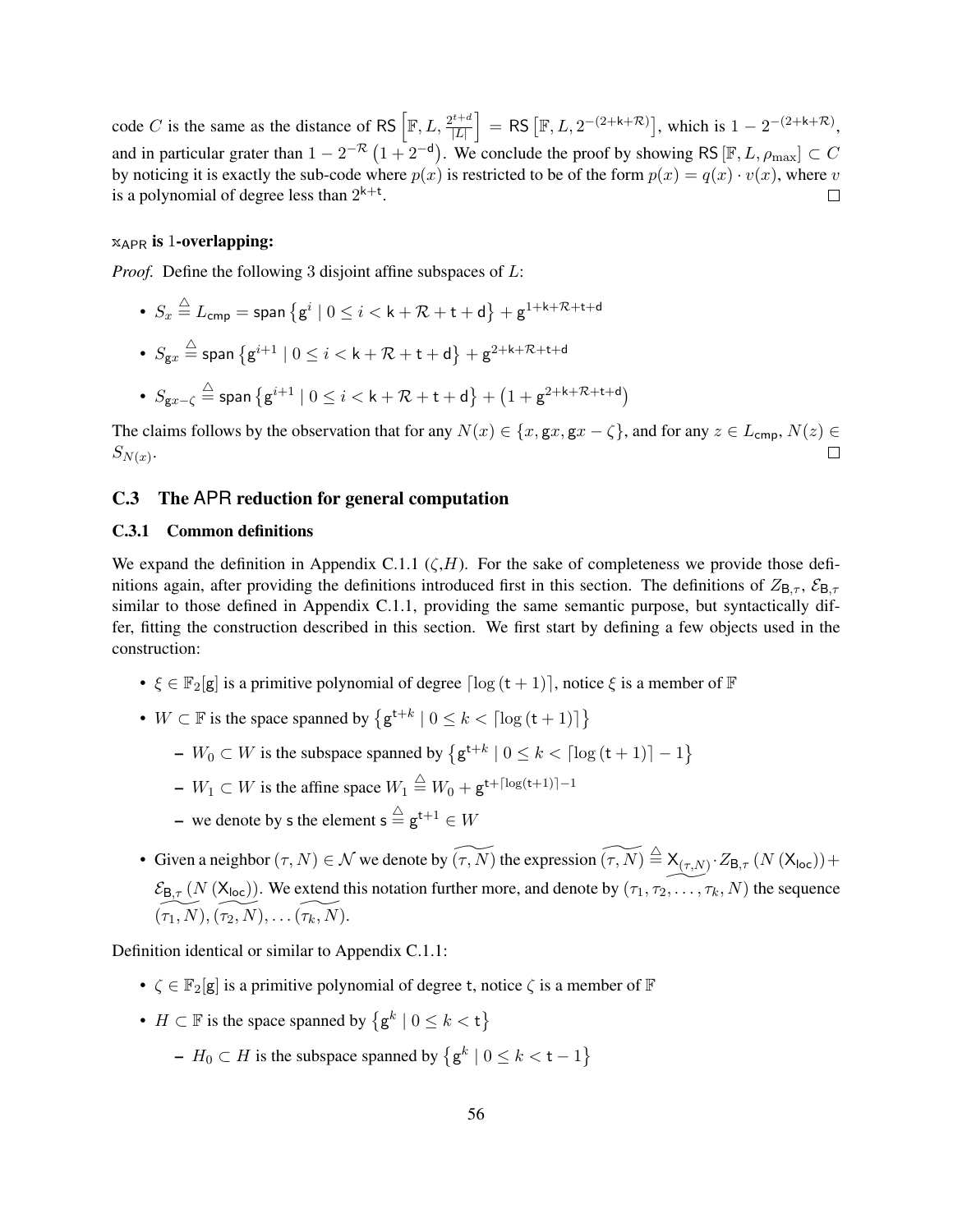- $H_1 \subset H$  is the affine space  $H_1 \stackrel{\triangle}{=} H_0 + g^{t-1}$
- For every  $\tau \in \mathcal{T}$  we define  $Z_{\mathsf{B},\tau}, \mathcal{E}_{\mathsf{B},\tau} \in \mathbb{F}[x]$  by:
	- $-$  if  $\tau = (j, 0)$  for  $j \in [w]$  then  $Z_{\mathsf{B}, \tau}(x) \stackrel{\triangle}{=} \prod_{(i,j,\alpha) \in \mathsf{B}} (x (\mathsf{g}^i \mathcal{A} \zeta \mathsf{s}))$  and  $\mathcal{E}_{\mathsf{B}, \tau}$  is the polynomial of minimal degree such that for every  $(i, j, \alpha) \in \mathsf{B}$ ,  $\mathcal{E}_{\mathsf{B},\tau}\left( (\mathsf{g}^i \% \zeta) + \mathsf{s} \right) = \alpha$
	- otherwise  $Z_{\text{B},\tau} = 1$  and  $\mathcal{E}_{\text{B},\tau} = 0$

## C.3.2 Instance reduction

We now describe  $\vee^{\text{BPAIR}\rightarrow\text{APR}}$ :

- 1.  $\mathcal{T} \stackrel{\triangle}{=} ([w] \cup \{\text{ctrl}\}) \times \{0, 1\}$
- 2.  $\mathcal{N} \stackrel{\triangle}{=} \mathcal{N}_{\mathcal{P}} \cup \mathcal{N}_{\text{routing}}$ , with  $\mathcal{N}_{\mathcal{P}}$ ,  $\mathcal{N}_{\text{routing}}$  defined as follows:

Definition of  $\mathcal{N}_\mathcal{P} \colon\;\; \mathcal{N}_\mathcal{P} \stackrel{\triangle}{=} \{(\tau, \mathsf{n}^{\mathsf{id}})\,,(\tau, \mathsf{n}_0^{\mathsf{cyc}})$  $\binom{cyc}{0}$  ,  $(\tau, n_1^{cyc})$  $\binom{cyc}{1}$  |  $\tau \in \mathcal{T}$ } where (i)  $n^{id}(x) \stackrel{\triangle}{=} x$ , (ii)  $n_b^{cyc}$  $_{b}^{\mathsf{cyc}}\left( x\right) \overset{\triangle}{=}% \left( \sum_{k=1}^{N}\left\vert \mathcal{A}_{\mathsf{c}}\left( x\right) \right\vert ^{2}\left\vert \mathcal{A}_{\mathsf{c}}\left( x\right) \right\rangle \left\vert \mathcal{A}_{\mathsf{c}}\left( x\right) \right\rangle \left\vert \mathcal{A}_{\mathsf{c}}\left( x\right) \right\rangle \left\vert \mathcal{A}_{\mathsf{c}}\left( x\right) \right\rangle \left\vert \mathcal{A}_{\mathsf{c}}\left( x\right) \right\rangle \left\vert \mathcal{A}_{\mathsf{c}}\$  $g(x-g^{t+1})+b\zeta+g^{t+1}$  for  $b \in \{0,1\}.$ 

**Definition of**  $\mathcal{N}_{\text{routing}}$ :  $\mathcal{N}_{\text{routing}} \triangleq \left\{ \left( \tau, \eta_{r,c}^{\text{rout},b} \right) \mid \tau \in \mathcal{T}; b, r, c \in \{0,1\} \right\}$  where  $\eta_{r,c}^{\text{rout},b}(x) \triangleq g$ .  $x + r \cdot (\mathsf{g}^{\mathsf{t}} + 1) + c (\mathsf{g}^{\mathsf{t}} \cdot \xi) + b$ 

- 3.  $\Phi$  is defined as  $\Phi \stackrel{\triangle}{=} \Phi_{\mathcal{P}_T} \cup \Phi_{\mathcal{P}_\pi} \cup \Phi_{\text{routing}}$  where  $\Phi_{\mathcal{P}_T}, \Phi_{\mathcal{P}_\pi}, \Phi_{\text{routing}}$  defined as follows:
	- $\Phi_{\mathcal{P}_\mathsf{T}}$  definition: Define for every  $P \in \mathcal{P}_\mathsf{T}$  define

$$
\Phi_P \stackrel{\triangle}{=} \left\{\n\begin{array}{l}\n\frac{(X_{\text{loc}}-s)(X_{\text{loc}}-s-1)}{Z_{H_0+s}(X_{\text{loc}})} \cdot P\left(((1,0),\ldots,(w,0),\text{n}^{\text{id}}),((1,0),\ldots,(w,0),\text{n}^{\text{cyc}})\right), \\
\frac{1}{Z_{H_1+s}(X_{\text{loc}})} \cdot P\left(((1,0),\ldots,(w,0),\text{n}^{\text{id}}),((1,0),\ldots,(w,0),\text{n}^{\text{cyc}})\right)\n\end{array}\n\right\}
$$

Define  $\Phi_{\mathcal{P}_T} \stackrel{\triangle}{=} \bigcup_{P \in \mathcal{P}_T} \Phi_P$ .

•  $\Phi_{\mathcal{P}_{\pi}}$  definition: Define for every  $P \in \mathcal{P}_{\pi}$  define

$$
\Phi_{P} \stackrel{\triangle}{=} \left\{ \frac{(\mathsf{X}_{\mathsf{loc}} - \mathsf{s}) \, (\mathsf{X}_{\mathsf{loc}} - \mathsf{s} - 1)}{Z_{H+\mathsf{s}}(\mathsf{X}_{\mathsf{loc}})} \cdot P\left(((1,0)\,,\, \ldots,\, (w,0)\,,\mathsf{n}^{\mathsf{id}}),\, ((1,1)\,,\, \ldots,\, (w,1)\,,\mathsf{n}^{\mathsf{id}})\right) \right\}
$$

Define  $\Phi_{\mathcal{P}_T} \stackrel{\triangle}{=} \bigcup_{P \in \mathcal{P}_T} \Phi_P$ .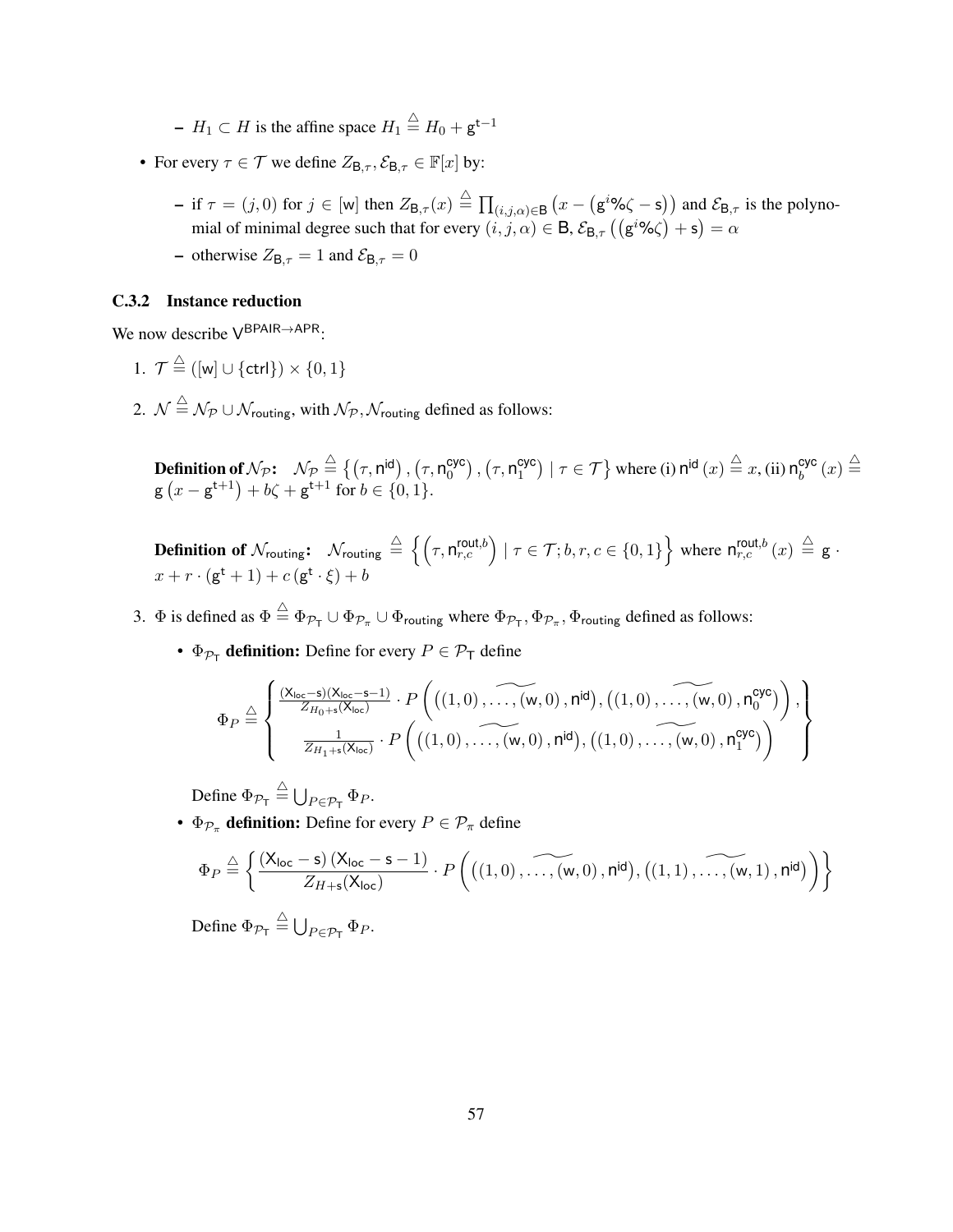4.  $\Phi_{\text{routing}}$  definition: We define the following polynomials used by out construction:

$$
q_{\text{eql}}(x,y) \qquad \qquad \stackrel{\triangle}{=} x-y \tag{29}
$$

$$
q_{\mathsf{mv}}(x, y, z) \qquad \qquad \stackrel{\triangle}{=} q_{\mathsf{eql}}(x, y) q_{\mathsf{eql}}(x, z) \tag{30}
$$

$$
q_{\text{cp}}(x, x', y, y', z, z') \qquad \qquad \triangleq_{\text{qq}(x', z')} q_{\text{eq}(x, y) + q_{\text{eq}(x', y')} q_{\text{eq}(x, z)}
$$
(31)  

$$
\triangle Z_{H_0 + \text{span}\{\text{g}^t\}}(x)
$$
(32)

$$
S_{0,0}(x) \qquad \qquad \stackrel{\triangle}{=} \frac{Z_{H_0 + \text{span}\{\mathbf{g}^t\}}(x)}{Z_{H_0 + W_0}(x)} \tag{32}
$$

$$
S_{1,0}(x) \qquad \qquad \stackrel{\triangle}{=} \frac{Z_{H_1 + \text{span}\{\mathbf{g}^t\}}(x)}{Z_{H_1 + W_0}(x)} \tag{33}
$$

$$
S_{0,1}(x) \qquad \qquad \stackrel{\triangle}{=} \frac{1}{Z_{H_0 + W_1}(x)}\tag{34}
$$

$$
S_{1,1}(x) \qquad \qquad \stackrel{\triangle}{=} \frac{1}{Z_{H_1+W_1}(x)}\tag{35}
$$

and define the control constraints system by:

$$
\Phi_{\text{ctrl}} \stackrel{\triangle}{=} \left\{ \begin{array}{l} \frac{1}{X_{\text{loc}} - s} q_{\text{eql}} \left( X_{\left( (\text{ctrl}, 0), \text{n}^{i d} \right)}, X_{\left( (\text{ctrl}, 1), \text{n}^{i d} \right)} \right), \\ \frac{1}{Z_{H+s}(X_{\text{loc}})} q_{\text{eql}} \left( X_{\left( (\text{ctrl}, 0), \text{n}^{i d} \right)}, X_{\text{loc}} - s \right), \\ \frac{1}{Z_{H+s}(X_{\text{loc}})} q_{\text{eql}} \left( X_{\left( (\text{ctrl}, 0), \text{n}^{i d} \right)}, X_{\left( (\text{ctrl}, 1), \text{n}^{i d} \right)} \right) \end{array} \right\}
$$
(36)

$$
\cup \left\{ S_{r,c} \left( X_{\text{loc}} \right) \cdot q_{\text{mv}} \left( X_{\left( (\text{ctrl}, l), \text{n}^{i d} \right)}, X_{\left( (\text{ctrl}, l), \text{n}^{r, \text{out}, 0}_r, \right)}, X_{\left( (\text{ctrl}, l), \text{n}^{r, \text{out}, 1}_r, c \right)} \right) \mid l, r, c \in \{0, 1\} \right\}
$$
(37)

The network flow copy constraints defined by:

$$
\Phi_{\text{cp}} \stackrel{\triangle}{=} \left\{ S_{r,c} \left( X_{\text{loc}} \right) q_{\text{cp}} \left( \overbrace{\left( (i,l), \overbrace{\mathsf{n}_{r,c}^{\text{rout},0}}^{((i,\overbrace{\mathsf{l}}),\overbrace{\mathsf{n}}^{\text{rot}})}^{(j)} , X_{\left( (\text{ctrl},l), \overbrace{\mathsf{n}_{r,c}^{\text{rout},0}}^{(j)} \right) }^{(j)} \right), \left\{ i \in [\text{w}] ; l, r, c \in \{0,1\} \right\} \right\} \tag{38}
$$

We define  $\Phi_{\text{routing}} \stackrel{\triangle}{=} \Phi_{\text{ctrl}} \cup \Phi_{\text{cp}}$ .

5. Define  $L$  to be the affine space

$$
L \stackrel{\triangle}{=} \text{span}\left(\{\mathbf{g}^i \mid 0 \leq i < 1 + \mathsf{k} + \mathcal{R} + \mathsf{t} + \lceil \log(\mathsf{t}+1) \rceil + \mathsf{d} \cdot (1+\mathsf{g})\}\cup \{\mathsf{g}^i + \mathsf{k} + \mathcal{R} + \mathsf{t} + \lceil \log(\mathsf{t}+1) \rceil + \mathsf{d}\}\right)
$$

6. Define  $L_{\text{cmp}}$  to be the affine space

$$
L_{\text{cmp}} \stackrel{\triangle}{=} \text{span} \left\{ \mathbf{g}^i \mid 0 \leq i < \mathsf{k} + \mathcal{R} + \mathsf{t} + \left\lceil \log \left( \mathsf{t} + 1 \right) \right\rceil + \mathsf{d} \right\} + \mathbf{g}^{1 + \mathsf{k} + \mathcal{R} + \mathsf{t} + \left\lceil \log(\mathsf{t} + 1) \right\rceil + \mathsf{d}}
$$

- 7. For every  $1 \leq j \leq w$  define  $\rho_{(j,0)}$  to be  $\rho_{(j,0)} \triangleq \frac{2^{k+t+\lceil \log(t+1) \rceil} \deg(Z_{B,j})}{|L|}$  $\frac{1}{|L|}$  =  $\frac{\text{deg}(2\mathsf{B},j)}{|L|}$ ; for any other  $\tau \in \mathcal{T}$  we define  $\rho_{\tau}$  to be  $\frac{2^{k+t+\lceil \log(t+1) \rceil}}{|L|} = 2^{-(2+\mathcal{R}+d)}$
- 8. Define  $\rho_{\text{cmp}} \stackrel{\triangle}{=} \frac{1+2^{k+t+\lceil \log(t+1) \rceil + d}}{|l_{\text{csm}}|}$  $|L_{\mathsf{cmp}}|$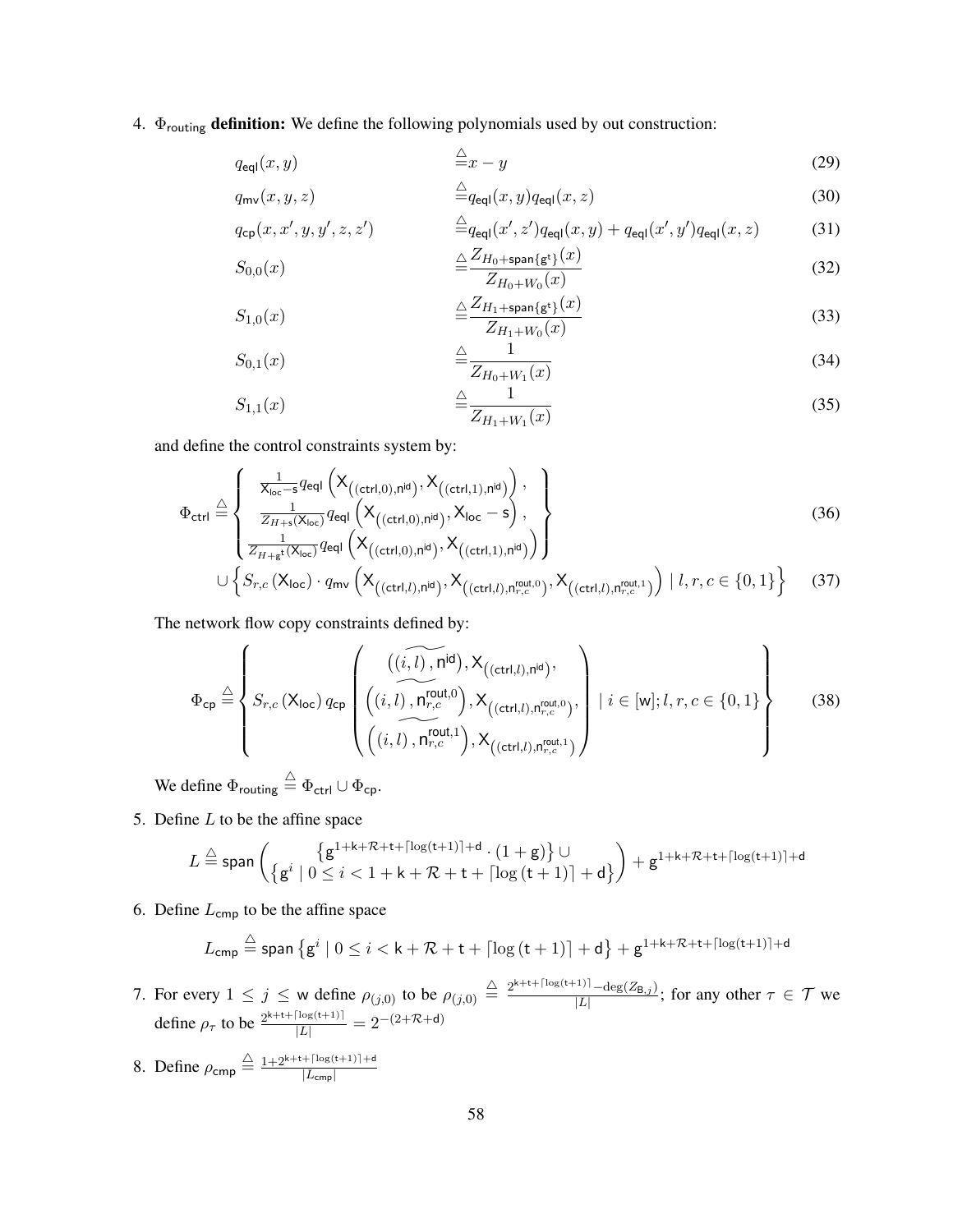## <span id="page-58-1"></span>C.3.3 Witness reduction

**General overview** Let  $w = (\hat{w}, \pi)$  be the witness. We construct all functions in

$$
w_{\mathsf{APR}} = \big(w_{(1,0)}, w_{(1,1)}, \ldots, w_{(w,0)}, w_{(w,1)}, w_{(\mathsf{ctrl},0)}, w_{(\mathsf{ctrl},1)}\big)
$$

as follows:

- 1. For every  $\tau \in \mathcal{T}$  we define a mapping  $Q_{\tau} : H + W \to \mathbb{F}$
- 2. For every  $\tau \in \mathcal{T}$  we define a mapping  $\tilde{Q}_\tau : \mathbb{F} \to \mathbb{F}$  as the low degree extension of  $Q_\tau$
- 3. For every  $\tau \in \mathcal{T}$  we draw a random polynomial  $R_{\tau} \colon \mathbb{F} \to \mathbb{F}$  of degree at most  $2^{k+t+\lceil \log(t+1) \rceil}$ vanishing on  $H + W$  and define  $\overline{Q}_\tau$  $\stackrel{\triangle}{=} \tilde{Q}_\tau + R_\tau$
- 4. the function  $w_\tau: L \to \mathbb{F}$  is the evaluation of  $\frac{\bar{Q}_\tau \mathcal{E}_{B_\tau}}{Z_{B_\tau}}$  over L

Given the above description, it is sufficient to describe the construction of  $Q_{\tau}$  for every  $\tau \in \mathcal{T}$ .

**Construction of**  $Q_{(ctrl,0)}, Q_{(ctrl,1)}$  Given  $\pi: [T] \to [T]$  we define the permutation  $\pi': \mathbb{F}[\mathsf{g}]/\zeta \to \mathbb{F}[\mathsf{g}]/\zeta$  by:

$$
\pi'(0) = 0\tag{39}
$$

$$
\forall 0 \leq i < T : \pi' \left( \mathbf{g}^i \mathbf{h} \zeta \right) = \mathbf{g}^{\pi(i)} \mathbf{h} \zeta \tag{40}
$$

 $Q_{(ctrl,0)}, Q_{(ctrl,1)}$  are an affine embedding of back-to-back De Bruijn routing (Appendix [G.2\)](#page-80-1) of  $\pi'$  where  $Q_{(ctrl,0)} (x + s) = x$  for every  $x \in H$ .

**Construction of**  $Q_{(i,b)}$  **mappings** Any other pair  $Q_{(i,0)}, Q_{(i,1)}$  is intuitively an embedding of the same permutation  $\pi'$  as well, and uses exactly the same routing as  $Q_{(ctrl,0)}, Q_{(ctrl,1)}$ . The sole difference is that the  $Q_{(i,0)}$  over  $H + s$  is not required to contain only distinct values, but instead satisfies  $Q_{(i,0)}((g^j\% \zeta) + s) =$  $w_i[j]$ .

Further optimizations The reduction above can be further optimized for concrete settings in the following manner, implemented in our ZK-STARK realization. Often, not all w algebraic registers are needed to verify memory validity; rather, a small number  $l \ll w$  suffices. In this case one may save by routing on the rearrangeable network only the *l* needed registers (cf. [\[90\]](#page-28-0) for more details).

# <span id="page-58-0"></span>C.4 Proof of Theorem [B.13](#page-40-0) for general computation

The construction of the reduction from BPAIR to APR (Appendix [C.3\)](#page-55-0) is very similar to the construction of reduction from BAIR to APR (Appendix [C\)](#page-51-2), with the main difference of using an embedding of back-toback De Bruijn routing (Appendix [G.2\)](#page-80-1) to represent the permutation in the BPAIR witness. For the sake of completeness we provide below a full proof for this construction.

## C.4.1 Proof of completeness (Item [1\)](#page-40-8)

*Proof.* We show that: (i) for all  $\tau \in \mathcal{T}$ ,  $w_{\tau}^{APR} \in RS[\mathbb{F}, L, \rho_{\tau}]$ , and (ii)  $\forall \phi \in \Phi$ ,  $\phi_{\mathcal{N}} \left[ \hat{w}^{APR} \right] \in RS[\mathbb{F}, L_{cmp}, \rho_{cmp}]$ .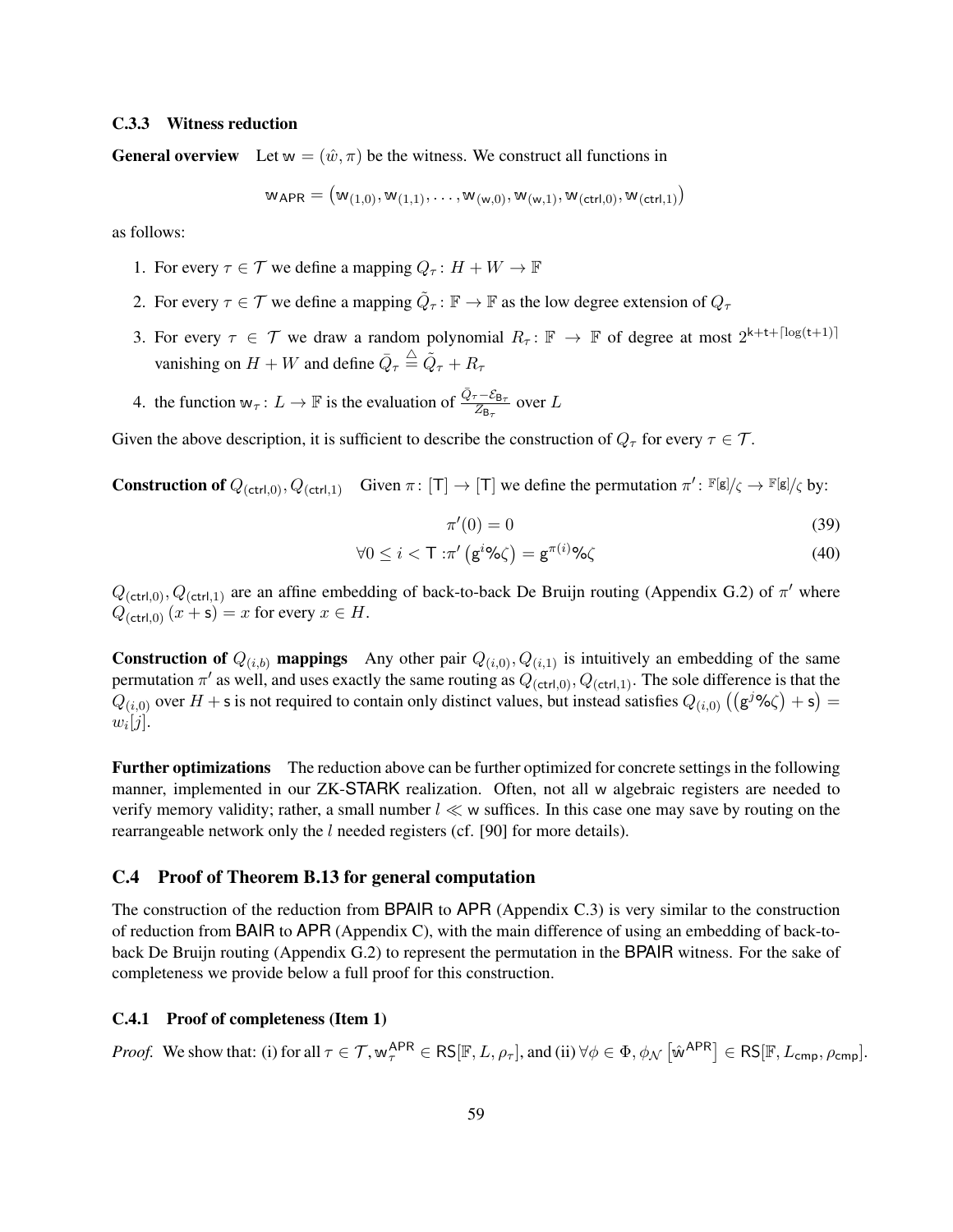Assignment code membership: For every  $\tau \in \mathcal{T}$ ,  $\deg(\bar{Q}_\tau - \mathcal{E}_{\mathsf{B},\tau}) < 2^{k+t+\lceil \log(t+1) \rceil}$ , and by definition of satisfaction of BPAIR, we have  $Z_{\text{B},\tau}$  |  $(\bar{Q}_{\tau} - \mathcal{E}_{\text{B},\tau})$ , thus  $\frac{\bar{Q}_{\tau} - \mathcal{E}_{\text{B},\tau}}{Z_{\text{B},\tau}}$  is a polynomial of degree less then  $2^{k+t+\lceil \log(t+1) \rceil} - \deg (Z_{\mathsf{B},\tau})$ , showing  $\mathsf{w}_{\tau}^{\mathsf{APR}} \in \mathsf{RS}[\mathbb{F}, L, \rho_{\tau}]$  as required.

**Constraint code membership:** We notice first that for any  $\tau \in \mathcal{T}$  and any neighbor  $(\tau, N) \in \mathcal{N}$ ,  $(\tau, N) =$  $\bar{Q}_\tau \circ N$  is of degree less then  $2^{k+t+\lceil \log(t+1) \rceil}$ . It is sufficient to show that every rational function  $\phi \in \Phi$  is a polynomial of degree at most  $2^{k+t+\lceil \log(t+1) \rceil+d}$ . We notice that  $\phi = \frac{p}{z}$ .  $\frac{p}{Z_s}$  for some multivariate polynomial p, and some set S. For simplicity we denote by  $g \in \mathbb{F}[x]$  the low degree extension of  $p_{\mathcal{N}}\left[\hat{w}^{APR}\right]$ . It is sufficient to show g is (i) of degree less then  $2^{k+t+\lceil \log(t+1) \rceil+d} + |S|$ , and (ii) vanishes over S, thus in particular dividable by  $Z_S$ .

**The set**  $\Phi_{\mathcal{P}_\mathsf{T}}$ : for every  $P \in \mathcal{P}_\mathsf{T}$  denote by

$$
P_0(x) \stackrel{\triangle}{=} P\left(\bar{Q}_{(1,0)} \circ \mathsf{n}^{\mathsf{id}}\,(x)\,,\ldots,\bar{Q}_{(\mathsf{w},0)} \circ \mathsf{n}^{\mathsf{id}}\,(x)\,,\bar{Q}_{(1,0)} \circ \mathsf{n}_0^{\mathsf{cyc}}\,(x)\,,\ldots,\bar{Q}_{(\mathsf{w},0)} \circ \mathsf{n}_0^{\mathsf{cyc}}\,(x)\right) \tag{41}
$$

$$
P_{1}(x) \stackrel{\triangle}{=} P\left(\bar{Q}_{(1,0)} \circ \mathsf{n}^{\mathsf{id}}\left(x\right), \ldots, \bar{Q}_{(\mathsf{w},0)} \circ \mathsf{n}^{\mathsf{id}}\left(x\right), \bar{Q}_{(1,0)} \circ \mathsf{n}_{1}^{\mathsf{cyc}}\left(x\right), \ldots, \bar{Q}_{(\mathsf{w},0)} \circ \mathsf{n}_{1}^{\mathsf{cyc}}\left(x\right)\right) \tag{42}
$$

$$
P_0'(x) \stackrel{\triangle}{=} \frac{(x - \mathsf{s}) (x - \mathsf{s} - 1)}{Z_{H_0 + \mathsf{s}}(x)} \cdot P_0(x)
$$
\n
$$
(43)
$$

$$
P'_{1}(x) \stackrel{\triangle}{=} \frac{1}{Z_{H_1 + s}(x)} \cdot P_{1}(x) \tag{44}
$$

We notice  $\deg P_0$ ,  $\deg P_1 < 2^{k+t+\lceil \log(t+1) \rceil + d}$ , thus it is sufficient to show that whenever the denominator vanishes, the enumerator vanishes as well. Assume  $Z_{H_0+s}(x)$  or  $Z_{H_1+s}(x)$  is zero, then  $x = y + s$  for some  $y \in H$ . If  $y \in \{0, 1\}$  then  $x \in H_0 + s$ , thus only  $Z_{H_0+s}(x) = 0$ , and  $(x - s)(x - s - 1) = 0$  as well. Otherwise, there is some  $j \in [T-1]$  such that  $y = g<sup>j</sup>$ % $\zeta$ , and by the witness construction (Appendix [C.3.3\)](#page-58-1)  $\overline{Q}_{(i,0)}((g^{j}\% \zeta) + s) = w_i[j]$ . In the case  $(g^{j}\% \zeta) + s \in H_0 + s$  we notice  $n_0^{cyc}$  $\mathsf{g}_0^{\mathsf{cyc}}\left(\left(\mathsf{g}^{j}\mathsf{%}\zeta\right)+\mathsf{s}\right)=\left(\mathsf{g}^{j+1}\mathsf{%}\zeta\right)+\right.$ s. Similarly, in the case  $(g^{j}\% \zeta) + s \in H_1 + s$  it holds  $n_1^{cyc}$  $\left( \frac{\mathsf{g}^j}{\mathsf{g}^j}\left( \mathsf{g}^j\mathsf{g}\zeta \right) + \mathsf{s} \right) \;=\; \left( \mathsf{g}^{j+1}\mathsf{g}\zeta \right) \,+\, \mathsf{s}. \quad \mathsf{Fi}\text{-}$ nally, the claim follows by the assumption the BPAIR witness satisfies the instance, and in particular  $P(w_1[j], \ldots, w_w[j], w_1[j+1], \ldots, w_w[j+1]) = 0$  for all  $j \in [T-1]$ .

**The set**  $\Phi_{\mathcal{P}_{\pi}}$ : Let  $P \in \mathcal{P}_{\pi}$  be a polynomial, denote by

<span id="page-59-1"></span><span id="page-59-0"></span>
$$
P'(x) \stackrel{\triangle}{=} P(\bar{Q}_{(1,0)}(x), \dots, \bar{Q}_{(w,0)}(x), \bar{Q}_{(1,1)}(x), \dots, \bar{Q}_{(w,1)}(x))
$$
\n(45)

$$
P''(x) \stackrel{\triangle}{=} \frac{(x - \mathsf{s}) (x - \mathsf{s} - 1)}{Z_{H + \mathsf{s}}(x)} \cdot P_0(x)
$$
\n
$$
(46)
$$

We notice  $\deg P' < 2^{k+t+\lceil \log(t+1) \rceil+d}$ , thus it is sufficient to show that whenever the denominator vanishes, the enumerator vanishes as well. Let x be a member of  $H + s$ . If  $x \in \{s, 1 + s\}$  then  $(x - s)(x - s - 1) =$ 0, otherwise there is some  $j \in [T-1]$  such that  $x = (g^{j} \& \zeta) + s$ , thus by construction  $P'(x) =$  $P(w_1[j], \ldots, w_w[j], w_1[\pi(j)], \ldots, w_w[\pi(j)])$ , and in particular vanishes by definition of satisfaction in BPAIR.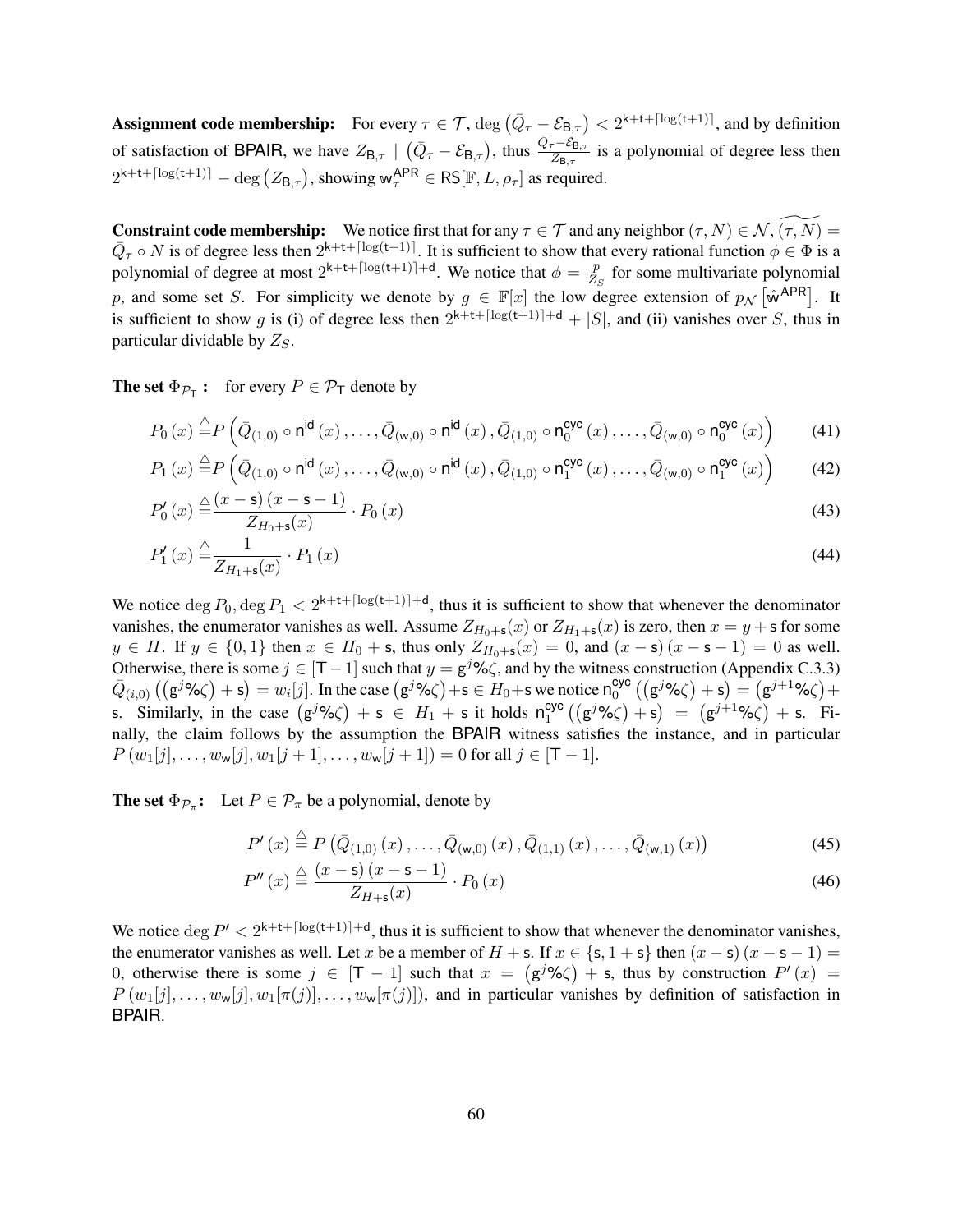#### The set  $\Phi_{\text{ctrl}}$ :

- For  $\phi(x) = \frac{1}{Z_{H+\mathsf{s}}(x)} q_{\mathsf{eql}}\left(\bar{Q}_{(\mathsf{ctrl},0)}\left(x\right), x-\mathsf{s}\right)$  we have  $\deg\left(q_{\mathsf{eql}}\left(\bar{Q}_{(\mathsf{ctrl},0)}\left(x\right), x-\mathsf{s}\right)\right) < 2^{\mathsf{k+t} + \lceil \log(\mathsf{t}+1) \rceil}$ and for every  $x \in H + s$ , it holds by construction (Appendix [C.3\)](#page-55-0)  $\overline{Q}_{(ctrl,0)}(x) = x - s$ .
- For  $\phi(x) = \frac{1}{x-s} q_{\text{eql}} \left( \bar{Q}_{(\text{ctrl},0)}(x), \bar{Q}_{(\text{ctrl},1)}(x) \right)$  we have deg  $\left( q_{\text{eql}} \left( \bar{Q}_{(\text{ctrl},0)}(x), \bar{Q}_{(\text{ctrl},1)}(x) \right) \right)$  <  $2^{k+t+\lceil \log(t+1) \rceil}$ , and  $\bar{Q}_{(ctrl,0)}(s) = \bar{Q}_{(ctrl,1)}(s)$  because  $\pi'(0) = 0$ .
- For  $\phi\left(x\right)=\frac{1}{Z_{H+\texttt{g}^\texttt{t}}(x)}q_\texttt{eql}\left(\bar{Q}_{(\texttt{ctrl},0)}\left(x\right),\bar{Q}_{(\texttt{ctrl},1)}\left(x\right)\right)$  we have  $\deg\left(q_\texttt{eql}\left(\bar{Q}_{(\texttt{ctrl},0)}\left(x\right),\bar{Q}_{(\texttt{ctrl},1)}\left(x\right)\right)\right)<$  $2^{k+t+\lceil \log(t+1) \rceil}$ , and for every  $x \in H + g^t$  it holds  $\overline{Q}_{(\text{ctrl},0)}(x) = \overline{Q}_{(\text{ctrl},1)}(x)$ , by the property of the back-to-back De Bruijn routing (Appendix [G.2\)](#page-80-1).
- For  $\phi$  of the form  $S_{r,c}(x) \cdot q_{\text{mv}}\left(\bar{Q}_{(\text{ctrl},l)}(x), \bar{Q}_{(\text{ctrl},l)} \circ \mathsf{n}_{r,c}^{\text{rout},0}(x), \bar{Q}_{(\text{ctrl},l)} \circ \mathsf{n}_{r,c}^{\text{rout},1}(x)\right)$ . Low degree follows by the properties of the back-to-back De Bruijn routing (Appendix [G.2\)](#page-80-1).

**The set**  $\Phi_{\text{cp}}$ : The low degree of every  $\phi \in \Phi_{\text{cp}}$  follows by construction, as all networks  $\bar{Q}_{(j,0)}, \bar{Q}_{(j,1)}$  are routed exactly the same way as the embedded back-to-back De Bruijn routing in  $\bar{Q}_{(ctrl,1)}, \bar{Q}_{(ctrl,1)}$ .  $\Box$ 

#### <span id="page-60-3"></span>C.4.2 Proof of soundness (Item [2\)](#page-40-9)

*Proof.* Assume  $V^{\text{BPAIR}\rightarrow\text{APR}}(x, k, \mathcal{R}) \in \text{APR}$  for  $x = (\mathbb{F}, \mathsf{T}, w, \mathcal{P}, \mathsf{C}, \mathsf{B})$ , and let  $\hat{w}^{\text{APR}}$  be a witness for it. We show  $x \in \text{BPAIR}$  by constructing a witness  $w^{\text{BPAIR}} = (\hat{w}, \pi)$  for it. We define:

• for every  $j \in [w]$  the mapping  $w_j^{\text{BPAIR}} : [T] \to \mathbb{F}$  by

<span id="page-60-2"></span>
$$
w_j^{\text{BPAIR}}[i] \stackrel{\triangle}{=} \mathsf{w}_{(j,0)}^{\text{APR}}\left( \left( \mathsf{g}^{i\mathsf{O}}\!\mathsf{s}\zeta \right) + \mathsf{s} \right) \cdot Z_{\mathsf{B},(j,0)}\left( \left( \mathsf{g}^{i\mathsf{O}}\!\mathsf{s}\zeta \right) + \mathsf{s} \right) + \mathcal{E}_{\mathsf{B},j}\left( \left( \mathsf{g}^{i\mathsf{O}}\!\mathsf{s}\zeta \right) + \mathsf{s} \right) \tag{47}
$$

denoting by  $w_{(j,0)}^{APR}$  the low degree extension of the actual witness.

• we define

<span id="page-60-1"></span>
$$
\pi(i) = j \iff \mathbf{w}_{(\text{ctrl}, 1)}^{\text{APR}} \left( \left( \mathbf{g}^i \% \zeta \right) + \mathbf{s} \right) = \left( \mathbf{g}^j \% \zeta \right) + \mathbf{s} \tag{48}
$$

for  $i, j \in [T]$ . Otherwise we say  $\pi(i) = \infty$ .

We show w<sup>BPAIR</sup> satisfies x. Let  $\overline{Q}_{\tau}(x, y) \stackrel{\triangle}{=} x \cdot Z_{\mathsf{B}, \tau}(y) + \mathcal{E}_{\mathsf{B}, \tau}(y)$ .

Boundary constraints: w<sup>BPAIR</sup> satisfies the boundary constraints B by construction, as having  $(i, j, \alpha) \in$ B implies  $Z_{\mathsf{B},(j,0)}\left( \left( \mathsf{g}^{i\%}\zeta \right) + \mathsf{s} \right) = 0$  and  $\mathcal{E}_{\mathsf{B},(j,0)}\left( \left( \mathsf{g}^{i\%}\zeta \right) + \mathsf{s} \right) = \alpha$ , thus  $w_j^{\mathsf{BPAIR}}[i] = \alpha$  as required.

<span id="page-60-0"></span>**General technique for rest of soundness proof:** In what follows we show that in any case where  $\pi$  is not a permutation, or at least one of  $\mathcal{P}_T, \mathcal{P}_T$  is not satisfied by  $w^{BPAIR}$  then there exists  $\phi \in \Phi$  such that  $\phi_{\mathcal{N}}\left[\hat{w}^{APR}\right] \notin \text{RS}[\mathbb{F}, L_{\text{cmp}}, \rho_{\text{cmp}}]$ . The general method we use is assuming by contradiction  $\phi_{\mathcal{N}}\left[\hat{w}^{APR}\right] \in$  $RS[\mathbb{F}, L_{cmp}, \rho_{cmp}]$ , and denoting by  $\psi \colon \mathbb{F} \to \mathbb{F}$  its low-degree extension. We notice the evaluation of every such  $\psi$  is over  $L_{\text{cmp}}$  representable as some rational function, implied by definition of  $\phi$ ,  $\psi(x) = \frac{p(x)}{q(x)}$  where (i)  $\deg p < 2^{k+t+\lceil \log(t+1) \rceil + d}$ , (ii)  $\deg q < 2^{t+\lceil \log(t+1) \rceil}$ , and (iii) there exists some  $x_0$  such that  $q(x_0) = 0$ while  $p(x_0) \neq 0$ . In particular it must hold  $q(x)\psi(x) = p(x)$  for all  $x \in L_{\text{cmp}}$ , but both equation sides are polynomial of degree less than  $2^{k+t+\lceil \log(t+1) \rceil+d}+2^{t+\lceil \log(t+1) \rceil} < |L_{\text{cmp}}|$  that do not agree on  $x_0$ , thus they can not agree on any set of size  $|L_{\text{cmp}}|$ , contradicting their agreement over  $L_{\text{cmp}}$ .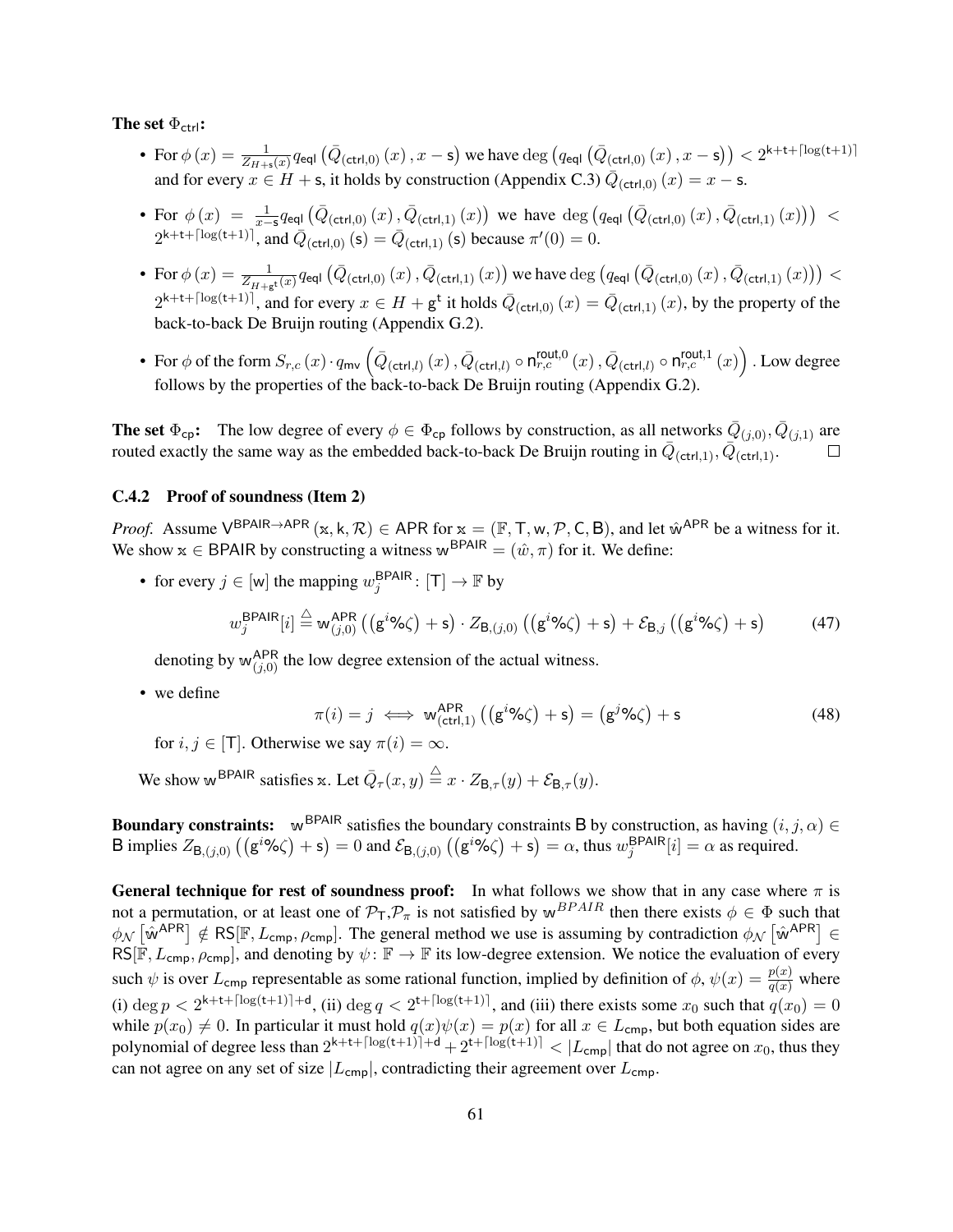**Satisfaction of**  $\mathcal{P}_\mathsf{T}$ **:** Assume by contradiction there is  $P \in \mathcal{P}_\mathsf{T}$  and  $j \in [\mathsf{T}-1]$  such that  $P(w[j], w[j+1]) \neq \emptyset$ 0. In case  $g^j\% \zeta \in H_0$  the contradiction is achieved using  $P'_0 \in \Phi_{\mathcal{P}_T}$  (Equation [\(43\)](#page-59-0)), otherwise  $g^j\% \zeta \in H_1$ and the contradiction is achieved using  $P'_1 \in \Phi_{\mathcal{P}_T}$  (Equation [\(44\)](#page-59-1)).

 $\pi$  is a permutation: By Theorem [G.5](#page-82-0) it is sufficient to show  $\bar{Q}_{(ctrl,0)}, \bar{Q}_{(ctrl,0)}$  is an affine embedding of a back-to-back De Bruijn of degree t inducing a permutation  $\pi'$  such that (i) the domain of  $\pi'$  is H, (ii)  $\pi'(0) = 0$ . By Definition [G.4](#page-80-2) it is sufficient to show:

- <span id="page-61-0"></span>1. For all  $x \in L$  it holds  $\overline{Q}_{(ctrl,0)}(x + s) = x$
- <span id="page-61-1"></span>2. For all  $x \in L$  it holds  $\overline{Q}_{(\text{ctrl},0)}(x + \mathsf{g}^{\mathsf{t}}) = \overline{Q}_{(\text{ctrl},1)}(x + \mathsf{g}^{\mathsf{t}})$
- <span id="page-61-2"></span>3. For every  $r, c, l \in \{0, 1\}$ , and every  $x \in H_r + (W_c \setminus \{0, \mathsf{g}^{\mathsf{t}}\}), \bar{Q}_{(\mathsf{ctrl}, l)}(x)$  equals to  $\bar{Q}_{(\mathsf{ctrl}, l)} \circ \mathsf{n}_{r,c}^{\mathsf{rout}, b}(x)$ for some  $b \in \{0, 1\}$
- <span id="page-61-3"></span>4.  $\bar{Q}_{\left(\text{ctrl},0\right)}\left(\mathsf{s}\right) = \bar{Q}_{\left(\text{ctrl},1\right)}\left(\mathsf{s}\right)$

We now now, using the general technique (Appendix [C.4.2\)](#page-60-0), that if any of the stated above constraints does not hold there is  $\phi \in \Phi$  such that  $\phi_{\mathcal{N}}[\hat{w}^{APR}] \notin \text{RS}[\mathbb{F}, L_{\text{cmp}}, \rho_{\text{cmp}}]$  by providing polynomials  $p, q \in$  $\mathbb{F}[x]$  as required by the technique.

#### 1. In case Item [1](#page-61-0) does not hold, the contradiction is achieved using  $q_{\mathsf{eql}}\left(\mathsf{X}_{\left((\mathsf{ctrl},0), \mathsf{n} \mathsf{id}\right)}, \mathsf{X}_{\mathsf{loc}}-\mathsf{s}\right)$  $\frac{Z_{H+s}(X_{loc})}{Z_{H+s}(X_{loc})} \in \Phi_{ctrl}$

- 2. In case Item [2](#page-61-1) does not hold, the contradiction is achieved using  $q_{\mathsf{eql}}\Big(\mathsf{X}_{\big((\mathsf{ctrl},0),\mathsf{n}^\mathsf{id}\big)},\mathsf{X}_{\big((\mathsf{ctrl},1),\mathsf{n}^\mathsf{id}\big)}$  $\setminus$  $\frac{Z_{H+{\rm g}^{\rm t}}(X_{\rm loc})}{Z_{H+{\rm g}^{\rm t}}(X_{\rm loc})} \in \Phi_{\textsf{ctrl}}$
- 3. In case Item [3](#page-61-2) does not hold, the contradiction is achieved using the corresponding polynomial of the  $\mathrm{form} \ S_{r,c}\left( \mathsf{X}_{\mathsf{loc}} \right) \cdot q_{\mathsf{mv}}\left( \mathsf{X}_{\left( (\mathsf{ctrl}, l), \mathsf{n}^{\mathsf{id}} \right)}, \mathsf{X}_{\left( (\mathsf{ctrl}, l), \mathsf{n}^{\mathsf{rout}, 0}_{{r}, c} \right)}, \mathsf{X}_{\left( (\mathsf{ctrl}, l), \mathsf{n}^{\mathsf{rout}, 1}_{{r}, c} \right)} \right)$  $\big) \in \Phi_{\mathsf{ctrl}}$
- 4. In case Item [4](#page-61-3) does not hold, the contradiction is achieved using  $q_{\mathsf{eql}}\Big(\mathsf{X}_{\big((\mathsf{ctrl},0),\mathsf{n}\mathsf{id}\big)},\mathsf{X}_{\big((\mathsf{ctrl},1),\mathsf{n}\mathsf{id}\big)}$  $\setminus$  $\frac{\overline{X}_{\text{loc}} - s}{\overline{X}_{\text{loc}} - s} \in \Phi_{\text{ctrl}}$

**Satisfaction of**  $\mathcal{P}_{\pi}$ : For every  $j \in [w]$ , we notice the pair  $\overline{Q}_{(j,0)}, \overline{Q}_{(j,1)}$  is routed exactly the same as  $\bar{Q}_{(ctrl,0)}, \bar{Q}_{(ctrl,1)},$  as otherwise a contradiction is achievable using  $\bar{\Phi}_{cp}$ . Thus we conclude  $\bar{Q}_{(ctrl,0)}((g^i\% \zeta) + s) =$  $\overline{Q}_{(ctrl,1)}((g^{\pi(i)}\% \zeta) + s)$  for every  $i \in [T-1]$ . Assuming there is  $P \in \mathcal{P}_{\pi}$  and  $i \in [T-1]$  such that  $P(w[i], w[\pi(i)]) \neq 0$ , then the contradiction is achieved using the corresponding polynomial in  $\Phi_{\mathcal{P}_{\pi}}$ .

## C.4.3 Knowledge extraction (Item [3\)](#page-41-0)

*Proof.* The knowledge extractor is described in Equation [\(47\)](#page-60-1) and Equation [\(48\)](#page-60-2), and the soundness proof in Appendix [C.4.2](#page-60-3) shows it is indeed an extractor.  $\Box$ 

# C.4.4 Instance properties (Item [4h\)](#page-41-1)

The proof of Item [4h](#page-41-1) is mostly strait forward, and very similar to the proof of Item [4h](#page-40-4) in Appendix [C.2.4.](#page-54-0) We provide a full proof only to it being 5-overlapping.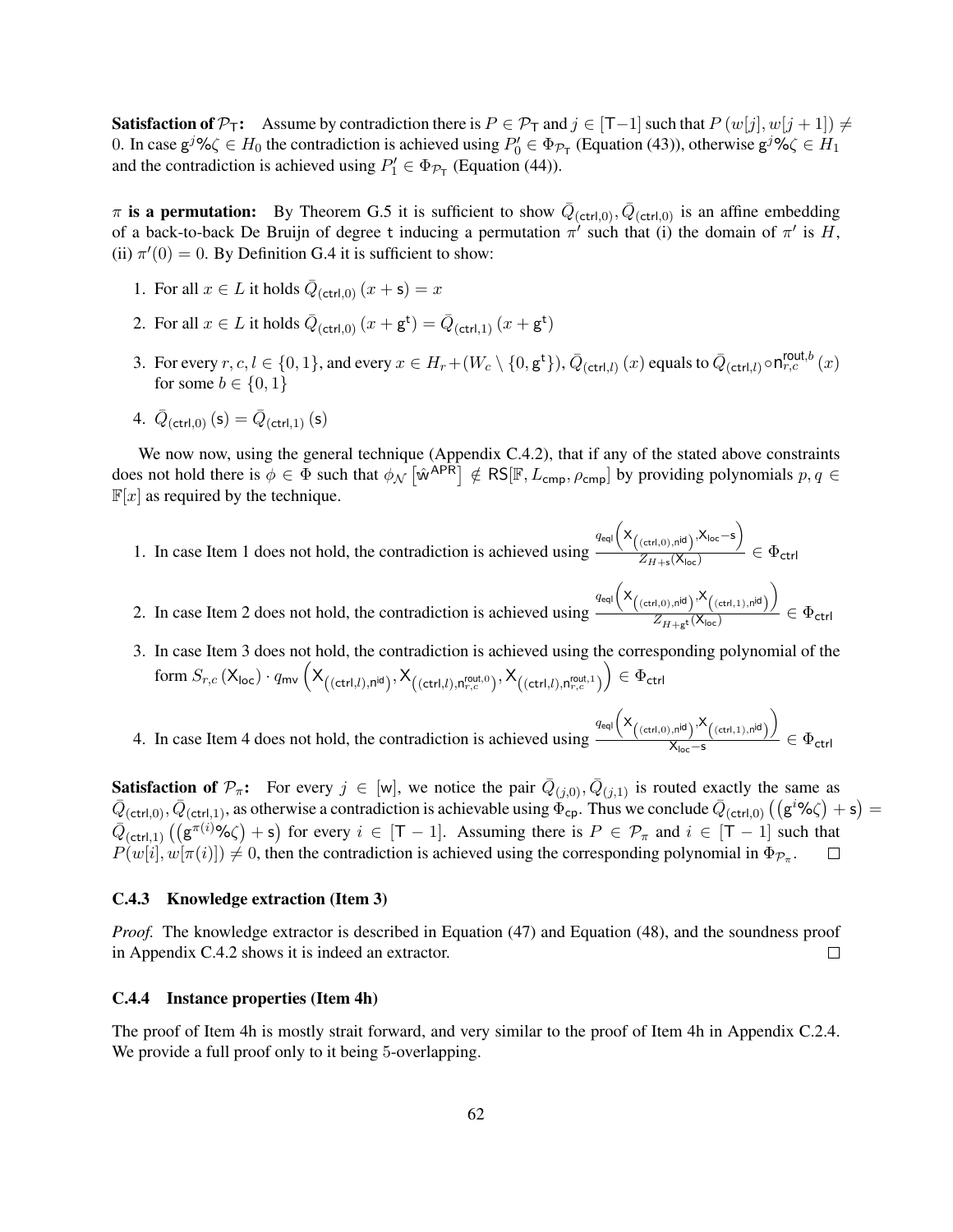## $x<sub>APR</sub>$  is 5-overlapping:

*Proof.* Define the following 3 disjoint affine subspaces of L:

- $\bullet \ \ S_x \stackrel{\triangle}{=} L_{\mathsf{cmp}} = {\mathsf{span}}\left\{{\mathsf{g}}^i\mid 0 \leq i < \mathsf{k} + \mathcal{R} + \mathsf{t} + \mathsf{d}\right\} + {\mathsf{g}}^{1+\mathsf{k}+\mathcal{R}+\mathsf{t}+\mathsf{d}}$ •  $S_{\mathsf{g}x} \stackrel{\triangle}{=}$  span  $\big\{\mathsf{g}^{i+1} \mid 0 \leq i < \mathsf{k} + \mathcal{R} + \mathsf{t} + \mathsf{d}\big\} + \mathsf{g}^{2+\mathsf{k}+\mathcal{R}+\mathsf{t}+\mathsf{d}}$
- $S_{\mathbf{g}x+1} \stackrel{\triangle}{=}$  span  $\left\{ \mathsf{g}^{i+1} \mid 0 \leq i < \mathsf{k} + \mathcal{R} + \mathsf{t} + \mathsf{d} \right\} + \left( 1 + \mathsf{g}^{2+\mathsf{k}+\mathcal{R}+\mathsf{t}+\mathsf{d}} \right)$

We show there are at most 5 neighbor to each space, mapping elements of  $L_{\text{cmp}}$  to them. We notice that for every  $x \in L_{\text{cmp}}$ : (i)  $n^{\text{id}}(x) \in S_x$ , (ii)  $n_0^{\text{cyc}}$  $_0^{\text{cyc}}(x)$ ,  $n_{r,c}^{\text{rout},b}(x) \in S_{gx}$  whenever  $b + r + c = 0$ , and  $(iii)$  n<sup>cyc</sup>  $I_1^{\text{cyc}}(x)$ ,  $n_{r,c}^{\text{rout},b}(x) \in S_{\mathbf{g}x+1}$  whenever  $b+r+c=1$ . Concluding our proof. П

# D Algebraic linking IOP (ALI)

In this section we describe the second part of the reduction described in Appendix [B](#page-32-0) (see Figure [8\)](#page-32-1), namely, the ALI protocol. This protocol receives a pair  $(x_{APR}, w_{APR})$  as described in Appendix [B.3](#page-38-0) and Definition [B.10,](#page-38-1) uses a single round of interaction in which the verifier sends public randomness, and ends with a pair of instances of the RS proximity testing problem from Definition [B.14.](#page-41-2)

The ALI protocol is described in Appendix [D.1.](#page-62-0) The main properties achieved by it were presented earlier in Theorem [B.15,](#page-42-7) and we prove this Theorem in Appendix [D.2.](#page-63-1) The section ends in Appendix [D.3](#page-69-0) with a justification for Conjectures [B.16](#page-43-1) and [B.17](#page-43-0) that suggest better soundness (and smaller query and verifier complexity) for the ALI protocol.

## <span id="page-62-0"></span>D.1 The Algebraic Linking IOP (ALI) protocol

The protocol below is a generalization of the "duplex PCP" 2-round IOP protocol from [\[17,](#page-24-4) Section 6.2] to the case of  $\kappa$ -independent APR instances. There, the verifier sent randomness to reach a random linear combination of the assignment and a "mask" polynomial. Since we have numerous assignments and constraints, the verifier adds randomness to check a *random* linear combination of *all assignments* and another *random* linear combination to check *all constraints*. The end result of this is that even though the APR witness has many algebraic registers, and a single codeword per register, totaling  $|\mathcal{T}| + 1$  many RS-codewords, at the end of the ALI protocol we need to test proximity only for a *pair* of purported RS codewords.

# ALI protocol

Input:

- Verifier has a  $\kappa$ -independent instance  $x = x_{APR} = (\mathbb{F}, \mathcal{T}, \mathcal{N}, \Phi, L, L_{cmp}, \vec{\rho}, \rho_{cmp})$
- Prover has x and a witness  $w = w_{APR} = \{w_{\tau} \in V_{\tau}, \tau \in \mathcal{T}\}\$  satisfying x, where each  $w_{\tau}$  was sampled uniformly from the  $\kappa |L|$ -independent space  $V_{\tau}$  described in Definition [B.11.](#page-39-2)

<span id="page-62-1"></span>Protocol:

- 1. Prover samples uniformly and independently random
	- $f_{\text{mask}} \in \text{RS}[\mathbb{F}, L, \rho_{\text{max}}];$
	- $g_{\text{mask}} \in \text{RS}[\mathbb{F}, L_{\text{cmp}}, \rho_{\text{cmp}}];$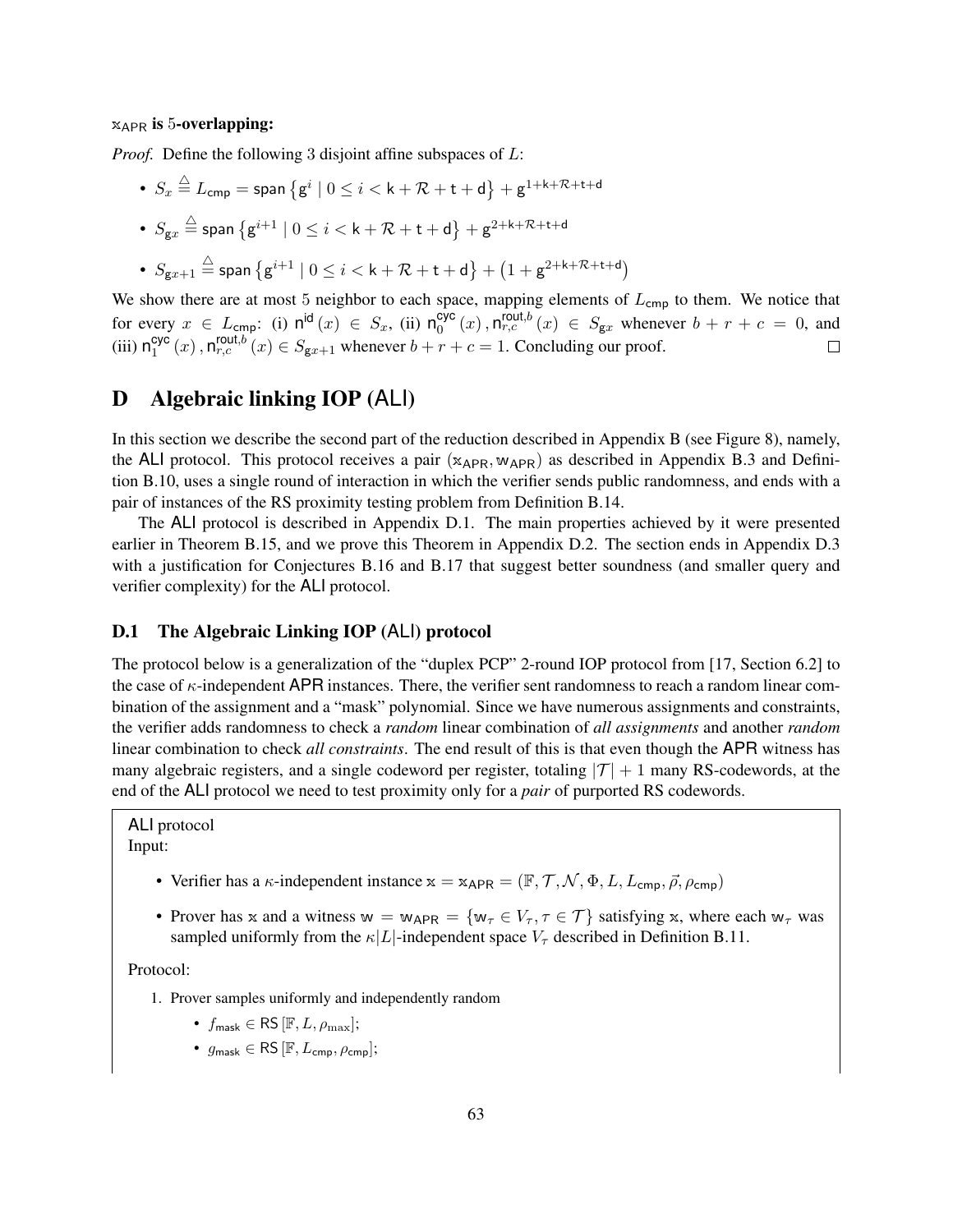and sends to verifier the oracle  $\mathbb{O}_{\text{assignment}} \stackrel{\triangle}{=} (w, f_{\text{mask}}, g_{\text{mask}})$ 

- <span id="page-63-3"></span><span id="page-63-0"></span>2. Verifier performs the following:
	- (a) sample and send to prover a sequence R of  $2|\mathcal{T}| + |\Phi|$  uniformly random F-elements containing:
		- $r_{\tau,0}, r_{\tau,1}$  for every  $\tau \in \mathcal{T}$
		- $r_{\phi}$  for every  $\phi \in \Phi$
	- (b) define the *random constraint*  $\phi_R \colon \mathbb{F}^{\mathcal{V}} \to \mathbb{F}$  by  $\phi_R(\alpha) \stackrel{\triangle}{=} \sum_{\phi \in \Phi} r_{\phi} \cdot \phi(\alpha)$
	- (c) invoke the two following RS-IOPP sub-protocols, accepting if and only if both sub-protocols accept:
		- i. verify proximity of the function  $f^{(0)}: L \to \mathbb{F}$  to the code RS[ $\mathbb{F}, L, \rho_{\max}$ ] where

$$
\forall x \in L, \quad f^{(0)}(x) \stackrel{\triangle}{=} f_{\text{mask}}(x) + \sum_{\tau \in \mathcal{T}} \left( r_{\tau,0}^{\gamma} + r_{\tau,1}^{\gamma} \cdot x^{|L| \cdot (\rho_{\text{max}} - \rho_{\tau})} \right) \cdot \mathbf{w}_{\tau}(x) \tag{49}
$$

<span id="page-63-6"></span><span id="page-63-5"></span><span id="page-63-4"></span>ii. verify proximity of the function  $g^{(0)}$ :  $L_{\text{cmp}} \to \mathbb{F}$  to the code RS[ $\mathbb{F}, L_{\text{cmp}}, \rho_{\text{cmp}}]$  where

<span id="page-63-7"></span>
$$
\forall x \in L_{\text{cmp}}, \quad g^{(0)}(x) \stackrel{\triangle}{=} g_{\text{mask}}(x) + \phi_R\left(\alpha_{\text{w},\mathcal{N}}(x)\right) \tag{50}
$$

# <span id="page-63-1"></span>D.2 Proof of the ALI reduction Theorem [B.15](#page-42-7)

Our proof follows the order of items stated in Theorem [B.15.](#page-42-7) As typical for IP and PCP statements, the most intricate parts of our proof are those dealing with soundness, and, to a lesser extent, those discussing zero knowledge and knowledge extraction.

# D.2.1 Completeness — Part [2](#page-42-9)

Suppose  $\hat{w}$  satisfies x according to Definition [B.10.](#page-38-1) Then by definition of a  $\kappa$ -independent APR, the (ran-dom) witness w sampled by the prover in step [1](#page-62-1) of the ALI satisfies  $x$  as well. This means that the following holds:

- $w_{\tau} \in \text{RS}[\mathbb{F}, L, \rho_{\tau}]$  for each  $\tau \in \mathcal{T}$  and  $f^{(0)}$  is in the linear span of w; thus  $f^{(0)} \in \text{RS}[\mathbb{F}, L, \rho_{\text{max}}]$ .
- $\phi_{\mathcal{N}}[w] \in \mathsf{RS}[\mathbb{F}, L_{\mathsf{cmp}}, \rho_{\mathsf{cmp}}]$  for each  $\phi \in \Phi$  and  $\phi_R$  is in the linear span of  $\{\phi_{\mathcal{N}}[w]\}$ , thus  $\phi_R \in$  $\mathsf{RS}[\mathbb{F}, L_{\mathsf{cmp}}, \rho_{\mathsf{cmp}}]$  as well, concluding  $g^{(0)} \in \mathsf{RS}[\mathbb{F}, L_{\mathsf{cmp}}, \rho_{\mathsf{cmp}}]$ .

Therefore, the completeness of the RS-IOPP used in step [2c](#page-63-0) of the ALI, implies that our verifier accepts the proof above with probability 1, i.e., the ALI protocol has perfect completeness.

# D.2.2 Soundness — Part [3](#page-42-5)

Our proof of soundness requires a few preliminary statements, stated next. The proof of soundness follows in the next sub-section.

Preliminaries The following claim discusses interpolants, using the definition and notation from Appendix [B.1.](#page-33-1)

<span id="page-63-2"></span>**Claim D.1.** Let  $S \subseteq \mathbb{F}$  and  $d, k \in \mathbb{N}$  satisfy  $d + 2k < |S|$ . Given  $f \colon S \to \mathbb{F}$  define  $\hat{f}(x) \stackrel{\triangle}{=} x^k \cdot f(x)$ .  $\emph{Suppose that both $\deg\big(\text{interpolant}^f\big)< d+k$ and $\deg\big(\text{interpolant}^{\hat{f}}\big)< d+k$. Then we also have$  $\deg$  (interpolant $^f$ )  $< d$ .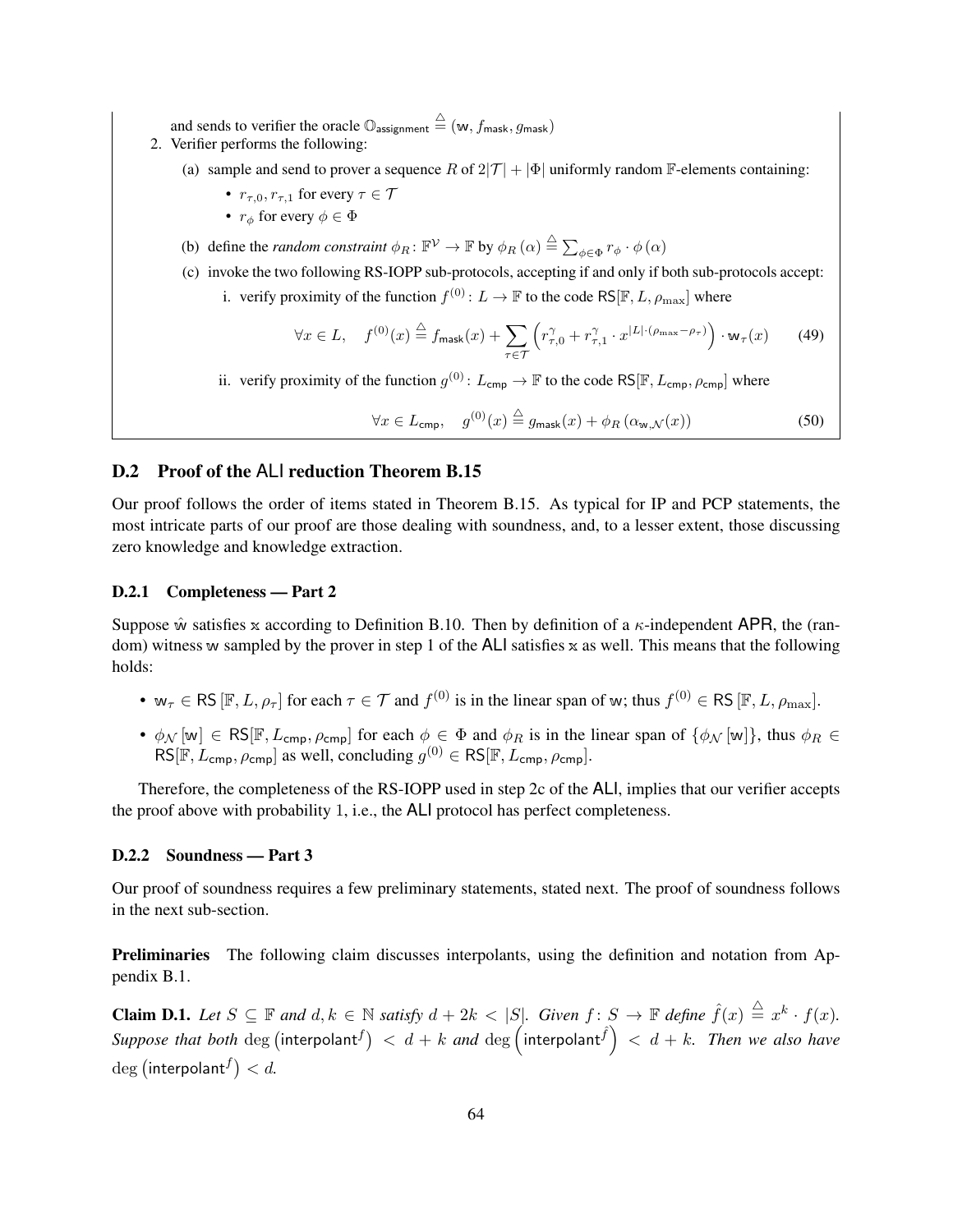*Proof.* Let  $P(X) =$  interpolant f and let  $Q(X) \stackrel{\triangle}{=} X^k \cdot P(X)$ ; both  $P, Q$  are viewed as members of  $\mathbb{F}[X]$ . By assumption  $\deg(P) < d + k$ , so  $\deg(Q) < d + 2k < |S|$ . The multi-point evaluation of Q on domain S is precisely the function  $\hat{f}$ . The uniqueness of the interpolant, along with the observation deg(Q) < |S|, imply that interpolant ${\hat f}=Q.$  Therefore, the assumption  $\deg(\mathsf{interpolant}^{\hat f}) < d+k$  gives  $\deg(Q) < d+k.$ By construction  $deg(P) = deg(Q) - k$  and this completes the proof.  $\Box$ 

The next lemma says that linear spaces whose members are "close on average" to a linear error correcting code, have small support.

<span id="page-64-0"></span>**Lemma D.2** (Proximity to codes implies small support). Let  $C \subset \mathbb{F}^S$  be an  $\mathbb{F}$ -linear code of blocklength  $\leq$  | $\mathbb{F}$ | and relative distance  $\delta$ . Fix  $c > 6/\delta$ . Suppose  $V \subset \mathbb{F}^S$  satisfies

$$
\Pr_{v \in \text{span}(V)} \left[ \Delta_{\mathsf{H}} \left( v, C \right) \le \frac{1}{c} \right] > 1/|\mathbb{F}|.
$$

*Then there exists*  $S' \subset S$  *of density*  $\mu(S'/S) \geq 1 - \frac{2}{c} > 1 - \frac{\delta}{3}$  $\frac{\delta}{3}$  such that  $V|_{S'} \subseteq C|_{S'}$ .

The proof of the lemma above requires a result from [\[95\]](#page-28-2) (stated as Lemma 1.6 there). We recall and prove that lemma next, then prove Lemma [D.2.](#page-64-0)

<span id="page-64-1"></span>**Lemma D.3** (Average distance amplification). Let  $C \subset \mathbb{F}^S$  be a linear space. If  $f_1, \ldots, f_k \in \mathbb{F}^S$  are such that there exists  $f_i$  that is  $\epsilon\text{-}$  *far from*  $C$  *in relative Hamming distance, then* 

$$
\Pr_{r_1,\ldots,r_k\in\mathbb{F}}\left[\Delta_{\mathsf{H}}\left(\sum_{i=1}^kr_if_i,C\right)\leq\epsilon/2\right]\leq1/|\mathbb{F}|
$$

*Proof of Lemma [D.2.](#page-64-0)* By Lemma [D.3](#page-64-1) we have

<span id="page-64-3"></span>
$$
\forall v \in \text{span}(V), \quad \Delta_{\mathsf{H}}(v, C) \le \frac{2}{c}.\tag{51}
$$

Since  $2/c < \delta/2$  by assumption, we conclude that the codeword of C that is closest to  $v \in span(V)$  is unique, denote it by  $\bar{v}$ . Define  $S_v \stackrel{\triangle}{=} \{x \in S \mid v(x) \neq \bar{v}(x)\}$  and for  $V' \subseteq \textsf{span}(V)$  let  $S_{V'} = \cup_{v \in V'} S_v$ . To prove Lemma [D.2](#page-64-0) it suffices to show

<span id="page-64-2"></span>
$$
\mu\left(S_{\text{span}(V)}/S\right) \le \frac{2}{c} \tag{52}
$$

by setting  $S' = S \setminus S_{\text{span}(V)}$ .

We prove [\(52\)](#page-64-2) by way of contradiction, namely, we show that  $\mu(S_{\text{span}(V)}/S) > \frac{2}{c}$  $\frac{2}{c}$  and [\(51\)](#page-64-3) together imply that [\(51\)](#page-64-3) is false, so [\(52\)](#page-64-2) holds.

Write  $v = \bar{v} + v'$  where v' has relative Hamming weight  $\mu(S_{v'}/S)$ . Abusing notation, we identify v with  $v'$  and henceforth assume the codeword closest to v is 0 and that  $S_v$  denotes the support of v, i.e., the set of its nonzero entries.

Since [\(51\)](#page-64-3) implies  $\mu(S_v/S) < \delta/3$ , if [\(52\)](#page-64-2) is false then there exists some  $V' \subset V$  such that

$$
\mu\left(S_{V'}/S\right) \in \left(\frac{2}{c}, \frac{4}{c}\right) \subseteq \left(\frac{2}{c}, \delta - \frac{2}{c}\right)
$$

The containment follows because  $4/c < 2\delta/3 < \delta - 2/c$ . By linearity of expectation, the expected support size of a random word in span $(V')$  is precisely  $(1 - 1/|\mathbb{F}|)|S_{V'}|$  which is strictly greater than  $(1 - 1/|S_{V'}|)|S_{V'}|$  because  $|S_{V'}| < |S| \leq |\mathbb{F}|$ . Thus, it must be the case that some  $v \in \text{span}(V')$  is fully supported on  $S_{V'}$  which means that the relative support size of v is in  $\left(\frac{2}{c}\right)$  $\frac{2}{c}, \delta - \frac{2}{c}$  $(\frac{2}{c})$ ; we conclude v has relative distance  $\mu(S_V/S) > 2/c$  from C, contradicting [\(51\)](#page-64-3) and completing the proof.  $\Box$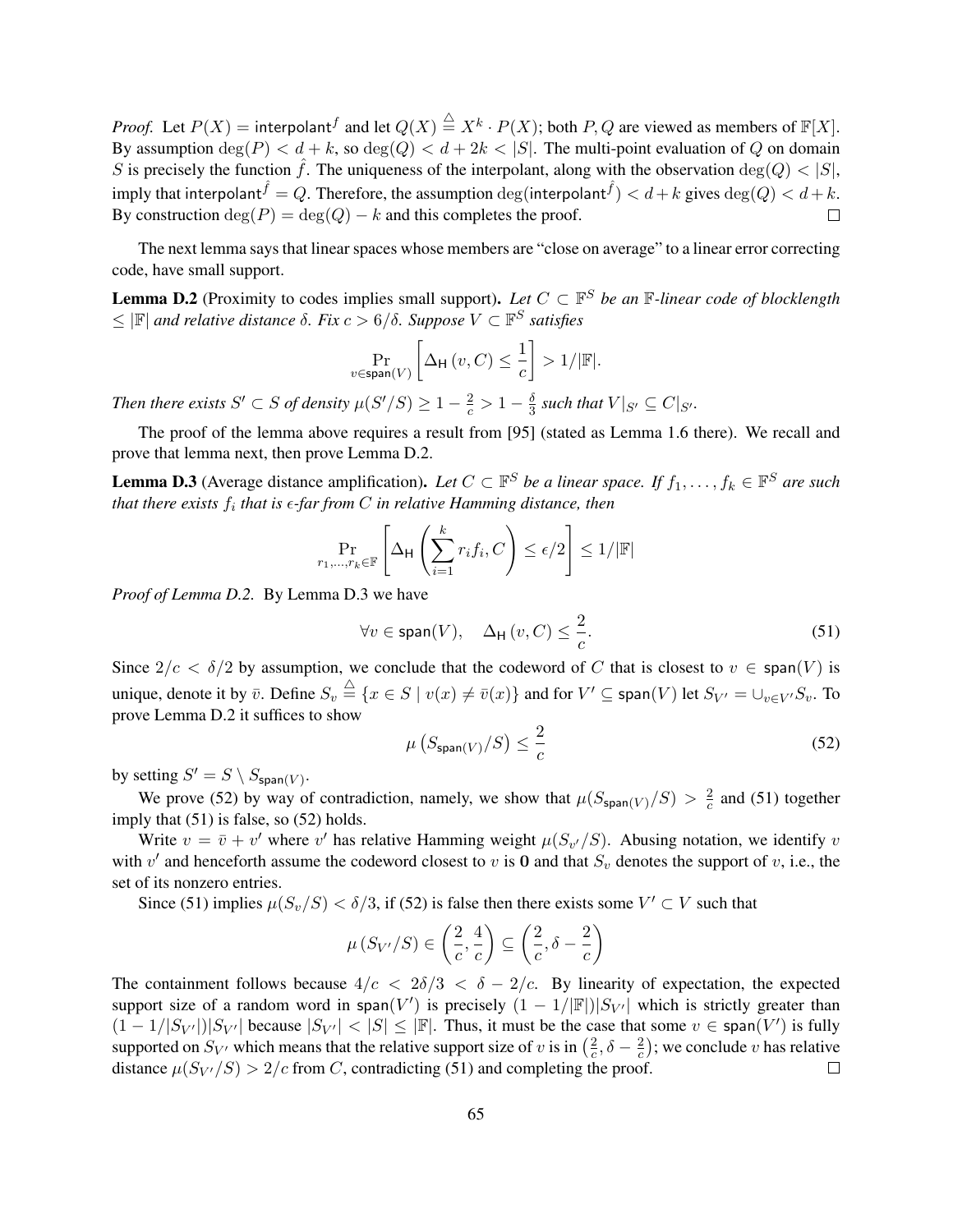#### Soundness analysis

*Proof of Item [3](#page-42-5) of Theorem [B.15.](#page-42-7)* We prove the contrapositive: If neither item [3a](#page-42-0) nor item [3b](#page-42-1) of Theorem [B.15](#page-42-7) hold, which means both of the following items hold:

<span id="page-65-3"></span><span id="page-65-0"></span>1. Pr  $\left[\Delta_{\mathsf{H}}\left(f^{(0)},\mathsf{RS}\left[\mathbb{F},L,\rho_{\mathrm{max}}\right]\right)\leq \frac{\delta}{2d}$  $\left\lfloor\frac{\delta}{2\zeta}\right\rfloor > 1/|\mathbb{F}|$ 2. Pr  $\left[\Delta_{\mathsf{H}}\left(g^{(0)},\mathsf{RS}\left[\mathbb{F},L_{\mathsf{cmp}},\rho_{\mathsf{cmp}}\right]\right)\leq \frac{\delta}{2d}$  $\left\lfloor\frac{\delta}{2\zeta}\right\rfloor > 1/|\mathbb{F}|$ 

Then  $x \in APR$ . Details follow.

We apply Lemma [D.2](#page-64-0) to Item [1](#page-65-0) above, while setting the constant  $c$  in that lemma to

<span id="page-65-1"></span>
$$
c \stackrel{\triangle}{=} \frac{2\zeta}{\delta} \tag{53}
$$

The assumptions of Lemma [D.2](#page-64-0) hold because  $\zeta > 3$  (cf. Equation [\(7\)](#page-42-6)) and  $\delta \leq 1-\rho_{\text{max}}$ , hence  $c > 6/(1-\rho_{\text{max}})$  $\rho_{\text{max}}$ ) as required by Lemma [D.2.](#page-64-0) By that lemma we deduce the existence of a set  $S \subset L$ ,  $\mu(S/L) \leq \frac{2}{c}$ c such that for all  $\tau \in \mathcal{T}$  we have both

 $\overline{\phantom{a}}$ 

$$
\mathbf{w}_{\tau}|_{L\setminus S} \in \mathsf{RS}[\mathbb{F}, L, \rho_{\max}]|_{L\setminus S} \text{ and } \left(x^{|L|\cdot(\rho_{\max}-\rho_{\tau})} \cdot \mathbf{w}_{\tau}\right)|_{L\setminus S} \in \mathsf{RS}[\mathbb{F}, L, \rho_{\max}]|_{L\setminus S}. \tag{54}
$$

Let 
$$
d = \deg (\mathbf{w}_{\tau}|_{L \setminus S}) < \rho_{\max} \cdot |L|
$$
 and  $k = |L| \cdot (\rho_{\max} - \rho_{\tau})$ . We have  
\n
$$
d + 2k < |L|(\rho_{\max} + 2(\rho_{\max} - \rho_{\tau})) < |L| \cdot 3\rho_{\max} < |L \setminus S|.
$$

The last inequality follows from  $\rho_{\text{max}} \leq 1/4$  and  $|S| \leq 2/c \leq 1/4$  (see Equations [\(7\)](#page-42-6) and [\(53\)](#page-65-1)). So by Claim [D.1](#page-63-2) we conclude

<span id="page-65-2"></span>
$$
\forall \tau \in \mathcal{T} \ \mathbf{w}_{\tau} |_{L \setminus S} \in \mathsf{RS}[\mathbb{F}, L, \rho_{\tau}]|_{L \setminus S}.
$$

Let  $H_0 = \{x \in L_{\text{cmp}} \mid \mathcal{N}(x) \cap S \neq \emptyset\}$ ; a union bound gives  $|H_0| \leq \Theta |S|$ . Let  $w'_\tau$  be the low degree extension of  $w_{\tau}|_{L\setminus S}$  to domain L, noticing  $w_{\tau}' \in \mathsf{RS}[\mathbb{F}, L, \rho_{\tau}]$ . Let  $w' = \{w_{\tau} \mid \tau \in \mathcal{T}\}\)$ . Recall the assumption that x has δ-distance, and let C be the linear code of minimal distance δ that contains RS[F,  $L_{\text{cmp}}$ ,  $\rho_{\text{cmp}}$ ] as required by Item [2\)](#page-39-1). By Equation [\(55\)](#page-65-2) and Item [2](#page-39-1) we conclude  $\phi_N[w'] \in C$  for each  $\phi \in \Phi$ . Thus, to complete our soundness analysis, we need only show that  $\phi_N$   $[w'] \in RS[\mathbb{F}, L_{cmp}, \rho_{cmp}]$  for each  $\phi \in \Phi$ .

Consider the set of functions

$$
\left\{\phi_{\mathcal{N}}\left[\mathbf{w}'\right]\mid\phi\in\Phi\right\}\cup\left\{g_{\mathsf{mask}}\right\}
$$

and let V denote the linear span of this set. Since, by assumption,  $\phi_N$  [w'] agrees with  $\phi_N$  [w] on  $L_{\text{cmp}} \setminus H_0$ , we conclude that  $g^{(0)}|_{L_{\text{cmp}}\setminus H_0} \in V_{L_{\text{cmp}}\setminus H_0}$ . Therefore, if there exists even one member of  $\{\phi_{\mathcal{N}}[w'] \mid \phi \in \Phi\}$ that does not belong to  $\mathsf{RS}[\mathbb{F}, L_{\mathsf{cmp}}, \rho_{\mathsf{cmp}}]$ , then Lemma [D.3](#page-64-1) implies

$$
\Pr\left[\Delta_{\mathsf{H}}\left(g^{(0)},\mathsf{RS}[\mathbb{F},L_{\mathsf{cmp}},\rho_{\mathsf{cmp}}]\right)\leq \frac{1}{2}\cdot(\delta-\mu(H_0/L_{\mathsf{cmp}}))\right]\leq 1/|\mathbb{F}|
$$

which contradicts Item [2](#page-65-3) stated at the beginning of this proof, because  $\frac{\delta}{2\zeta} \leq \frac{1}{2}$  $\frac{1}{2}$   $(\delta - \mu \left( H_0/L_{\text{cmp}} \right))$  by our choice of  $\zeta$  in Equation [\(7\)](#page-42-6). Therefore we conclude that

$$
\forall \phi \in \Phi, \quad \phi_{\mathcal{N}} \left[ \mathbf{w}' \right] \in \mathsf{RS}[\mathbb{F}, L_{\mathsf{cmp}}, \rho_{\mathsf{cmp}}] \tag{56}
$$

and hence w' satisfies x, completing the soundness analysis.

Remark D.4 (Potential for improvement of soundness analysis). *The* ×2ζ *loss in soundness, compared to distance* δ*, is due to two factors. Lemma [D.3](#page-64-1) "costs" a* ×2 *factor, and the union bound used in the proof* above incurs another  $\times\left(1+\Theta\frac{|L|}{|L_{\mathsf{cmp}}|}\right)$  *loss. It remains an interesting open problem to decide if either factor is actually required (cf. Conjectures [B.16](#page-43-1) and [B.17\)](#page-43-0).*

 $\Box$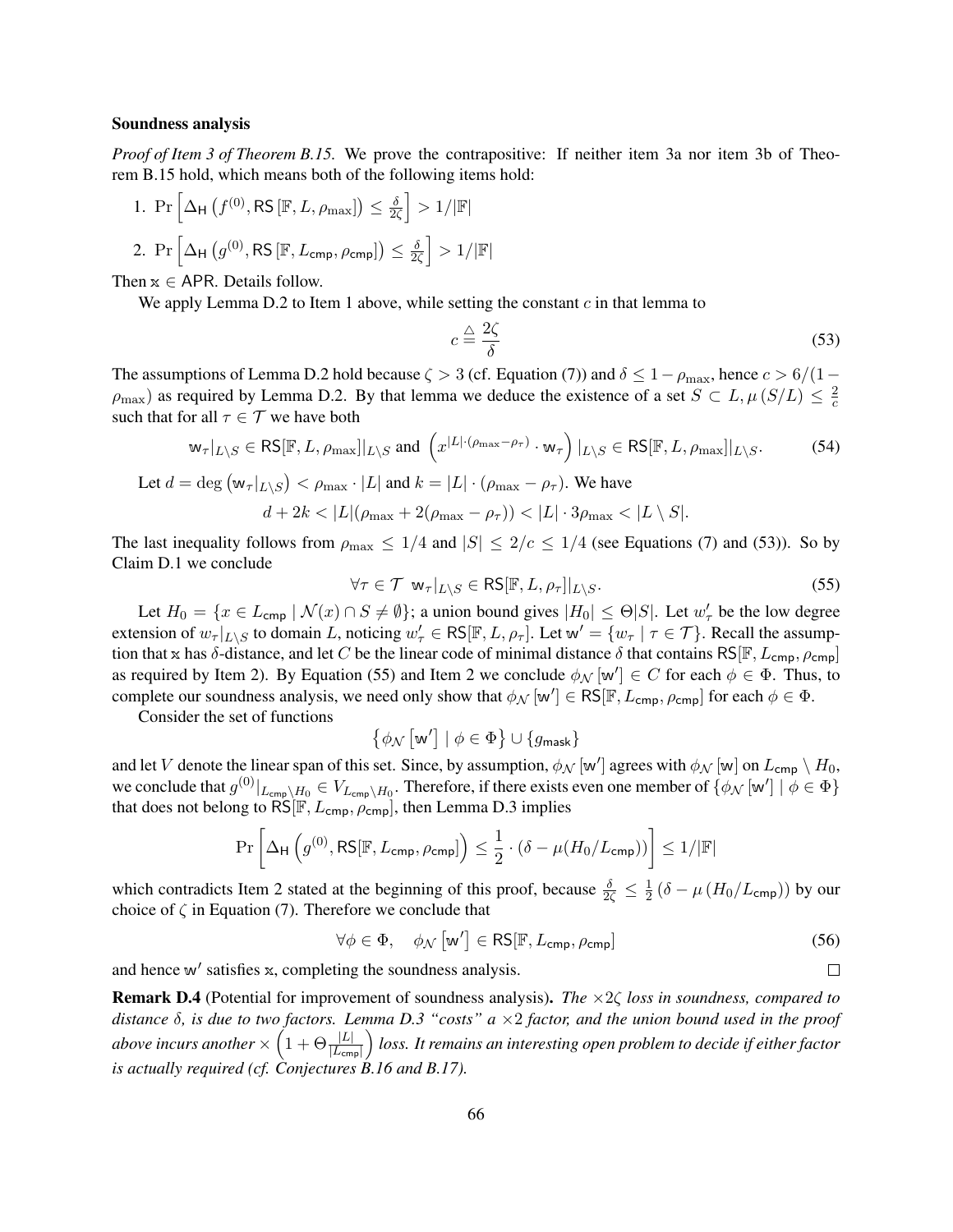#### D.2.3 Knowledge Extraction — Part [4](#page-42-10)

The proof of Item [4](#page-42-10) of Theorem [B.15](#page-42-7) relies on the following lemma. After proving it, we complete the proof of knowledge extraction. Recall we assume  $x$  has  $\delta$ -distance.

<span id="page-66-2"></span>**Lemma D.5.** Suppose there exists  $L'_{\text{cmp}} \subseteq L_{\text{cmp}}$  such that all of the following hold:

<span id="page-66-1"></span>1. 
$$
\bullet \mu (L'_{\text{cmp}}/L_{\text{cmp}}) > 1 - \delta
$$
  
\n $\bullet \phi_{\mathcal{N}} [\mathbf{w}] |_{L'_{\text{cmp}}} \in \text{RS}[\mathbb{F}, L_{\text{cmp}}, \rho_{\text{cmp}}] |_{L'_{\text{cmp}}} \text{ for every } \phi \in \Phi$ 

<span id="page-66-0"></span>2. For 
$$
L' := \mathcal{N}(L'_{\text{cmp}})
$$
 and each  $\tau \in \mathcal{T}$ :

• 
$$
\mu(L'/L) \geq \sqrt{\rho_{\tau}}
$$

• 
$$
w_{\tau}|_{L'} \in \text{RS}[\mathbb{F}, L, \rho_{\tau}]|_{L'}
$$

Then  $x \in$  APR *and the assignment*  $w' := \{w'_\tau \mid \tau \in \mathcal{T}\}\$  *where*  $w'_\tau$  *is the low-degree extension of*  $w_\tau|_{L'}$  *to*  $L$  *witnesses*  $x$  ∈ APR.

*Proof.* By definition of w' and by assumption [2](#page-66-0) we conclude  $w'_\tau \in \mathsf{RS}[\mathbb{F}, L, \rho_\tau]$  for all  $\tau \in \mathcal{T}$ . By as-sumption [1](#page-66-1) we know there is some codeword  $w \in \mathsf{RS}[\mathbb{F}, L_{\mathsf{cmp}}, \rho_{\mathsf{cmp}}]$  that is within distance  $\delta$  of  $\phi_{\mathcal{N}}[w']$ , while  $\phi_N$  [w'] is a codeword of C having relative distance at least  $\delta$ , as x is a  $\delta$ -distance instance, thus  $\phi_{\mathcal{N}}[w'] \in \mathsf{RS}[\mathbb{F}, L, \rho_{\tau}]$ . Finally we conclude  $(x, w') \in \mathsf{R}_{\mathsf{APR}}$  by definition of  $\mathsf{R}_{\mathsf{APR}}$ .  $\Box$ 

<span id="page-66-3"></span>Lemma D.6. *There exists a Las Vegas (randomized) polynomial time algorithm* E *that satisfies the following condition. Given as input a δ-distance instance* x *with*  $\rho_{\max} \leq 1/4$  *and* w  $\subset (\mathbb{F}^L)^\mathcal{T}$  *for which there exists*  $L'_{\text{cmp}}$  that satisfies the assumptions of Lemma [D.5](#page-66-2) with respect to x and w, the output of  $E$  on input  $(x, w)$ *is a witness*  $w' \subset (\mathbb{F}^L)^\mathcal{T}$  *that satisfies* x.

*Proof of Theorem [B.15,](#page-42-7) Part [4.](#page-42-10)* As argued in the proof of soundness above (and using the notation there), if neither item [3a](#page-42-0) nor item [3b](#page-42-1) of Theorem [B.15](#page-42-7) hold, then Equation [\(55\)](#page-65-2) holds, and moreover, the low degree extension w' of w $\vert_{\tau}\vert_{L\setminus S}$  (for S defined there) is a satisfying assignment. Thus, our extractor will find this w' (with high probability), using the polynomial time Guruswami-Sudan (GS) list-decoding algorithm [\[65\]](#page-26-0). Recall that for  $RS[\mathbb{F}, S, \rho], |S| = n$  and  $f : S \to \mathbb{F}$ , the GS algorithm runs in time poly $(n)$  and outputs a list  $L_f \subset \text{RS}[\mathbb{F}, S, \rho], |L_f| = \text{poly}(n)$  that contains every codeword that agrees with f on more than a  $\sqrt{\rho}$ fraction of entries. In other words, when given  $f : L \to \mathbb{F}$  that agrees with some codeword  $w \in \mathsf{RS}[\mathbb{F}, L, \rho]$ on more than a  $\sqrt{\rho}$ -fraction of entries, the GS algorithm will return w as part of  $L_f$ .

Notice that in our case, the assumption  $\rho_{\text{max}} \leq 1/4$  along with the upper bound  $|S| \leq |L|/4$ , which follows from Equations [\(7\)](#page-42-6) and [\(53\)](#page-65-1), implies that the set of inputs on which  $w \in \mathbb{W}$  and  $w' \in \mathbb{W}'$  is of size at least  $\sqrt{\rho_{\tau}}$ . We apply the following extractor.

 $E(x, w)$ 

- 1. Sample uniformly random  $\vec{a} \in \mathbb{F}^{\mathcal{T}}$  and compute  $f : L \to \mathbb{F}$  by  $f(x) \stackrel{\triangle}{=} \sum_{\tau \in \mathcal{T}} a_{\tau} w_{\tau}(x)$
- 2. Let  $L_f$  be the output of the GS list-decoding algorithm on f.
- 3. For each  $g \in L_f$ ,
	- (a) let  $S_g = \{x \in L_{\text{cmp}} \mid \forall (\tau, N) \in \mathcal{N}, f(N(x)) = g(N(x))\};$
	- (b) let  $w' = \{w'_{\tau}\}_{\tau \in \mathcal{T}}$  where  $w'_{\tau}$  is the low-degree extension of  $w_{\tau}|_{\mathcal{N}(S_g)}$ ;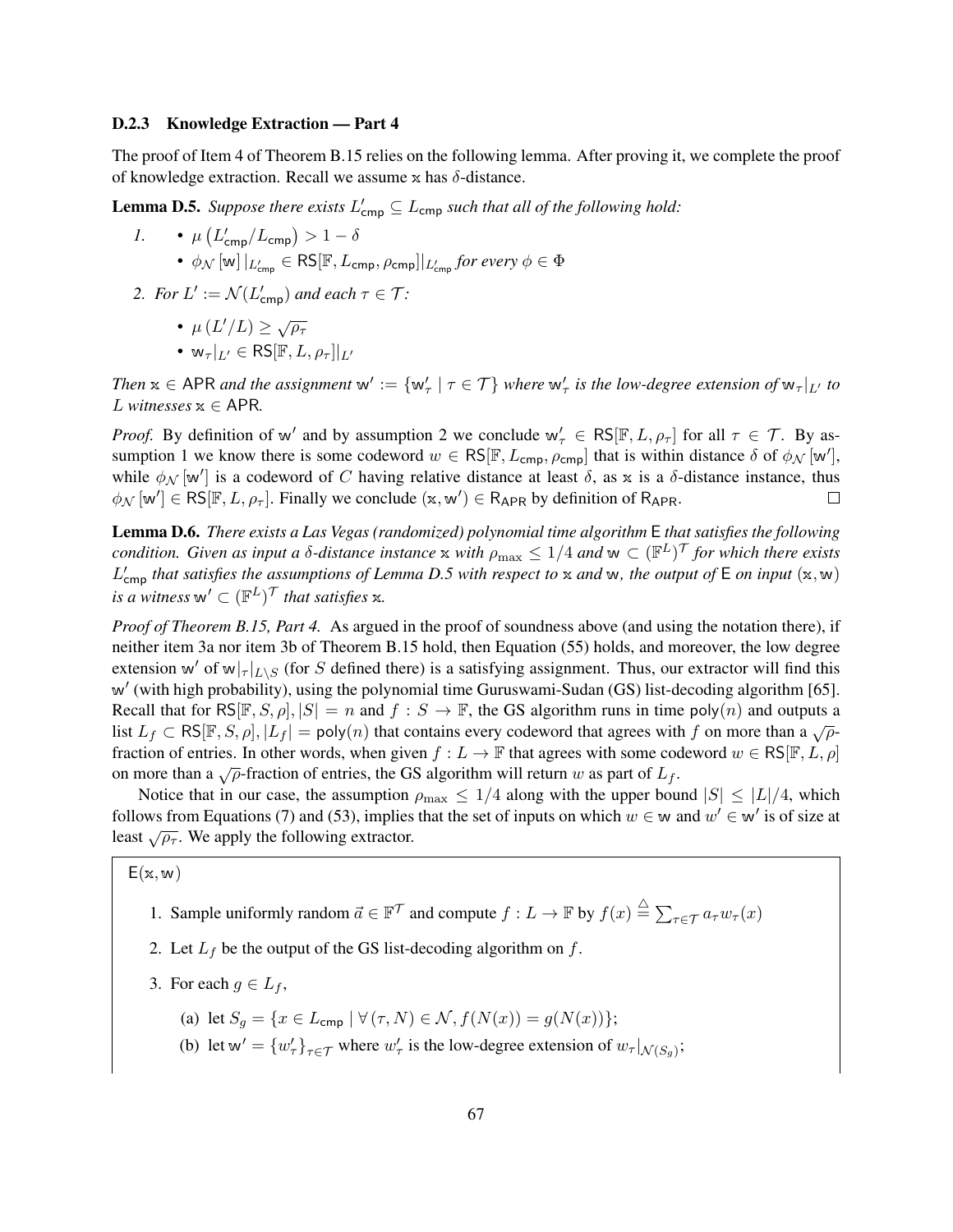(c) if  $w'$  satisfies  $x$  then output  $w'$  and return "success"

4. return "fail"

Clearly E runs in polynomial time in its input because  $|L_f| = \text{poly}(|L|)$ . Additionally, it is a one-sided error algorithm because if it returns "Success" then w' indeed satisfies x. Thus it only remains to analyze the probability of failure, given by the following claim.

<span id="page-67-0"></span>**Claim D.7.** Suppose  $L'_{\text{cmp}}$  satisfies all properties of Lemma [D.5](#page-66-2) and is of maximal size with respect to *property [2](#page-66-0) of that Lemma. Then*

<span id="page-67-1"></span>
$$
\Pr_{\vec{a}}\left[\exists g \in L_f, S_g = L'_{\text{cmp}}\right] \ge 1 - \frac{|L_{\text{cmp}}|\delta}{|\mathbb{F}|}. \tag{57}
$$

Assuming the claim, when examining  $g \in L_f$  with  $S_g = L'_{\text{cmp}}$  we have  $w_\tau |_{\mathcal{N}(S_g)} \in \text{RS}[\mathbb{F}, L, \rho_\tau] |_{\mathcal{N}(S_g)}$ for any  $\tau \in \mathcal{T}$  by assumption and the low degree extension  $w_{\tau}$  of  $w_{\tau}|_{\mathcal{N}(S_g)}$  witnesses  $x \in APR$ . This completes the proof of Lemma [D.6](#page-66-3) but for the proof of Claim [D.7,](#page-67-0) which appears next.  $\Box$ 

*Proof of Claim [D.7.](#page-67-0)* The assumption that  $L'_{\text{cmp}}$  is maximal with respect to property [2](#page-66-0) of Lemma [D.5](#page-66-2) means that for each  $\alpha \in L_{\text{cmp}} \setminus L'_{\text{cmp}}$  there exists  $\beta_{\alpha} \in \mathcal{N}(\alpha)$  and some  $\tau_{\alpha} \in \mathcal{T}$  such that  $w_{\tau_{\alpha}}(\beta_{\alpha})$  does not agree with the low-degree extension of  $w_{\tau_{\alpha}}|_{\mathcal{N}(L'_{\text{cmp}})}$  that we shall denote by  $w'_{\tau_{\alpha}}$ . Let  $e_{\tau_{\alpha}} : L \to \mathbb{F}$  be the "error" function" related to  $w'_{\tau_{\alpha}}$ , defined as  $e_{\tau_{\alpha}}(x) = w'_{\tau_{\alpha}}(x) - w_{\tau_{\alpha}}(x)$ . We have

$$
\Pr_{\vec{a}}\left[f(\beta_{\alpha}) = \sum_{\tau \in \mathcal{T}} a_{\tau} w_{\tau}'(\beta_{\alpha})\right] = \Pr_{\vec{a}}\left[\sum_{\tau \in \mathcal{T}} a_{\tau} e_{\tau}(\beta_{\alpha}) = 0\right] = \frac{1}{|\mathbb{F}|}
$$

the last equality holds because by assumption  $e_{\tau_\alpha}(\beta_\alpha) \neq 0$ . Applying a union bound to  $\alpha \in L_{\text{cmp}} \setminus L'_{\text{cmp}}$ we conclude that [\(57\)](#page-67-1) holds with probability at least  $1 - \frac{|L_{\text{cmp}}| - |L'_{\text{cmp}}|}{\sqrt{\mathbb{F}}}\geq 1 - \frac{|L_{\text{cmp}}|\delta}{\sqrt{\mathbb{F}}},$  and this completes the proof.  $\Box$ 

#### D.2.4 Perfect Zero-Knowledge — Part [5](#page-42-8)

Our proof follows [\[17,](#page-24-4) Section 6] but we make the simplifying assumption that the verifier's first message is the sequence of randomness  $R$  mentioned in Step [2a](#page-63-3) (see Remark [D.8\)](#page-69-1). The ALI protocol assumes two RS-IOPP systems, used in steps [2\(c\)i](#page-63-4) and [2\(c\)ii](#page-63-5) there, each with its own prover and verifier, let  $P_f$ ,  $P_g$  denote the two provers, respectively. Our STIK (and STARK) instantiates both  $P_f$ ,  $P_g$  to be the FRI prover (for different RS code parameters) but our proof of zero knowledge works for *any* choice of RS-IOPP because our simulator uses the relevant RS-IOPP prover(s) in a black-box manner. We assume messages from the verifier have a canonical format that indicates which RS-IOPP prover is being addressed, and which oracle is being queried among  $\mathbb{O}_{\text{assignment}}$  and the various oracles produced by the pair of RS-IOPP protocols.

The simulator Our straight-line PZK simulator is denoted Sim. Given a verifier  $V^*$  and instance x, the simulator starts by sampling uniformly random functions  $f^{(0)} \in \sf{RS}[\mathbb{F},L,\rho_{\max}]$  and  $g^{(0)} \in \sf{RS}[\mathbb{F},L_{\textsf{cmp}},\rho_{\textsf{cmp}}]$ and recording them. The simulator also instantiates the two RS-IOPP provers —  $P_f$  and  $P_g$  corresponding to steps Item [2\(c\)i,](#page-63-4) Item [2\(c\)ii](#page-63-5) of the ALI protocol — with  $f^{(0)}$  and  $g^{(0)}$ , respectively. It also invokes V<sup>\*</sup> and records the first message, which is the randomness R provided by  $V^*$ . The simulator now continues to run V<sup>\*</sup>. All messages and queries directed by V<sup>\*</sup> to one of the two RS-IOPP protocols (dealing with  $f^{(0)}$  and  $g^{(0)}$ ) are managed by Sim by invoking the corresponding IOPP prover(s)  $P_f$ ,  $P_g$ .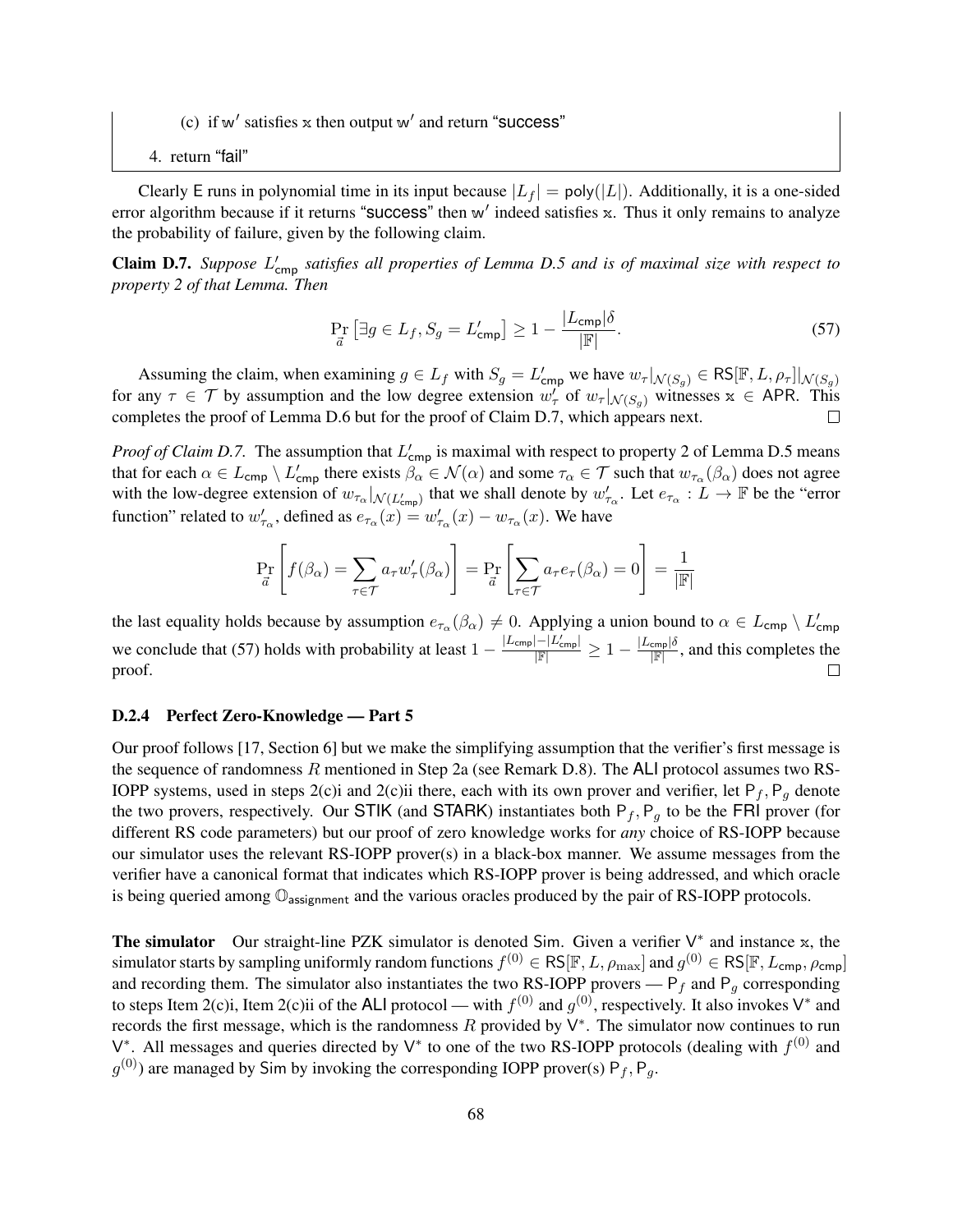To complete the description of Sim we need only explain how it answers queries to  $\mathbb{O}_{\text{assignment}} =$ (w,  $f_{\text{mask}}, g_{\text{mask}}$ ). Recall that w is a collection of functions, each with domain L, and this is also the domain of  $f_{\text{mask}}$ ; the domain of  $g_{\text{mask}}$  is  $L_{\text{cmp}}$ . As in [\[17,](#page-24-4) Section 6], Sim maintains a set of partial functions  $w^*$ ,  $f_{\text{mask}}^*$ ,  $g_{\text{mask}}^*$  (with the same domains as w,  $f_{\text{mask}}$ ,  $g_{\text{mask}}$ ); all these functions are initialized with  $*$  values that indicate "undetermined". When a function in  $\mathbb{O}_{\text{assignment}}$  is queried, Sim answers with the value recorded in w<sup>\*</sup>,  $f_{\text{mask}}^*$ ,  $g_{\text{mask}}^*$ , if determined, and will otherwise determine it, i.e., change its value from  $*$  to some element of  $F$ . The process by which undetermined values get determined is described next:

<span id="page-68-1"></span>1. A query  $x_0 \in L$  sent to a function  $f \in \mathbb{W} \cup \{f_{\text{mask}}\}$ , is determined jointly for all functions  $f' \in$ w ∪ { $f<sub>mask</sub>$ }. Consider Equation [\(49\)](#page-63-6). The term on the left hand side,  $f<sup>(0)</sup>(x<sub>0</sub>)$ , is already fixed by Sim. On the right hand side, the terms

<span id="page-68-0"></span>
$$
\left\{ r_{\tau,0}^{\gamma} + r_{\tau,1}^{\gamma} \cdot x_0^{|L|\cdot(\rho_{\max} - \rho_{\tau})} \mid \tau \in \mathcal{T} \right\}
$$
\n
$$
\tag{58}
$$

are all fixed. The only undetermined values are those of  $f_{\text{mask}}^*(x_0)$  and  $\{w_\tau^*(x_0) \mid \tau \in \mathcal{T}\}\$ . Thus, our simulator determines these undetermined values by sampling a uniformly random solution to the linear constraint imposed by  $f^{(0)}(x_0)$  and Equation [\(58\)](#page-68-0).

2. A query  $y_0 \in L_{\text{cmp}}$ , sent to the function  $g_{\text{mask}}$ , is determined thus. The left hand side of Equa-tion [\(50\)](#page-63-7) is already determined by Sim. For all  $x_0 \in \mathcal{N}(y_0)$ , our simulator determines the value of all  $\{w^*_\tau(x_0) \mid \tau \in \mathcal{T}\}\$  and  $f^*_{\text{mask}}(x_0)$  using the process described in Item [1.](#page-68-1) After all such values  $w^*_\tau(x_0)$ are determined for  $x_0 \in \mathcal{N}(y_0)$ , notice that the rightmost summand of Equation [\(50\)](#page-63-7) is also determined. Thus, Sim determines  $g_{\text{mask}}^*(y_0)$  to be the unique field element that causes the linear constraint of Equation [\(50\)](#page-63-7) to be satisfied.

Perfect zero knowledge First, notice Sim is straight-line, i.e., it never restarts V<sup>\*</sup>. To prove perfect zero knowledge, we shall show that the distribution sampled by  $Sim$  interacting with  $V^*$  on a satisfiable instance x, is the same as the distribution on transcripts of the interaction between V<sup>\*</sup> and an honest prover holding a witness for x and operating as described in ALI. Notice the following facts about the distribution supplied by the honest prover:

- 1. Each  $w_{\tau}$  is sampled uniformly and independently from a  $\kappa |L|$ -wise independent space;
- <span id="page-68-3"></span>2.  $\phi_R(\alpha_{\mathbf{w},\mathcal{N}}(y_0))$  is determined by R and  $\{\mathbf{w}_\tau(x_0) \mid x_0 \in \mathcal{N}(y_0), \tau \in \mathcal{T}\}\;;$
- <span id="page-68-4"></span>3. the pair  $(f_{\text{mask}}, g_{\text{mask}})$  is sampled uniformly from RS[F, L,  $\rho_{\text{max}} \times \text{RS}[\mathbb{F}, L_{\text{cmp}}, \rho_{\text{cmp}}]$ ;
- <span id="page-68-2"></span>4. consequently, independently of  $R$  and w, the pair  $(f^{(0)}, g^{(0)})$  is sampled uniformly from RS[F,  $L, \rho_{\max}]\times$  $RS[F, L_{cmp}, \rho_{cmp}]$

Item [4](#page-68-2) above relies on the completeness property, which says that if w satisfies  $x$  then the rightmost sum-mand of Equation [\(50\)](#page-63-7) is a codeword of RS $[F, L_{\text{cmp}}, \rho_{\text{cmp}}]$ .

Consequently, for every fixing of the first verifier message R, and for every subset  $S \subset L, |S|$  $\kappa |L|$ , the distribution on w $|S, f_{\text{mask}}|S, f^{(0)}|S$  generated by the honest ALI prover is the *uniform distribution* on field elements satisfying the linear constraint of Equation [\(49\)](#page-63-6) for each  $x \in S$ . By construction, the distribution supplied by Sim invoking  $V^*$  which makes these queries S, is precisely the same distribution.

Next, assume the aforementioned S includes all  $x_0 \in \mathcal{N}(S')$ , where  $S' \subset L_{\text{cmp}}$  is the set of queries made by  $V^*$  to  $g_{\text{mask}}$ . By Item [2,](#page-68-3) the distribution on the rightmost term of Equation [\(50\)](#page-63-7) generated by the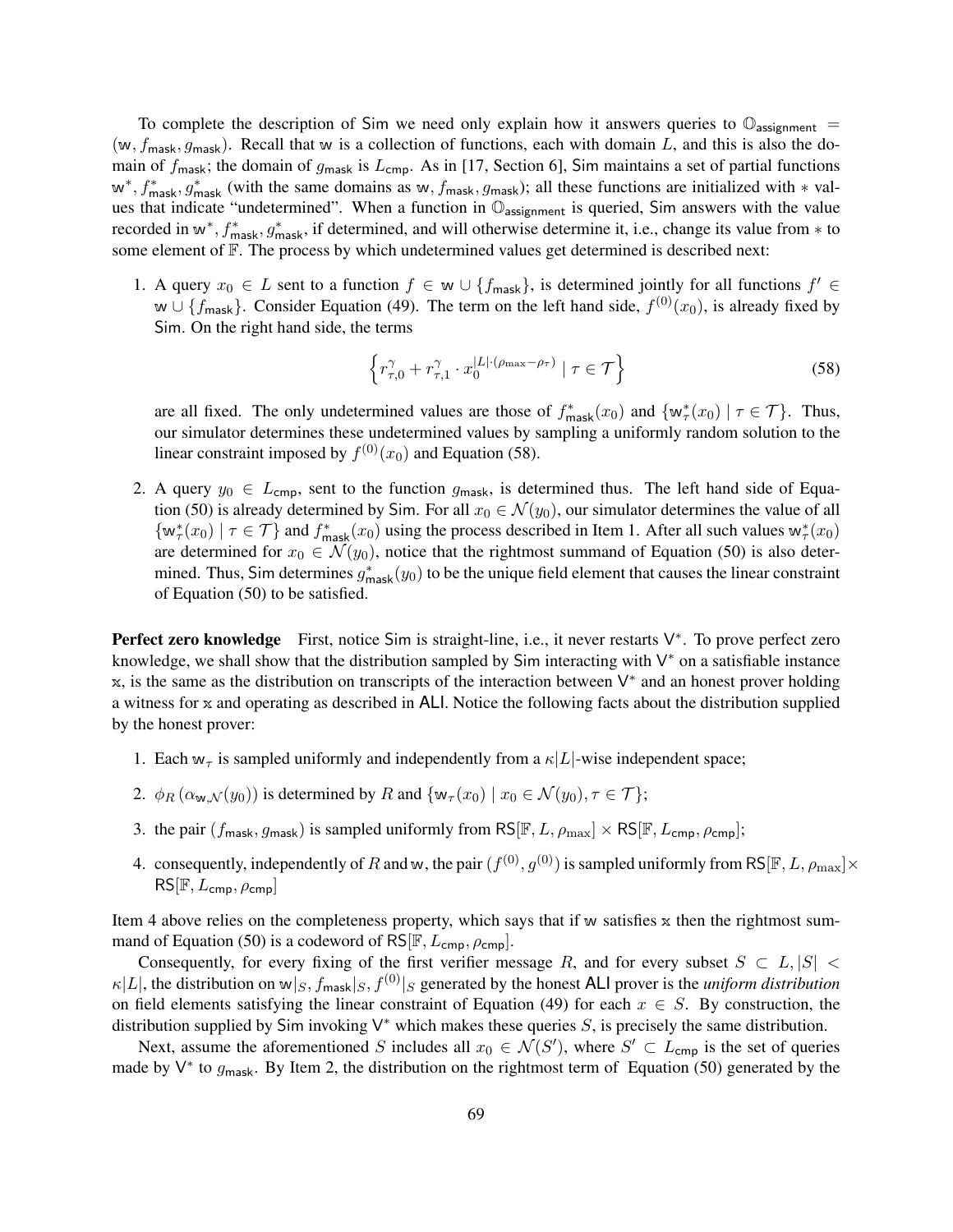honest ALI prover is the exact same distribution as that supplied by Sim invoking V<sup>\*</sup>. By Items [3](#page-68-4) and [4](#page-68-2) above, the distribution on  $g^{(0)}|_{S'}$ ,  $g_{\sf mask}|_{S'}$  is thus the uniform distribution on field elements satisfying the linear constraint of Equation [\(50\)](#page-63-7) for every  $y_0 \in S'$ . By construction, Sim produces the same distribution on  $g^{(0)}|_{S'}, g_{\mathsf{mask}}|_{S'}.$ 

Finally, the distribution of messages between  $V^*$  and the sub-provers  $P_1, P_2$  used as part of the RS-IOPP protocols are, by construction, the same distribution as provided by Sim invoking V<sup>∗</sup> because both the honest ALI prover and the simulator invoke the same sub-provers  $P_1$ ,  $P_2$  and supply them with the exact same uniformly random inputs  $f^{(0)}$  and  $g^{(0)}$ .

We have shown that the distribution output by the straight-line simulator Sim invoking V<sup>\*</sup> is equal to the distribution output by V<sup>\*</sup> interacting with an honest prover on a satisfiable instance. This completes the proof of Item [5](#page-42-8) of Theorem [B.15.](#page-42-7)

<span id="page-69-1"></span>Remark D.8. *Inspection reveals that the proof of perfect zero knowledge appearing in [\[17,](#page-24-4) Section 6] can be adapted to our case (details omitted). That proof is more complicated, as it is designed to address the case where the verifier may query the first oracle (*Oassignment*) even* before *sending the randomness* R*. We point out that in all concrete* STARK *realizations — both interactive (*iSTARK*) and non-interactive (*nSTARK*) — this assumption is unrealistic.*

#### D.2.5 Arithmetic complexity — Part [6](#page-42-11)

In this section we prove Item [6](#page-42-11) of Theorem [B.15.](#page-42-7) Verifier complexity is as stated because the verifier's only action during the ALI protocol is to sample the randomness  $R$ . Regarding prover complexity, we follow the steps of the protocol:

- [1](#page-62-1). In step 1 the prover samples random functions w,  $f_{\text{mask}}$ ,  $g_{\text{mask}}$ . For each member of w this requires  $3 \cdot |L| \log |L|$  arithmetic operations, as stated in Item [4h](#page-40-4) of Theorem [B.12,](#page-39-0) and Theorem [B.2.](#page-34-1)
- 2. In the beginning of Item 2(c) the prover computes  $f^{(0)}$ , by performing point wise computation using Equation [\(49\)](#page-63-6), at a cost of  $2|L||T|$  multiplications, and  $2|L|(|T|+1)$  additions over F. The total arithmetic complexity of this part is less than  $5|\mathcal{T}| \cdot |L|$ .
- 3. In step [2\(c\)ii](#page-63-5) the prover computes  $g^{(0)}$  and (its proximity proof is discussed later), by performing a complete point wise computation using  $|L_{\text{cmp}}| \cdot (\mathsf{T}_{\text{arith}}(\Phi) + |\Phi|)$  multiplications, and  $|L_{\text{cmp}}| \cdot$  $(T_{\text{arith}} (\Phi) + |\Phi| + 1)$  additions over F. This accounts for the rightmost summand of Equation [\(8\)](#page-42-4).

Summing up, the total cost is as stated in Equation [\(8\)](#page-42-4), and this completes our complexity analysis for the ALI protocol.

## <span id="page-69-0"></span>D.3 Conjectured soundness

In this section we discuss the rationale behind Conjectures [B.16](#page-43-1) and [B.17,](#page-43-0) starting with the latter one.

Pure pseudo-prover Informally, Conjecture [B.16](#page-43-1) captures the intuition that *pure* pseudo-provers achieve the largest soundness-error against general instances. A pure pseudo-prover is one that generates *pure* pseudo-assignments  $\mathbb{O}^*_{\sf assignment} = (w^*, f^*_{\sf mask}, g^*_{\sf mask})$ ; a pure pseudo-assignment satisfies

$$
\mathsf{span}\left(\mathsf{w}^*, f^*_{\mathsf{mask}}\right) \subseteq {\mathsf{RS}}[\mathbb{F}, L, \rho_{\max}] \ \ \bigvee \ \ \mathsf{span}\left(\{\phi(\alpha_{\mathsf{w}^*, \mathcal{N}}) \mid \phi \in \Phi\}\,, g^*_{\mathsf{mask}}\right) \subseteq {\mathsf{RS}}[\mathbb{F}, L_{\mathsf{cmp}}, \rho_{\mathsf{cmp}}].
$$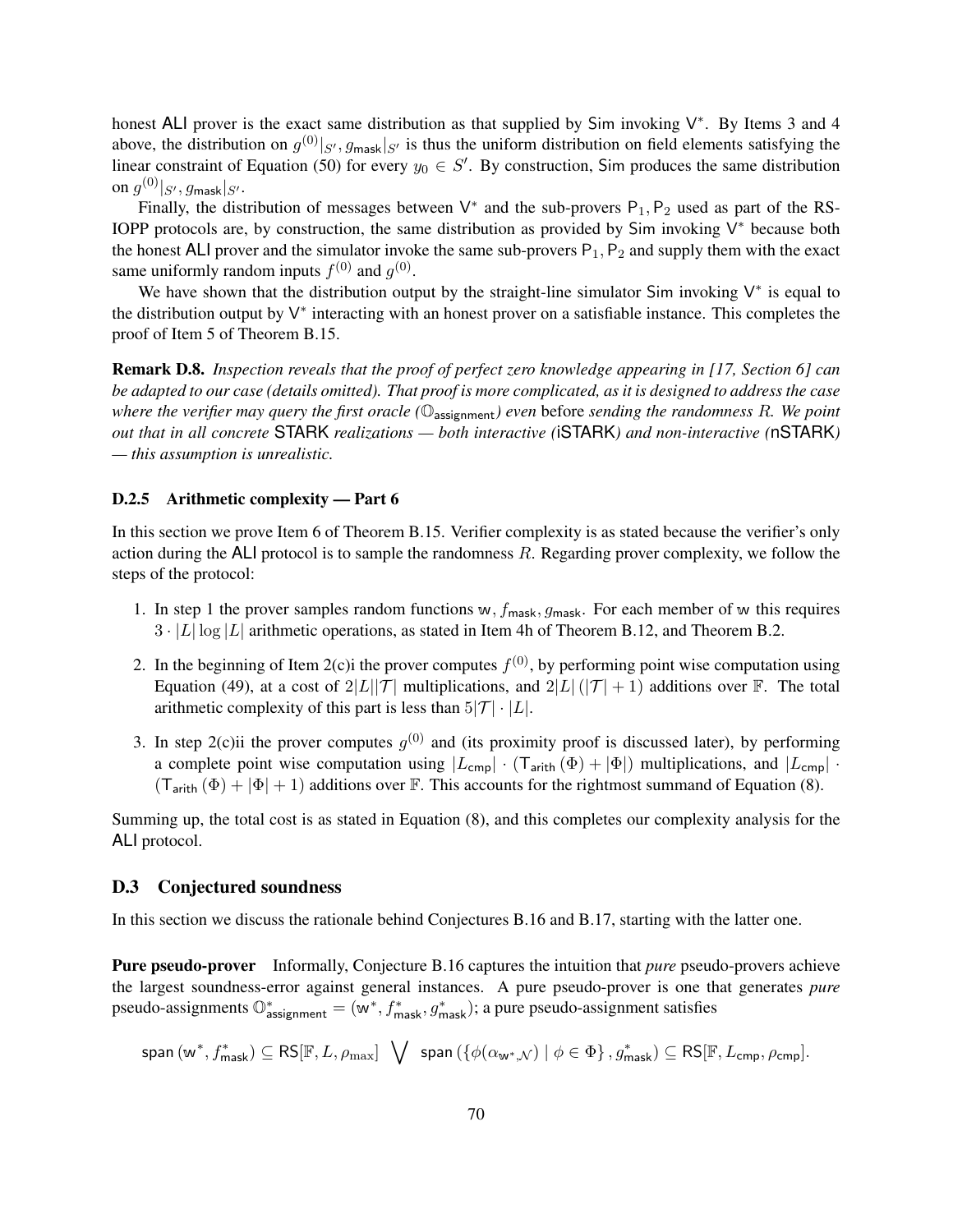In words, a pure pseudo-assignment selects  $\mathbb{O}_{\text{assignment}}^*$  such that either each  $w^*_\tau$  is a codeword of the relevant code RS[F,  $L, \rho_{\tau}$ ], in which case the resulting constraint polynomials will be, with very high probability, maximally far from RS[ $\mathbb{F}, L_{\text{cmp}}, \rho_{\text{cmp}}$ ], or else P\* fixes the intended values of each  $\phi \in \Phi$  to correspond to a member  $g_{\phi} \in \text{RS}[\mathbb{F}, L_{\text{cmp}}, \rho_{\text{cmp}}]$  and then find, for each  $y \in L_{\text{cmp}}$ , a setting for the values of w $(\mathcal{N}(y))$  so that  $\phi(\alpha_{w^*,N})(y) = g_\phi(y)$ ; in this case, the resulting w will likely be maximally far from RS[F, L,  $\rho_{\text{max}}$ ].

Mixed pseudo-prover The "attack" imagined to support Conjecture [B.17](#page-43-0) is the following: on input x, the pseudo-prover starts with some w<sup>∗</sup>  $\subseteq$  RS[F, L,  $\rho_{\text{max}}$ ], which leads to  $\{\phi(\alpha_w*,y) \mid \phi \in \Phi\}$  being maximally far from RS[F,  $L_{\text{cmp}}, \rho_{\text{cmp}}$ ]. Next, for some  $\epsilon$  fraction of the entries of  $L_{\text{cmp}}$ , the attacker "reverse-engineers" a change to an  $\epsilon$ -fraction of the entries of w<sup>\*</sup> as to make each member of  $\{\phi(\alpha_{w^*,N}) \mid \phi \in \Phi\}$   $\epsilon$ -closer to low-degree. Assuming the spaces  $L_0$ ,  $L'_0$  are good for x, as we do in Conjecture [B.17,](#page-43-0) this modification "ruins" an  $\epsilon \cdot 2^{\eta} \frac{|L_{\text{cmp}}|}{L}$ -fraction of the entries of w<sup>\*</sup>, as expressed by Equation [\(9\)](#page-43-2). We stress that we do not know how to efficiently instantiate this attack for general APR instances because the "reverse-engineering" step above may be hard to solve on general instances.

# <span id="page-70-0"></span>E An algebraic intermediate representation of the DNA profile match

Let us describe the algebraic intermediate representation (abbrev. AIR, see Section [2.2\)](#page-13-1) of the DNA profile match (DPM) program, that uses the Rijndael-160 based hash function. This exposition will show how we achieve the quantities that are specified in Tables [4](#page-15-0) and [5](#page-16-2) (i.e., the width w, the cycles c, etc.), by providing a "bottom up" description of our algebraic construction.

We first recount the Rijndael block cipher, but from an algebraic perspective (Appendix [E.1\)](#page-71-0). We then explain our AIR constraints for the Rijndael cipher (Appendices [E.2](#page-71-1) and [E.3\)](#page-72-0). Following that, we describe the AIR for the transformation from a block cipher to a cryptographic hash function (Appendix [E.4\)](#page-73-0). Finally, we show our to implement the AIR of the logic of the DPM program, that performs an exhaustive search to compare the loci pairs that are stored in the elements of a hashchain (Appendix [E.5\)](#page-75-0).

The Advanced Encryption Standard (AES) instantiates Rijndael with 128-bit block size and 128-bit, 192-bit, or 256-bit key sizes. We denote by Rijndael-160 the cipher with 160-bit block size and 160-bit key size, and hence output (cipher-text) size of 160 bits. Assuming that Rijndael-160 is an ideal cipher (cf. Appendix [E.4\)](#page-73-0), it can be used to build a collision-resistant hash function (CRHF) with an 80-bit security parameter.

It should be noted that Rijndael with 192-bit (256-bit) block and key sizes can be used to build CRHF with a security parameter of 96 bits (128 bits), and that these stronger parameters entail a rather mild overhead in our algebraic construction (see Table [4\)](#page-15-0). However, the STARK construction that we benchmark has 60 bits of security, and therefore the stronger hash functions will not provide better security with our benchmarked system.

Our reference code will be available at <https://github.com/elibensasson/STARK>.

**Notation.** Let g denote a primitive element of  $\mathbb{F}_{2^{64}}$ , i.e.,  $\langle g \rangle = \mathbb{F}_{2^{64}}^*$ . We assume throughout that field elements are represented according to a standard basis  $(1, g, g^2, g^3, \ldots, g^{63})$ , rather than a normal basis. We denote by  $R_{(t)} \in \mathbb{F}_{2^{64}}$  the content of the algebraic register R at cycle t of the execution (e.g., K00<sub>(0)</sub> is the field element that resides in the register K00 during the first cycle).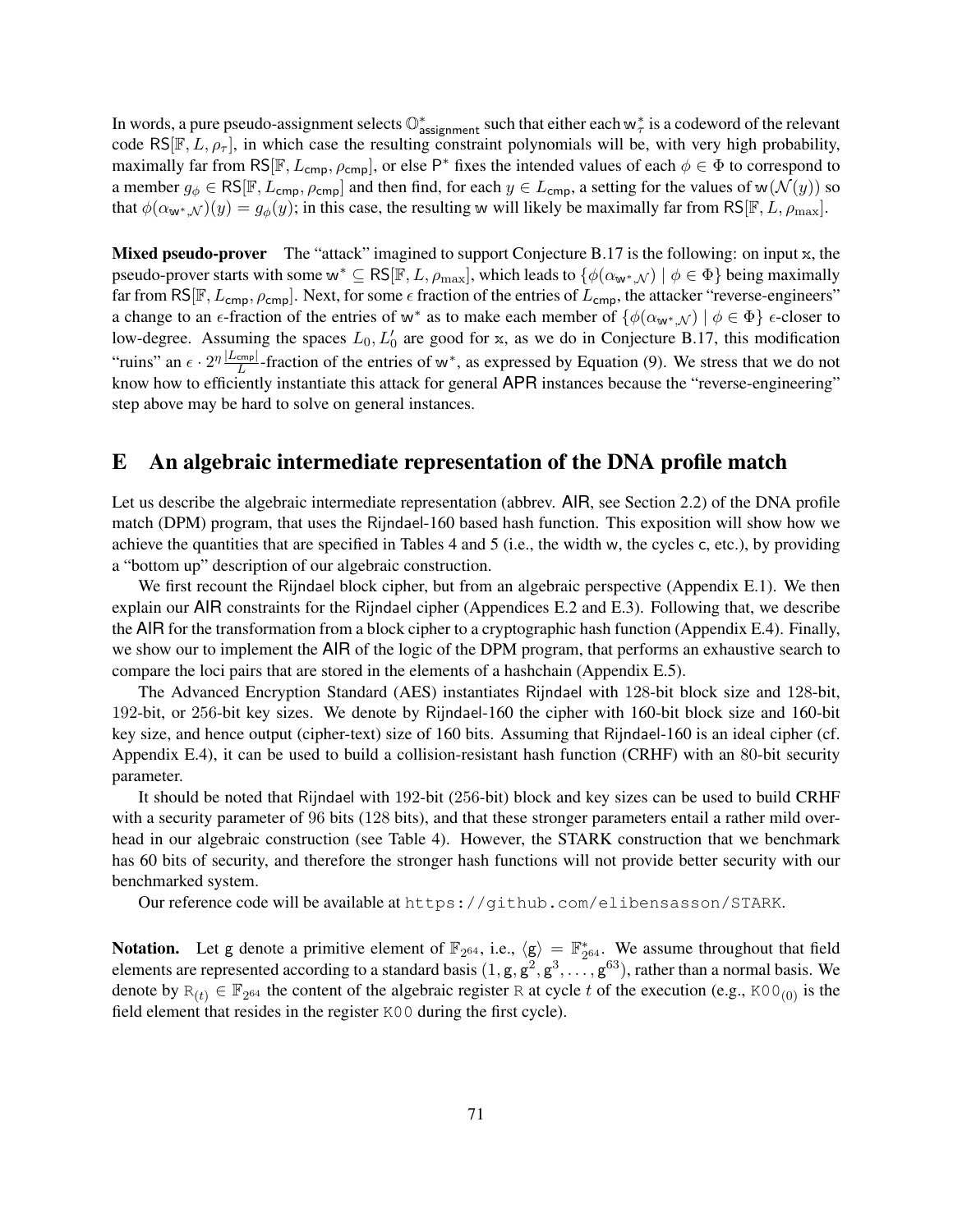# <span id="page-71-0"></span>E.1 Algebraic description of the Rijndael cipher

The input to the Rijndael cipher can be regarded as a plain-text array of  $4n$  elements and a key array of 4*n* elements, such that each element resides in  $\mathbb{F}_{2^8}$ . Rijndael executes in  $n + 6$  rounds, where each round consists of the following four steps (except for the last round that skips Step 3):

- 1. **SubBytes** Given byte x, compute  $y = Mx^{-1} + b$ , where  $M \in \mathbb{F}_{2^8}^{8 \times 8}$ ,  $b \in \mathbb{F}_{2^8}^{8 \times 1}$  are constants.
- 2. **ShiftRows** For  $i \in \{1, 2, 3, 4\}$ , perform i cyclic shifts (rightwards) of the ith row of the plain-text matrix.
- 3. MixColumns For  $j \in 1, 2, \ldots, n$ , multiply the jth column of the plain-text matrix by the following constant circulant MDS matrix:

| $(P0[j](t+1))$    |  | $1g_0$ | $g_1$ |    |       | $1 P0[j]_{(t)}$                                                                                |
|-------------------|--|--------|-------|----|-------|------------------------------------------------------------------------------------------------|
| $1 P1[j]_{(t+1)}$ |  |        | ደ∩    | g1 |       | P1[j](t)                                                                                       |
| $IP2[j]_{(t+1)}$  |  |        |       | ደቦ | $g_1$ | P2[j](t)                                                                                       |
| $IP3[j](t+1)$     |  | $g_1$  |       |    | $g_0$ | $\left[\begin{array}{c} P \, 3 \end{array}\right] \left[\begin{array}{c} j \end{array}\right]$ |

.

Here,  $g_0$  is a specific field element of  $\mathbb{F}_{2^8}$  with  $|\langle g_0 \rangle| = 51$ , and  $g_1 \triangleq g_0 + 1$  generates  $\mathbb{F}_{2^8}^*$ . We note that MixColumns also can be defined as computing the following linear combinations:

```
PO[j]_{(t+1)} = g_0 \cdot PO[j]_{(t)} + g_1 \cdot PI[j]_{(t)} + P2[j]_{(t)} + P3[j]_{(t)}P1[j]_{(t+1)} = P0[j]_{(t)} + g_0 \cdot P1[j]_{(t)} + g_1 \cdot P2[j]_{(t)} + P3[j]_{(t)}P2[j]_{(t+1)} = PO[j]_{(t)} + P1[j]_{(t)} + g_0 \cdot P2[j]_{(t)} + g_1 \cdot P3[j]_{(t)}P3[j]_{(t+1)} = g_1 \cdot P0[j]_{(t)} + P1[j]_{(t)} + P2[j]_{(t)} + g_0 \cdot P3[j]_{(t)}
```
#### 4. AddRoundKey:

- Key-Scheduler
	- Using Rcon(*t*)  $\triangleq g_0^{t-1}$ , the first column in the new key-matrix is computed according to:

| $\lceil K00_{(t+1)} \rceil$              | $SubBytes(K14_{(t)}) + KO0_{(t)} + Rcon(t)$ |  |
|------------------------------------------|---------------------------------------------|--|
| $K10_{(t+1)}$ l                          | $SubBytes(K24_{(t)}) + K10_{(t)}$           |  |
| $K20_{(t+1)}$ i                          | $SubBytes(K34_{(t)}) + K20_{(t)}$           |  |
| $\lfloor$ K30 <sub>(t+1)</sub> $\rfloor$ | $SubBytes(K04_{(t)}) + K30_{(t)}$           |  |

- The other key elements are computed as:  $K[i, j]_{(t+1)} = K[i, j-1]_{(t+1)} + K[i, j]_{(t)}$ .

• The new key is added by combining each byte of the current plain-text with the corresponding byte of the key, using bitwise exclusive-OR.

# <span id="page-71-1"></span>E.2 Implementation technique of the Rijndael cipher

Per our complexity measures (cf. Section [2.2\)](#page-13-1), we wish to construct an efficient representation of a hash function by using algebraic constraints. However, the Rijndael cipher is computed over  $\mathbb{F}_{2^8}$  with field operations modulo the irreducible polynomial  $x^8 + x^4 + x^3 + x + 1$ , while the operations in our IOP system are over  $\mathbb{F}_{2^{64}}$ , defined using a different primitive polynomial. The properties of finite fields entail that for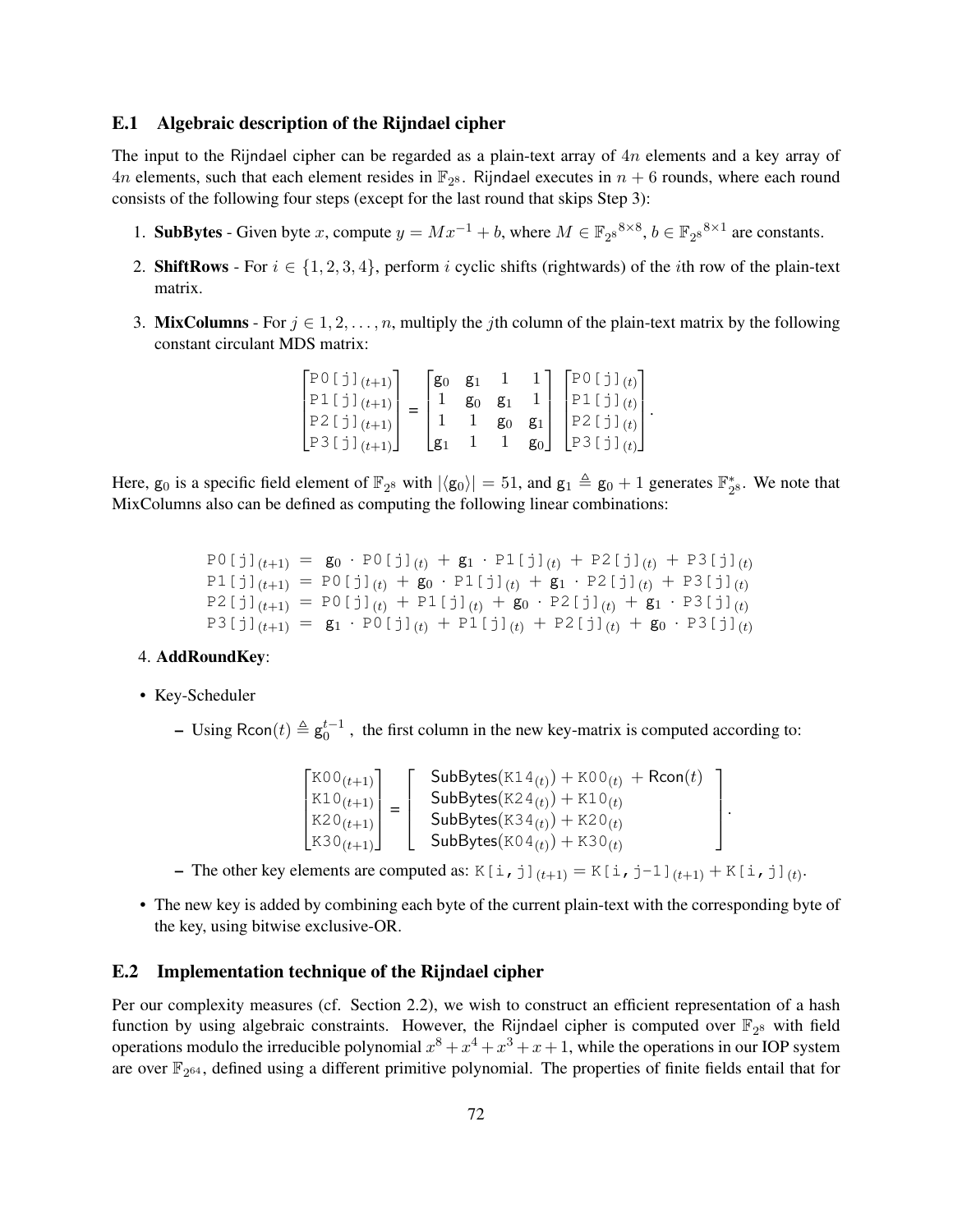any field  $\mathbb{F}_{p^m}$  and  $k|m$ , there exists a subfield  $\mathbb{F}_{p^k}$ . Therefore, there is an isomorphism between  $\mathbb{F}_{2^8}$  and a subfield of  $\mathbb{F}_{2^{64}}$ .

We obtain such an isomorphism by mapping a primitive element of  $\mathbb{F}_{2^{64}}$  to a primitive element of the subfield with  $F' \cong \mathbb{F}_{2^8}$ , so that the mapping is implied by their powers. This is done by finding an element of  $\mathbb{F}_{2^{64}}$  with order  $2^8 - 1$ .

We then transform all constants needed for Rijndael to their representation in  $F'$ , and perform all the field operations in  $F'$ . Importantly, this enables an efficient constraint for the SubBytes step of Rijndael, since we can represent the field inverse via a single multiplication in  $F'$ . Specifically, by using an auxiliary element  $z \in F'$ , the constraint  $y = x^{-1}$  can be represented via  $y \cdot z = x$ . By contrast, a naïve implementation of the inverse operation would require auxiliary elements  ${b_i}_{i=0}^7$ , booleanity constraints  $\cup \{b_i(b_i+1)\}_{i=0}^7$ , and a polynomial of degree 8 with 256 summands.

The full SubBytes S-box is defined according to  $x \to M \cdot x^{-1} + b$ , where  $M \in \mathbb{F}_2^{8 \times 8}$  and  $b \in \mathbb{F}_2^{8 \times 1}$  are constants. Adding the constant b is a simple field addition in  $F'$ , whereas the multiplication by the constant matrix M can be represented using a linear transformation  $T : \mathbb{F}_{2^n} \to \mathbb{F}_{2^n}$ . Using algebraic properties, we have that any linear transformation can be represented by a linearized polynomial [\[78,](#page-27-0) Chaper 3.4]. We obtain the linearized polynomial  $C(x) = \sum_{i=0}^{7} c_i x^{2^i}$  by finding coefficients  $\{c_i\}_{i=0}^{7}$  that satisfy  $C(a_i) = b_i$ , where  $(a_0, a_1, \ldots, a_7)$  is a basis for the domain of T and  $(b_0, b_1, \ldots, b_7)$  is a basis for the range of T.

While the degree of  $C(x)$  is 128, the degree of our constraint polynomial for the entire Rijndael-160 computation is in fact only 8. At the high-level, the degree reduction is achieved via a decomposition  $C(x)$  =  $C_1(C_2(C_3(x)))$  with 3 auxiliary field elements, using an AIR such as  $\{z' + C_3(x), z'' + C_2(z'), z = C_1(z'')\}.$ Per Section [2.3,](#page-14-0) this AIR is translated into a single constraint  $(z' = C_3(z)) \wedge (z'' = C_2(z')) \wedge (z = C_1(z''))$ , where the logical-AND is accomplished using the ALI protocol, i.e., random coefficients that are picked by the verifier and sent to the prover in the next round of interaction (this round is used simultaneously for zero-knowledge masking, cf. Appendix [D.1\)](#page-62-0). For better efficiency, the exact implementation uses repeated squaring/quadrupling of the coefficients  $\{c_i\}_{i=0}^7$ , rather than the polynomial composition  $C_1(C_2(C_3(x)))$ .

The ShiftRows operation is implemented together with SubBytes, by simply placing the results of the SubBytes S-box in the appropriate registers for the next cycle (cf. Appendix [E.3\)](#page-72-0). The MixColumns operations is implemented in a single cycle, using the linear combination that we described above to perform field additions and multiplications by the constant  $g_0$ . The AddRoundKey operation is done at the same cycle that we compute MixColumns, using the aforementioned efficient SubBytes S-box implementation.

## <span id="page-72-0"></span>E.3 State machine of the Rijndael cipher

The algebraic execution trace (cf. Section [2\)](#page-13-0) of the Rijndael-160 hash function is shown in the following table. We enforce boundary constraints on the first and last rows (i.e., cycle 0 and cycle T).

| $P00 \cdots P34_{(0)}$   | $K00 \cdots K34_{(0)}$ | $INV1 \cdots INV5_{(0)}$                                                                                                                                   | $W11 \cdots W53_{(0)}$ | $F1_{(0)}$ | F2(0)         | RC <sub>(0)</sub> | INVRC <sub>(0)</sub>           | $STATE_{(0)}$                               |
|--------------------------|------------------------|------------------------------------------------------------------------------------------------------------------------------------------------------------|------------------------|------------|---------------|-------------------|--------------------------------|---------------------------------------------|
|                          |                        |                                                                                                                                                            |                        |            |               |                   |                                |                                             |
| $PO0 \cdots P34_{(t)}$   | $K00 \cdots K34_{(t)}$ | $INV1 \cdots INV5_{(t)}$                                                                                                                                   | $W11 \cdots W53(t)$    | F1(t)      | F2(t)         | RC(t)             | INVRC(t)                       | STATE(t)                                    |
| $PO0 \cdots P34_{(t+1)}$ |                        | $K00 \cdots K34_{(t+1)}$ INV1 $\cdots$ INV5 <sub>(t+1)</sub> W11 $\cdots$ W53 <sub>(t+1)</sub> F1 <sub>(t+1)</sub> F2 <sub>(t+1)</sub> RC <sub>(t+1)</sub> |                        |            |               |                   | $+$ INVRC $(t+1)$ <sup>+</sup> | $+$ STATE $(t+1)$ <sup><math>+</math></sup> |
|                          |                        |                                                                                                                                                            |                        |            |               |                   |                                |                                             |
| $PO0 \cdots P34(T)$      | $KO0 \cdots K34(T)$    | $INV1 \cdots INV5(r)$                                                                                                                                      | $W11 \cdots W53(r)$    | F1(T)      | $F^2(T)^{-1}$ | RC(T)             | INVRC(T)                       | STATE(T)                                    |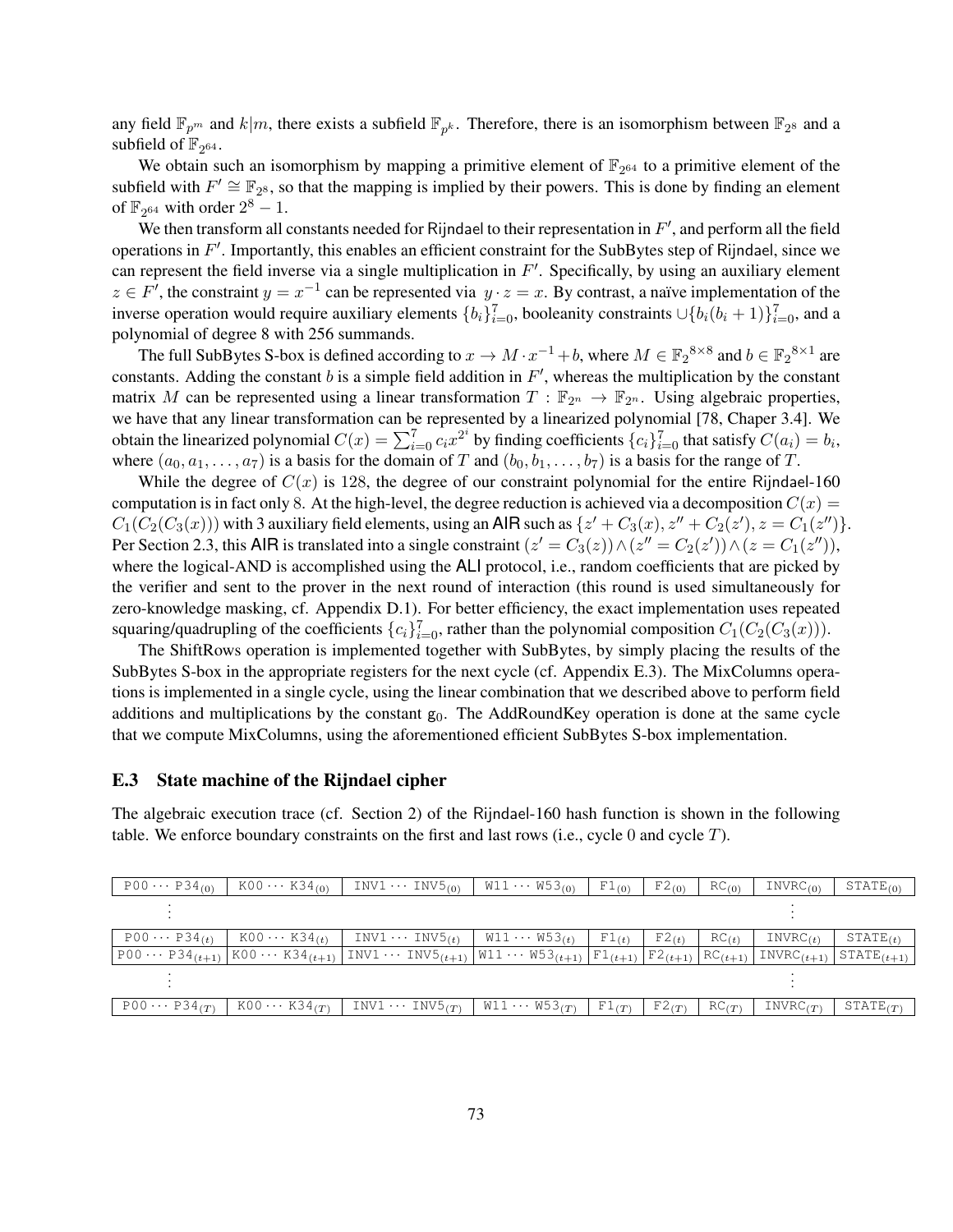<span id="page-73-0"></span> $(\text{INV1}_{(t)}\text{PO0}_{(t)} + 1)(\text{PO0}_{(t)} \wedge \text{INV1}_{(t)}) \wedge$  $(W11_{(t)} + \text{INV1}_{(t)}^4) \wedge (W12_{(t)} + W11_{(t)}^4) \wedge (W13_{(t)} + W12_{(t)}^4) \wedge$  $(1000_{(t+1)} + c_0 \cdot \text{INV1}_{(t)} + c_1 \cdot \text{INV1}_{(t)}^2 + c_2 \cdot \text{W11}_{(t)} + c_3 \cdot \text{W11}_{(t)}^2)$ +  $c_4 \cdot \text{W12}_{(t)} + c_5 \cdot \text{W12}_{(t)}^2 + c_6 \cdot \text{W13}_{(t)} + c_7 \cdot \text{W13}_{(t)}^2 + b)$ 

Figure 9: Constraints polynomial for the Rijndael-160 SubBytes S-box.

|                                                                                                                                            |  | [P00 P01 P02 P03 P04] |  |                                         |
|--------------------------------------------------------------------------------------------------------------------------------------------|--|-----------------------|--|-----------------------------------------|
|                                                                                                                                            |  |                       |  | contain the 160 bits of the plain-text. |
| The 20 registers $\begin{bmatrix} P10 & P11 & P12 & P13 & P14 \\ P20 & P21 & P22 & P23 & P24 \end{bmatrix}$                                |  |                       |  |                                         |
|                                                                                                                                            |  | P30 P31 P32 P33 P34   |  |                                         |
| The 20 registers $\begin{bmatrix} 600 & 601 & 602 & 603 & 604 \\ 610 & 611 & 612 & 613 & 614 \\ 620 & 621 & 622 & 623 & 624 \end{bmatrix}$ |  |                       |  |                                         |
|                                                                                                                                            |  |                       |  | contain the 160 bits of the key.        |
|                                                                                                                                            |  | K21 K22 K23 K24       |  |                                         |
|                                                                                                                                            |  | K30 K31 K32 K33 K34   |  |                                         |

Each of these 40 registers is a field element of  $\mathbb{F}_{2^{64}}$  that resides in the subfield  $F' \cong \mathbb{F}_{2^8}$ , and hence contains only 8 bits of information. Per Appendix [E.2,](#page-71-0) this is done to support a native inversion operation for the SubBytes S-box. In each cycle, the registers INV1, INV2, INV3, INV4, INV5 are used primarily as the auxiliary field elements that compute the inverses for SubBytes.

For  $i \in \{1, \ldots, 5\}$ , the registers Wi1, Wi2, Wi3 store the repeated quadrupling that are used to compute the powers of INVi: Wi1 = INVi $^4$ , Wi2 = Wi1 $^4$  = INVi $^{16}$ , Wi3 = Wi2 $^4$  = Wi1 $^{16}$  = INVi $^{64}$ . Our constraints will then also square these registers, for example  $\text{Wi3} \cdot \text{Wi3} = \text{INVi}^{128}$ .

The registers F1, F2 are inner flags that specify the current step in the Rijndael loop. Every round of Rijndael takes 4 steps, and our algebraic constraints use the values of  $F1, F2$  to enforce the requirements of the current step.

The register RC is used to compute  $Rcon(i)$  in round i of the Rijndael loop. The register INVRC is used for the inverse of RC, in order to tell when to stop the Rijndael iterations. The register STATE is an external flag that specifies whether we compute the Rijndael cipher or some additional logic (i.e., STATE would be unnecessary for a single invocation of Rijndael-160).

We provide an excerpt of the algebraic constraints of a single SubBytes S-box in Figure [9.](#page-73-0)

Overall, the width of the computation is 65, per the above description. The Rijndael-160 cipher requires 11 rounds where each round consists of SubBytes, ShiftRows, MixColumns, and AddRoundKey (except for the last round that lacks MixColumns). Each round takes 5 cycles in our implementation, hence an entire invocation of Rijndael-160 takes 55 cycles. The prover needs to compute a total of  $55 \cdot 65 = 3575$  field elements for a single invocation of Rijndael-160.

### <span id="page-73-1"></span>E.4 From encryption to hash function: Davies-Meyer

The Rijndael-160 block cipher can be converted into a hash function by using the Davies-Meyer transformation: hash $(B, K) = E_K(B) \oplus B$ , where E is the Rijndael-160 cipher in our case. The resulting hash $(B, K)$ is collision-resistant under the assumption that for any key K the function  $E_K(\cdot)$  is an independent random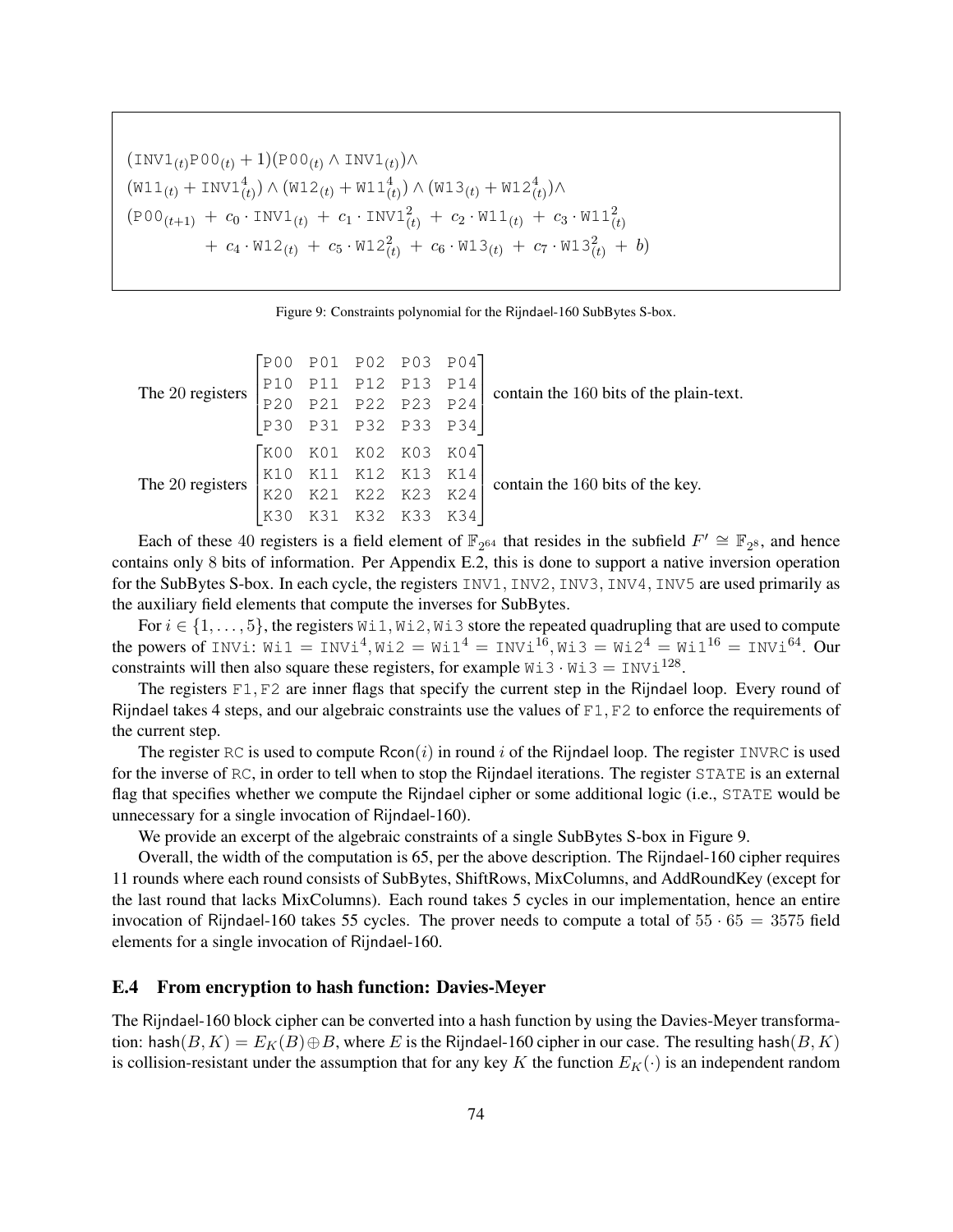permutation, see [\[73,](#page-27-1) Theorem 6.5]. Let us also note that constructions with additional overhead can give a CRHF under milder assumptions (e.g., that  $E_K(\cdot)$  is a pseudo-random permutation), see for example [\[32,](#page-25-0) Table 3].

To implement the Davies-Meyer construction, the execution trace (cf. Section [2.2\)](#page-13-1) requires saving the 160 bits of B while computing the output of the Rijndael-160 cipher. As discussed, our implementation expands B into 20 registers that contain elements of  $\mathbb{F}_{2^{64}}$ . Since each of these 20 registers holds only 8 bits of information, we can compress and save  $B$  in 3 registers that hold 64 bits of information.

The compression method is quite simple: by treating  $\mathbb{F}_{2^{64}}$  as an extension field of  $F' \cong \mathbb{F}_{2^8}$  of degree 8, we set a basis of the extension field and encode 8 registers of B into an element of  $\mathbb{F}_{2^{64}}$  by using them as the coefficients of the basis elements. It can in fact be proved that  $(1, g_0, g_0^2, \dots, g_0^7)$  is such a basis. Thus, the encoding is done as  $B0 = \sum_{k=0}^{7} p_k \cdot g_0^k$ , where the values  $p_k$  are taken from the registers Pij. We encode B2, B3 in the same manner, except that for B3 the last 4 coefficients are set to 0.

In order to feed the output digest into the next Rijndael-160 invocation (see Appendix [E.5\)](#page-75-0), we require the output to be in the "uncompressed" form that spans 20 registers. Thus, for  $i \in \{0, 1, 2\}$ , we decompress Bi after the Rijndael-160 cipher computation, and then add the uncompressed values to the cipher's output. This is done by letting the prover supply 20 field element  $\{p_k\}_{k=0}^{19}$  nondeterministically (with  $p_k = 0$  for  $k \in \{20, 21, 22, 23\}$ , and enforcing the algebraic constraint  $\overline{Bi} + \sum_{k=0}^{7} p_{k+8i} \cdot \overline{\mathbf{g}}_0^k = 0$  for  $i \in \{0, 1, 2\}$ . However, this linear combination is unique only if the coefficients  $p_k$  reside in  $F'$ , and therefore the verifier must also validate  $p_k \in F'$  for  $k \in \{0, \ldots, 19\}$ . This is achieved using Fermat's little theorem, which states that for any finite field  $F$ ,  $\forall x \in F : x^{|F|} = x$ . In our case the constraints are  $\cup \{p_k^{256} + p_k = 0\}_{k=0}^{19}$ , and we again reduce their total degree to 8 by using repeated quadrupling.

The state machine thus requires 3 additional registers for every cycle:

| $B0_{(0)}$   | $B1_{(0)}$   | $B2_{(0)}$   |
|--------------|--------------|--------------|
|              |              |              |
| B0(t)        | B1(t)        | B2(t)        |
| $B0_{(t+1)}$ | $B1_{(t+1)}$ | $B2_{(t+1)}$ |
|              |              |              |
| $B0_{(T)}$   | B1(T)        | B2(T)        |

We show the crux of the algebraic constraints for compression and decompression in Figure [10.](#page-74-0)

<span id="page-74-0"></span>Constraint polynomial for compression  $BO_{(t+1)} + POO_{(t)} + x \cdot P1O_{(t)} + x^2 \cdot PO2O_{(t)} + x^3 \cdot PO3O_{(t)}$  $+x^4 \cdot \text{PO1}_{(t)} + x^5 \cdot \text{P11}_{(t)} + x^6 \cdot \text{P21}_{(t)} + x^7 \cdot \text{P31}_{(t)}$ 

### Constraint polynomial for Fermat's little theorem

$$
\left(\text{INV2}_{(t)} + \text{INV1}_{(t)}^4\right) \wedge \left(\text{INV3}_{(t)} + \text{INV2}_{(t)}^4\right) \wedge \left(\text{INV4}_{(t)} + \text{INV3}_{(t)}^4\right) \wedge \left(\text{INV1}_{(t)} + \text{INV4}_{(t)}^4\right)
$$

Figure 10: Constraint polynomials for compression and decompression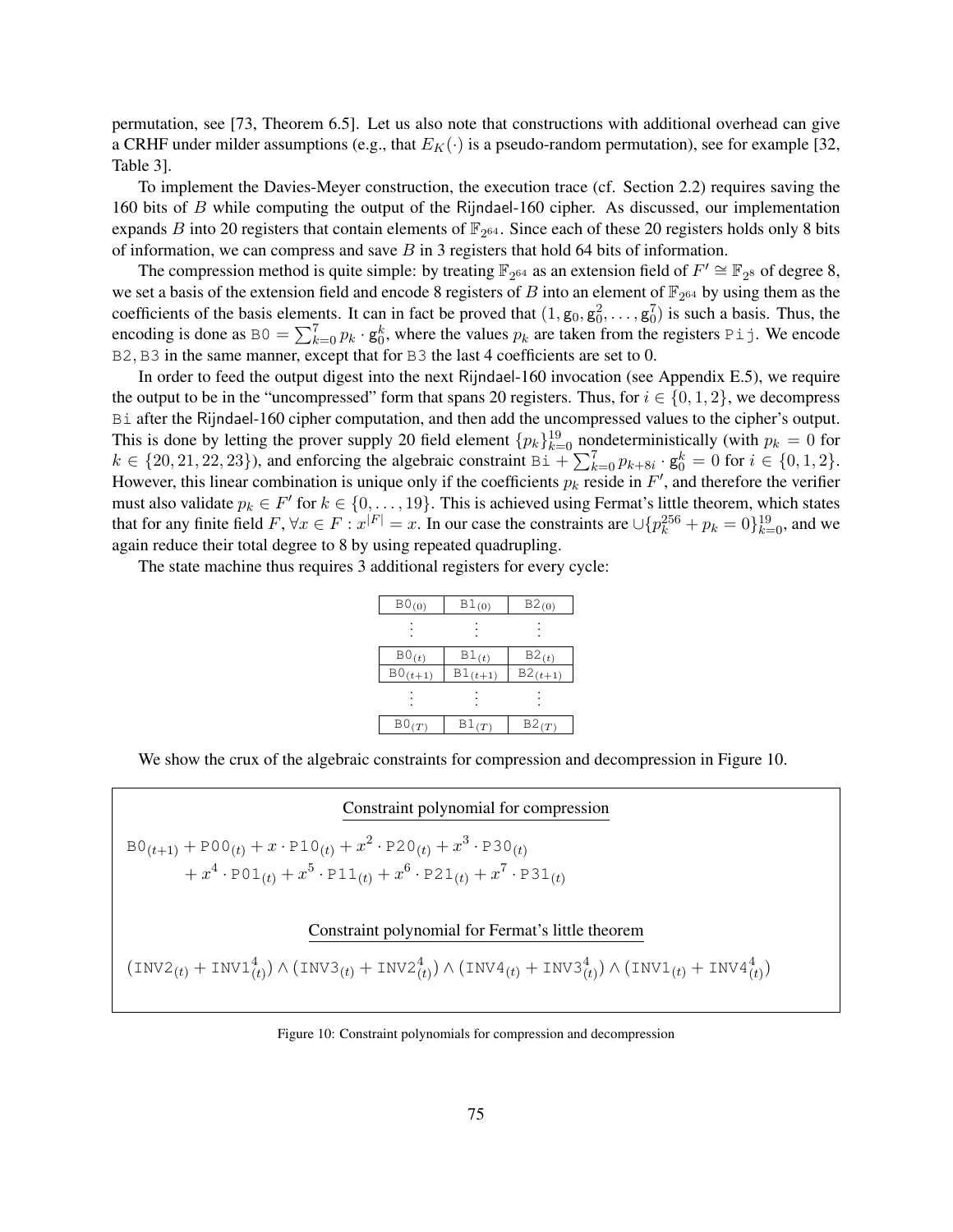The compression requires one cycle before each computation of the Rijndael-160 cipher, and the decompression requires two cycles afterwards. Thus, the number of cycles for the Rijndael-160 hash function is 58, the width is 68, and the total number of field elements that the prover needs to compute is  $58.68 = 3944$ .

## <span id="page-75-0"></span>E.5 DNA profile match (DPM)

The high-level pseudo-code of the DNA profile match is given as Program [1.](#page-75-1) The database records are assumed to reside in a hashchain of N elements, as illustrated in Figure [11.](#page-76-0) More precisely, the hashchain is computed using the Merkle-Damgard construction with Rijndael-160 as the compression function. The hash of the last element commits to the entire database, and is verified as a boundary constraint (line XV). Notice that we harness the power of nondeterminism to supply the values of the chain elements during the exhaustive search, which implies that for an arbitrary  $N$  the program can operate with only a small constant number of auxiliary variables. Due to the collision resistance of the underlying compression function and the Merkle-Damgard construction [\[83,](#page-27-2) [45\]](#page-25-1), this use of nondeterminism is secure.

An element of the chain is a DNA profile according to the Combined DNA Index System (CODIS) format; it is comprised of Short Tandem Repeat (STR) counts for 20 "core loci"; we use an 8 bit integer to record a single STR value, and we encode the integer by a single element of  $F'$  (cf. Appendix [E.2\)](#page-71-0). Since a single DNA profile requires 20 *pairs* of STR values (2 per loci), each record (profile) is stored in two consecutive elements of the hashchain. Thus, a database  $D(n)$  of n profiles requires  $N = 2n$  chain elements, and Program [1](#page-75-1) consists of logic that alternates between odd and even elements.

<span id="page-75-1"></span>Program 1 DNA profile match

**Explicit inputs:**  $n, \mathsf{cm}_t, \mathsf{cm}_p$ Nondeterministic inputs:  $\{ \textnormal{\texttt{VAL}}_{i,j} \}_{i \in \{1,2\}, j \in \{1,2,...,20\}}, \{ W_i \}_{i \in \{0,1,2,...,{\texttt{N}}\}}$ I:  $\textbf{if } \textsf{cm}_p\neq \textsf{hash160}(\{\textsf{VAL}_{1,j}\}_{j\in\{1,2,...,20\}}, \{\textsf{VAL}_{2,j}\}_{j\in\{1,2,...,20\}}) \textbf{ then return false end if }$ II:  $k \leftarrow 1$ , flag  $\leftarrow 0$ ,  $h \leftarrow 0$ ,  $T \leftarrow 0$ ,  $N \leftarrow 2n$ III: while  $k\neq {\sf g}^N$  do IV: Parse  $(L_1, R_1, L_2, R_2, \ldots, L_{10}, R_{10}) = W_j$  .  $\triangleright j = \log_{\sigma} k$  $V:$  if flag  $= 0$  then VI:  $T_1 \leftarrow \text{CheckPairs}(\text{VAL}_{1,1}, \text{VAL}_{1,2}, L_1, R_1, \text{VAL}_{2,1}, \text{VAL}_{2,2}, L_2, R_2, \dots, \text{VAL}_{10,1}, \text{VAL}_{10,2}, L_{10}, R_{10})$ VII: else VIII:  $T_2 \leftarrow \text{CheckPairs}(\text{VAL}_{11,1}, \text{VAL}_{11,2}, L_1, R_1, \text{VAL}_{12,1}, \text{VAL}_{12,2}, L_2, R_2, \dots, \text{VAL}_{20,1}, \text{VAL}_{20,2}, L_{10}, R_{10})$ IX:  $T \leftarrow$  Matching Result $(T_1, T_2, T)$ X: end if XI:  $h \leftarrow$  hash160(h,  $W_i$ ) XII:  $k \leftarrow \mathbf{g} \cdot k$ XIII: flag  $\leftarrow$  1 − flag XIV: end while XV: if cm<sub>t</sub>  $\neq h$  then return false else return T end if

To validate that the prover does not skip over some prefix of the chain in the exhaustive search, the total number of hash invocations  $N$  is also checked by the verifier as a boundary constraint. We also note that Program [1](#page-75-1) increments its counter via a field multiplication with the generator g of  $\mathbb{F}_{2^{64}}^*$ , thereby avoiding integer arithmetics.

The register T stores the output, and is verified in the last cycle via a boundary constraint. The output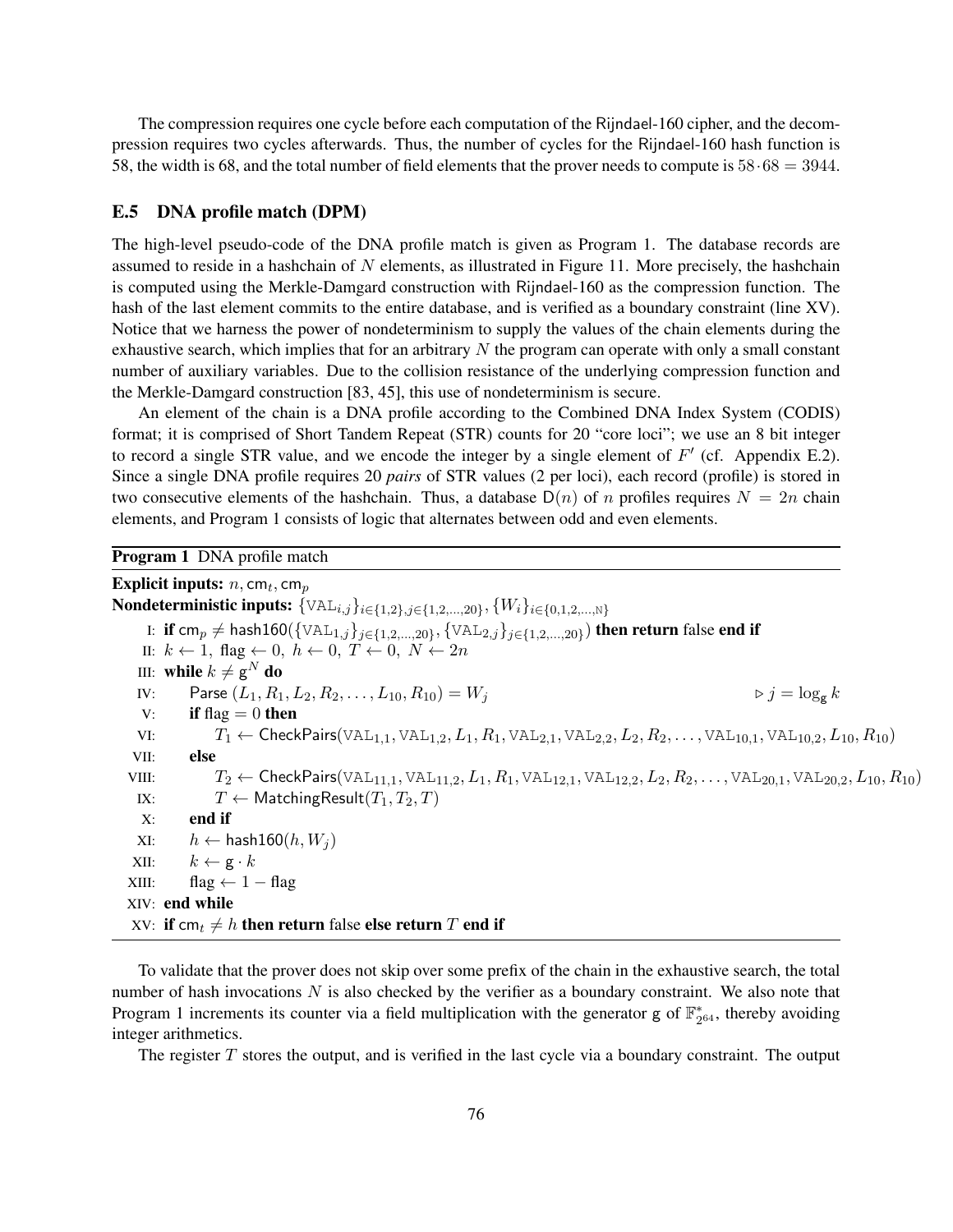<span id="page-76-0"></span>

Figure 11: Illustration of the data structure used in the DNA profile match program.

can be either 1) "perfect match", meaning that an exact match between the input (i.e., the commitment  $\mathsf{cm}_p$ that the prover decommits in ZK into 20 STR pairs) and a profile in the hashchain was found, or 2) "partial match", meaning that the exhaustive search found a profile in the hashchain such that  $\forall j \in \{1, \ldots, 20\}$  at least one STR value of its jth pair matches a value of the jth STR pair of the input, or 3) "no match".

We provide high-level pseudocode of the perfect/partial match logic in Figures [12](#page-77-0) and [13,](#page-77-1) and the corresponding algebraic constraints in Figures [14](#page-78-0) and [15.](#page-78-1) The  $\texttt{InnerMatch}_{(t)}$  and  $\texttt{Match}_{(t)}$  registers of Figure [15](#page-78-1) correspond to  $T_1$  and  $T_2$  in Figure [13,](#page-77-1) and Match $_{(t+1)}$  corresponds to T. In Figure [14,](#page-78-0) the registers  $\text{PAIR1}_{(t)}$  and  $\text{PAIR2}_{(t)}$  are compared to the *i*th loci pair of the input. Each such comparison relies on 5 auxiliary registers:  $INVTMP1_{(t)}, \ldots, INVTMP4_{(t)}$  to compute field inverses, and  $NewFlag_{(t)}$ that represents the current inner matching (the register  $LastFlag(t)$  is derived from the previous iteration).

Since the prover (but not the verifier) knows the decommitment of  $cm_p$ , the first invocation of Rijndael-160 in Program [1](#page-75-1) is executed with completely nondeterministic inputs (that occupy 40 registers), and the output is constrained to be equal to  $\text{cm}_p$ . Due to the ZK guarantee of our proof system, this implies semantic security (by contrast, comparing the database records to 40 explicit constants that commit to STR strings is not semantically secure because the same value may appear more than once, especially if Program [1](#page-75-1) is executed multiple times with the same committed database  $cm<sub>t</sub>$ ). In each of the next invocations, those nondeterministic values should be compared against the current database record (i.e., 20 registers that are supplied nondeterministically by the prover). However, keeping the initial 40 values throughout the entire execution of Program [1](#page-75-1) is inefficient. Since each of those 40 registers contains only 8 bits of information, we use the same technique as in Appendix [E.4](#page-73-1) to compress this data into 5 auxiliary registers.

| $L0_{(0)}$   | $L1_{(0)}$   | $L2_{(0)}$  | $L3_{(0)}$   | $L4_{(0)}$   |
|--------------|--------------|-------------|--------------|--------------|
|              |              |             |              |              |
| L0(t)        | L1(t)        | L2(t)       | L3(t)        | L4(t)        |
| $L0_{(t+1)}$ | $L1_{(t+1)}$ | $L_{(t+1)}$ | $L3_{(t+1)}$ | $L4_{(t+1)}$ |
|              |              |             |              |              |
| L0(T)        | L1(T)        | L2(T)       | L3(T)        | L4(T)        |

After each invocation of Rijndael-160, we decompress these 5 registers in order to execute the comparison logic (cf. Figures [12](#page-77-0) to [15\)](#page-78-1) for STR pairs with the newly supplied database record. Here too we must verify the decompressed registers by using Fermat's little theorem, and this requires two cycles as there are not enough temporary registers to compute the repeated quadrupling in a single cycle.

Program [1](#page-75-1) also requires an extra register for the counter  $k = g^j$ , two registers for handling the perfect/partial match constraints, three more registers that handle the possible states, and two additional auxiliary registers. Overall, the width of the witness is 81, the number of cycles is 62, and the total number of field elements that the prover computes is  $81 \cdot 62 \cdot N = 5022 \cdot N$ .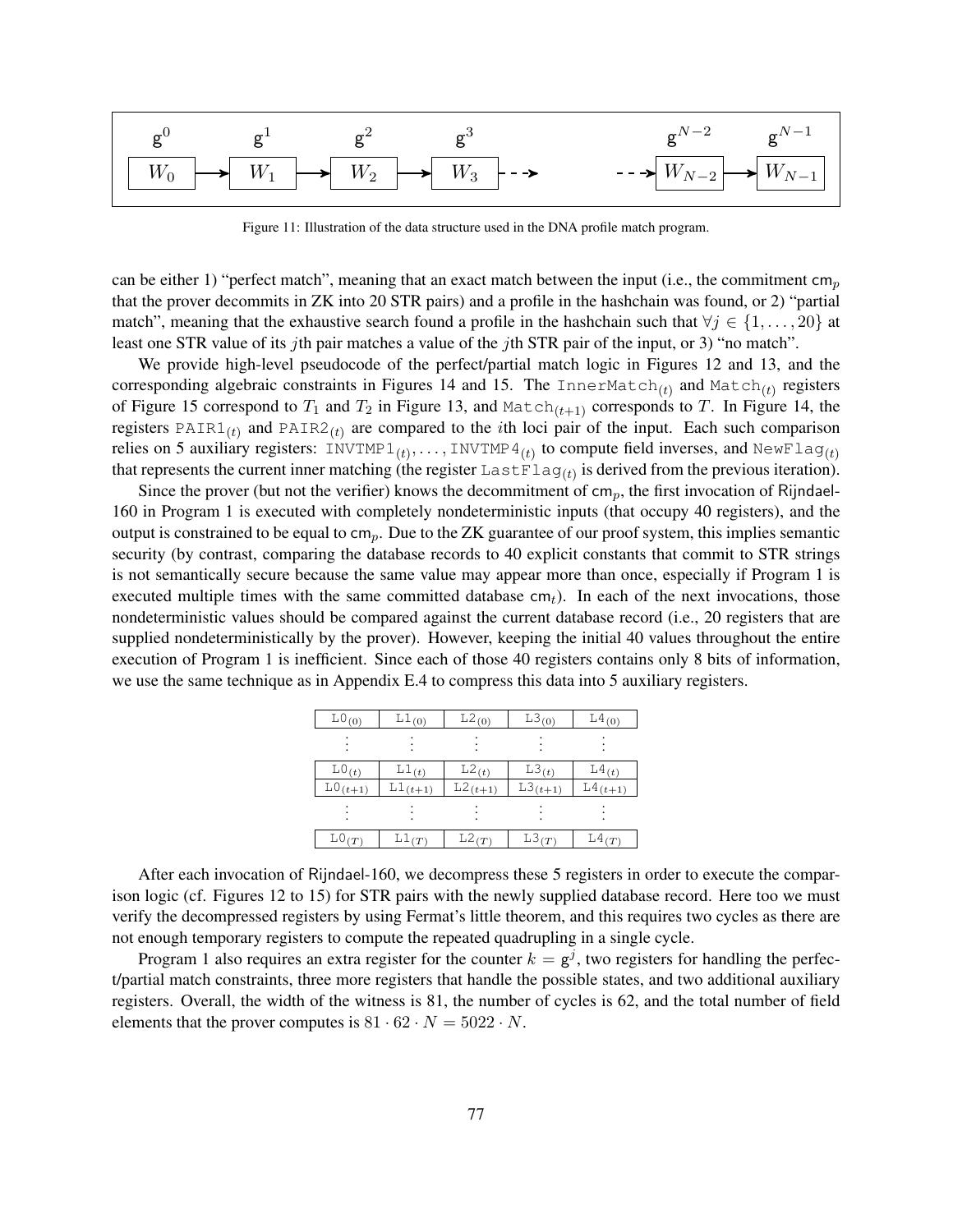```
CheckPairs(VAL<sub>1,1</sub>, VAL<sub>1,2</sub>, L<sub>1</sub>, R<sub>1</sub>, VAL<sub>2,1</sub>, VAL<sub>2,2</sub>, L<sub>2</sub>, R<sub>2</sub>, ..., VAL<sub>10,1</sub>, VAL<sub>10,2</sub>, L<sub>10</sub>, R<sub>10</sub>)I: t \leftarrow 2II: for j ∈ {1, . . . , 10} do
 III: if (\forall A \mathbb{L}_{j,1} = L_j) AND (\forall A \mathbb{L}_{j,2} = R_j) then Continue end if
 IV: if (\forall A \mathbb{L}_{j,1} = R_j) AND (\forall A \mathbb{L}_{j,2} = L_j) then Continue end if
  V: if (\text{VAL}_{j,1} = L_j) OR (\text{VAL}_{j,1} = R_j) OR (\text{VAL}_{j,2} = L_j) OR (\text{VAL}_{j,2} = R_j) then
 VI: t \leftarrow 1VII: else
VIII: return 0
 IX: end if
  X: end for
 XI: return t
```
Figure 12: CheckPairs subroutine of Program [1.](#page-75-1)

<span id="page-77-1"></span>MatchingResult $(T_1, T_2, T)$ I: if  $T_1 = T_2 = 2$  then return 2 end if II: if  $(T_1 = 0)$  OR  $(T_2 = 0)$  then return T end if III: if  $T = 0$  then return 1 end if

Figure 13: MatchingResult subroutine of Program [1.](#page-75-1)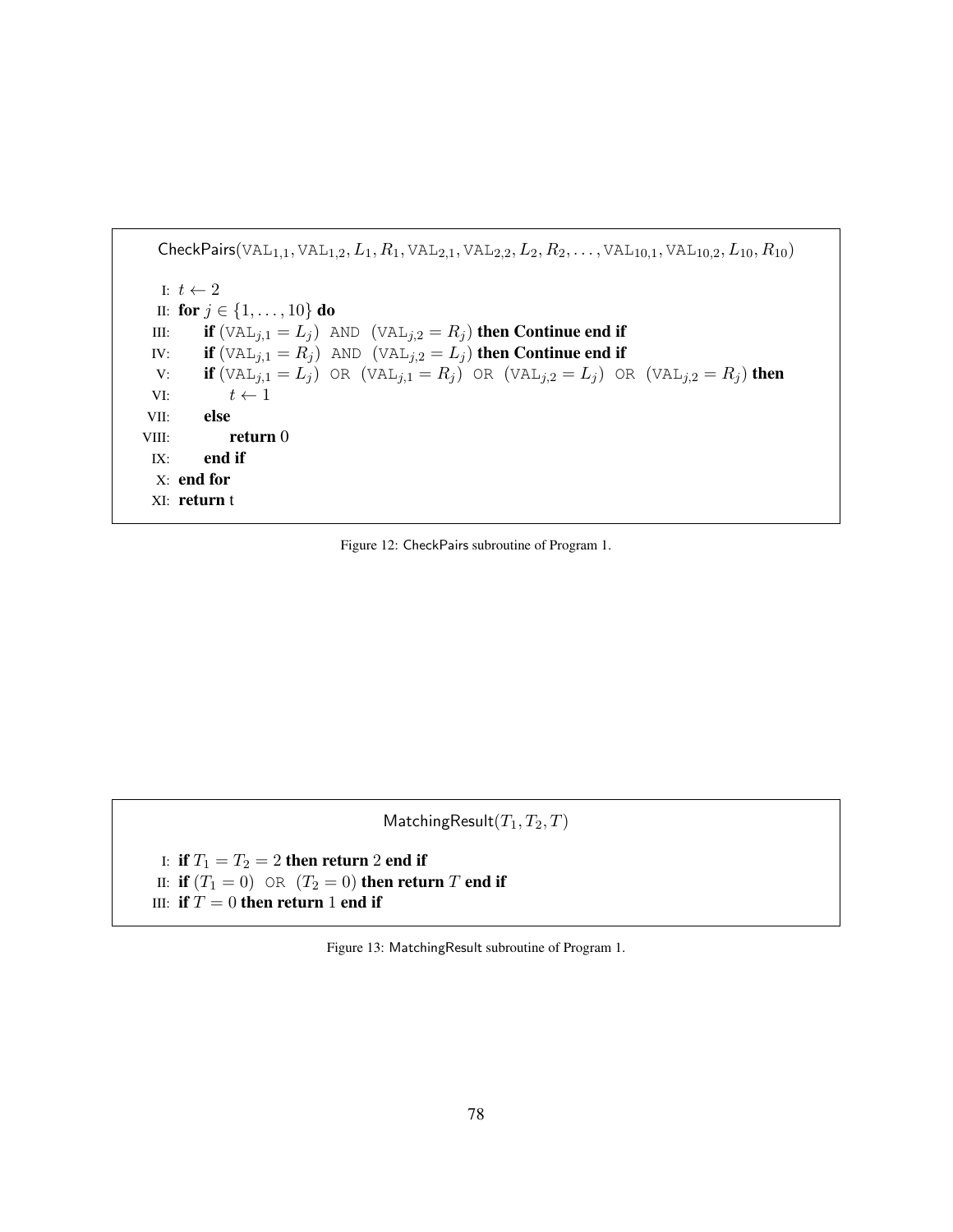```
(PAIR1_{(t)} + values_{i,0}) \cdot (PAIR1_{(t)} + values_{i,1}) \cdot [(PAIR2(t) + values_{i,0}) \cdot (PAIR2(t) + values_{i,1}) \cdot NewFlag(t) ^
       LastFlag_{(t)}\cdot (\hbox{NewFlag}_{(t)}+1)\cdot [((\text{PAIR2}_{(t)} + \textit{values}_{i,0}) \cdot \text{INVIMP1}_{(t)} + 1) \land((\text{PAIR2}_{(t)} + \text{values}_{i,1}) \cdot \text{INVIMP2}_{(t)} + 1)|| \wedge(PAIR2_{(t)} + values_{i,0}) \cdot (PAIR2_{(t)} + values_{i,1}) \cdot [LastFlag_{(t)}\cdot (\hbox{NewFlag}_{(t)}+1)\cdot [((\text{PATH}_{(t)} + values_{i,0}) \cdot \text{INVTMP } 3_{(t)} + 1) \wedge((\text{PATH}_{(t)} + values_{i,1}) \cdot \text{INTMP}4_{(t)} + 1)] \wedge(\text{NewFlag}_{(t)} + \text{LastFlag}_{(t)}) \cdot [((\text{PATH}_{(t)} + values_{i,1}) \cdot \text{INTMP4}_{(t)} + 1) \cdot ((\text{PATH}_{(t)} + values_{i,0}) \cdot \text{INTMP1}_{(t)} + 1) \wedge((\text{PATH}_{(t)} + values_{i,0}) \cdot \text{INTMP3}_{(t)} + 1) \cdot ((\text{PATH}_{(t)} + values_{i,1}) \cdot \text{INTMP2}_{(t)} + 1)) ^
(LastFlag_{(t)} + 1) \cdot (LastFlag_{(t)} + X) \cdot NewFlag_{(t)}
```
Figure 14: Algebraic constraints for one pair in the CheckPairs subroutine.

```
InnerMatch<sub>(t)</sub> · (InnerMatch<sub>(t)</sub> + 1) · (Match<sub>(t+1)</sub> + X)\wedge\texttt{Match}_{(t)} \cdot (\texttt{Match}_{(t)} + 1) \cdot (\texttt{Match}_{(t+1)} + X) \wedgeInnerMatch<sub>(t)</sub> · (InnerMatch<sub>(t)</sub> + 1) · (Match<sub>(t)</sub> + X) · (Match<sub>(t+1)</sub> + 1)\wedge(InnerMatch<sub>(t)</sub> + 1) \cdot (InnerMatch<sub>(t)</sub> + X) \cdot (Match<sub>(t)</sub> + 1) \cdot (Match<sub>(t)</sub> + X) \cdot Match<sub>(t+1)</sub>
```
Figure 15: Algebraic constraints for the MatchingResult subroutine.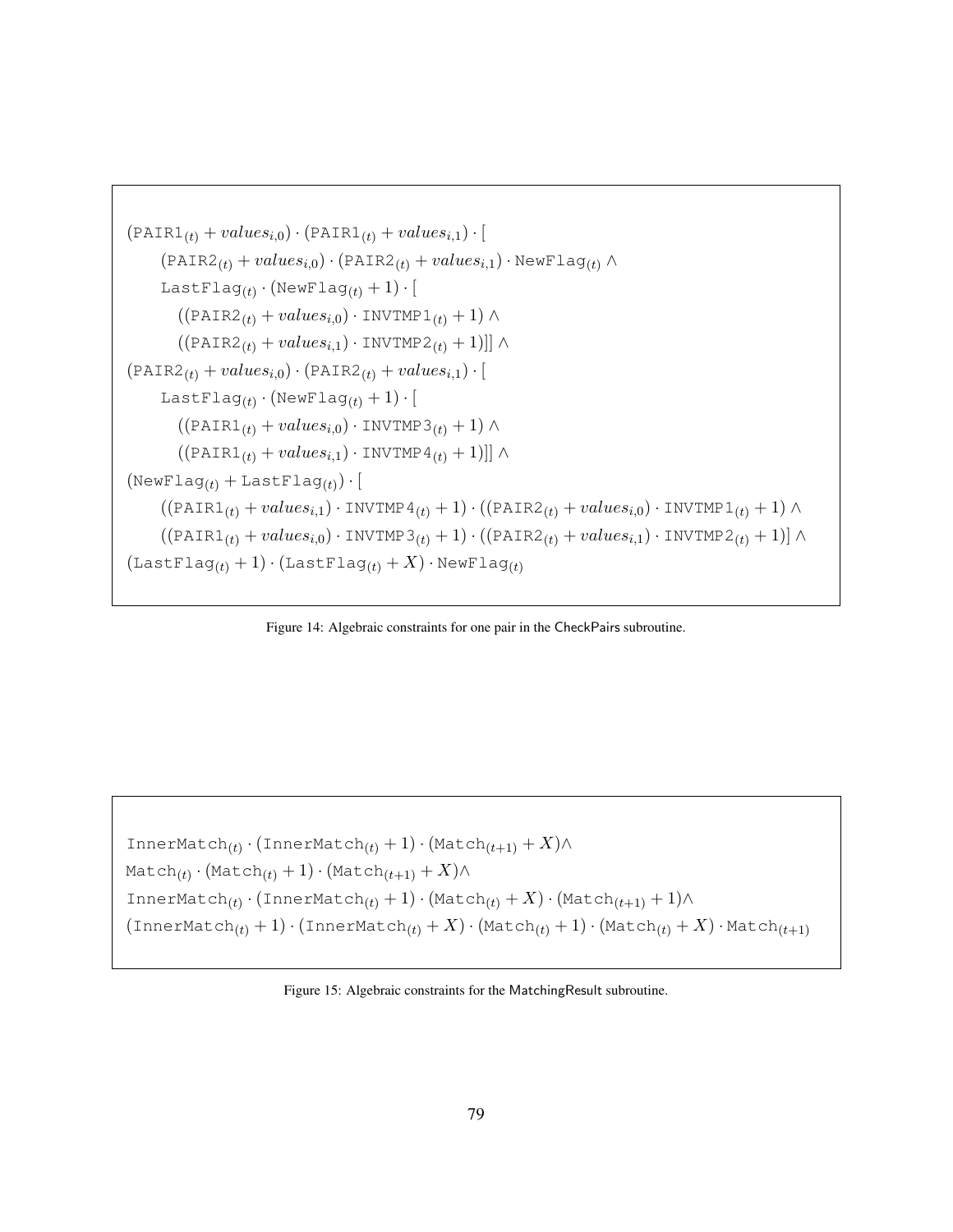# F The AIR of the SHA2 hash function

The popular Secure Hash Algorithm 2 (SHA2) family [\[92\]](#page-28-0) requires modular addition and cyclic shifts which are not particularly "binary field friendly". Nevertheless, we constructed a rather efficient AIR for it (first row of Table [4\)](#page-15-0), using field-specific constraints. A notable example is a constraint system that "extracts" the *i*th bit from  $\alpha \in \mathbb{F}_{2^t}$  for any  $i < t$ ; this system uses only a pair of constraints of degree 2 (notice the number of constraints and their degree is indepenedent of  $t$ ); we believe this bit-extraction constraint set will be useful for other computations.

We provide here notation and several basic lemmas, which facilitate the bit extraction technique that our efficient SHA-256 hash function implementation is based on.

The trace of an element  $y \in \mathbb{F}_{2^m}$  is defined as  $\text{Tr}_{m|2}(y) \triangleq \sum_{i=0}^{m-1} y^{2^i}$ .

**Proposition 1.** For any  $\mathbb{F}_2$ -linear function  $f : \mathbb{F}_2^m \to \mathbb{F}_2$ , there exists a field element  $\alpha_f \in \mathbb{F}_{2^m}$  such that  $\forall y \in \mathbb{F}_{2^m} : f(y) = \text{Tr}_{m|2}(\alpha_f \cdot y).$ 

**Proposition 2.** For every  $c \in \mathbb{F}_{2^m}$ , the equation  $y^2 + y = c$  has solutions in  $\mathbb{F}_{2^m}$  if and only if  $\text{Tr}_{m|2}(c) = 0$ . Notice that if  $y_0$  is a solution of  $y(y + 1) = c$  then  $y_0 + 1$  is the other solution, since the field characteristic is 2.

**Definition 1.** Let isZero $(\alpha, w, v)$  be the polynomial isZero $(\alpha, w, v) \triangleq w^2 + w + \alpha \cdot v$ .

**Lemma 1.** The  $i^{\text{th}}$  coefficient in the standard basis representation of  $y \in \mathbb{F}_{2^m}$  is 0 if and only if there exists  $w \in \mathbb{F}_{2^m}$  such that  $0 = \textsf{isZero}(\alpha_i, w, y)$ , where  $\alpha_i \in \mathbb{F}_{2^m}$  is some field element that depends only on i.

**Proof.** The function  $f_i : \mathbb{F}_2^m \to \mathbb{F}_2$ ,  $f_i(y) = \begin{cases} 0, & i^{\text{th}} \text{ coefficient of } y \text{ is } 0 \\ 1, & i^{\text{th}} \text{ coefficient of } y \text{ is } 1 \end{cases}$ 0,  $\frac{y}{x}$  coefficient of y is 0<br>1,  $i^{\text{th}}$  coefficient of y is 1 Proposition 1 and Proposition 2 that the required  $\alpha_i$  exists.  $\Box$ 

Furthermore, it is straightforward to pre-compute the constant  $\alpha_i$  by solving linear equations for the trace of basis elements.

# G Affine rearrangeable networks

## G.1 Combinatorial representation of back-to-back De Bruijn routing

The following classical results regarding De Bruijn networks [\[47\]](#page-25-2) can be found, e.g., in [\[77\]](#page-27-3). We use Theorem [G.3](#page-80-0) below in the statement and proof of Theorem [B.13.](#page-40-0) Therefore, we provide a self-contained account of the needed results for the sake of completeness.

Definition G.1 (De Bruijn butterfly network). *The* De Bruijn butterfly network *of dimension* n *is a directed* graph  $G=(V,E)$  over the vertices  $V\stackrel{\triangle}{=} \{0,\ldots,n\}\times \{0,1\}^n$  and edges

$$
E \stackrel{\triangle}{=} \{[(i, w), (i + 1, \text{csr}(w))], [(i, w), (i + 1, \text{csr}(w) \oplus 1)] \mid 0 \le i < n, w \in \{0, 1\}^n\}
$$

*where csr*:  $\{0,1\}^n \to \{0,1\}^n$  *is the cyclic shift-right operation, and*  $[x \oplus 1]$ :  $\{0,1\}^n \to \{0,1\}^n$  *flips the leftmost bit in* x, and does not change any other bit. Let C be a set of colors. We say  $\chi: V \to C$  *is a*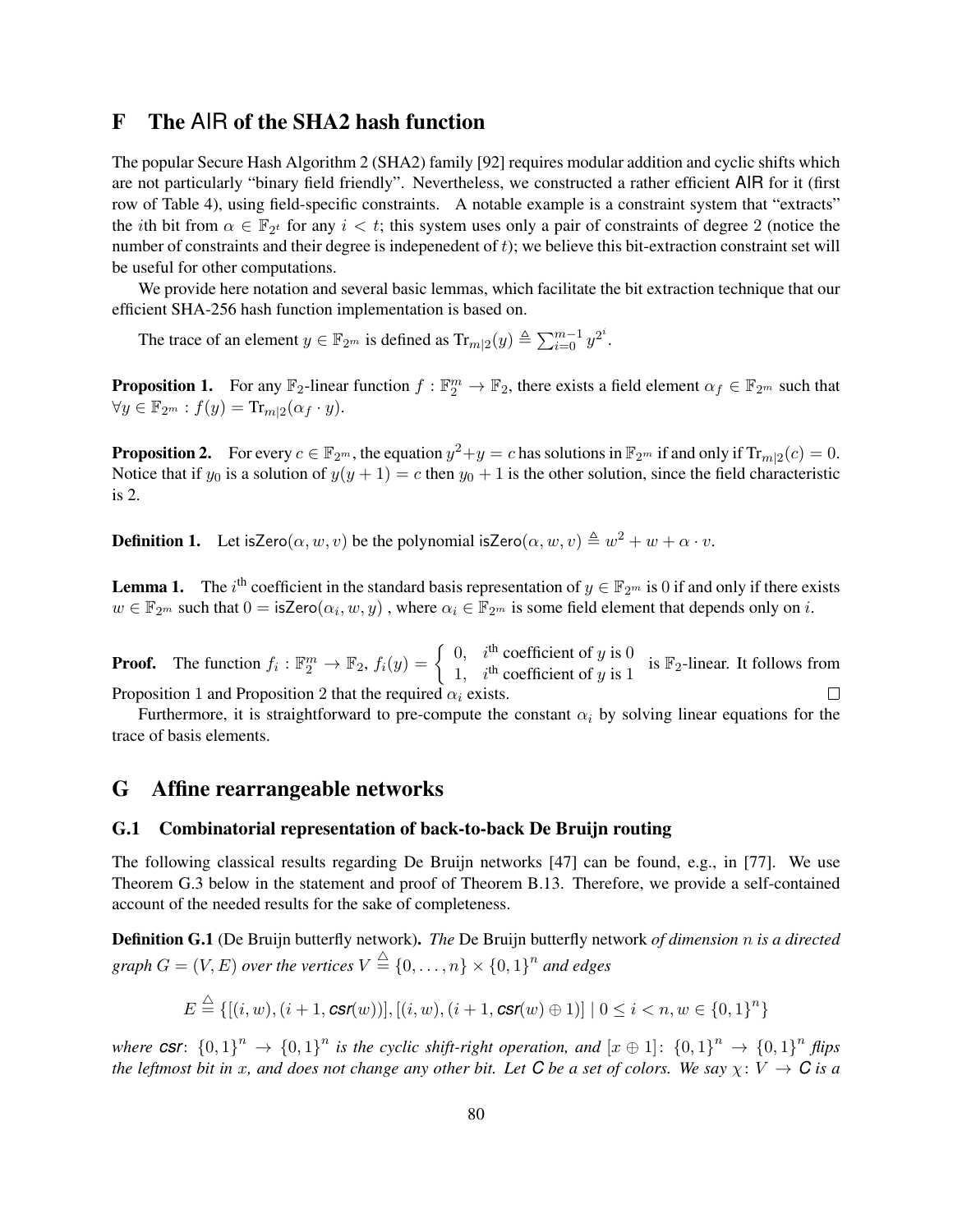*coloring of* G *if for every vertex*  $v = (i, w)$  *with*  $i < n$ *, there is a successor* u *of*  $v$  (*i.e.*  $vu \in E$ ) *such that*  $\chi(v) = \chi(u)$ .

<span id="page-80-1"></span>Definition G.2 (back-to-back De Bruijn routing). *A* back-to-back De Bruijn routing *of dimension* n *is a pair of coloring functions*  $\bar{\chi} = (\chi_0, \chi_1)$  *of the De Bruijn butterfly network of dimension n, such that for all*  $w \in \{0,1\}^n$  (i)  $\chi_0(n,w) = \chi_1(n,w)$ , and (ii) for any  $w' \neq w$ ,  $\chi_0(0,w) \neq \chi_0(0,w')$ . In case  $|\mathcal{C}| = 2^n$  we *define the function induced by*  $\bar{\chi}$ ,  $\pi_{\bar{x}}$ :  $C \to C$  *to be*  $\pi_{\bar{x}}(\chi_0(0, w)) = \chi_1(0, w)$ *.* 

<span id="page-80-0"></span>Theorem G.3 (back-to-back De Bruijn is rearrangeable). For every set of colors C of size  $2^n$ , the set of *functions induced by back-to-back De Bruijn routings of dimension* n *and colors from C is exactly the set of permutations over C. Moreover, given a permutation*  $\pi: C \to C$ *, there is an algorithm constructing a back-to-back De Bruijn routing*  $\bar{\chi}$  *inducing*  $\pi$  *with time complexity*  $O(n \cdot 2^n)$ *.* 

*Proof.* By Definition [G.2,](#page-80-1) the function induced by a back-to-back routing must be a permutation, thus it is sufficient to show an algorithm producing a back-to-back De Bruijn routing given a permutation  $\pi$ . The algorithm is recursive and based on the Benes network routing algorithm [[28\]](#page-24-0), and provided in Algorithm [3.](#page-81-0) The algorithm as provided in Algorithm [3](#page-81-0) does not reach the stated complexity, because it contains many move operations, which can be easily eliminated using simple index translation.  $\Box$ 

Procedure 2 Auxiliary method for routing

**Inputs:** two vectors u, v of length  $2^n$  indexed by  $\{0, 1\}^n$  with distinct entries, where u is a permutation of v **Output:** vectors  $v^0, v^1, u^0, u^1$  each of length  $2^{n-1}$  indexed by  $\{0, 1\}^{n-1}$  with (i) each element of v is in  $v^0$ or  $v^{\overline{1}}$ , (ii) for every  $w \in \{0,1\}^{n-1}$  and  $i, b \in \{0,1\}$ ,  $v_{bw} = v_x^i$  or  $u_{bw} = u_x^i$  only if  $x = w$ , and (iii)  $u^i$  is a permutation of  $v^i$ .

|       | I: function $SPLIT(n, u, v)$                                                                                                         |
|-------|--------------------------------------------------------------------------------------------------------------------------------------|
| II:   | initialize $v^0$ , $v^1$ , $u^0$ , $u^1$ as partial mappings                                                                         |
| Ш:    | while $v^0$ , $v^1$ , $u^0$ , $u^1$ not yet well defined <b>do</b>                                                                   |
| IV:   | <b>if</b> $\exists w \in \{0,1\}^{n-1}, b, i \in \{0,1\}$ such that $v_{b \cdot w} \in u^i$ but $v_{b \cdot w} \notin v^i$ then      |
| V:    | $v^{i}_{w} \leftarrow v_{b \cdot w} \ v^{i}_{w} \leftarrow v_{\bar{b} \cdot w}$                                                      |
| VI:   |                                                                                                                                      |
| VII:  | continue                                                                                                                             |
| VIII: | <b>else if</b> $\exists w \in \{0,1\}^{n-1}, b, i \in \{0,1\}$ such that $u_{b \cdot w} \in v^i$ but $u_{b \cdot w} \notin u^i$ then |
| IX:   | $u^i_w \leftarrow u_{b \cdot w}$<br>$u^i_w \leftarrow u_{\bar{b} \cdot w}$                                                           |
| X:    |                                                                                                                                      |
| XI:   | else                                                                                                                                 |
| XII:  | pick arbitrary $w \in \{0,1\}^{n-1}$ such that $v_{0,w} \notin \{v_w^0, v_w^1\}$                                                     |
| XIII: | $v_w^i \leftarrow v_{i \cdot w}$ for $i \in \{0, 1\}$                                                                                |
| XIV:  | end if                                                                                                                               |
| XV:   | end while                                                                                                                            |
| XVI:  | <b>return</b> $v^0, v^1, u^0, u^1$                                                                                                   |
|       | XVII: <b>end function</b>                                                                                                            |

# G.2 Affine embedding of back-to-back De Bruijn routing

Definition G.4 (Alegbraic De Bruijn). *Let* F *be a field of characteristic* 2 *with primitive element* g*, and* fix some integer t. Let  $\lceil \log{(\texttt{t}+1)} \rceil$  be a primitive binary polynomial of degree  $\lceil \log{(\texttt{t}+1)} \rceil$ , Define  $H \stackrel{\triangle}{=}$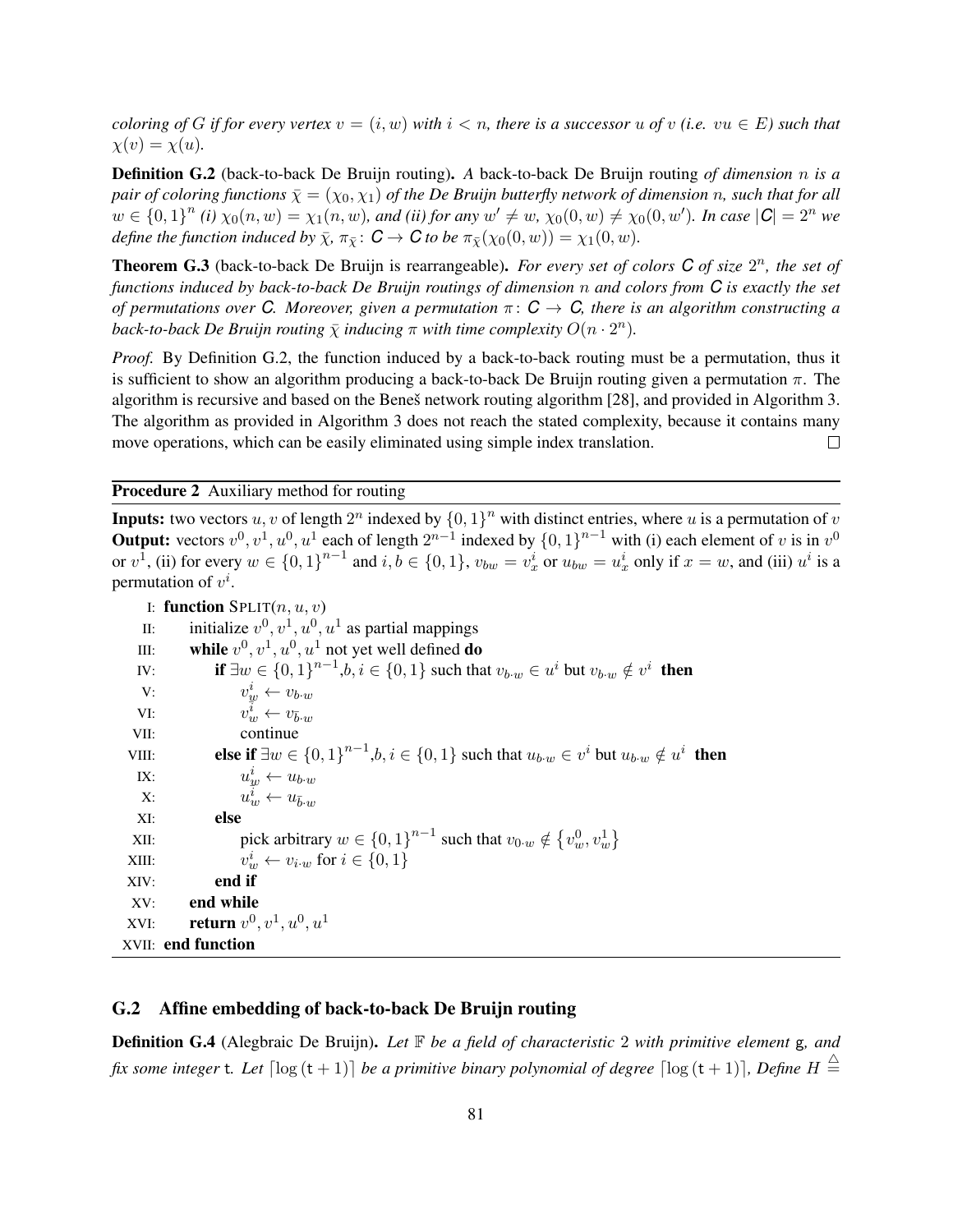#### <span id="page-81-0"></span>Program 3 Routing permutation over back-to-back De Bruijn

**Inputs:** two vectors u, v of length  $2^n$  indexed by  $\{0, 1\}^n$  and distinct entries, where u is a permutation of v **Output:** back-to-back De Bruijn routing  $\bar{\chi}$ , represented as a pair of  $2^n \times (n + 1)$  tables, with induced function satisfying  $\pi_{\bar{x}}(v_w) = u_w$  for all w

```
I: function ROUTE_DE BRUIJN(n, u, v)II: \triangleright Recursion stopping condition
   III: if n = 1 then
   IV: if v_0 = u_0 then
    V: return \chi_0 = \chi_1 = \begin{bmatrix} v_0 & v_0 \end{bmatrix}v_1 v_11
   VI: else
  VII: return \chi_0 = \begin{bmatrix} v_0 & v_0 \ v_1 & v_1 \end{bmatrix}v_1 v_1\Bigg], \chi_1 = \begin{bmatrix} v_1 & v_0 \\ v_1 & v_1 \end{bmatrix}v_0 v_11
 VIII: end if
   IX: end if
   X: \triangleright General case
   XI: (v^0, v^1, u^0, u^1) \leftarrow \text{SPLIT}(n, u, v)XII:
             \mathbf{0} \leftarrow \texttt{ROUTE\_DE} \text{ BRUIN}(n-1,u^0,v^0)XIII:
             1 \leftarrow \text{ROUTE\_DE BRUIN}(n-1,u^1,v^1)XIV: for all w \in \{0,1\}^n do
  XV: \chi_0(0, w) \leftarrow v_wXVI: \chi_1(0, w) \leftarrow u_wXVII: end for
XVIII: for all (i, w) \in [n] \times \{0, 1\}^{n-1} do
 XIX: represent w by w = x \cdot y where |y| = i - 1XX: \chi_0(i, x \cdot 0 \cdot y) \leftarrow \chi_0^0(i-1, w)XXI: \chi_0(i, x \cdot 1 \cdot y) \leftarrow \chi_0^1(i-1, w)XXII: \chi_1(i, x \cdot 0 \cdot y) \leftarrow \chi_1^0(i-1, w)XXIII: \chi_1(i, x \cdot 1 \cdot y) \leftarrow \chi_1^1(i-1, w)XXIV: end for
XXV: end function
```